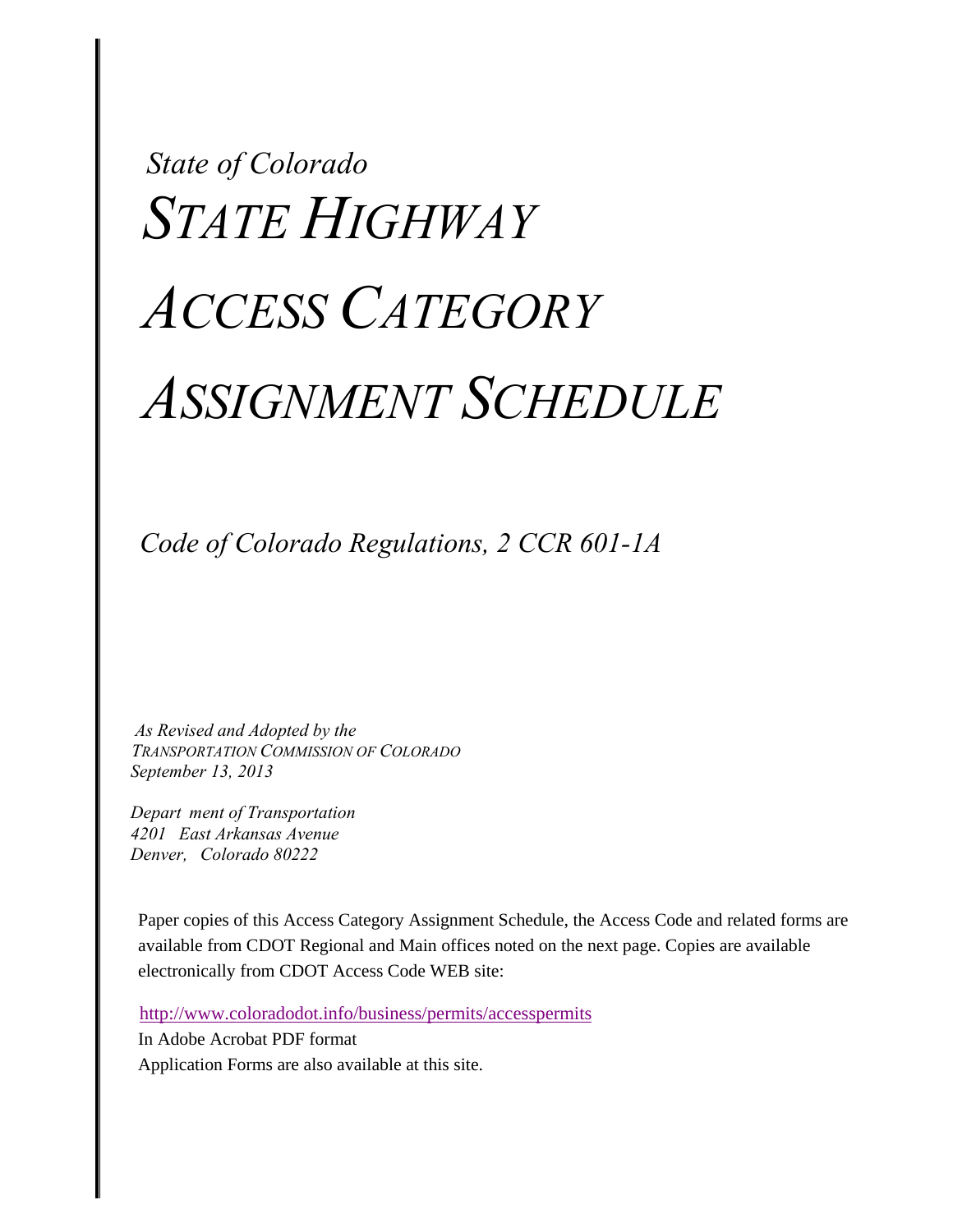

Contacts: Addresses and phones are current as of September 13, 2013

To obtain information regarding access permits to State Highways, contact the D epartment o ffice in your region. See map above map to determine your region office.

*(Greater Denver Metro & Central Colorado*) Adams, Arapahoe, Clear Creek, Denver, Douglas, Gilpin, *Je efferson & Bro oomfield Co ounties*

**C DOT Region 1**, Ac ccess Mgmt U Unit 20 000 S. Holly S St. Denver, CO 80222 30 03-512-4272 FA AX 303-757-9 9866

*Greater Denver Metro Unit* Kirk.Allen@state.co.us Bradley.Sheehan@state.co.us

*Central Colorado Unit* 

Richard.Solomon@state.co.us Marilyn.Cross@state.co.us Steven.Loeffler@state.co.us

*(Southeast C Colorado)*  **CDOT Regi on 2**  Access Mgmt Unit 905 Erie PO BOX 536 PO BOX 536<br>Pueblo, CO 81002 719-546-540 03 FAX 719-54 6-5414 Valerie.Sword@state.co.us Carl.Buford@ @state.co.us

*(West & northwest Colorado)* **CDOT Region 3** Access Mgmt Unit 222 South Sixth Street, Rm 100 Grand Jct., C O 81501 970-683-6284 970-683-6284<br>FAX 970-248-7294 Daniel.Roussin@state.co.us Devin.Drayton@state.co.us

*(Northeast Co olorado)*  **CDOT Regio n 4** Access Mgmt Unit 1420 2nd Street Greeley, CO 8 80631 970-350-2148 FAX 970-350 8-2198 Gloria.Hice-idler@state.co. Timothy.Bilobran@state.co.us s<br>.us<br>.us

*(S. Central & SW Colorado)* **CDOT Reg gion 5** Access Mg mt Unit 3803 North Main Ave. Suite 100 Durango, C CO 81301 970-385–83 360 or 970-3 385-3626 FAX 970-38 85-8361 James.B.Horn@state.co.us Jo.Heinlein @state.co.us

# **Main/Centr ral Office**

*(Permits ar re not issued f from this office)*  Access Program Administrator Safety & Traffic Engineering Colorado D DOT 4201 East Arkansas Ave. Denver, CO 80222-3400 303-757-98 841 FAX 303-75 57-9219 <u>Alex.Karami@state.co.us</u> Colorado Access Code WEB site: 0<br>us

http://www.coloradodot.info/business/ permits/accesspermits

Copies of forms, the Access Code, and Category listing, are available at this site in P PDF electronic c format.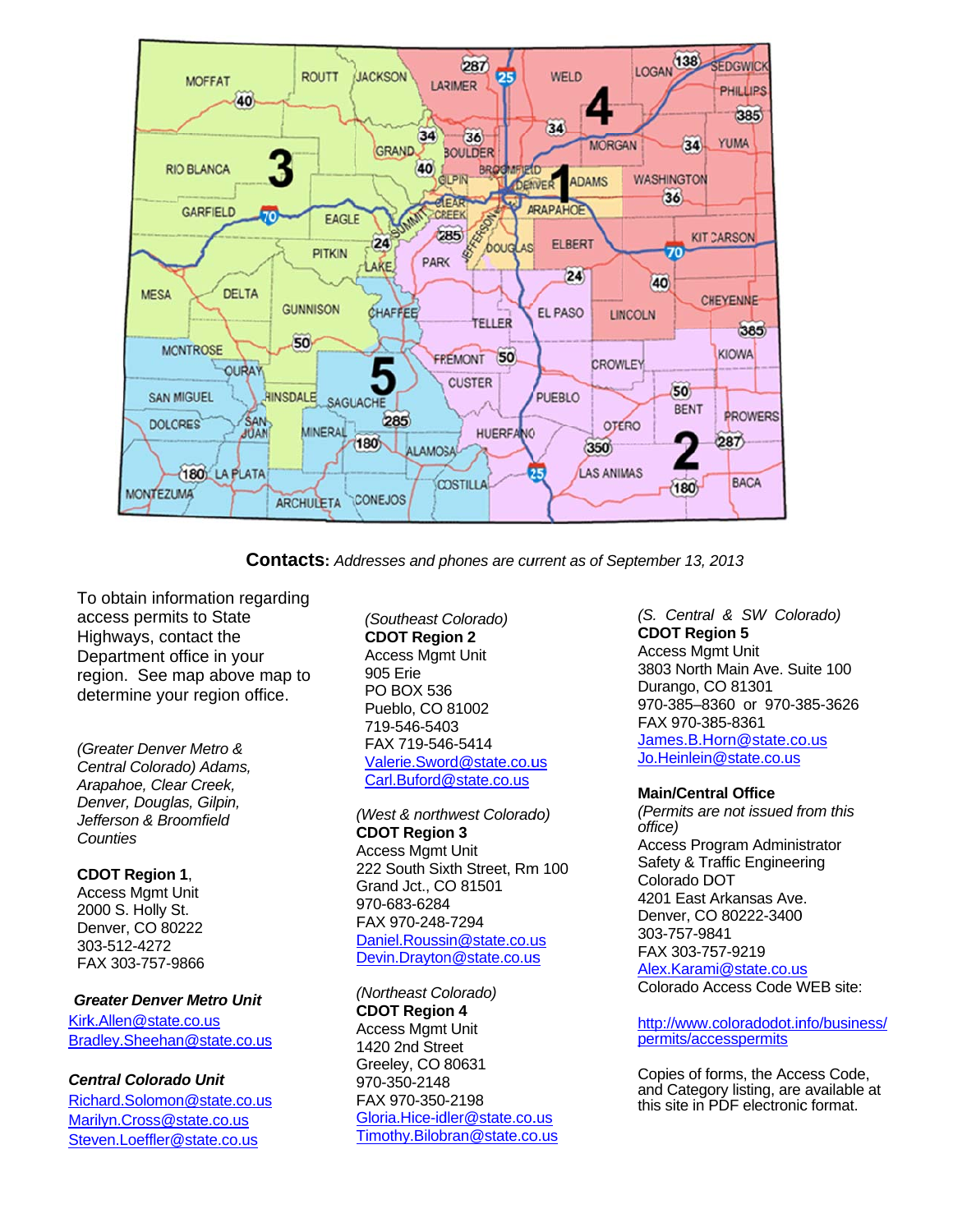# STATE HIGHWAY ACCESS CATEGORY ASSIGNMENT SCHEDULE 2 CCR 601-1A

# **Section One: Introduction**

## **1.1 Authority**

Section 43-2-147, C.R.S., authorizes the Colorado Department of Transportation ("Department") to regulate vehicular access to or from the State Highway System and establish a functional classification system. The State Highway Access Code, 2 CCR 601-1,("Access Code") implements the state statute and sets standards for the regulation of access on State Highways. The Access Code is adopted by the Transportation Commission of Colorado ("Commission"). The Commission is promulgating rules in response to requests from local governments and CDOT related to the **Schedule** 

# **1.2 Purpose**

Section Three of the Access Code provides an access control classification system. There are eight separate categories. The State Highway Access Category Assignment Schedule ("the Schedule") assigns to each state highway segment a category pursuant to the requirements of Access Code subsection 2.2 and Section Three. This assignment adoption is by the Commission.

#### **1.3 Category FR - Frontage Roads**

Section Two of the Schedule contains the category assignments for all sections of highways specifically assigned by the Commission. By this Schedule, all state highway frontage roads (includes service roads) are assigned category FR, except for those segments specifically listed in Section Two as requested by the local authority in accordance with Access Code subsection 3.13(1).

## **1.4 How To Read Section Two**

(A) The following explanations are given to clarify the column headings in Section Two. They are abbreviated to conserve space.

(B)"Highway" means the state highway number for that line of data. The highway number appears first, followed by a letter of the alphabet. The letter designates particular sections of the highway for administrative and record tracking purposes.

(C) "Beg\_MP" means the beginning milepoint. The number is the beginning location of a specific access category segment. Distances from a mile marker sign or known milepoint location to an access location are always measured from the lower mile marker or known milepoint location, in the direction towards the higher mile marker.

(D) "End\_MP" means the ending milepoint. The number is the ending location of a specific access category segment.

(E) "CO" means the county in which the segment is located. The counties are numbered. The table below provides the cross-reference between the number and the county name.

(F) "CAT" means the assigned access category. To determine what the Category means, refer to the State Highway Access Code, Section 3. Where an asterisk ( \* ) appears next to the category letters, the category was not considered for revision at the June 17, 1999 rule-making hearing. The category shown was the category effective on August 31, 1998.

(G) "Physical Description of the Category Segment" means the physical landmarks at the beginning and ending boundaries of a category segment.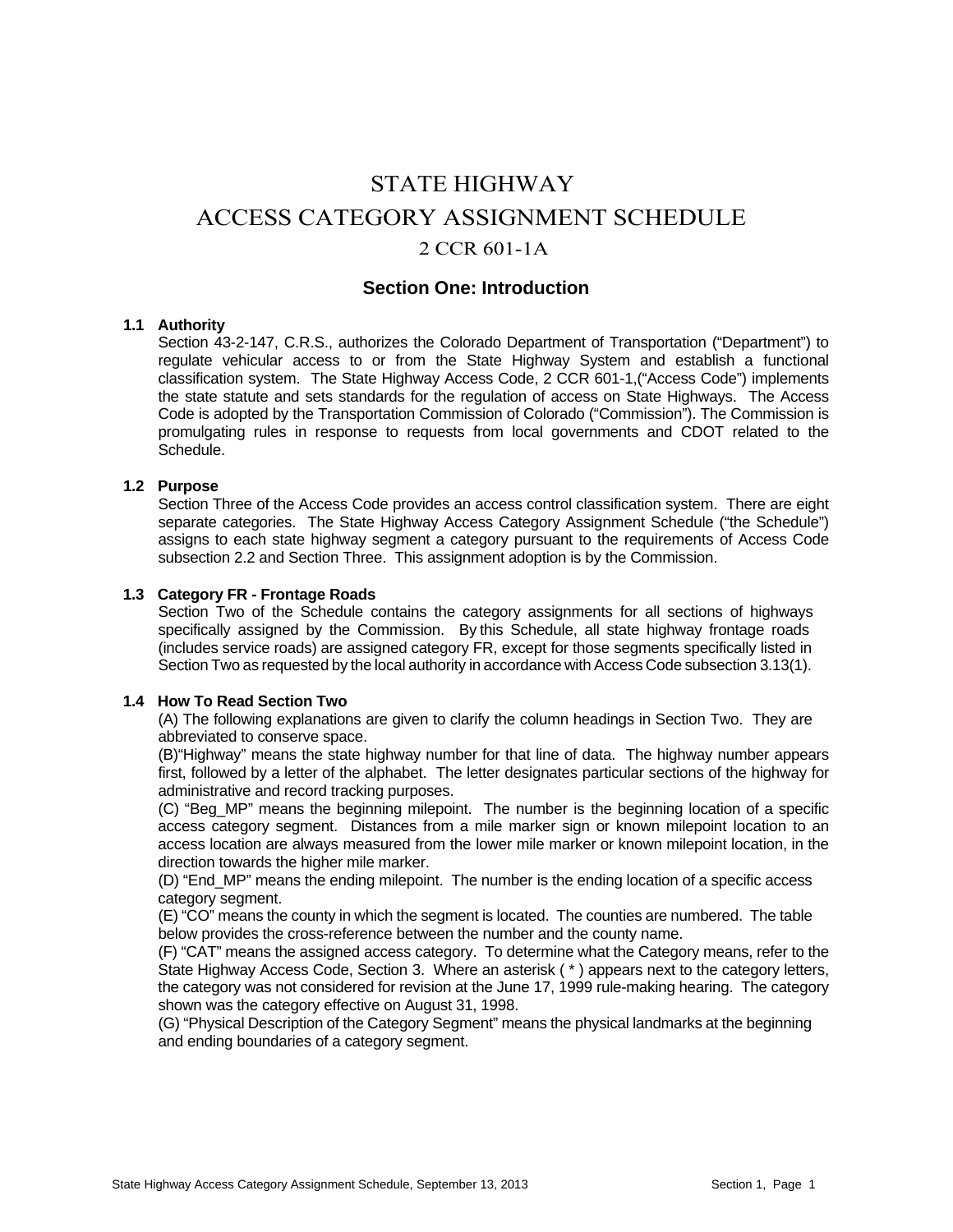| 001<br>003<br>005<br>007<br>009<br>011<br>013<br>014<br>015<br>017<br>019<br>021<br>023 | Adams<br>Alamosa<br>Arapahoe<br>Archuleta<br>Baca<br><b>Bent</b><br><b>Boulder</b><br><b>Broomfield</b><br>Chaffee<br>Cheyenne<br><b>Clear Creek</b><br>Conejos<br>Costilla | 031<br>033<br>035<br>037<br>039<br>041<br>043<br>045<br>047<br>049<br>051<br>053<br>055 | Denver<br><b>Dolores</b><br>Douglas<br>Eagle<br>Elbert<br>El Paso<br>Fremont<br>Garfield<br>Gilpin<br>Grand<br>Gunnison<br>Hinsdale<br>Huerfano | 063<br>065<br>067<br>069<br>071<br>073<br>075<br>077<br>079<br>081<br>083<br>085<br>087 | <b>Kit Carson</b><br>Lake<br>La Plata<br>Larimer<br>Las Animas<br>Lincoln<br>Logan<br>Mesa<br>Mineral<br>Moffat<br>Montezuma<br>Montrose<br>Morgan | 095<br>097<br>099<br>101<br>103<br>105<br>107<br>109<br>111<br>113<br>115<br>117<br>119 | <b>Phillips</b><br><b>Pitkin</b><br><b>Prowers</b><br>Pueblo<br>Rio Blanco<br>Rio Grande<br>Routt<br>Saguache<br>San Juan<br>San Miguel<br>Sedgwick<br>Summit<br>Teller |
|-----------------------------------------------------------------------------------------|-----------------------------------------------------------------------------------------------------------------------------------------------------------------------------|-----------------------------------------------------------------------------------------|-------------------------------------------------------------------------------------------------------------------------------------------------|-----------------------------------------------------------------------------------------|----------------------------------------------------------------------------------------------------------------------------------------------------|-----------------------------------------------------------------------------------------|-------------------------------------------------------------------------------------------------------------------------------------------------------------------------|
|                                                                                         |                                                                                                                                                                             |                                                                                         |                                                                                                                                                 |                                                                                         |                                                                                                                                                    |                                                                                         |                                                                                                                                                                         |
| 025<br>027                                                                              | Crowley<br>Custer                                                                                                                                                           | 057<br>059                                                                              | Jackson<br>Jefferson                                                                                                                            | 089<br>091                                                                              | Otero<br>Ouray                                                                                                                                     | 121<br>123                                                                              | Washington<br>Weld                                                                                                                                                      |
| 029                                                                                     | Delta                                                                                                                                                                       | 061                                                                                     | Kiowa                                                                                                                                           | 093                                                                                     | Park                                                                                                                                               | 125                                                                                     | Yuma                                                                                                                                                                    |

# **1.5 Colorado county codes for the "CO" data column in Section Two**

# **1.6 Revisions**

(A) The Schedule will be revised from time to time in accordance with Access Code subsection 2.2. The State Highway System is modified from time to time, including new additions, abandonments, and administrative changes in accordance with the duties and powers of the Department and the Commission. This may cause some confusion in reading the Schedule at certain highway locations where these administrative changes have occurred. Contact the nearest Department Region office for further information or for any needed clarification.

# **1.7 Overview of the Access Category Classification Nomenclature**

| Table of access categories, with approximate descriptions |                              |  |  |  |  |  |  |  |  |  |
|-----------------------------------------------------------|------------------------------|--|--|--|--|--|--|--|--|--|
| <b>F-W</b> Interstate System, Freeway Facilities          |                              |  |  |  |  |  |  |  |  |  |
| <b>E-X</b> Expressway, Major Bypass                       |                              |  |  |  |  |  |  |  |  |  |
| Rural                                                     | Non-Rural                    |  |  |  |  |  |  |  |  |  |
| Regional Highway<br>R-A                                   | <b>NR-A</b> Regional Highway |  |  |  |  |  |  |  |  |  |
|                                                           | <b>NR-B</b> Arterial         |  |  |  |  |  |  |  |  |  |
| R-B<br>Rural Highway                                      | <b>NR-C.</b> Arterial        |  |  |  |  |  |  |  |  |  |
| <b>F-R</b> Frontage Roads (both urban and rural)          |                              |  |  |  |  |  |  |  |  |  |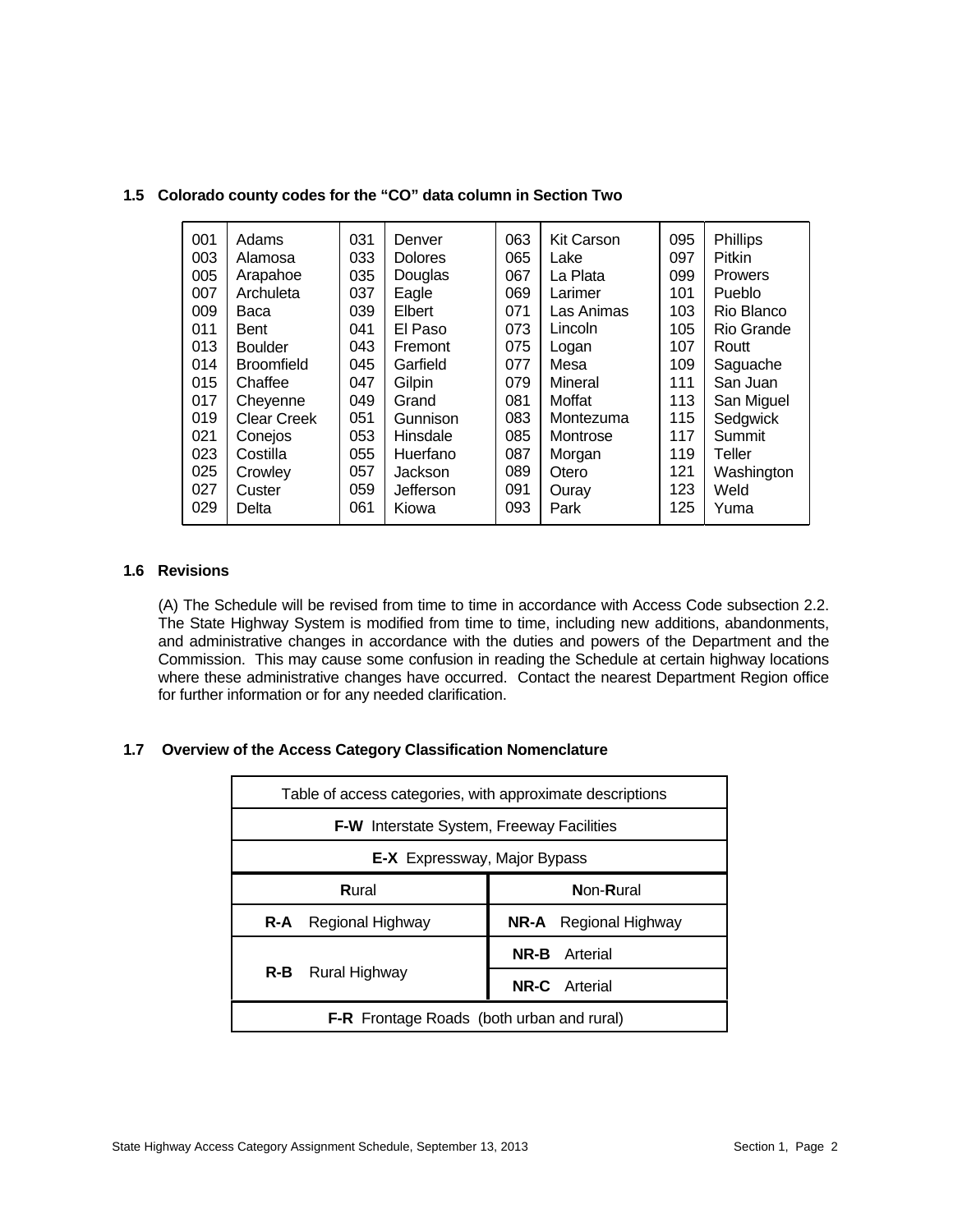|      | STATE HIGHWAY ACCESS CATEGORY ASSIGMENT SCHEDULE |                       |                 |            |                |                                                                                                               |  |  |  |  |  |
|------|--------------------------------------------------|-----------------------|-----------------|------------|----------------|---------------------------------------------------------------------------------------------------------------|--|--|--|--|--|
|      |                                                  |                       |                 |            |                | SECTION TWO, ACCESS CATEGORY ASSIGNMENTS                                                                      |  |  |  |  |  |
|      | <b>EFFECTIVE AUGUST 13, 2013</b>                 |                       |                 |            |                |                                                                                                               |  |  |  |  |  |
|      | Highway Beg_MP End_MP                            |                       | CO <sub>1</sub> | <b>CAT</b> | Reg.           | PHYSICAL DESCRIPTION OF THE CATEGORY SEGMENT                                                                  |  |  |  |  |  |
| 001A | 0.000                                            | 9.157 069             |                 | <b>RB</b>  | $\overline{4}$ | FROM JCT SH 287 (COLLEGE AVE) IN FORT COLLINS TO 2ND ST IN WELLINGTON                                         |  |  |  |  |  |
| 001A | 9.157                                            | 9.405 069 NRA         |                 |            | $\overline{4}$ | FROM 2ND ST TO 1ST ST IN WELLINGTON                                                                           |  |  |  |  |  |
| 001A | 9.405                                            | 10.053 069 NRB        |                 |            | $\overline{4}$ | FROM 1ST ST IN WELLINGTON TO I-25 INTERCHANGE, END SH 1A                                                      |  |  |  |  |  |
| 002A | 0.000                                            | $2.146$ 031           |                 | <b>NRB</b> | $\mathbf{1}$   | FROM JCT SH 285 (HAMPDEN AVE), ALONG COLO BLVD, TO I-25 INTERCHANGE IN DENVER                                 |  |  |  |  |  |
| 002A | 2.146                                            | 4.468 031             |                 | <b>NRB</b> | $\mathbf{1}$   | FROM I-25 INTERCHANGE TO JCT SH 83 (LEETSDALE DR)                                                             |  |  |  |  |  |
| 002A | 4.468                                            | 6.000 031             |                 | <b>NRB</b> | $\mathbf{1}$   | FROM JCT SH 83 (LEETSDALE DR), ALONG COLO BLVD TO JCT SH 40 (COLFAX AVE) IN DENVER                            |  |  |  |  |  |
| 002A | 6.000                                            | 8.774                 | 031             | <b>NRB</b> | $\mathbf{1}$   | FROM JCT SH 40 (COLFAX AVE) TO JCT I-70 INTERCHANGE IN DENVER                                                 |  |  |  |  |  |
| 002A | 8.774                                            | 9.587 031 NRB         |                 |            | $\mathbf{1}$   | FROM I-70 INTERCHANGE TO SH 6 INTERCHANGE (VASQUEZ BLVD)                                                      |  |  |  |  |  |
| 002A | 9.587                                            | 9.842 001 EX          |                 |            | $\mathbf{1}$   | FROM JCT SH 6 (VASQUEZ BLVD) TO JCT SH 6 (VASQUEZ BLVD) AT ADAMS/DENVER CO LINE, END SH 2A                    |  |  |  |  |  |
| 002B | 10.860                                           | 11.209 001            |                 | <b>NRC</b> | $\mathbf{1}$   | FROM JCT SH 6 (VASQUEZ BLVD) IN COMMERCE CITY TO SH 6 INTERCHANGE (VASQUEZ BLVD)                              |  |  |  |  |  |
| 002B | 11.209                                           | 13.345 001            |                 | <b>NRC</b> | $\mathbf{1}$   | FROM SH 6 INTERCHANGE (VASQUEZ BLVD) TO QUEBEC ST, END SH 2B                                                  |  |  |  |  |  |
| 002C | 13.345                                           | 17.000 001            |                 | <b>NRA</b> | $\mathbf{1}$   | FROM QUEBEC ST TO JCT SH 44 (104TH AVE)                                                                       |  |  |  |  |  |
| 002C | 17.000                                           | 19.944 001            |                 | <b>NRA</b> | $\mathbf{1}$   | FROM JCT SH 44 (104TH AVE) TO I-76 INTERCHANGE IN COMMERCE CITY, END SH 2C                                    |  |  |  |  |  |
| 003A | 0.000                                            | 2.444 067             |                 | <b>NRB</b> | 5              | FROM JCT SH 160 AT MP 86.603 IN DURANGO TO JCT SH 160 (GATEWAY-SANTA RITA INTERSECTION) IN DURANGO, END SH-3A |  |  |  |  |  |
| 005A | 0.000                                            | 14.894 019 RA         |                 |            | $\mathbf{1}$   | FROM JCT SH 103 (ECHO LAKE) TO SUMMIT OF MT EVANS, END SH 5A                                                  |  |  |  |  |  |
| 006A | 11.080                                           | 15.449 077 RA         |                 |            | 3              | FROM I-70 INTERCHANGE (MACK) TO JCT SH 139 (LOMA)                                                             |  |  |  |  |  |
| 006A | 15.449                                           | 19.210 077 RA         |                 |            | 3              | FROM JCT SH 139 (LOMA) TO K.00 RD                                                                             |  |  |  |  |  |
| 006A | 19.210                                           | 19.955 077 NRB        |                 |            | 3              | FROM K.00 RD TO JCT SH 340 (ASPEN ST) IN FRUITA                                                               |  |  |  |  |  |
| 006A | 19.955                                           | 21.261 077            |                 | <b>NRB</b> | 3              | FROM SH 340 (ASPEN ST) TO PINE ST IN FRUITA                                                                   |  |  |  |  |  |
| 006A | 21.261                                           | 25.772 077            |                 | <b>RA</b>  | 3              | FROM PINE ST IN FRUITA TO PERSIGO WASH STR H-02-D                                                             |  |  |  |  |  |
| 006A | 25.772                                           | 26.080 077            |                 | <b>NRA</b> | 3              | FROM PERSIGO WASH STR H-02-D TO I-70 INTERCHANGE, END SH 6A                                                   |  |  |  |  |  |
| 006B | 30.123                                           | 30.407 077            |                 | <b>NRA</b> | 3              | FROM I-70 GRAND JUNCTION BUS LOOP INTERCHANGE TO THE RAMP ON IN GRAND JUNCTION                                |  |  |  |  |  |
| 006B | 30.407                                           | 33.753 077            |                 | <b>NRB</b> | 3              | FROM THE RAMP ON TO MORNING GLORY LANE IN GRAND JUNCTION                                                      |  |  |  |  |  |
| 006B | 33.753                                           | 34.535 077            |                 | <b>NRA</b> | 3              | FROM MORNING GLORY LANE TO JCT I-70 GRAND JUNCTION BUS LOOP, END SH 6B                                        |  |  |  |  |  |
| 006C | 37.161                                           | 39.229 077            |                 | <b>NRB</b> | 3              | FROM JCT I-70 GRAND JCT BUS LOOP TO 34.00 RD                                                                  |  |  |  |  |  |
| 006C | 39.229                                           | 42.894 077 RA         |                 |            | 3              | FROM 34.00 RD TO 333 FEET WEST FROM IOWA AVE IN PALISADE                                                      |  |  |  |  |  |
| 006C | 42.894                                           | 43.212 077 EX         |                 |            | 3              | FROM 333 FEET WEST FROM IOWA AVE TO MAIN ST IN PALISADE                                                       |  |  |  |  |  |
| 006C | 43.212                                           | 43.257 077            |                 | <b>NRB</b> | 3              | FROM MAIN ST TO COLORADO RIVER STR H-03-E IN PALISADE                                                         |  |  |  |  |  |
| 006C | 43.257                                           | 46.058 077 RA         |                 |            | 3              | FROM COLORADO RIVER STR H-03-E TO I-70 INTERCHANGE, END SH 6C                                                 |  |  |  |  |  |
| 006D | 91.999                                           | 92.151 045 NRB        |                 |            | 3              | FROM JCT SH 13 IN RIFLE TO 6732 FEET WEST OF COUNTY RD 210                                                    |  |  |  |  |  |
| 006D | 92.151                                           | 98.659 045            |                 | <b>RA</b>  | 3              | FROM 6732 FEET WEST OF COUNTY RD 210 TO FIRST ST IN SILT                                                      |  |  |  |  |  |
| 006D | 98.659                                           | 99.232 045 NRB        |                 |            | 3              | FROM FIRST ST IN SILT TO JCT I-70 SILT BUS SPUR                                                               |  |  |  |  |  |
| 006D |                                                  | 99.232 105.000 045 RA |                 |            | 3              | FROM JCT I-70 SILT BUS SPUR TO 4219 FEET WEST FROM ELK CREEK STR F-06-A                                       |  |  |  |  |  |
| 006D | 105.000 105.799 045 RB                           |                       |                 |            | 3              | FROM 4219 FEET WEST FROM ELK CREEK STR F-06-A TO ELK CREEK STR F-06-A IN NEW CASTLE                           |  |  |  |  |  |
| 006D | 105.799 107.000 045                              |                       |                 | <b>NRB</b> | 3              | FROM ELK CREEK STR F-06-A IN NEW CASTLE TO 554 FEET WEST OF COUNTY RD 240                                     |  |  |  |  |  |
| 006D | 107.000 107.105 045 RB                           |                       |                 |            | 3              | FROM MILEPOINT 107 TO COUNTY RD 240                                                                           |  |  |  |  |  |
| 006D | 107.105 110.806 045 RA                           |                       |                 |            | 3              | FROM COUNTY RD 240 TO I-70 INTERCHANGE, END SH 6D                                                             |  |  |  |  |  |
| 006E | 141.818 142.608 037                              |                       |                 | <b>NRB</b> | 3              | FROM I-70 INTERCHANGE IN GYPSUM TO VALLEY RD                                                                  |  |  |  |  |  |
| 006E | 142.608 148.930 037                              |                       |                 | <b>RA</b>  | 3              | FROM VALLEY RD TO 1130 FEET WEST OF FIFTH ST                                                                  |  |  |  |  |  |
| 006E | 148.930 149.666 037                              |                       |                 | <b>NRB</b> | 3              | FROM 1130 FEET WEST OF FIFTH ST TO JCT I-70 EAGLE BUS SPUR                                                    |  |  |  |  |  |
| 006E | 149.666 149.741 037 NRB                          |                       |                 |            | 3              | FROM JCT I-70 EAGLE BUS SPUR TO 2635 FEET WEST OF EAGLE RIVER STR F-09-H                                      |  |  |  |  |  |
| 006E | 149.741 159.573 037 RA                           |                       |                 |            | 3              | FROM 2635 FEET WEST OF EAGLE RIVER STR F-09-H TO JCT SH 131 IN WOLCOTT                                        |  |  |  |  |  |
| 006E | 159.573 163.932 037 RA                           |                       |                 |            | 3              | FROM JCT SH 131 IN WOLCOTT TO 3105 FEET EAST OF COUNTY RD 23                                                  |  |  |  |  |  |
| 006E |                                                  | 163.932 165.995 037   |                 | <b>NRA</b> | 3              | FROM 3105 FEET EAST OF COUNTY RD 23 TO JCT I-70 EDWARDS BUS SPUR                                              |  |  |  |  |  |
| 006E | 165.995 166.456 037 NRA                          |                       |                 |            | 3              | FROM JCT I-70 EDWARDS BUS SPUR TO 607 FEET EAST OF BULL RD                                                    |  |  |  |  |  |
| 006E | 166.456 170.186 037 NRA                          |                       |                 |            | 3              | FROM 607 FEET EAST OF BULL RD TO 4213 FEET WEST OF EAGLE-VAIL RD                                              |  |  |  |  |  |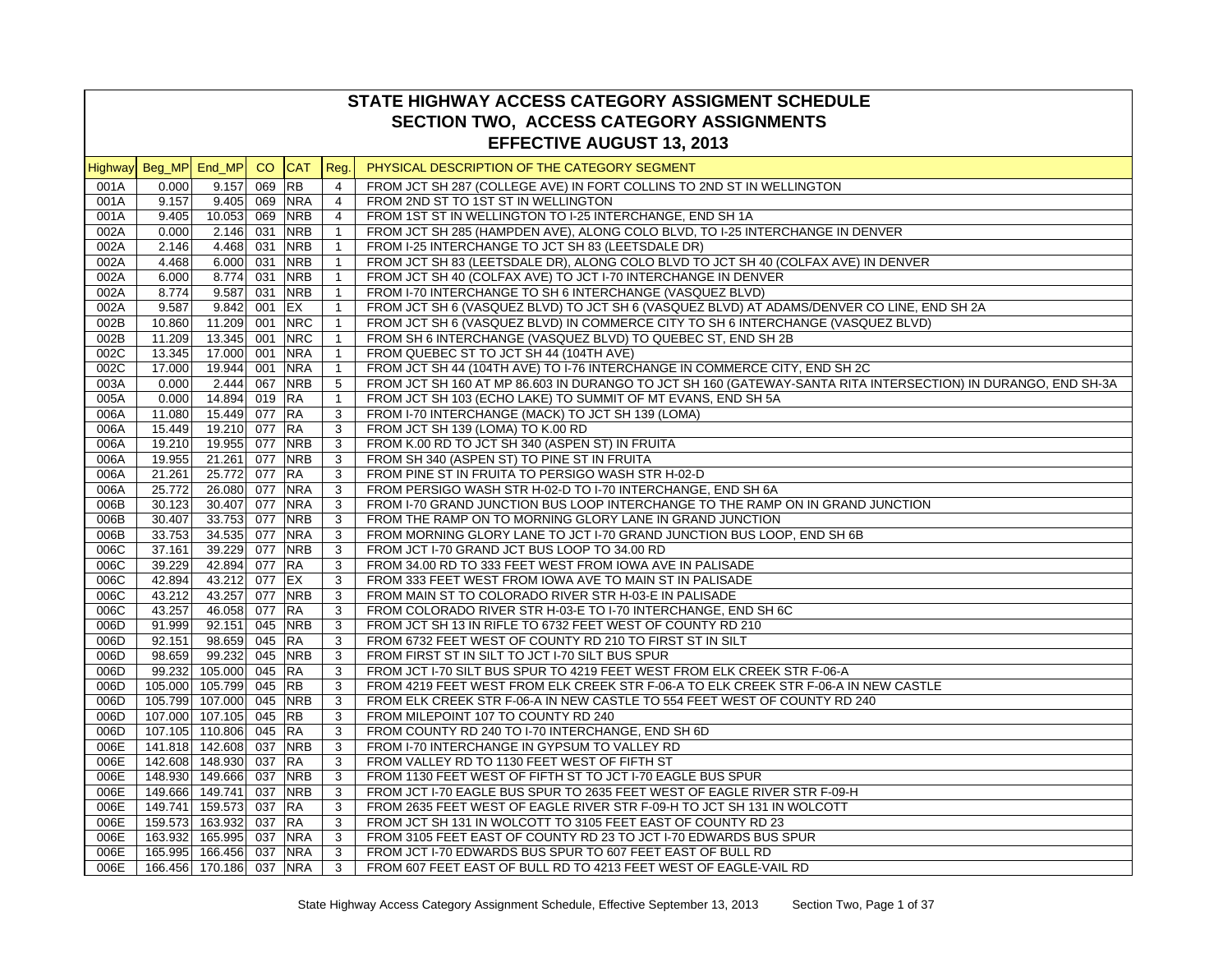|                   | Highway Beg_MP End_MP CO CAT |             |        |            | Reg.           | PHYSICAL DESCRIPTION OF THE CATEGORY SEGMENT                                                    |
|-------------------|------------------------------|-------------|--------|------------|----------------|-------------------------------------------------------------------------------------------------|
| 006E              | 170.186 174.541              |             | 037    | <b>NRA</b> | 3              | FROM 4213 FEET WEST OF EAGLE-VAIL RD TO I-70 INTERCHANGE, END SH 6E                             |
| 006F              | 208.659 209.442 117          |             |        | <b>NRB</b> | 3              | FROM I-70 INTERCHANGE IN SILVERTHORNE TO ROAD TO DILLON DAM                                     |
| 006F              | 209.442 211.253 117          |             |        | <b>NRA</b> | 3              | FROM ROAD TO DILLON DAM TO CORINTHIAN CIRCLE                                                    |
| 006F              | 211.253 213.131 117          |             |        | <b>RA</b>  | 3              | FROM CORINTHIAN CIRCLE TO SWAN MOUNTAIN RD (COUNTY RD 1)                                        |
| 006F              | 213.131 216.450 117          |             |        | <b>NRA</b> | 3              | FROM SWAN MOUNTAIN RD (COUNTY RD 1) TO GONDOLA RD                                               |
| 006F              | 216.450 225.036 117          |             |        | <b>RA</b>  | 3              | FROM GONDOLA RD TO LOVELAND PASS AT SUMMIT/CLEAR CREEK COUNTY LINE                              |
| $006\overline{F}$ | 225.036 229.896 019 RA       |             |        |            | $\mathbf{1}$   | FROM LOVELAND PASS AT SUMMIT/CLEAR CREEK CO LINE TO I-70 INTERCHANGE, END SH 6F                 |
| 006G              | 257.079 257.751              |             | 019 RA |            | $\mathbf{1}$   | FROM I-70 INTERCHANGE TO JCT SH 40                                                              |
| 006G              | 257.751 260.220 019 RA       |             |        |            | $\mathbf{1}$   | FROM JCT SH 40 TO CLEAR CREEK STR F-15-AZ AT CLEAR CREEK/JEFFERSON CO LINE                      |
| 006G              | 260.270 271.602 059 RA       |             |        |            | $\mathbf{1}$   | FROM JCT SH 119 TO JCT SH 58 AND SH 93 IN GOLDEN                                                |
| 006G              | 271.602 275.650 059          |             |        | <b>EX</b>  | $\mathbf{1}$   | FROM JCT SH 58 AND SH 93 IN GOLDEN TO I-70 INTERCHANGE                                          |
| 006G              | 275.650 282.333 059 FW       |             |        |            | $\mathbf{1}$   | FROM I-70 INTERCHANGE TO SH 95 (SHERIDAN BLVD) AT JEFFERSON/DENVER CO LINE                      |
| 006G              | 282.333 284.748 031          |             |        | <b>FW</b>  | $\mathbf{1}$   | FROM SH 95 (SHERIDAN BLVD) AT JEFFERSON/DENVER CO LINE TO I-25 INTERCHANGE IN DENVER, END SH 6G |
| 006H              | 290.098 292.054 031          |             |        | <b>NRB</b> | $\mathbf{1}$   | FROM I-70 INTERCHANGE TO DENVER/ADAMS CO LINE IN COMMERCE CITY                                  |
| 006H              | 292.054 292.723 001          |             |        | EX         | $\mathbf{1}$   | FROM DENVER/ADAMS CO LINE IN COMMERCE CITY TO 1-270 INTERCHANGE                                 |
| 006H              | 292.723 293.670 001 EX       |             |        |            | $\mathbf{1}$   | FROM I-270 INTERCHANGE TO SH 2 (HANSEN BLVD) INTERCHANGE                                        |
| 006H              | 293.670 294.235 001          |             |        | EX         | $\mathbf{1}$   | FROM SH 2 (HANSEN BLVD) INTERCHANGE TO JCT SH 265                                               |
| 006H              | 294.235 294.910 001 EX       |             |        |            | $\mathbf{1}$   | FROM JCT SH 265 TO JCT SH 224 (74TH AVE)                                                        |
| 006H              | 294.910 296.320 001 EX       |             |        |            | $\mathbf{1}$   | FROM JCT SH 224 (74TH AVE) TO JCT I-76, END SH 6H                                               |
| 0061              | 343.519 344.488 087          |             |        | <b>NRA</b> | $\overline{4}$ | FROM I-76 OVERPASS TO GRANITE ST IN WIGGINS                                                     |
| 0061              | 344.488 344.771 087          |             |        | <b>NRB</b> | $\overline{4}$ | FROM GRANITE ST TO MAIN ST IN WIGGINS                                                           |
| 0061              | 344.771                      | 345.928 087 |        | <b>NRA</b> | $\overline{4}$ | FROM MAIN ST TO JCT SH 39 AND JCT SH 52                                                         |
| 0061              | 345.928 346.697 087          |             |        | <b>NRA</b> | $\overline{4}$ | FROM JCT SH 39 AND JCT SH 52 TO JCT I-76, END SH 6I                                             |
| 006J              | 371.690 376.613 087          |             |        | <b>RB</b>  | $\overline{4}$ | FROM I-76 INTERCHANGE (AKRON/YUMA/BRUSH) TO CHARLES ST IN HILLROSE                              |
| 006J              | 376.613 376.995 087          |             |        | <b>NRA</b> | $\overline{4}$ | FROM CHARLES ST IN HILLROSE TO COUNTY RD 33.5                                                   |
| <b>L∂00</b>       | 376.995 380.585 087          |             |        | <b>RB</b>  | $\overline{4}$ | FROM COUNTY RD 33.5 TO COUNTY RD 36 AT MORGAN/WASHINGTON CO LINE                                |
| 006J              | 380.585 387.939 121          |             |        | <b>RB</b>  | $\overline{4}$ | FROM COUNTY RD 36 AT MORGAN/WASHINGTON CO LINE TO CANAL STR C-23-L AT WASHINGTON/LOGAN CO LINE  |
| 006J              | 387.939 397.955 075 RB       |             |        |            | 4              | FROM CANAL STR C-23-L AT WASHINGTON/LOGAN CO LINE TO JCT SH 63                                  |
| 006J              | 397.955 401.697 075          |             |        | <b>RB</b>  | $\overline{4}$ | FROM JCT SH 63 TO COUNTY RD 22.5                                                                |
| 006J              | 401.697 403.067 075          |             |        | <b>NRA</b> | 4              | FROM COUNTY RD 22.5 TO OLEANDER WAY                                                             |
| 006J              | 403.067 403.864 075          |             |        | <b>NRB</b> | 4              | FROM OLEANDER WAY TO S DELMAR ST IN STERLING                                                    |
| 006J              | 403.864 404.149 075          |             |        | <b>NRC</b> | $\overline{4}$ | FROM DELMAR ST TO DIVISION AVE (BEGIN 1-WAY STREETS) IN STERLING                                |
| 006J              | 404.149 404.457 075          |             |        | <b>NRC</b> | $\overline{4}$ | FROM DIVISION AVE (BEGIN 1-WAY STREETS) TO JCT SH 14 IN STERLING                                |
| 006J              | 404.457 404.644 075          |             |        | <b>NRC</b> | $\overline{4}$ | FROM JCT SH 14 TO JCT SH 138 (CHESTNUT ST) END 1-WAY EB                                         |
| 006J              | 404.644 406.101 075          |             |        | <b>NRB</b> | $\overline{4}$ | FROM JCT SH 138 (CHESTNUT ST) TO NO RIVERVIEW RD IN STERLING                                    |
| 006J              | 406.101 406.568 075          |             |        | <b>NRA</b> | $\overline{4}$ | FROM NO RIVERVIEW RD TO I-76 INTERCHANGE IN STERLING                                            |
| <b>L∂00</b>       | 406.568 406.794 075          |             |        | <b>NRA</b> | $\overline{4}$ | FROM I-76 INTERCHANGE TO JCT SH 61 IN STERLING                                                  |
| 006J              | 406.794 407.430 075          |             |        | <b>NRA</b> | $\overline{4}$ | FROM JCT SH 61 IN STERLING TO 1885 FEET EAST OF CASTLE DR                                       |
| 006J              | 407.430 424.683 075 RA       |             |        |            | $\overline{4}$ | FROM 1885 FEET EAST OF CASTLE DR TO ASH AVE IN FLEMING                                          |
| 006J              | 424.683 425.021 075          |             |        | <b>NRB</b> | $\overline{4}$ | FROM ASH AVE TO CUSTER AVE IN FLEMING                                                           |
| 006J              | 425.021 435.875 075          |             |        | <b>RA</b>  | $\overline{4}$ | FROM CUSTER AVE IN FLEMING TO JOE AVE (COUNTY RD 3.5)                                           |
| 006J              | 435.875 436.188 095          |             |        | <b>NRA</b> | 4              | FROM JOE AVE (COUNTY RD 3.5) TO FAIRVIEW AVE IN HAXTUN                                          |
| 006J              | 436.188 436.496 095          |             |        | <b>NRB</b> | $\overline{4}$ | FROM FAIRVIEW AVE TO JCT SH 59 (WASHINGTON AVE) IN HAXTUN                                       |
| 006J              | 436.496 436.747 095          |             |        | <b>NRB</b> | 4              | FROM JCT SH 59 (WASHINGTON AVE) TO COOPER AVE IN HAXTUN                                         |
| 006J              | 436.747                      | 444.756 095 |        | RA         | $\overline{4}$ | FROM COOPER AVE IN HAXTUN TO COUNTY RD 21                                                       |
| 006J              | 444.756 444.972 095          |             |        | <b>NRA</b> | $\overline{4}$ | FROM COUNTY RD 21 TO BRYAN AVE IN PAOLI                                                         |
| 006J              | 444.972 453.406 095 RA       |             |        |            | $\overline{4}$ | FROM BRYAN AVE IN PAOLI TO JEROME AVE IN HOLYOKE                                                |
| <b>L∂00</b>       | 453.406 453.701 095 NRA      |             |        |            | $\overline{4}$ | FROM JEROME AVE TO SHERIDAN AVE IN HOLYOKE                                                      |
| 006J              | 453.701 454.060 095 NRB      |             |        |            | $\overline{4}$ | FROM SHERIDAN AVE TO JCT SH 385 (INTER-OCEAN AVE) IN HOLYOKE                                    |
| <b>U</b> 000      | 454.060 454.568 095 NRB      |             |        |            | $\overline{4}$ | FROM JCT SH 385 (INTER-OCEAN AVE) TO WORLEY AVE IN HOLYOKE                                      |
|                   |                              |             |        |            |                |                                                                                                 |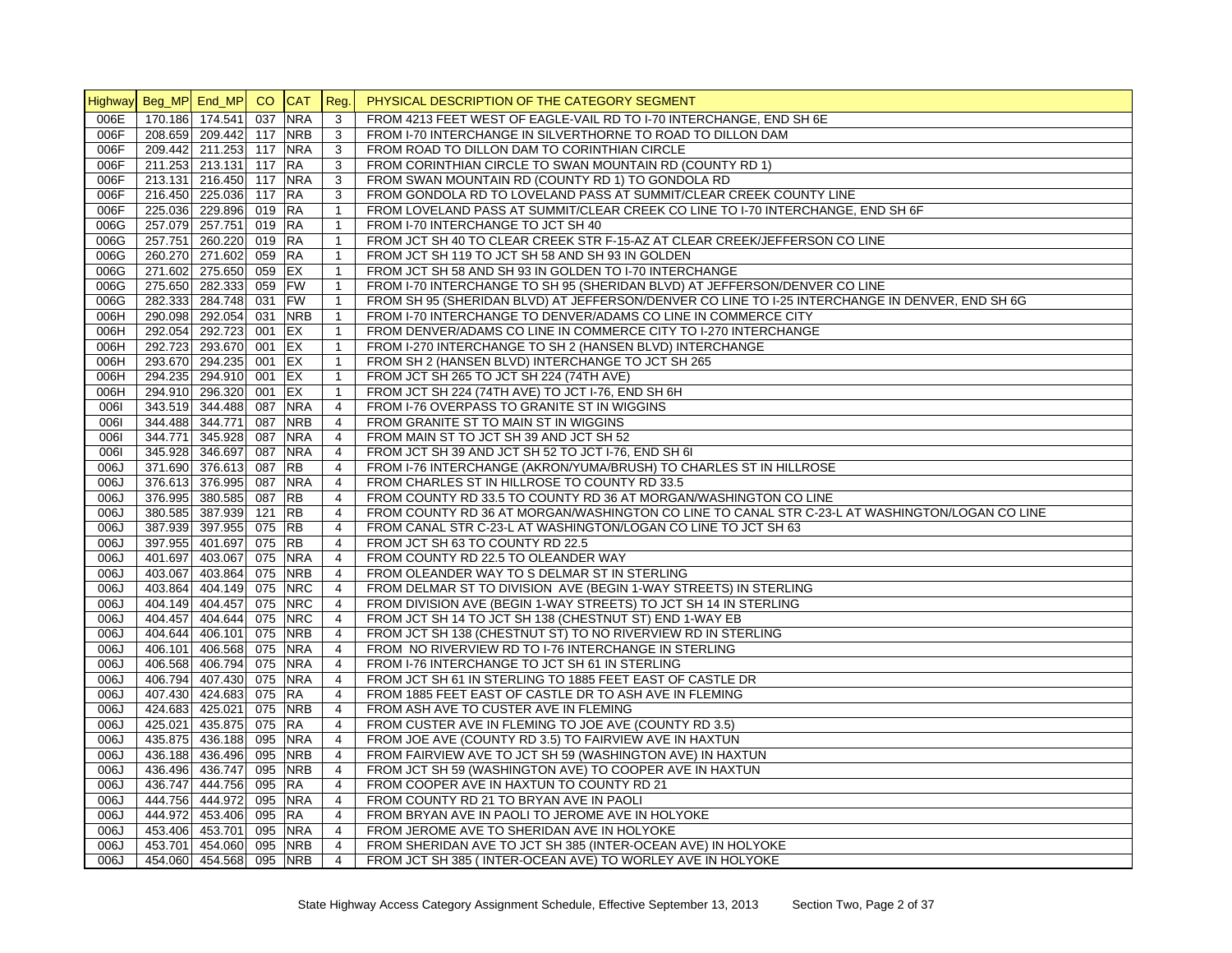| <b>Highway</b> |         | Beg_MP End_MP   | CO  | <b>CAT</b> | Reg.           | PHYSICAL DESCRIPTION OF THE CATEGORY SEGMENT                                                               |
|----------------|---------|-----------------|-----|------------|----------------|------------------------------------------------------------------------------------------------------------|
| 006J           |         | 454.568 454.919 | 095 | <b>NRA</b> | $\overline{4}$ | FROM WORLEY AVE TO 628 FEET EAST OF FRENCHMAN DR                                                           |
| 006J           |         | 454.919 467.284 | 095 | <b>RA</b>  | $\overline{4}$ | FROM 628 FEET EAST OF FRENCHMAN DR TO COUNTY RD 65 AT COLORADO/NEBRASKA STATE LINE, END SH 6J              |
| 006K           | 0.000   | 0.338 045       |     | <b>NRB</b> | 3              | FROM TRAVER TR AND DEVEREUX RD TO JCT SH 82 IN GLENWOOD SPRINGS, END SH 6K                                 |
| 006L           | 88.895  | 91.240 045      |     | <b>RA</b>  | 3              | FROM I-70 INTERCHANGE IN RIFLE TO JCT SH 13, END SH 6L                                                     |
| 006M           | 62.305  | 66.255 077      |     | <b>RA</b>  | 3              | FROM MCR V.50 TO MESA/GARFIELD CO LINE                                                                     |
| 006M           | 66.255  | 74.491 045      |     | <b>RA</b>  | 3              | FROM MESA/GARFIELD CO LINE TO 2,360 FEET SOUTHWEST OF WATSON AVENUE IN PARACHUTE                           |
| 006M           | 74.491  | 75.422          | 045 | <b>NRB</b> | 3              | FROM 2,360 FEET SOUTHWEST OF WATSON AVENUE TO INTERCHANGE STRS (F-05-N) EB (F-05-M) WB - RD N JCT SH006L   |
| 006M           | 75.442  | 88.895 045      |     | <b>RA</b>  | 3              | FROM INTERCHANGE STRS (F-05-N) EB (F-05-M)WB -RD N JCT SH006L                                              |
| 006R           | 276.314 | 276.647 059     |     | <b>NRA</b> | $\mathbf{1}$   | FROM INDIANA ST TO VAN GORDON ST IN LAKEWOOD, (SH 6 SOUTH FRONTAGE ROAD)                                   |
| 006Z           | 0.000   | $0.089$ 075     |     | <b>NRB</b> | $\overline{4}$ | FROM JCT SH 138 NE & SH 6 SE (CHESTNUT END 1-WAY NB) TO JCT SH 138 RD NW (CHESTNUT BEGIN 1-WAY SB)         |
| 006Z           | 0.089   | $0.279$ 075     |     | <b>NRB</b> | $\overline{4}$ | FROM JCT SH 138 (4TH ST) RD NW (CHESTNUT ST BEGIN 1-WAY SB) TO JCT SH 14 (MAIN ST) IN STERLING             |
| 006Z           | 0.279   | 0.604 075       |     | <b>NRB</b> | $\overline{4}$ | FROM SH14 (MAIN ST) TO SH6 S (DIVISION AV) & NE (3RD ST BEG 1-WAY NB) END 1-WAY SB, IN STERLING, END SH 6Z |
| 007A           | 0.000   | 2.253 069       |     | <b>NRB</b> | $\overline{4}$ | FROM JCT SH 36 (ST VRAIN AVE) TO CARRIAGE DR (COUNTY RD 63H) IN ESTES PARK                                 |
| 007A           | 2.253   | 3.879 069       |     | <b>NRA</b> | $\overline{4}$ | FROM CARRIAGE DRIVE (COUNTY RD 63H) IN ESTES PARK TO FISH CREEK RD (COUNTY RD 63A)                         |
| 007A           | 3.879   | 9.741           | 069 | <b>RA</b>  | $\overline{4}$ | FROM FISH CREEK RD (COUNTY RD 63A) TO LARIMER/BOULDER CO LINE                                              |
| 007A           | 9.741   | 14.910 013 RA   |     |            | 4              | FROM LARIMER/BOULDER CO LINE TO JCT SH 7 ALLENSPARK-FERNCLIFFE BUS LOOP SOUTH                              |
| 007A           | 14.910  | 16.086 013      |     | <b>RA</b>  | $\overline{4}$ | FROM JCT SH 7 ALLENSPARK-FERNCLIFFE BUS LOOP SOUTH TO JCT SH 7 ALLENSPARK-FERNCLIFFE BUS LOOP WEST         |
| 007A           | 16.086  | 19.249 013 RA   |     |            | 4              | FROM JCT SH 7 ALLENSPARK-FERNCLIFFE BUS LOOP WEST TO JCT SH 72                                             |
| 007A           | 19.249  | 32.649 013 RA   |     |            | $\overline{4}$ | FROM JCT SH 72 TO OLD SOUTH RD (COUNTY RD 84S)                                                             |
| 007A           | 32.649  | 32.901 013 NRA  |     |            | $\overline{4}$ | FROM OLD SOUTH RD (COUNTY RD 84S) TO PROSPECT ST IN LYONS                                                  |
| 007A           | 32.901  | 33.080 013      |     | <b>NRB</b> | $\overline{4}$ | FROM PROSPECT ST TO JCT SH 36 IN LYONS, END SH 7A                                                          |
| 007B           | 49.506  | 50.639 013      |     | <b>NRB</b> | $\overline{4}$ | FROM JCT SH 119 (CANYON BLVD) AND SH 93 (BROADWAY) TO JCT SH 36 (28TH ST) IN BOULDER, END SH 7B            |
| 007C           | 52.290  | 53.457 013      |     | <b>NRB</b> | $\overline{4}$ | FROM JCT SH 36 (28TH ST) TO JCT SH 157 (47TH ST) IN BOULDER                                                |
| 007C           | 53.457  | 54.918 013      |     | <b>NRB</b> | $\overline{4}$ | FROM JCT SH 157 (47TH ST) TO CHERRYVALE RD (COUNTY RD 39) IN BOULDER                                       |
| 007C           | 54.918  | 55.250 013 NRB  |     |            | $\overline{4}$ | FROM CHERRYVALE RD (CO RD 39) TO COUNTY RD 39 AND 63RD ST (COUNTY RD 37.5) (BOULDER)                       |
| 007C           | 55.250  | 55.911 013      |     | <b>NRA</b> | $\overline{4}$ | FROM COUNTY RD 39 AND 63RD ST (COUNTY RD 37.5) TO VALTECH DR (COUNTY RD 33C)                               |
| 007C           | 55.911  | 58.500 013      |     | <b>IRA</b> | $\overline{4}$ | FROM VALTECH DR (COUNTY RD 33C) TO 200 FEET EAST OF PARK LAKE DR                                           |
| 007C           | 58.500  | 60.683 013      |     | <b>NRA</b> | $\overline{4}$ | FROM 200 FEET EAST OF PARK LAKE DR TO JCT SH 287, END SH 7C                                                |
| 007D           | 61.877  | 63.217 013      |     | <b>NRC</b> | $\overline{4}$ | FROM JCT SH 287 TO COUNTY RD 5 AND 119TH ST                                                                |
| 007D           | 63.217  | 64.340 013      |     | <b>NRA</b> | $\overline{4}$ | FROM COUNTY RD 5 AND 119TH TO BOULDER/WELD CO LINE IN ERIE                                                 |
| 007D           | 64.340  | 66.487 123      |     | <b>NRA</b> | $\mathbf{1}$   | FROM BOULDER/WELD CO LINE TO COUNTY RD 5 AT WELD/ADAMS CO LINE                                             |
| 007D           | 66.487  | 67.501 001      |     | <b>NRA</b> | $\mathbf{1}$   | FROM COUNTY RD 5 AT WELD/ADAMS CO LINE TO HURON ST IN BROOMFIELD                                           |
| 007D           | 67.501  | 68.383 001      |     | <b>NRA</b> | $\mathbf{1}$   | FROM HURON ST TO I-25 INTERCHANGE (LAFAYETTE/BRIGHTON) IN BROOMFIELD                                       |
| 007D           | 68.383  | 68.541 001      |     | <b>NRA</b> | $\mathbf{1}$   | FROM I-25 INTERCHANGE (LAFAYETTE/BRIGHTON) TO COUNTY RD 2                                                  |
| 007D           | 68.541  | 71.835 001      |     | <b>NRA</b> | $\mathbf{1}$   | FROM COUNTY RD 2 TO HOLLY ST                                                                               |
| 007D           | 71.835  | 76.729 001      |     | <b>RA</b>  | $\mathbf{1}$   | FROM HOLLY ST. TO MC CANN DITCH STR E-17-AS IN BRIGHTON                                                    |
| 007D           | 76.729  | 76.986 001      |     | <b>NRB</b> | $\mathbf{1}$   | FROM MC CANN DITCH STR E-17-AS TO SH 85 INTERCHANGE IN BRIGHTON                                            |
| 007D           | 76.986  | 77.052 001      |     | <b>NRB</b> | $\mathbf{1}$   | FROM SH 85 INTERCHANGE IN BRIGHTON TO JCT SH 85 BRIGHTON BUS LOOP (MAIN ST), END 7D                        |
| 007E           | 0.000   | $1.592$ 013     |     | <b>NRC</b> | $\overline{4}$ | FROM JCT SH 7 ALLENSPARK-FERNCLIFFE BUS LOOP TO JCT SH 7 ALLENSPARK-FERNCLIFFE BUS LOOP, END SH 7E         |
| 008A           | 0.000   | 2.031           | 059 | RA         | $\mathbf{1}$   | FROM SH 285 INTERCHANGE (MORRISON/EVERGREEN) TO BEAR CREEK STR F-16-AN IN MORRISON                         |
| 008A           | 2.031   | 2.149 059       |     | <b>NRB</b> | $\mathbf{1}$   | FROM BEAR CREEK STR F-16-AN TO JCT SH 74 (BEAR CREEK CANYON RD) IN MORRISON                                |
| 008A           | 2.149   | 2.883           | 059 | <b>NRB</b> | $\mathbf{1}$   | FROM JCT SH 74 (BEAR CREEK CANYON RD) TO C-470 INTERCHANGE (MORRISON RD)                                   |
| 008A           | 2.883   | 6.913 059       |     | <b>NRA</b> | $\mathbf{1}$   | FROM C-470 INTERCHANGE (MORRISON RD) TO JCT SH 391, KIPLING PARKWAY IN LAKEWOOD                            |
| 008A           | 6.913   | 8.683           | 059 | <b>NRB</b> | $\mathbf{1}$   | FROM JCT SH 391 KIPLING PKWY TO JCT SH 121 (WADSWORTH BLVD) IN LAKEWOOD, END SH 8A                         |
| 009A           | 0.000   | 18.168 043      |     | <b>RB</b>  | 2              | FROM JCT SH 50 TO FREMONT/PARK CO LINE                                                                     |
| 009A           | 18.168  | 46.980 093      |     | <b>RB</b>  | 2              | FROM FREMONT/PARK CO LINE TO JCT SH 24 IN HARTSEL, END SH 9A                                               |
| 009B           | 47.582  | 63.732          | 093 | <b>RB</b>  | $\overline{2}$ | FROM JCT SH 24 TO JCT SH 285, END SH 9B                                                                    |
| 009C           | 64.673  | 65.555          | 093 | <b>NRB</b> | $\overline{2}$ | FROM JCT SH 285 TO 1204 FEET NORTH OF 3RD ST IN FAIRPLAY                                                   |
| 009C           | 65.555  | 70.373 093      |     | <b>RA</b>  | $\overline{2}$ | FROM 1204 FT N OF 3RD ST IN FAIRPLAY TO 11 FT N OF STR G-12-G MIDDLE FORK SO PLATTE RIVER IN ALMA          |
| 009C           | 70.373  | 71.153 093 NRB  |     |            | 2              | FROM 11 FEET NORTH OF STR G-12-G MIDDLE FORK SO PLATTE RIVER IN ALMA TO 1441 FEET NORTH OF PINE ST         |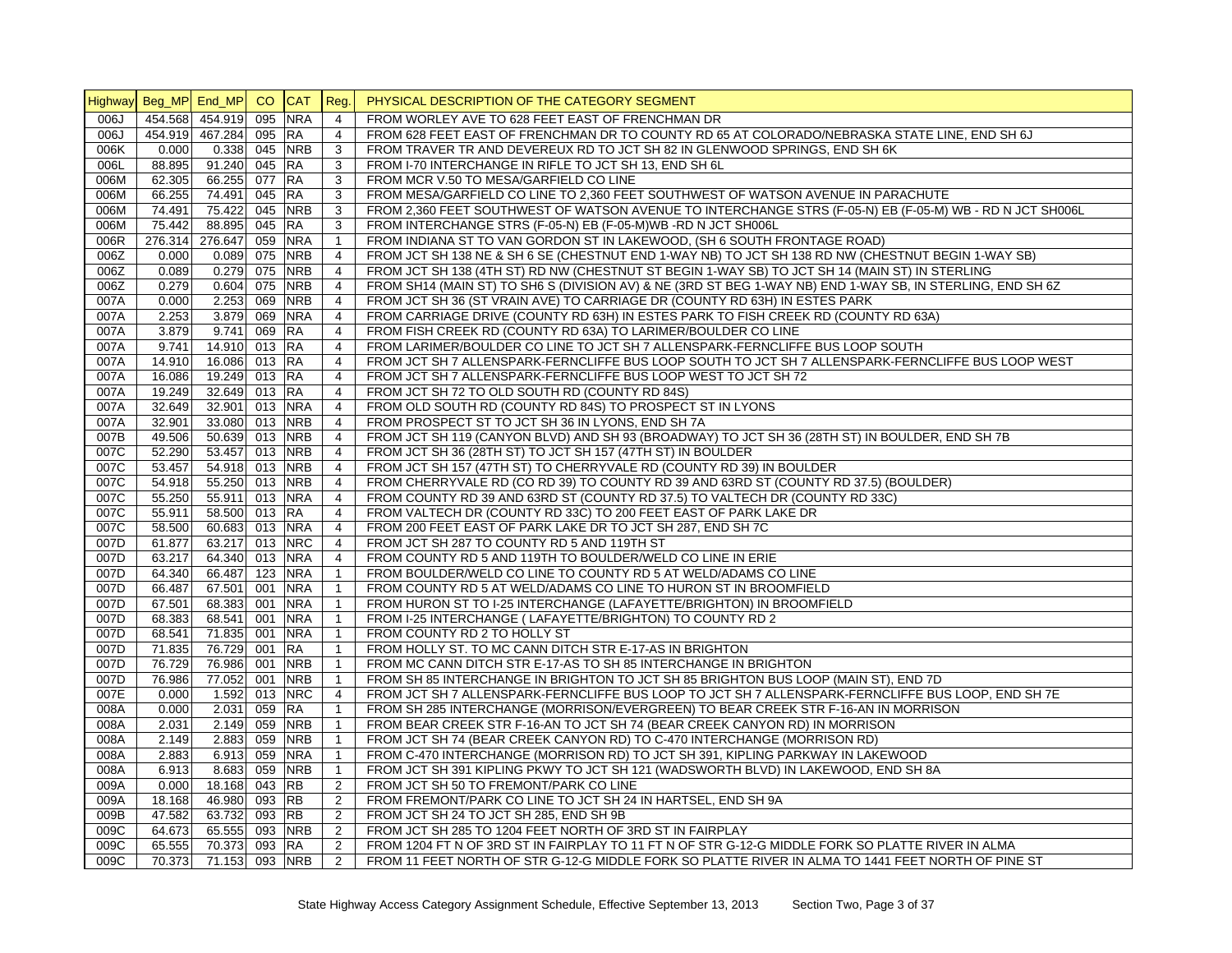|      | Highway Beg_MP End_MP CO CAT Reg. |                        |     |            |                | PHYSICAL DESCRIPTION OF THE CATEGORY SEGMENT                                                    |
|------|-----------------------------------|------------------------|-----|------------|----------------|-------------------------------------------------------------------------------------------------|
| 009C | 71.153                            | 76.396                 | 093 | <b>RA</b>  | 2              | FROM 1441 FEET NORTH OF PINE ST TO HOOSIER PASS AT PARK/SUMMIT CO LINE                          |
| 009C | 76.396                            | 86.418 117             |     | <b>RA</b>  | 3              | FROM HOOSIER PASS AT PARK/SUMMIT CO LINE TO SOUTH INTERSECTION WITH MAIN STREET IN BRECKENRIDGE |
| 009C | 86.418                            | 87.270 117             |     | <b>NRB</b> | 3              | FROM SOUTH INTERSECTION WITH MAIN STREET TO NORTH INTERSECTION WITH MAIN ST IN BRECKENRIDGE     |
| 009C | 87.270                            | 87.784 117             |     | <b>NRA</b> | 3              | FROM NORTH INTERSECTION WITH MAIN ST TO VALLEY BROOK DR IN BRECKENRIDGE                         |
| 009C | 87.784                            | 94.000 117             |     | <b>RA</b>  | 3              | FROM VALLEY BROOK DR IN BRECKENRIDGE TO 1 MILE NORTH OF SWAN MOUNTAIN RD IN FRISCO              |
| 009C | 94.000                            | 96.000 117             |     | <b>NRA</b> | 3              | FROM 1 MILE NORTH OF SAWN MOUNTAIN RD TO 8TH ST IN FRISCO                                       |
| 009C | 96.000                            | 97.230 117             |     | <b>NRB</b> | 3              | FROM 8TH ST TO I-70 INTERCHANGE IN FRISCO, END SH 9C                                            |
| 009D | 101.562                           | 103.437 117            |     | <b>NRB</b> | 3              | FROM I-70 INTERCHANGE (DILLON/SILVERTHORNE) TO RUBY RANCH RD IN SILVERTHORNE                    |
| 009D | 103.437                           | 104.891 117            |     | <b>NRA</b> | 3              | FROM RUBY RANCH RD TO CONDOR RD IN SILVERTHORNE                                                 |
| 009D | 104.891                           | 127.430 117            |     | <b>RA</b>  | 3              | FROM CONDOR RD IN SILVERTHORNE TO SUMMIT/GRAND CO LINE                                          |
| 009D | 127.430                           | 138.524 049            |     | <b>RA</b>  | 3              | FROM SUMMIT/GRAND CO LINE TO 8TH ST AND GORE AVE IN KREMMLING                                   |
| 009D | 138.524                           | 138.920 049            |     | <b>NRB</b> | 3              | FROM 8TH ST AND GORE AVE TO JCT SH 40 (PARK AVE) IN KREMMLING, END SH 9D                        |
| 010A | 0.000                             | 20.950 055             |     | RB         | $\overline{2}$ | FROM I-25 INTERCHANGE (WALSENBURG/LA JUNTA) TO HUERFANO/LAS ANIMAS CO LINE                      |
| 010A | 20.950                            | 28.586 071             |     | <b>RB</b>  | 2              | FROM HUERFANO/LAS ANIMAS CO LINE TO LAS ANIMAS/PUEBLO CO LINE                                   |
| 010A | 28.586                            | 43.049 101             |     | <b>RB</b>  | 2              | FROM LAS ANIMAS/PUEBLO CO LINE TO PUEBLO/OTERO CO LINE                                          |
| 010A | 43.049                            | 62.371 089             |     | <b>RB</b>  | 2              | FROM PUEBLO/OTERO CO LINE TO JCT SH 71 SOUTH                                                    |
| 010A | 62.371                            | 62.880 089             |     | <b>RB</b>  | 2              | FROM JCT SH 71 SOUTH TO JCT SH 71 NORTH                                                         |
| 010A | 62.880                            | 71.357                 | 089 | <b>RB</b>  | $\overline{2}$ | FROM JCT SH 71 NORTH TO PIKEVIEW AVE IN LA JUNTA                                                |
| 010A | 71.357                            | 71.968                 | 089 | <b>NRB</b> | 2              | FROM PIKEVIEW AVE IN LA JUNTA TO JCT SH 50, END SH 10A                                          |
| 011A | 0.000                             | 1.350 115              |     | <b>RB</b>  | $\overline{4}$ | FROM JCT SH 138 IN JULESBURG TO COLORADO/NEBRASKA STATE LINE, END SH 11A                        |
| 012A | 0.000                             | 4.214                  | 055 | <b>RB</b>  | 2              | FROM SH 160 TO 1537 FEET WEST OF CUCHARAS RIVER STR N-16-O                                      |
| 012A | 4.214                             | 5.605 055              |     | <b>NRC</b> | 2              | FROM 1537 FEET WEST OF CUCHARAS RIVER STR N-16-O TO 385 FEET EAST OF CUCHARAS RIVER STR O-16-H  |
| 012A | 5.605                             | 22.302 055             |     | <b>RB</b>  | 2              | FROM 385 FEET EAST OF CUCHARAS RIVER STR O-16-H TO HUERFANO/LAS ANIMAS CO LINE                  |
| 012A | 22.302                            | 68.241 071             |     | <b>RB</b>  | 2              | FROM HUERFANO/LAS ANIMAS CO LINE TO COUNTY RD 22.6                                              |
| 012A | 68.241                            | 70.485 071             |     | <b>NRB</b> | 2              | FROM COUNTY RD N 22.6 TO I-25 INTERCHANGE (MONUMENT LAKE), END SH 12A                           |
| 013A | 0.000                             | 0.545 045              |     | EX         | 3              | FROM I-70 INTERCHANGE TO JCT SH 6 (RAILROAD AVE) IN RIFLE                                       |
| 013A | 0.545                             | 0.970 045              |     | <b>NRA</b> | 3              | FROM JCT SH 6 (RAILROAD AVE) TO JCT SH 6 IN RIFLE                                               |
| 013A | 0.970                             | 2.629 045              |     | EX         | 3              | FROM JCT SH 6 TO 21ST ST IN RIFLE                                                               |
| 013A | 2.629                             | 4.114 045              |     | <b>NRA</b> | 3              | FROM 21ST ST IN RIFLE TO JCT SH 325                                                             |
| 013A | 4.114                             | 4.349                  | 045 | <b>NRA</b> | 3              | FROM JCT SH 325 TO COUNTY RD 292                                                                |
| 013A | 4.349                             | 16.909 045             |     | <b>RA</b>  | 3              | FROM COUNTY RD 292 TO GARFIELD/RIO BLANCO CO LINE                                               |
| 013A | 16.909                            | 39.010 103             |     | <b>RA</b>  | 3              | FROM GARFIELD/RIO BLANCO CO LINE TO JCT SH 64                                                   |
| 013A | 39.010                            | 41.080 103             |     | <b>RA</b>  | 3              | FROM JCT SH 64 TO 438 FEET SOUTH OF 13TH STREET IN MEEKER                                       |
| 013A | 41.080                            | 43.000 103             |     | <b>NRB</b> | 3              | FROM 438 FEET SOUTH OF 13TH STREET TO 1969 FEET SOUTH OF COUNTY RD 8                            |
| 013A | 43.000                            | 58.392 103             |     | <b>RA</b>  | 3              | FROM 1969 FEET SOUTH OF COUNTY RD 8 TO RIO BLANCO/MOFFAT CO LINE                                |
| 013A | 58.392                            | 75.793 081             |     | <b>RA</b>  | 3              | FROM RIO BLANCO/MOFFAT CO LINE TO JCT SH 317 (HAMILTON)                                         |
| 013A | 75.793                            | 88.195                 | 081 | <b>RA</b>  | 3              | FROM JCT SH 317 (HAMILTON) TO PINE RIDGE GULCH STR C-06-P                                       |
| 013A | 88.195                            | 88.635                 | 081 | <b>NRA</b> | 3              | FROM PINE RIDGE GULCH STR C-06-P TO JCT SH 40 IN CRAIG, END SH 13A                              |
| 013B | 89.580                            | 91.000 081             |     | <b>NRB</b> | 3              | FROM JCT SH 40 (FOURTH ST) TO 391 FEET SOUTH OF SIXTEENTH ST IN CRAIG                           |
| 013B | 91.000                            | 91.939 081             |     | <b>NRA</b> | 3              | FROM 391 FEET SOUTH OF SIXTEENTH ST IN CRAIG TO 3406 FEET SOUTH OF COUNTY RD 2                  |
| 013B | 91.939                            | 128.070 081            |     | $R$ A      | 3              | FROM 3406 FEET SOUTH OF COUNTY RD 2 TO COLORADO-WYOMING STATE LINE, END SH 13B                  |
| 014A | 0.000                             | 32.968 057             |     | <b>RA</b>  | 3              | FROM JCT SH 40 AT MUDDY PASS TO JCT SH 125, END SH 14A                                          |
| 014B | 34.090                            | 34.451 057             |     | <b>NRB</b> | 3              | FROM JCT SH 125 (MAIN ST) TO 7TH ST IN WALDEN                                                   |
| 014B | 34.451                            | 64.816 057             |     | <b>RA</b>  | 3              | FROM 7TH ST IN WALDEN TO CAMERON PASS AT JACKSON/LARIMER CO LINE                                |
| 014B | 64.816                            | 121.713 069            |     | <b>RA</b>  | 3              | FROM CAMERON PASS AT JACKSON/LARIMER CO LINE TO JCT SH 287 (TEDS PLACE), END SH 14B             |
| 014C | 134.770                           | 136.406 069            |     | <b>NRB</b> | $\overline{4}$ | FROM JCT SH 287 (COLLEGE AVE) TO LINK LANE (COUNTY RD 11F) IN FORT COLLINS                      |
| 014C | 136.406                           | 138.968 069            |     | EX         | $\overline{4}$ | FROM LINK LANE (COUNTY RD 11F) TO I-25 INTERCHANGE (AULT/FORT COLLINS)                          |
| 014C | 138.968                           | 139.000 069            |     | EX         | $\overline{4}$ | FROM I-25 INTERCHANGE (AULT/FORT COLLINS) TO 169 FEET EAST OF I-25 INTERCHANGE                  |
| 014C | 139.000                           | 140.233 069            |     | <b>NRA</b> | $\overline{4}$ | FROM 169 FEET EAST OF I-25 INTERCHANGE TO COUNTY RD 5                                           |
| 014C |                                   | 140.233 142.182 069 RA |     |            | $\overline{4}$ | FROM COUNTY RD 5 TO LARIMER COUNTY RD 901 AT LARIMER/WELD CO LINE                               |
|      |                                   |                        |     |            |                |                                                                                                 |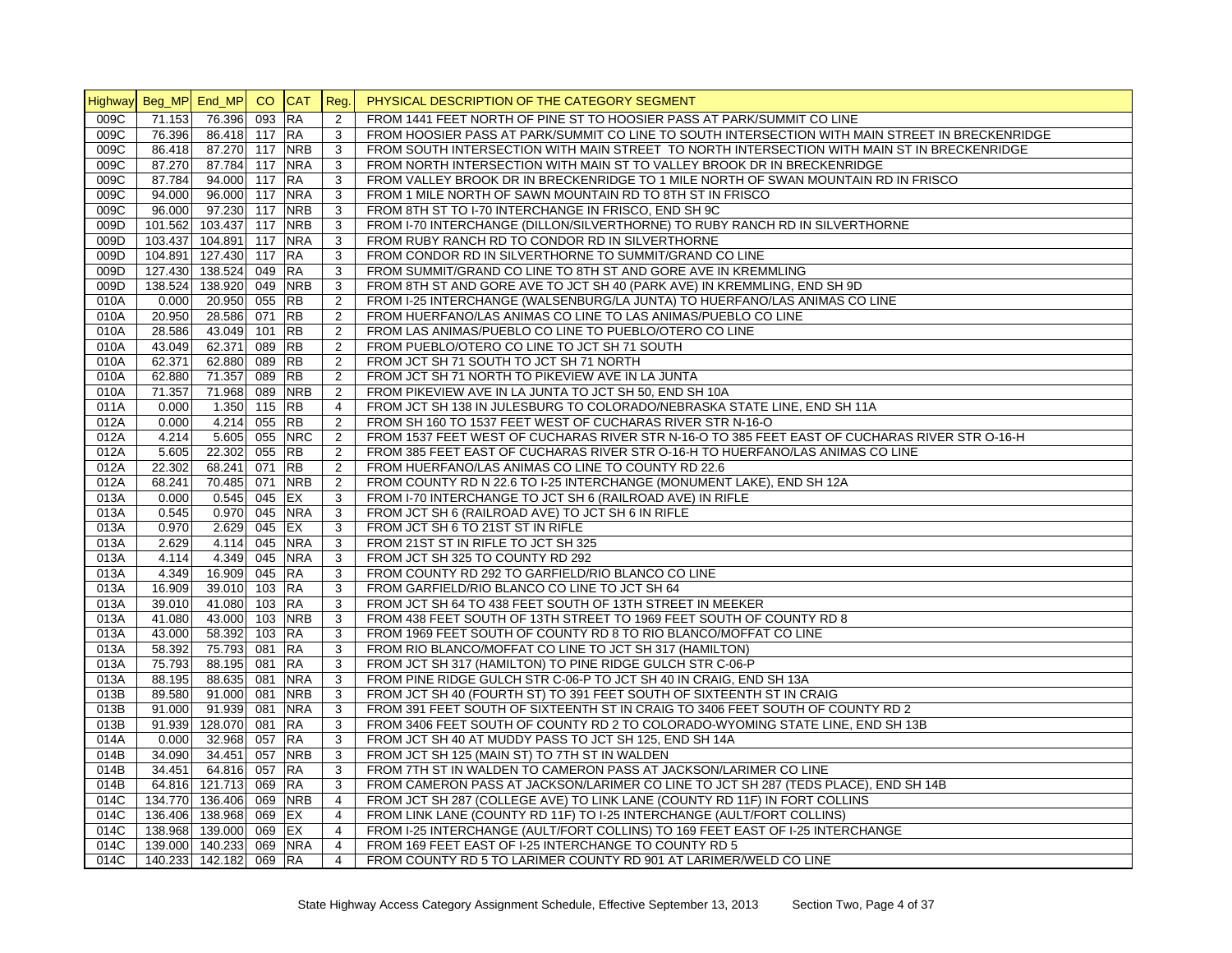|      | Highway Beg_MP End_MP |                         | CO.    | <b>CAT</b> | Reg.           | PHYSICAL DESCRIPTION OF THE CATEGORY SEGMENT                                                  |
|------|-----------------------|-------------------------|--------|------------|----------------|-----------------------------------------------------------------------------------------------|
| 014C |                       | 142.182 144.152         | 123    | <b>RA</b>  | $\overline{4}$ | FROM LARIMER COUNTY RD 901 AT LARIMER/WELD CO LINE TO JCT SH 257                              |
| 014C |                       | 144.152 153.017 123     |        | <b>RA</b>  | 4              | FROM JCT SH 257 TO BIRCH AVE IN AULT                                                          |
| 014C |                       | 153.017 153.221         | 123    | <b>NRA</b> | $\overline{4}$ | FROM BIRCH AVE TO FIRST AVE IN AULT                                                           |
| 014C | 153.221               | 153.370 123             |        | <b>NRB</b> | $\overline{4}$ | FROM FIRST AVE TO JCT SH 85 IN AULT                                                           |
| 014C |                       | 153.370 153.443         | 123    | <b>NRB</b> | $\overline{4}$ | FROM JCT SH 85 TO RAILROAD AVE IN AULT                                                        |
| 014C |                       | 153.443 205.236         | 123    | <b>RA</b>  | $\overline{4}$ | FROM RAILROAD AVE IN AULT TO JCT SH 52                                                        |
| 014C |                       | 205.236 211.807         | 123    | <b>RA</b>  | $\overline{4}$ | FROM JCT SH 52 TO JCT SH 71 (WEIGH STATION)                                                   |
| 014C |                       | 211.807 215.828         | 123    | <b>RA</b>  | $\overline{4}$ | FROM JCT SH 71 (WEIGH STATION) TO JCT SH 71                                                   |
| 014C |                       | 215.828 216.831 123     |        | RA         | $\overline{4}$ | FROM JCT SH 71 TO WELD/LOGAN CO LINE                                                          |
| 014C |                       | 216.831 234.263 075     |        | <b>RA</b>  | 4              | FROM WELD/LOGAN CO LINE TO COUNTY RD 35                                                       |
| 014C |                       | 234.263 235.226         | 075    | <b>NRA</b> | $\overline{4}$ | FROM COUNTY RD 35 TO COUNTY RD 37                                                             |
| 014C |                       | 235.226 236.734 075     |        | <b>NRB</b> | 4              | FROM COUNTY RD 37 TO N 5TH ST IN STERLING                                                     |
| 014C |                       | 236.734 236.824         | 075    | <b>NRC</b> | $\overline{4}$ | FROM N 5TH ST TO JCT SH 6 (4TH ST) IN STERLING                                                |
| 014C |                       | 236.824 236.924         | 075    | <b>NRC</b> | $\overline{4}$ | FROM JCT SH 6 (4TH ST) TO JCT SH 6 (3RD ST) IN STERLING, END SH 14C                           |
| 014R |                       | 136.406 138.968         | 069    | <b>NRB</b> | $\overline{4}$ | FROM LINK LANE (COUNTY RD 11F) TO I-25 INTERCHANGE (AULT/FORT COLLINS), (SH 14 FRONTAGE ROAD) |
| 015A | 0.000                 | 0.556                   | 105    | <b>NRB</b> | 5              | FROM JCT SH 160 (1ST AVE) AND JCT SH 285 (BROADWAY) TO PENNSYLVANIA AVE IN MONTE VISTA        |
| 015A | 0.556                 | 10.412                  | 105    | <b>RB</b>  | 5              | FROM PENNSYLVANIA AVE IN MONTE VISTA TO JCT SH 370                                            |
| 015A | 10.412                | 12.374                  | 105    | <b>RB</b>  | 5              | FROM JCT SH 370 TO COUNTY RD 12S AT RIO GRANDE/CONEJOS CO LINE, END SH 15A                    |
| 015B | 20.398                | 30.915                  | 021    | <b>RB</b>  | 5              | FROM COUNTY RD 9 TO JCT SH 285, END SH 15B                                                    |
| 016A | 0.000                 | 0.860 041               |        | EX         | $\overline{2}$ | FROM I-25 INTERCHANGE (WIDEFIELD/SECURITY) TO SH 85 INTERCHANGE                               |
| 016A | 0.860                 | 1.317                   | 041    | EX         | 2              | FROM SH 85 INTERCHANGE TO QUEBEC ST                                                           |
| 016A | 1.317                 | $3.118$ 041             |        | <b>NRA</b> | $\overline{2}$ | FROM QUEBEC ST TO FOUNTAIN CITY LIMITS, END 016A                                              |
| 017A | 0.000                 | 1.209                   | 007    | <b>RB</b>  | 5              | FROM NEW MEXICO-COLORADO STATE LINE TO ARCHULETA/CONEJOS CO LINE                              |
| 017A | 1.209                 | 39.052                  | 021    | <b>RB</b>  | 5              | FROM ARCHULETA/CONEJOS CO LINE TO JCT SH 285 (ANTONITO), END SH 17A                           |
| 017B | 69.024                | 70.000                  | 003    | <b>NRB</b> | 5              | FROM JCT SH 160 TO 781 FEET SOUTH OF COUNTY RD 65                                             |
| 017B | 70.000                | 70.148                  | 003    | <b>NRA</b> | 5              | FROM 781 FEET SOUTH OF COUNTY RD 65 TO COUNTY RD 6S                                           |
| 017B | 70.148                | 87.695                  | 003    | <b>RA</b>  | 5              | FROM COUNTY RD 6S TO 1065 FEET SOUTH OF MADISON ST                                            |
| 017B | 87.695                | 88.195                  | 003    | <b>NRA</b> | 5              | FROM 1065 FEET SOUTH OF MADISON ST TO JCT SH 112 AT ALAMOSA/SAGUACHE CO LINE                  |
| 017B | 88.195                | 105.016                 | 109    | <b>RA</b>  | 5              | FROM JCT SH 112 AT ALAMOSA/SAGUACHE CO LINE TO COUNTY RD T IN MOFFAT                          |
| 017B |                       | 105.016 106.456         | 109    | <b>NRA</b> | 5              | FROM COUNTY RD T TO FIFTEENTH ST IN MOFFAT                                                    |
| 017B |                       | 106.456 118.864         | 109    | <b>RA</b>  | 5              | FROM FIFTEENTH ST IN MOFFAT TO JCT SH 285, END SH 17B                                         |
| 021A |                       | 131.813 139.582         | 041    | <b>FW</b>  | 2              | FROM SH 16 (MESA RIDGE PKWY) TO JCT US 24 (JOHN LOVE MEMORIAL HWY)                            |
| 021B |                       | 141.738 154.112 041     |        | <b>FW</b>  | $\overline{2}$ | FROM JCT US 24 AND EAST PLATT AVENUE TO JCT SH 83                                             |
| 022A | 0.000                 | $0.500$ 001             |        | <b>NRB</b> | $\mathbf{1}$   | FROM JCT SH 2 (SABLE BLVD) TO POTOMAC ST (COUNTY RD 212)                                      |
| 022A | 0.500                 | 1.835                   | 001    | <b>NRC</b> | $\mathbf{1}$   | FROM POTOMAC ST (COUNTY RD 212) TO JCT SH 85                                                  |
| 022A | 1.835                 | 2.476                   | 001    | <b>NRC</b> | $\mathbf{1}$   | FROM JCT SH 85 TO BRIGHTON RD (COUNTY RD 208.51) IN HENDERSON, END SH 22A                     |
| 023A | 0.000                 | 17.507 095              |        | <b>RB</b>  | 4              | FROM JCT SH 385 TO COUNTY RD 63.2 AT COLORADO-NEBRASKA STATE LINE, END SH 23A                 |
| 024A | 143.400               | 144.539                 | 037    | <b>RA</b>  | 3              | FROM I-70 INTERCHANGE (MINTURN/LEADVILLE) TO 3263 FEET WEST OF WILLIAMS ST IN MINTURN         |
| 024A | 144.539               | 145.832                 | 037    | <b>NRB</b> | 3              | FROM 3263 FEET WEST OF WILLIAMS ST IN MINTURN TO 63 FEET EAST OF COUNTY RD 113                |
| 024A |                       | 145.832 165.890         | 037    | <b>RA</b>  | 3              | FROM 63 FEET EAST OF COUNTY RD 113 TO COUNTY RD 107 AT EAGLE/LAKE CO LINE                     |
| 024A |                       | 165.890 174.649 065     |        | <b>RA</b>  | 3              | FROM COUNTY RD 107 AT EAGLE/LAKE CO LINE TO JCT SH 91                                         |
| 024A |                       | 174.649 178.285         | 065    | <b>NRB</b> | 3              | FROM JCT SH 91 TO CALIFORNIA GULCH STR H-11-D                                                 |
| 024A |                       | 178.285 180.097         | 065    | <b>RA</b>  | 3              | FROM CALIFORNIA GULCH STR H-11-D TO JCT SH 300 (MALTA)                                        |
| 024A |                       | 180.097 191.186         | 065    | <b>RA</b>  | 3              | FROM JCT SH 300 (MALTA) TO JCT SH 82                                                          |
| 024A |                       | 191.186 192.735         | 065 RA |            | 3              | FROM JCT SH 82 TO LAKE/CHAFFEE CO LINE                                                        |
| 024A |                       | 192.735 193.777         | 015    | <b>RA</b>  | 5              | FROM LAKE/CHAFFEE CO LINE TO COUNTY RD 398 AND COUNTY RD 397 (GRANITE)                        |
| 024A |                       | 193.777 194.000 015 NRA |        |            | 5              | FROM COUNTY RD 398 AND COUNTY RD 397 (GRANITE) TO 1162 FEET SOUTH OF COUNTY RD 396            |
| 024A |                       | 194.000 209.752         | 015    | <b>RA</b>  | 5              | FROM 1162 FEET SOUTH OF COUNTY RD 396 TO 1663 FEET NORTH OF FARWELL ST                        |
| 024A |                       | 209.752 209.954         |        | 015 NRA    | 5              | FROM 1663 FEET NORTH OF FARWELL ST TO 597 FEET NORTH OF FARWELL ST IN BUENA VISTA             |
| 024A |                       | 209.954 211.356         |        | 015 NRB    | 5              | FROM 597 FEET NORTH OF FARWELL ST IN BUENA VISTA TO 1373 FEET SOUTH OF DE PAUL AVE            |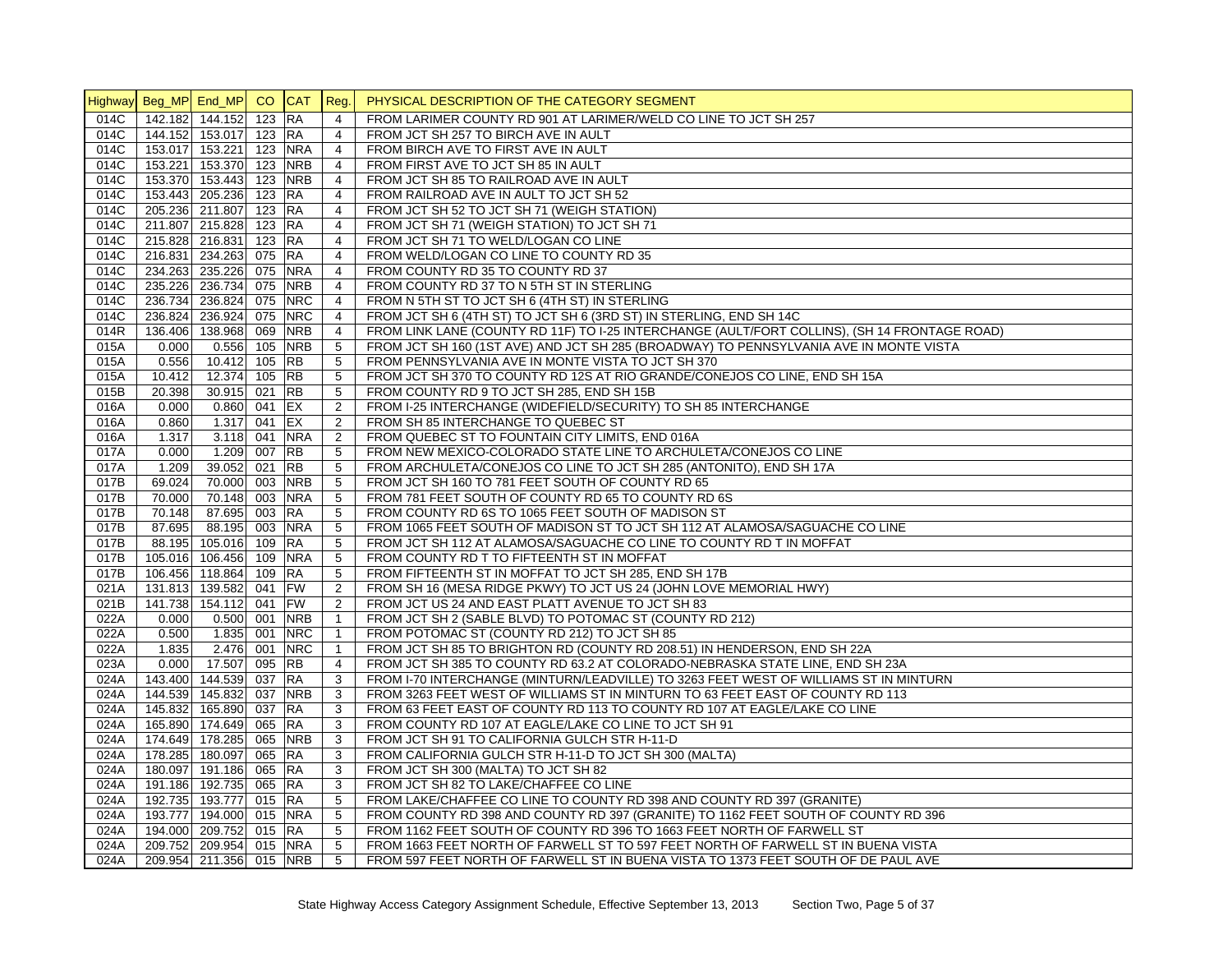|              | Highway Beg_MP End_MP CO CAT Reg. |                         |            |            |                | PHYSICAL DESCRIPTION OF THE CATEGORY SEGMENT                                                                         |
|--------------|-----------------------------------|-------------------------|------------|------------|----------------|----------------------------------------------------------------------------------------------------------------------|
| 024A         |                                   | 211.356 211.616         | 015        | <b>NRA</b> | 5              | FROM 1373 FEET SOUTH OF DE PAUL AVE TO AIRPORT RD (COUNTY RD 319)                                                    |
| 024A         |                                   | 211.616 212.817 015 RA  |            |            | 5              | FROM AIRPORT RD (COUNTY RD 319) TO SIGN STR I-12-P                                                                   |
| 024A         |                                   | 212.817 213.480 015 NRA |            |            | 5              | FROM SIGN STR I-12-P TO ARKANSAS RIVER STR I-12-T                                                                    |
| 024A         |                                   | 213.480 225.569 015 RA  |            |            | 5              | FROM ARKANSAS RIVER STR I-12-T TO TROUT CREEK PASS AT CHAFFEE/PARK CO LINE                                           |
| 024A         |                                   | 225.569 226.550         | 093 RA     |            | 2              | FROM TROUT CREEK PASS AT CHAFFEE/PARK CO LINE TO JCT SH 285                                                          |
| 024A         |                                   | 226.550 238.236         | 093 RB     |            | 2              | FROM JCT SH 285 TO JCT SH 9                                                                                          |
| 024A         |                                   | 238.236 239.320         | 093 RB     |            | $\sqrt{2}$     | FROM JCT SH 9 TO JCT SH 9 (HARTSEL)                                                                                  |
| 024A         |                                   | 239.320 267.207         | 093 RA     |            | $\overline{2}$ | FROM JCT SH 9 (HARTSEL) TO PARK TELLER CO LINE                                                                       |
| 024A         |                                   | 267.207 277.994         | 119 RA     |            | 3              | FROM PARK/TELLER CO LINE TO 0.1 MI W OF JCT SH 67 (DIVIDE)                                                           |
| 024A         |                                   | 277.994 278.094         | 119 NRA    |            | 3              | FROM 0.1 MI W OF JCT SH 67 TO JCT SH 67 (DIVIDE)                                                                     |
| 024A         |                                   | 278.094 278.163 119     |            | <b>NRB</b> | 2              | FROM JCT SH 67 (DIVIDE) TO COUNTY RD 29 (EAST), WEAVERVILLE RD                                                       |
| 024A         |                                   | 278.163 279.500 119 NRA |            |            | 2              | FROM COUNTY RD 29 (EAST) TO 3700 FT EAST OF MEADOW PARK RD                                                           |
| 024A         |                                   | 279.500 279.663 119     |            | <b>RA</b>  | 2              | FROM 3700 FT EAST OF MEADOW PARK RD TO COUNTY RD 25                                                                  |
| 024A         |                                   | 279.663 284.463         | 119 RA     |            | $\overline{2}$ | FROM COUNTY RD 25 TO 2920 FEET WEST OF COUNTY RD 23                                                                  |
| 024A         |                                   | 284.463 284.822         | 119 NRA    |            | 2              | FROM 2920 FEET WEST OF COUNTY RD 23 TO JCT SH 67                                                                     |
| 024A         |                                   | 284.822 286.093 119 NRA |            |            | $\overline{2}$ | FROM JCT SH 67 TO 359 FEET WEST OF COUNTY RD W51                                                                     |
| 024A         |                                   | 286.093 288.462         | 119 EX     |            | 2              | FROM 359 FEET WEST OF COUNTY RD W51 TO TELLER COUNTY RD 211 AT TELLER/EL PASO CO LINE                                |
| 024A         |                                   | 288.462 297.080         | 041 EX     |            | 2              | FROM TELLER CO RD 211 AT TELLER/EL PASO CO LN TO MANITOU SPGS INTERCHG, SH 24 MANITOU SPGS BUS LOOP                  |
| 024A         |                                   | 297.080 299.063         | 041 EX     |            | 2              | FROM MANITOU SPGS INTERCHG (SH 24 MANITOU BUS LOOP) TO MANITOU AV INTERCHG, SH 24 MANITOU BUS LOOP)                  |
| 024A         |                                   | 299.063 300.437         | 041 EX     |            | 2              | FROM MANITOU AVE INTERCHANGE (SH 24 MANITOU SPGS BUS LOOP) TO JCT SH 24 (MANITOU SPGS BUS LOOP)                      |
| 024A         |                                   | 300.437 303.840 041 EX  |            |            | $\overline{2}$ | FROM JCT SH 24 (MANITOU SPRINGS BUS LOOP) TO I-25 INTERCHANGE (CIMARRON/COLORADO SPGS), END SH 24A                   |
| 024B         |                                   | 419.950 422.707         | 063        | <b>RB</b>  | $\overline{4}$ | FROM JCT NORTH FRONTAGE RD ADJACENT TO 1-70 (WEST OF SEIBERT) TO JCT SH 59                                           |
| 024B         |                                   | 422.707 423.212         | 063 NRB    |            | 4              | FROM JCT SH 59 TO 808 FEET EAST OF IOWA AVE IN SEIBERT                                                               |
| 024B         |                                   | 423.212 429.321         | 063        | <b>RB</b>  | $\overline{4}$ | FROM 808 FEET EAST OF IOWA AVE IN SEIBERT TO 1494 FEET WEST OF SH 70S IN VONA                                        |
| 024B         |                                   | 429.321 429.838 063 NRB |            |            | $\overline{4}$ | FROM 1494 FEET WEST OF SH 70S TO 2513 FEET EAST OF SH 70S IN VONA                                                    |
| 024B         |                                   | 429.838 436.803         | 063        | <b>RB</b>  | 4              | FROM 2513 FEET EAST OF SH 70S IN VONA TO 4240 FEET EAST OF STR G-26-O IN STRATTON                                    |
| 024B         |                                   | 436.803 437.200         | 063        | <b>NRB</b> | $\overline{4}$ | FROM 4240 FEET EAST OF STR G-26-O TO JCT SH 57 IN STRATTON, END SH 24B                                               |
| 024C         |                                   | 437.200 438.000         | 063        | <b>NRB</b> | 4              | FROM JCT SH 57 TO 2402 FEET EAST OF JCT SH 57 IN STRATTON                                                            |
| 024C         |                                   | 438.000 446.851         | 063        | <b>RB</b>  | $\overline{4}$ | FROM 2402 FEET EAST OF JCT SH 57 IN STRATTON TO NORTH RD (COUNTY RD 40) IN BETHUNE                                   |
| 024C         |                                   | 446.851 447.331         | 063 NRB    |            | $\overline{4}$ | FROM NORTH RD (COUNTY RD 40) TO 2534 FEET EAST OF NORTH RD (COUNTY RD 40) IN BETHUNE                                 |
| 024C         |                                   | 447.331 453.869         | 063        | <b>RB</b>  | $\overline{4}$ | FROM 2534 FEET EAST OF NORTH RD (COUNTY RD 40) IN BETHUNE TO COUNTY RD 47 IN BURLINGTON                              |
| 024C         |                                   | 453.869 454.828         | 063        | <b>NRB</b> | $\overline{4}$ | FROM COUNTY RD 47 TO JCT SH 385 (LINCOLN ST) IN BURLINGTON, END SH 24C                                               |
|              |                                   | 455.882 456.522         |            | <b>NRC</b> | $\overline{4}$ |                                                                                                                      |
| 024D<br>024D |                                   | 456.522 457.290         | 063<br>063 | <b>RB</b>  | $\overline{4}$ | FROM JCT SH 385 (8TH ST) TO WEBSTER ST IN BURLINGTON<br>FROM WEBSTER ST TO JCT FRONTAGE RD IN BURLINGTON, END SH 24D |
| 024E         | 0.000                             | 0.619                   | 041        | <b>NRA</b> | 2              |                                                                                                                      |
| 024E         |                                   | 2.750 041               |            | <b>NRC</b> | 2              | FROM SH 24 INTERCHANGE (MIDLAND EXPRESSWAY) TO CAVE OF THE WINDS RD IN MANITOU SPRINGS                               |
| 024E         | 0.619                             |                         |            | <b>NRC</b> |                | FROM CAVE OF THE WINDS RD TO SH 24 INTERCHANGE (MANITOU AVE) IN MANITOU SPRINGS                                      |
| 024E         | 2.750                             | 3.228                   | 041        | <b>NRB</b> | 2              | FROM SH 24 INTERCHANGE (MANITOU AVE) TO 38TH ST IN MANITOU SPRINGS                                                   |
| 024E         | 3.228                             | 3.656                   | 041        |            | $\overline{2}$ | FROM 38TH ST IN MANITOU SPRINGS TO 613 FEET WEST OF FOUNTAIN CREEK STR I-17-GC                                       |
|              | 3.656                             | 4.196                   | 041        | <b>NRB</b> | 2              | FROM 613 FEET WEST OF FOUNTAIN CREEK STR I-17-GC TO 31ST ST AND COLORADO AVE IN COLORADO SPRINGS                     |
| 024E         | 4.196                             | 4.259                   | 041        | <b>NRB</b> | 2              | FROM 31ST ST AND COLORADO AVE TO FOUNTAIN CREEK STR I-17-FM                                                          |
| 024E         | 4.259                             | 4.323                   | 041 EX     |            | 2              | FROM FOUNTAIN CREEK STR I-17-FM TO JCT SH 24, END SH 24E                                                             |
| 024F         | 0.000                             | 0.150                   | 073 RA     |            | $\overline{4}$ | FROM SH 24 INTERCHANGE (LIMON) TO 792 FEET EAST OF SH 24 INTERCHANGE IN LIMON                                        |
| 024F         | 0.150                             | 0.548 073               |            | <b>NRB</b> | $\overline{4}$ | FROM 792 FT E OF SH24 INTERCHG IN LIMON TO I-70 INTERCHANGE (LIMON/COLORADO SPGS), END SH 24F                        |
| 024G         |                                   | 303.412 306.976 041     |            | EX         | $\overline{2}$ | FROM I-25 INTERCHANGE TO JCT SH 83 (ACADEMY BLVD) IN COLORADO SPRINGS                                                |
| 024G         |                                   | 306.976 312.686 041 EX  |            |            | $\sqrt{2}$     | FROM JCT SH 83 (ACADEMY BLVD) TO JCT SH 94 IN COLORADO SPRINGS                                                       |
| 024G         |                                   | 312.686 329.976 041 EX  |            |            | 2              | FROM JCT SH 94 TO BRAKETT CREEK STR H-19-A                                                                           |
| 024G         |                                   | 329.976 339.127         | 041 RA     |            | 2              | FROM BRAKETT CREEK STR H-19-A TO 8TH ST IN CALHAN                                                                    |
| 024G         |                                   | 339.127 339.970 041     |            | <b>NRA</b> | 2              | FROM 8TH ST TO YODER ST IN CALHAN                                                                                    |
| 024G         |                                   | 339.970 350.580         | 041 RA     |            | 2              | FROM YODER ST IN CALHAN TO EL-PASO/ELBERT CO                                                                         |
| 024G         |                                   | 350.580 353.358 039 RA  |            |            | $\overline{4}$ | FROM EL PASO/ELBERT CO LINE TO 1003 FEET WEST OF ADAMS ST IN SIMLA                                                   |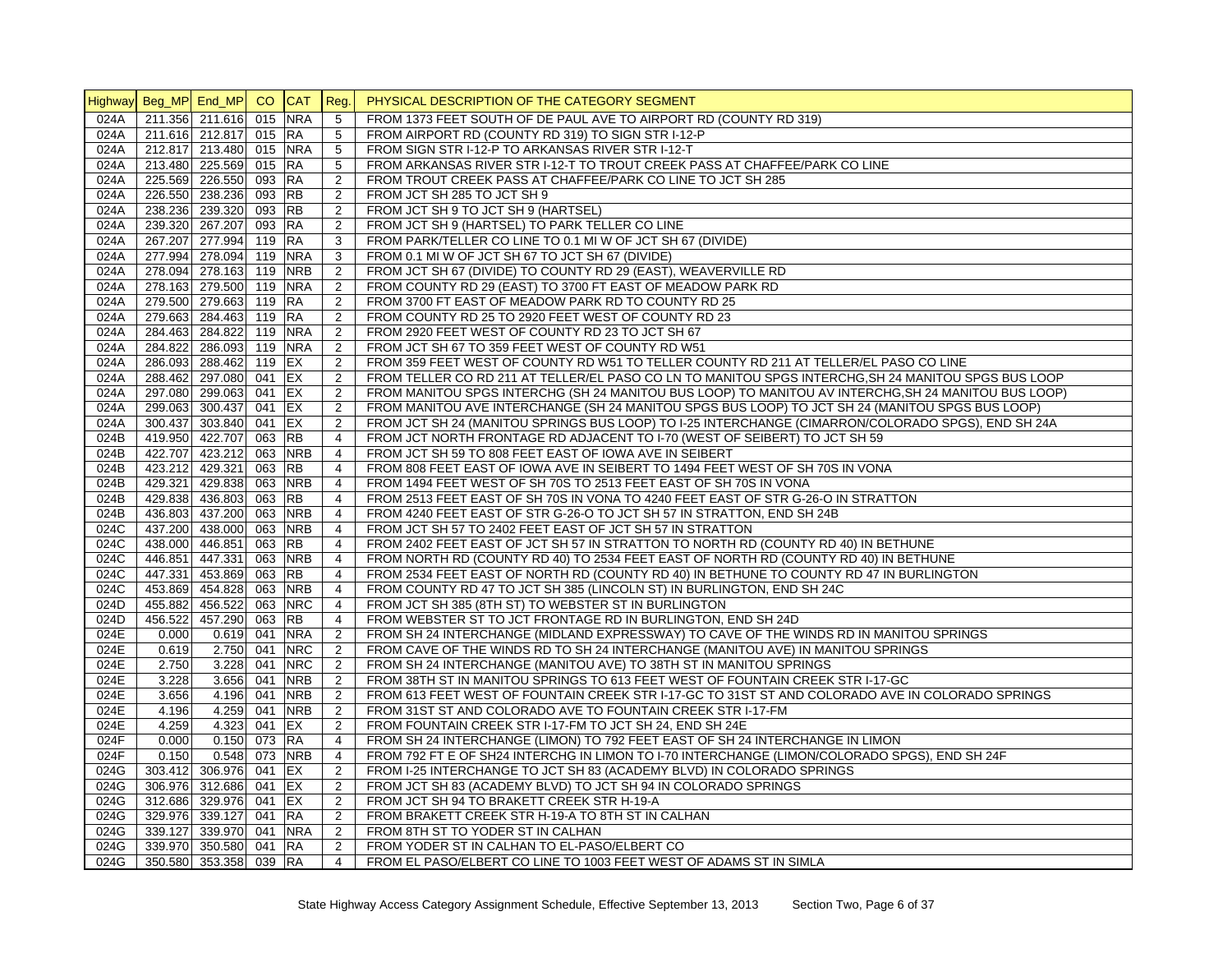|      |                       |                     | CO  |            |                |                                                                                                             |
|------|-----------------------|---------------------|-----|------------|----------------|-------------------------------------------------------------------------------------------------------------|
|      | Highway Beg_MP End_MP |                     |     | <b>CAT</b> | Reg.           | PHYSICAL DESCRIPTION OF THE CATEGORY SEGMENT                                                                |
| 024G |                       | 353.358 354.339     | 039 | <b>NRB</b> | $\overline{4}$ | FROM 1003 FEET WEST OF ADAMS ST TO 1394 FEET EAST OF DEER ST IN SIMLA                                       |
| 024G |                       | 354.339 360.372 039 |     | <b>RA</b>  | $\overline{4}$ | FROM 1394 FEET EAST OF DEER ST IN SIMLA TO 2ND ST (MATHESON)                                                |
| 024G |                       | 360.372 360.900 039 |     | <b>NRA</b> | $\overline{4}$ | FROM 2ND ST (MATHESON) TO BROADWAY AVE                                                                      |
| 024G |                       | 360.900 376.561 039 |     | <b>RA</b>  | $\overline{4}$ | FROM BROADWAY AVE TO ELBERT/LINCOLN CO LINE                                                                 |
| 024G |                       | 376.561 376.714 073 |     | <b>RA</b>  | $\overline{4}$ | FROM ELBERT/LINCOLN CO LINE TO LIMON INTERCHANGE (SH 40 AND SH 24 SPUR)                                     |
| 024G |                       | 376.714 377.000 073 |     | <b>RA</b>  | $\overline{4}$ | FROM LIMON INTERCHG (SH40 AND SH24 SPUR) TO 1510 FT EAST OF LIMON INTERCHG (SH 40 AND SH 24 SPUR)           |
| 024G |                       | 377.000 377.824 073 |     | <b>NRC</b> | 4              | FROM 1510 FEET EAST OF LIMON INTERCHANGE (SH 40 AND SH 24 SPUR) TO JCT SH 71 IN LIMON                       |
| 024G |                       | 377.824 378.795 073 |     | <b>NRC</b> | $\overline{4}$ | FROM JCT SH 71 TO JCT SH 71 IN LIMON                                                                        |
| 024G |                       | 378.795 379.193 073 |     | <b>NRC</b> | $\overline{4}$ | FROM JCT SH 71 TO I-70 INTERCHANGE (LIMON)                                                                  |
| 024G |                       | 379.193 379.229 073 |     | <b>NRC</b> | $\overline{4}$ | FROM I-70 INTERCHANGE (LIMON) TO I-70 INTERCHANGE (EXIT 361) IN LIMON                                       |
| 024G |                       | 379.229 380.464 073 |     | <b>NRB</b> | $\overline{4}$ | FROM I-70 INTERCHANGE (EXIT 361) TO I-70 INTERCHANGE (LIMON/HUGO/KIT CARSON), EXIT 363 IN LIMON, END SH 24G |
| 025A | 0.000                 | 39.103 071          |     | <b>FW</b>  | 2              | FROM NEW MEXICO-COLORADO STATE LINE TO LAS ANIMAS/HUERFANO CO LINE                                          |
| 025A | 39.103                | 68.851 055          |     | <b>FW</b>  | 2              | FROM LAS ANIMAS/HUERFANO CO LINE TO HUERFANO/PUEBLO CO LINE                                                 |
| 025A |                       | 68.851 116.426 101  |     | <b>FW</b>  | 2              | FROM HUERFANO/PUEBLO CO LINE TO PUEBLO/ELPASO CO LINE                                                       |
| 025A |                       | 116.426 163.321 041 |     | <b>FW</b>  | 2              | FROM PUEBLO/EL PASO CO LINE TO COUNTY LINE RD INTERCHANGE AT EL PASO/DOUGLAS COUNTY LINE                    |
| 025A |                       | 163.321 195.130 035 |     | <b>FW</b>  | 2              | FROM CO LN RD INTERCHG AT EL PASO/DOUGLAS CO LN TO CO LN RD INTERCHG AT DOUGLAS/ARAPAHOE CO LN              |
| 025A |                       | 195.130 199.720 005 |     | <b>FW</b>  | $\mathbf{1}$   | FROM COUNTY LINE RD INTERCHANGE AT DOUGLAS/ARAPAHOE CO LINE TO ARAPAHOE/DENVER CO LINE                      |
| 025A |                       | 199.720 214.460 031 |     | <b>FW</b>  | $\mathbf{1}$   | FROM ARAPAHOE/DENVER CO LINE TO DENVER/ADAMS CO LINE                                                        |
| 025A |                       | 214.460 229.107 001 |     | <b>FW</b>  | $\mathbf{1}$   | FROM DENVER/ADAMS CO LINE TO SH 7 INTERCHANGE (LAFAYETTE/BRIGHTON) AT ADAMS/WELD CO LINE                    |
| 025A |                       | 229.107 253.207 123 |     | <b>FW</b>  | 4              | FROM SH 7 INTERCHANGE (LAFAYETTE/BRIGHTON) AT ADAMS/WELD CO LINE TO WELD/LARIMER CO LINE                    |
| 025A |                       | 253.207 291.967 069 |     | <b>FW</b>  | 4              | FROM WELD/LARIMER CO LINE TO LARIMER/WELD CO LINE                                                           |
| 025A |                       | 291.967 298.879 123 |     | <b>FW</b>  | 4              | FROM LARIMER/WELD CO LINE TO COLORADO-WYOMING STATE LINE, END SH 25A                                        |
| 025B | 0.000                 | 1.815 071           |     | <b>RB</b>  | $\overline{2}$ | FROM I-25 INTERCHANGE (AGUILAR) TO FIR ST AND LINDEN ST IN AGUILAR                                          |
| 025B | 1.815                 | 1.948 071           |     | <b>NRB</b> | 2              | FROM FIR ST AND LINDEN ST TO MAIN ST AND FIR ST IN AGUILAR, END SH 25B                                      |
| 025C | 0.000                 | 1.024 055           |     | <b>NRA</b> | $\overline{2}$ | FROM I-25 INTERCHANGE TO CUCHARAS RIVER STR N-17-D IN WALSENBURG                                            |
| 025C | 1.024                 | 1.366 055           |     | <b>NRB</b> | 2              | FROM CUCHARAS RIVER STR N-17-D TO JCT SH 160 IN WALSENBURG                                                  |
| 025C | 1.366                 | 1.510               | 055 | <b>NRB</b> | 2              | FROM JCT SH 160 TO JCT SH 160 IN WALSENBURG                                                                 |
| 025C | 1.510                 | 2.149 055           |     | <b>NRC</b> | 2              | FROM JCT SH 160 TO GRAND ST IN WALSENBURG                                                                   |
| 025C | 2.149                 | 3.000 055           |     | <b>NRB</b> | $\overline{2}$ | FROM GRAND ST IN WALSENBURG TO 2255 FEET SOUTH OF SULL CREEK STR N-17-C                                     |
| 025C | 3.000                 | 3.643 055           |     | <b>NRA</b> | $\overline{2}$ | FROM 2255 FEET SOUTH OF SULL CREEK STR N-17-C TO JCT SH 69                                                  |
| 025C | 3.643                 | 4.039 055           |     | <b>NRA</b> | $\overline{2}$ | FROM JCT SH 69 TO JCT I-25. END SH 25C                                                                      |
| 026B | 11.170                | 12.699 031          |     | <b>NRB</b> | $\mathbf{1}$   | FROM JCT SH 95 (SHERIDAN BLVD) AT JEFFERSON/DENVER CO LINE TO JCT SH 88 (FEDERAL BLVD)                      |
| 026B | 12.699                | 14.140 031          |     | <b>NRB</b> | $\mathbf{1}$   | FROM JCT SH 88 (FEDERAL BLVD) TO I-25 INTERCHANGE (ALAMEDA AVE), END SH 26B                                 |
| 030A | 0.000                 | $0.030$ 031         |     | <b>NRA</b> | $\mathbf{1}$   | FROM I-25 INTERCHANGE (HAMPDEN AVE) IN DENVER TO SIGN STR F-17-FA (EB LANES)                                |
| 030A | 0.030                 | 1.000 031           |     | <b>NRB</b> | $\mathbf{1}$   | FROM SIGN STR F-17-FA (EB LANES) TO 26 FEET EAST OF TAMARAK ST IN DENVER                                    |
| 030A | 1.000                 | 3.093               | 031 | <b>NRA</b> | $\mathbf{1}$   | FROM 26 FEET EAST OF TAMARAK ST TO DARTMOUTH AVE IN DENVER                                                  |
| 030A | 3.093                 | 3.831 031           |     | <b>NRB</b> | $\mathbf{1}$   | FROM DARTMOUTH AVE IN DENVER TO JCT SH 83 (PARKER RD) IN AURORA AT DENVER/ARAPAHOE CO LINE                  |
| 030A | 3.831                 | 4.276 005           |     | <b>NRB</b> | $\mathbf{1}$   | FROM JCT SH 83 (PARKER RD) AT DENVER/ARAPAHOE CO LINE TO ILIFF AVE IN AURORA                                |
| 030A | 4.276                 | 7.844 005           |     | <b>NRB</b> | $\mathbf{1}$   | FROM E ILIFF AVE TO JCT OF EAST 6TH AVE IN AURORA                                                           |
| 030A | 7.844                 | 11.573 005          |     | <b>RA</b>  | $\mathbf{1}$   | FROM JCT OF HAVANA AND E. 6TH AVE, EASTERLY TO BUCKLEY / AIRPORT BLVD                                       |
| 030A | 11.573                | 15.036 005          |     | <b>NRA</b> | $\mathbf{1}$   | FROM BUCKLEY RD TO PICCADILY RD IN AURORA                                                                   |
| 030A | 15.036                | 18.259 005          |     | <b>NRB</b> | $\mathbf{1}$   | FROM PICCADILY RD IN AURORA TO YALE AVE                                                                     |
| 030A | 18.259                | 20.416 005          |     | <b>NRA</b> | $\mathbf{1}$   | FROM YALE AVE TO QUINCY AVE AND GUN CLUB RD, END SH 30A                                                     |
| 034A | 0.000                 | 32.328 049          |     | RA         | 3              | FROM JCT SH 40 TO MILNER PASS AT GRAND/LARIMER CO LINE                                                      |
| 034A | 32.328                | 53.758 069          |     | <b>RA</b>  | $\overline{4}$ | FROM MILNER PASS AT GRAND/LARIMER CO LINE TO JCT SH 36 (DEER RIDGE)                                         |
| 034A | 53.758                | 59.012 069          |     | <b>RA</b>  | $\overline{4}$ | FROM JCT SH 36 (DEER RIDGE) TO 919 FEET WEST OF FISH HATCHERY RD                                            |
| 034A | 59.012                | 60.965 069          |     | <b>NRA</b> | 4              | FROM 919 FEET WEST OF FISH HATCHERY RD TO JCT SH 34 (ESTES PARK BUS LOOP) AND SH 34 (ELKHORN AVE)           |
| 034A | 60.965                | 62.507 069          |     | <b>NRA</b> | 4              | FROM JCT SH 34, ESTES PK BUS LOOP, SH 34, ELKHORN AV TO JCT SH 34, ESTES PK BUS LOOP, JCT SH 36             |
| 034A | 62.507                | 64.232 069          |     | <b>NRA</b> | $\overline{4}$ | FROM JCT SH 34 (ESTES PARK BUS LOOP) AND JCT SH 36 TO DRY GULCH RD (COUNTY RD 63E)                          |
| 034A | 64.232                | 87.690 069 RA       |     |            | $\overline{4}$ | FROM DRY GULCH RD (COUNTY RD 63E) TO COUNTY RD 22B IN LOVELAND                                              |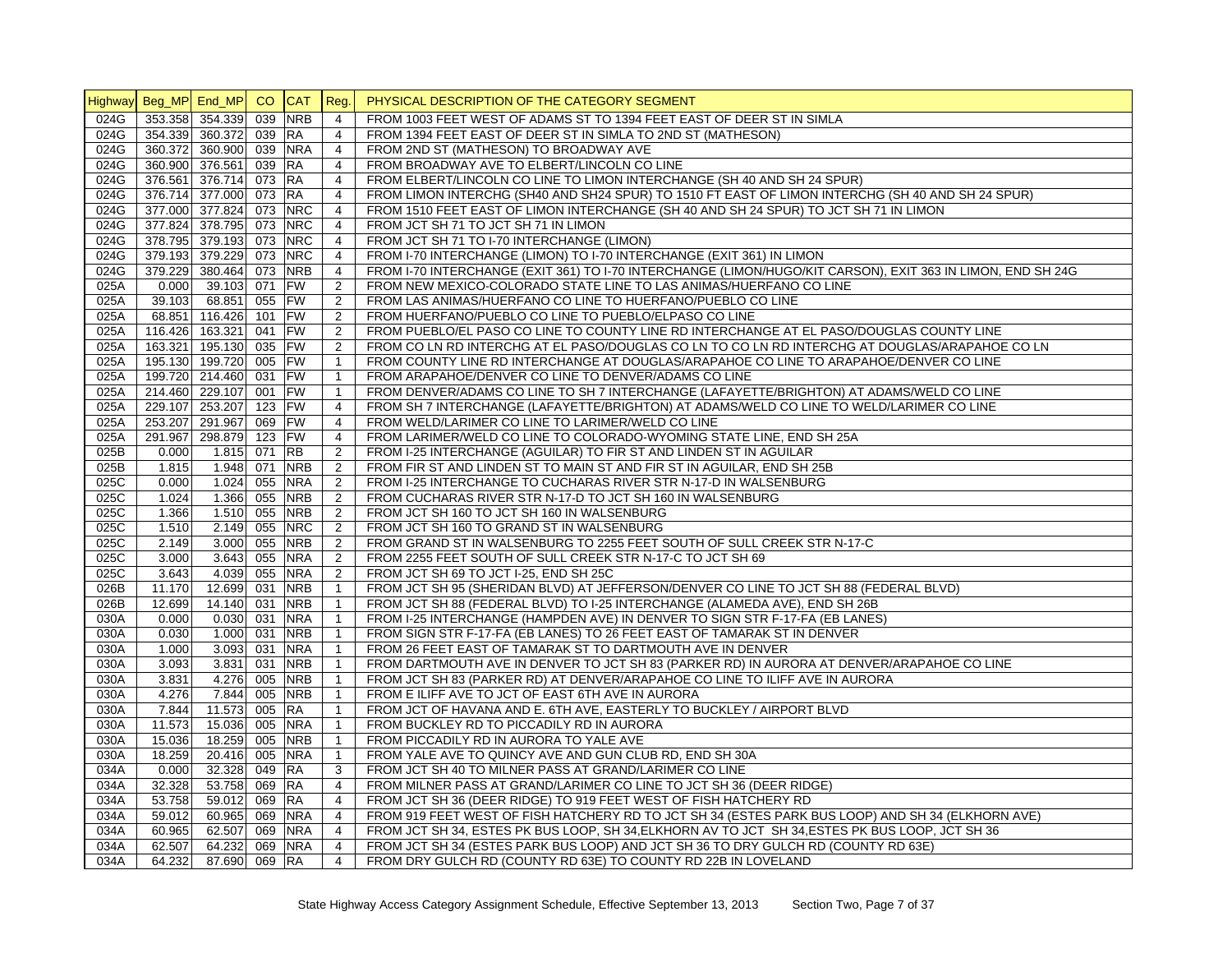|      |        | Highway Beg_MP End_MP CO |        | <b>CAT</b> | Reg.           | PHYSICAL DESCRIPTION OF THE CATEGORY SEGMENT                                                          |
|------|--------|--------------------------|--------|------------|----------------|-------------------------------------------------------------------------------------------------------|
| 034A | 87.690 | $91.924 \ 069$           |        | <b>NRA</b> | $\overline{4}$ | FROM COUNTY RD 22B TO JCT SH 287 (CLEVELAND AVE) IN LOVELAND                                          |
| 034A | 91.924 | 92.009 069               |        | <b>NRA</b> | 4              | FROM JCT SH 287 (CLEVELAND AVE) TO JCT SH 287 (LINCOLN ST) IN LOVELAND                                |
| 034A | 92.009 | 96.250 069               |        | <b>NRA</b> | $\overline{4}$ | FROM JCT SH 287 (LINCOLN ST) IN LOVELAND TO I-25 INTERCHANGE (LOVELAND/GREELEY)                       |
| 034A | 96.250 | 97.797 069 NRA           |        |            | 4              | FROM I-25 INTERCHANGE (LOVELAND/GREELEY) TO COUNTY RD 3                                               |
| 034A | 97.797 | 98.836 069 EX            |        |            | $\overline{4}$ | FROM COUNTY RD 3 TO LARIMER COUNTY RD 901 AND WELD COUNTY RD 13 AT LARIMER/WELD CO LINE               |
| 034A |        | 98.836 102.804 123 EX    |        |            | $\overline{4}$ | FROM LARIMER COUNTY RD 901 AND WELD COUNTY RD 13 AT LARIMER/WELD CO LINE TO JCT SH 257                |
| 034A |        | 102.804 112.706 123 EX   |        |            | $\overline{4}$ | FROM JCT SH 257 TO INTERCHANGE STR C-18-BB JCT SH 85                                                  |
| 034A |        | 112.706 112.772 123 EX   |        |            | $\overline{4}$ | FROM INTERCHANGE STR C-18-BB JCT SH 85 TO INTERCHANGE STR C-18-AP JCT SH 85 GREELEY BUS LOOP          |
| 034A |        | 112.772 115.411 123 EX   |        |            | $\overline{4}$ | FROM INTERCHANGE STR C-18-AP JCT SH 85 GREELEY BUS LOOP TO JCT SH 34 GREELEY BUS                      |
| 034A |        | 115.411 118.208 123 EX   |        |            | $\overline{4}$ | FROM JCT SH 34 GREELEY BUS LOOP TO COUNTY RD 51                                                       |
| 034A |        | 118.208 118.805 123 NRA  |        |            | 4              | FROM COUNTY RD 51 TO 1970 FEET WEST OF JCT COUNTY RD 55                                               |
| 034A |        | 118.805 119.178 123 EX   |        |            | $\overline{4}$ | FROM 1970 FEET WEST OF JCT COUNTY RD 55 TO JCT COUNTY RD 55                                           |
| 034A |        | 119.178 120.225 123 EX   |        |            | $\overline{4}$ | FROM JCT COUNTY RD 55 TO COUNTY RD 55                                                                 |
| 034A |        | 120.225 143.222          | 123 RA |            | $\overline{4}$ | FROM COUNTY RD 55 TO WELD/MORGAN CO LINE                                                              |
| 034A |        | 143.222 144.470 087 RA   |        |            | 4              | FROM WELD/MORGAN CO LINE TO JCT SH 144                                                                |
| 034A |        | 144.470 149.633 087 RA   |        |            | $\overline{4}$ | FROM JCT SH 144 TO JCT I-76, END SH 34A                                                               |
| 034B |        | 158.485 161.473 087      |        | <b>RA</b>  | 4              | FROM I-76 INTERCHANGE (FORT MORGAN) TO COUNTY RD 17                                                   |
| 034B |        | 161.473 162.260 087      |        | <b>NRA</b> | $\overline{4}$ | FROM COUNTY RD 17 TO LANE ST IN FORT MORGAN                                                           |
| 034B |        | 162.260 162.962 087      |        | <b>NRB</b> | $\overline{4}$ | FROM LANE ST TO JCT SH 52 IN FORT MORGAN                                                              |
| 034B |        | 162.962 164.464 087      |        | <b>NRB</b> | $\overline{4}$ | FROM JCT SH 52 TO BARLOW RD (COUNTY RD 20) IN FORT MORGAN                                             |
|      |        | 164.464 165.490 087      |        | <b>NRA</b> | $\overline{4}$ |                                                                                                       |
| 034B |        |                          |        |            |                | FROM BARLOW RD (COUNTY RD 20) TO COUNTY RD 21 IN FORT MORGAN                                          |
| 034B |        | 165.490 170.363 087      |        | <b>RA</b>  | $\overline{4}$ | FROM COUNTY RD 21 TO COUNTY RD 26 IN BRUSH                                                            |
| 034B |        | 170.363 170.896 087      |        | <b>NRA</b> | $\overline{4}$ | FROM COUNTY RD 26 TO HARVARD ST IN BRUSH                                                              |
| 034B |        | 170.896 172.414 087      |        | <b>NRB</b> | $\overline{4}$ | FROM HARVARD ST TO JCT SH 71 IN BRUSH                                                                 |
| 034B |        | 172.414 173.156 087      |        | <b>NRB</b> | $\overline{4}$ | FROM JCT SH 71 IN BRUSH TO BN RAILROAD CROSSING 057-578C                                              |
| 034B |        | 173.156 173.570 087      |        | <b>IRA</b> | 4              | FROM BN RAILROAD CROSSING 057-578C TO JCT SH 71                                                       |
| 034B |        | 173.570 173.852 087 RA   |        |            | $\overline{4}$ | FROM JCT SH 71 TO JCT SH 34 SPUR (TO JCT I-76)                                                        |
| 034B |        | 173.852 180.576 087      |        | <b>RA</b>  | 4              | FROM JCT SH 34 SPUR (TO JCT I-76) TO MORGAN/WASHINGTON CO LINE                                        |
| 034B |        | 180.576 195.538 121      |        | <b>RA</b>  | $\overline{4}$ | FROM MORGAN/WASHINGTON CO LINE TO 1310 FEET EAST OF COUNTY RD BB                                      |
| 034B |        | 195.538 195.844 121      |        | <b>NRA</b> | 4              | FROM 1310 FEET EAST OF COUNTY RD BB TO CUSTER AVE IN AKRON                                            |
| 034B |        | 195.844 196.336 121      |        | <b>NRB</b> | 4              | FROM CUSTER AVE TO JCT SH 63 (CEDAR AVE) IN AKRON                                                     |
| 034B |        | 196.336 196.714 121      |        | <b>NRB</b> | $\overline{4}$ | FROM JCT SH 63 (CEDAR AVE) TO HICKORY AVE IN AKRON                                                    |
| 034B |        | 196.714 197.218 121      |        | <b>NRA</b> | 4              | FROM HICKORY AVE IN AKRON TO COUNTY RD DD                                                             |
| 034B |        | 197.218 209.056 121      |        | <b>RA</b>  | $\overline{4}$ | FROM COUNTY RD DD TO 650 FEET WEST OF DUNGAN ST IN OTIS                                               |
| 034B |        | 209.056 209.179 121      |        | <b>NRA</b> | $\overline{4}$ | FROM 650 FEET WEST OF DUNGAN ST TO DUNGAN ST IN OTIS                                                  |
| 034B |        | 209.179 209.305 121      |        | <b>NRB</b> | $\overline{4}$ | FROM DUNGAN ST TO JCT SH 61 IN OTIS                                                                   |
| 034B |        | 209.305 209.649 121      |        | <b>NRB</b> | $\overline{4}$ | FROM JCT SH 61 TO GILPIN ST IN OTIS                                                                   |
| 034B |        | 209.649 209.815 121      |        | <b>NRA</b> | $\overline{4}$ | FROM GILPIN ST TO 875 FEET EAST OF GILPIN ST                                                          |
| 034B |        | 209.815 218.372 121      |        | <b>RA</b>  | 4              | FROM 875 FEET EAST OF GILPIN ST TO YUMA COUNTY RD B AT WASHINGTON/YUMA CO LINE                        |
| 034B |        | 218.372 222.271 125      |        | <b>RA</b>  | $\overline{4}$ | FROM YUMA COUNTY RD B AT WASHINGTON/YUMA CO LINE TO 500 FEET WEST OF COUNTY RD E                      |
| 034B |        | 222.271 222.516 125      |        | <b>NRA</b> | 4              | FROM 500 FEET WEST OF COUNTY RD E TO HICKORY ST IN YUMA                                               |
| 034B |        | 222.516 223.345 125      |        | <b>NRB</b> | 4              | FROM HICKORY ST TO JCT SH 59 (DETROIT ST) IN YUMA                                                     |
| 034B |        | 223.345 223.843 125      |        | <b>NRA</b> | $\overline{4}$ | FROM JCT SH 59 (DETROIT ST) TO IDLEWILD ST IN YUMA                                                    |
| 034B |        | 223.843 249.413 125      |        | RA         | 4              | FROM IDLEWILD ST IN YUMA TO 2645 FEET EAST OF N FORK REPUBLICAN RIVER STR D-28-P                      |
| 034B |        | 249.413 249.931 125      |        | <b>NRA</b> | $\overline{4}$ | FROM 2645 FEET EAST OF N FORK REPUBLICAN RIVER STR D-28-P TO JCT SH 385 (DEXTER ST) IN WRAY           |
| 034B |        | 249.931 250.771          | 125    | <b>NRC</b> | $\overline{4}$ | FROM JCT SH 385 (DEXTER ST) TO HICKORY ST IN YUMA                                                     |
| 034B |        | 250.771 259.529 125 RA   |        |            | $\overline{4}$ | FROM HICKORY ST IN YUMA TO COLORADO-NEBRASKA STATE LINE, END SH 34B                                   |
| 034C | 0.000  | $0.805$ 069              |        | <b>NRB</b> | 4              | FROM JCT SH 34 (FALL RIVER RD) TO FALL RIVER STR C-14-O IN ESTES PARK                                 |
| 034C | 0.805  | 1.306 069                |        | <b>NRC</b> | $\overline{4}$ | FROM FALL RIVER STR C-14-O TO JCT SH 36 (MORRAINE DR) IN ESTES PARK                                   |
| 034C | 1.306  | 1.690 069 NRC            |        |            | 4              | FROM SH 36 (MORRAINE DR) TO JCT SH 34 (WONDERVIEW AV) AND JCT SH 36 (ST VRAIN AV) ESTES PARK, END 34C |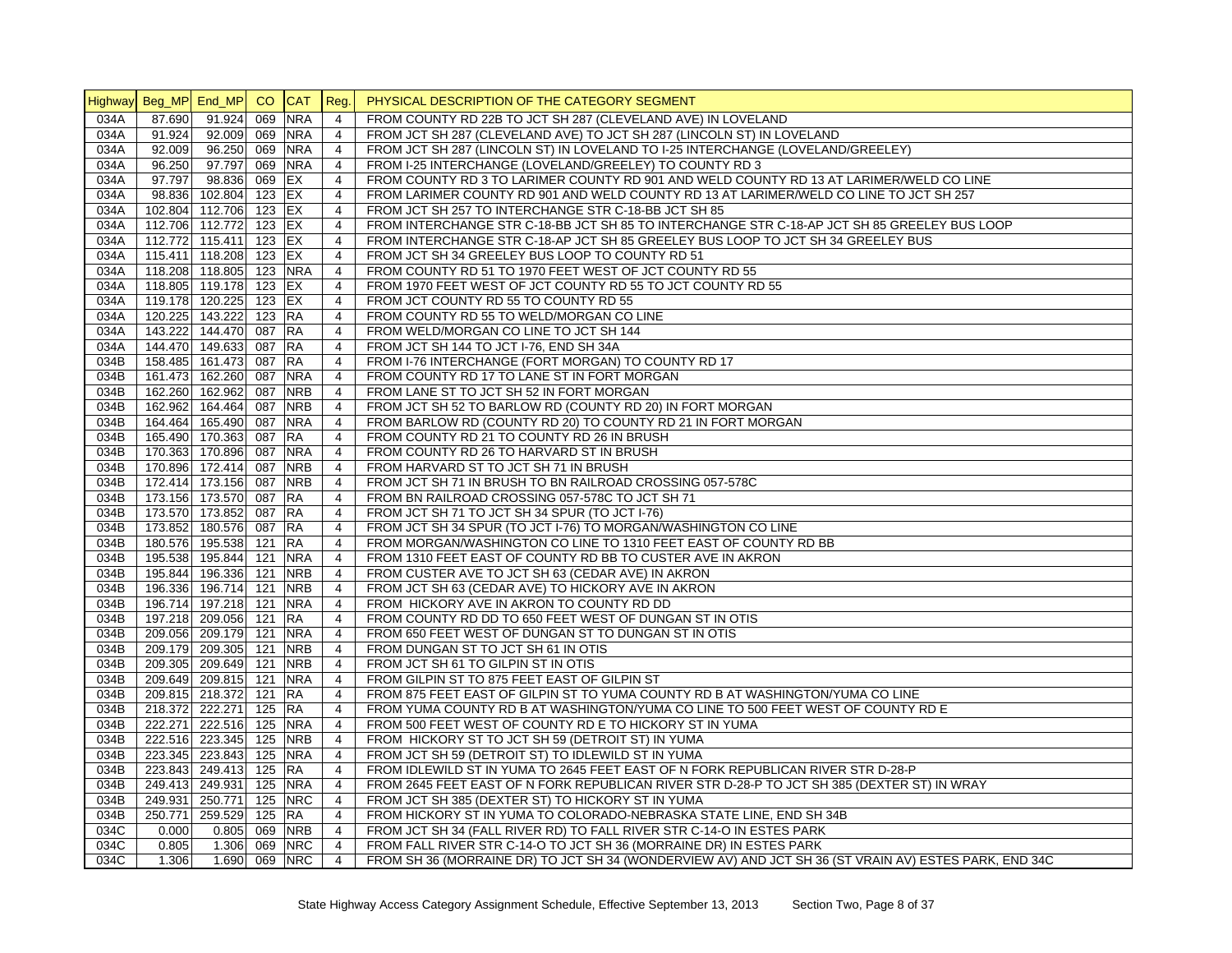|      | Highway Beg_MP End_MP |                       | CO.    | <b>CAT</b>     | Reg.           | PHYSICAL DESCRIPTION OF THE CATEGORY SEGMENT                                                             |
|------|-----------------------|-----------------------|--------|----------------|----------------|----------------------------------------------------------------------------------------------------------|
| 034D | 0.000                 | 0.399                 | 123    | <b>NRA</b>     | $\overline{4}$ | FROM SH 34 INTERCHANGE (GREELEY) TO JCT SH 257                                                           |
| 034D | 0.399                 | 1.858 123 NRA         |        |                | $\overline{4}$ | FROM JCT SH 257 TO JCT SH 257 SPUR IN GREELEY                                                            |
| 034D | 1.858                 | 4.669                 | 123    | <b>NRA</b>     | $\overline{4}$ | FROM JCT SH 257 SPUR TO 71ST AVE AND COUNTY RD 29 IN GREELEY                                             |
| 034D | 4.669                 | 7.737                 | 123    | <b>NRB</b>     | 4              | FROM 71ST AVE AND COUNTY RD 29 TO 35TH AVE IN GREELEY                                                    |
| 034D | 7.737                 | 8.768 123             |        | <b>NRB</b>     | $\overline{4}$ | FROM 35TH AVE TO BEGIN 1-WAY EB (10TH ST) WB (9TH ST) IN GREELEY                                         |
| 034D | 8.768                 | 10.000                | 123    | <b>NRC</b>     | $\overline{4}$ | FROM 1-WAY EB (10TH ST) WB (9TH ST) TO JCT SH 34 1-WAY WB (10TH AVE) END 1-WAY EB, BEGIN 2 WAY TRAFFIC   |
| 034D | 10.000                | 10.194 123            |        | <b>NRC</b>     | $\overline{4}$ | FROM JCT SH 34 1-WAY WB (10TH AVE) END 1-WAY EB, BEGIN 2 WAY TRAFFIC TO JCT SH 85 (GREELEY BUS LOOP)     |
| 034D | 10.194                | 11.057                |        | <b>123 NRC</b> | $\overline{4}$ | FROM JCT SH 85 GREELEY BUS LOOP (8TH AVE) TO JCT SH 85 GREELEY BUS LOOP (8TH AVE) IN GREELEY             |
| 034D | 11.057                | 11.643 123            |        | <b>NRC</b>     | $\overline{4}$ | FROM JCT SH 85 GREELEY BUS LOOP (8TH AVE) TO JCT SH 85                                                   |
| 034D | 11.643                | 11.749 123            |        | <b>NRC</b>     | $\overline{4}$ | FROM JCT SH 85 TO 1ST AVE                                                                                |
| 034D | 11.749                | 12.886 123            |        | <b>NRB</b>     | $\overline{4}$ | FROM 1ST AVE TO CHERRY ST (COUNTY RD 43)                                                                 |
| 034D | 12.886                | 14.711                | 123 RB |                | $\overline{4}$ | FROM CHERRY ST (COUNTY RD 43) TO JCT SH 34, END SH 34D                                                   |
| 034E | 0.000                 | 0.932 087             |        | <b>RA</b>      | $\overline{4}$ | FROM JCT SH 34 TO I-76 INTERCHANGE (AKRON/YUMA/BRUSH), END SH 34E                                        |
| 034Z | 0.000                 | 1.239                 | 123    | <b>NRC</b>     | $\overline{4}$ | FROM JCT SH 34 1-WAY EB (10TH ST) BEGIN 1-WAY WB TO 23RD AVE IN GREELEY                                  |
| 034Z | 1.239                 | 1.301                 | 123    | <b>NRB</b>     | $\overline{4}$ | FROM 23RD AVE TO JCT SH 34 (10TH ST) BEGIN 1-WAY EB, END 1 WAY WB, END SH 34Z IN GREELEY                 |
| 035A | 8.435                 | 8.898 031             |        | EX             | $\overline{4}$ | FROM I-70 INTERCHANGE (QUEBEC ST) TO I-270 INTERCHANGE (QUEBEC ST) IN DENVER                             |
| 035A | 8.898                 | $9.260$ 031           |        | EX             | $\overline{4}$ | FROM I-270 INTERCHANGE OVERPASS (ON QUEBEC ST) TO 500 FEET NORTH OF I-270 RAMPS                          |
| 035A | 9.260                 | 9.704 031             |        | <b>RA</b>      | $\overline{4}$ | FROM 500 FEET NORTH OF I-270 RAMPS TO EAST 53RD PLACE, END SH 35A                                        |
| 036A | 0.000                 | 4.959 069 RB          |        |                | 4              | FROM JCT SH 34 (DEER RIDGE) IN ROCKY MOUNTAIN NATIONAL PARK TO JCT SH 66                                 |
| 036A | 4.959                 | 5.141                 | 069    | <b>RB</b>      | $\overline{4}$ | FROM JCT SH 66 TO HIGH DR (COUNTY RD 67W) AND MARYS LAKE RD (COUNTY RD 67) IN ESTES PARK                 |
| 036A | 5.141                 | 6.456 069             |        | <b>NRB</b>     | 4              | FROM HIGH DR (COUNTY RD 67W) AND MARYS LAKE RD (COUNTY RD 67) TO RIVERSIDE ST IN ESTES PARK              |
| 036A | 6.456                 | 6.982                 | 069    | <b>NRA</b>     | $\overline{4}$ | FROM RIVERSIDE ST TO JCT SH 34 (ESTES PARK BUS LOOP) (ELKHORN AVE) IN ESTES PARK, END SH 36A             |
| 036B | 0.000                 | $0.395$ 069           |        | <b>NRA</b>     | $\overline{4}$ | FROM JCT SH 34, WONDERVIEW AV, SH 34 ESTES PK BUS LOOP, ELKHORN AV TO JCT SH 7, ST VRAIN AV, IN ESTES PK |
| 036B | 0.395                 | 1.065 069             |        | <b>NRA</b>     | $\overline{4}$ | FROM JCT SH 7 (ST VRAIN AVE) TO FISH CREEK STR C-15-L IN ESTES PARK                                      |
| 036B | 1.065                 | 13.242                | 069    | <b>RA</b>      | $\overline{4}$ | FROM FISH CREEK STR C-15-L IN ESTES PARK TO LARIMER/BOULDER CO LINE                                      |
| 036B | 13.242                | 19.713                | 013    | <b>RA</b>      | $\overline{4}$ | FROM LARIMER/BOULDER CO LINE TO 1520 FEET EAST OF GROVER DR                                              |
| 036B | 19.713                | 20.357                |        | 013 NRB        | $\overline{4}$ | FROM 1520 FEET EAST OF GROVER DR TO JCT SH 7 S BEGIN 1-WAY EB (BROADWAY)                                 |
| 036B | 20.357                | 20.657 013 NRB        |        |                | $\overline{4}$ | FROM JCT SH 7 BEGIN 1-WAY EB (BROADWAY) TO JCT SH 36 NW (BEGIN 1-WAY WB) AND SE (END 1-WAY EB)           |
| 036B | 20.657                | 20.895 013 NRB        |        |                | $\overline{4}$ | FROM JCT SH 36 NW (BEGIN 1-WAY WB) AND SE (END 1-WAY EB) TO 245 FEET EAST OF PARK ST IN LYONS            |
| 036B | 20.895                | 21.764 013 RA         |        |                | 4              | FROM 245 FEET EAST OF PARK ST IN LYONS TO JCT SH 66                                                      |
| 036B | 21.764                | 31.415 013 RA         |        |                | $\overline{4}$ | FROM JCT SH 66 TO LONGHORN RD (COUNTY RD 36.5) IN BOULDER                                                |
| 036B | 31.415                | 32.175 013 NRA        |        |                | $\overline{4}$ | FROM LONGHORN RD (COUNTY RD 36.5) IN BOULDER TO JCT SH 7 (BROADWAY)                                      |
| 036B | 32.175                | 35.005 013 NRA        |        |                | $\overline{4}$ | FROM JCT SH 7 (BROADWAY) TO JCT SH 119 (IRIS AVE) IN BOULDER                                             |
| 036B | 35.005                | 36.342 013 NRB        |        |                | $\overline{4}$ | FROM JCT SH 119 (IRIS AV) TO JCT SH 7 (CANYON BLVD) IN BOULDER                                           |
| 036B | 36.342                | 36.533 013 NRB        |        |                | $\overline{4}$ | FROM JCT SH 7 (CANYON BLVD) TO JCT SH 7 (ARAPAHOE AVE) IN BOULDER                                        |
| 036B | 36.533                | 37.303 013 NRB        |        |                | $\overline{4}$ | FROM JCT SH 7 (ARAPAHOE AVE) TO PEDESTRIAN UNDERPASS STR D-15-O IN BOULDER                               |
| 036B | 37.303                | 37.601                | 013    | <b>NRA</b>     | $\overline{4}$ | FROM PEDESTRIAN UNDERPASS STR D-15-O, TO BASELINE RD INTERCHANGE (SH 36 SPUR W)                          |
| 036B | 37.601                | 45.177                | 13     | <b>FW</b>      | $\overline{4}$ | FROM BASELINE RD INTERCHANGE (SH 36 SPUR W) IN BOULDER TO THE BOULDER-BROOMFIELD CO LINE                 |
| 036B | 45.177                | 49.404                | 14     | <b>FW</b>      | $\overline{1}$ | FROM BOULDER-BROOMFIELD CO LINE TO THE BROOMFIELD-JEFFERSON CO LINE                                      |
| 036B | 49.404                | 52.703                | 59     | <b>FW</b>      | $\mathbf{1}$   | FROM BROOMFIELD-JEFFERSON CO LINE TO THE JEFFERSON-ADAMS CO LINE                                         |
| 036B | 52.703                | 57.252 001            |        | <b>FW</b>      | $\mathbf{1}$   | FROM JEFFERSON/ADAMS CO LINE TO I-25 INTERCHANGE, END SH 36B                                             |
| 036C | 76.394                | 79.730 001            |        | <b>RB</b>      | $\mathbf{1}$   | FROM I-70 INTERCHANGE (AIRPARK RD) TO JCT I-70 WATKINS BUS SPUR                                          |
| 036C | 79.730                | 88.000 001 RB         |        |                | $\overline{1}$ | FROM JCT I-70 WATKINS BUS SPUR TO 4414 FEET WEST OF JCT SH 79 IN BENNETT                                 |
| 036C | 88.000                | 89.210 001            |        | <b>NRB</b>     | $\mathbf{1}$   | FROM 4414 FEET WEST OF JCT SH 79 TO JCT SH 79 (1ST ST) IN BENNETT, END SH 36C                            |
| 036D | 89.210                | 90.319 001 NRB        |        |                | $\mathbf{1}$   | FROM JCT SH 79 TO COUNTY RD 34N (KIOWA RD) IN BENNETT                                                    |
| 036D | 90.319                | 93.985 001            |        | <b>RB</b>      | $\mathbf{1}$   | FROM COUNTY RD 34N TO ADAMS/ARAPAHOE CO LINE                                                             |
| 036D | 93.985                | 94.000 005 RB         |        |                | $\overline{1}$ | FROM ADAMS/ARAPAHOE CO LINE TO 4921 FEET WEST OF BURTON DR IN STRASBURG                                  |
| 036D | 94.000                | 95.004 005 NRC        |        |                | $\mathbf{1}$   | FROM 4921 FEET WEST OF BURTON DR TO JCT I-70 STRASBURG BUS SPUR                                          |
| 036D | 95.004                | 95.324 005 NRC        |        |                | $\mathbf{1}$   | FROM JCT I-70 STRASBURG BUS SPUR TO COMMANCHE CREEK STR F-19-B IN STRASBURG                              |
| 036D |                       | 95.324 100.758 005 RB |        |                | $\mathbf{1}$   | FROM COMMANCHE CREEK STR F-19-B TO FETZER ST IN BYERS                                                    |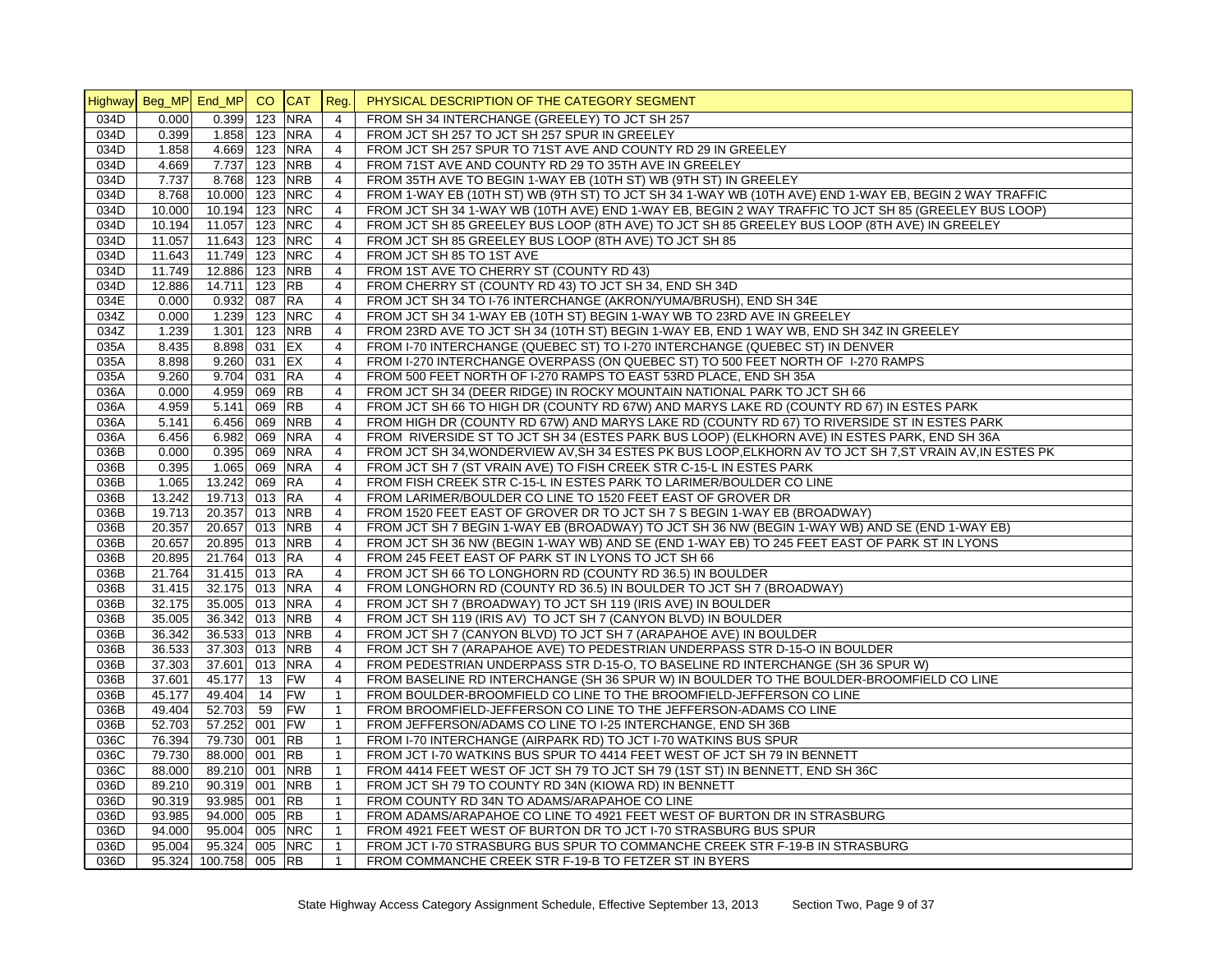|      | Highway Beg_MP End_MP CO |               |        | <b>CAT</b> | Req.           | PHYSICAL DESCRIPTION OF THE CATEGORY SEGMENT                                                     |
|------|--------------------------|---------------|--------|------------|----------------|--------------------------------------------------------------------------------------------------|
| 036D | 100.758 100.975 005      |               |        | <b>NRB</b> | $\mathbf{1}$   | FROM FETZER ST TO JCT SH 40 IN BYERS                                                             |
| 036D | 100.975 100.995 005 NRB  |               |        |            | $\mathbf{1}$   | FROM JCT SH 40 TO I-70 INTERCHANGE (BYERS)                                                       |
| 036D | 100.995 101.122 005 NRB  |               |        |            | $\mathbf{1}$   | FROM I-70 INTERCHANGE (BYERS) TO COUNTY RD 6                                                     |
| 036D | 101.122 109.004 005 RA   |               |        |            | $\mathbf{1}$   | FROM COUNTY RD 6 TO ARAPAHOE/ADAMS CO LINE                                                       |
| 036D | 109.004 115.353 001 RA   |               |        |            | $\mathbf{1}$   | FROM ARAPAHOE/ADAMS CO LINE TO ADAMS/ARAPAHOE CO LINE                                            |
| 036D | 115.353 127.183 005 RA   |               |        |            | $\mathbf{1}$   | FROM ADAMS/ARAPAHOE CO LINE TO ARAPAHOE/ADAMS CO LINE                                            |
| 036D | 127.183 129.571 001 RA   |               |        |            | $\mathbf{1}$   | FROM ARAPAHOE/ADAMS CO LINE TO ADAMS COUNTY RD 72 AT ADAMS/WASHINGTON CO LINE                    |
| 036D | 129.571 135.583 121 RA   |               |        |            | $\overline{4}$ | FROM ADAMS COUNTY RD 72 AT ADAMS/WASHINGTON CO LINE TO JCT SH 71 (LAST CHANCE)                   |
| 036D | 135.583 155.614 121 RA   |               |        |            | $\overline{4}$ | FROM JCT SH 71 (LAST CHANCE) TO JCT SH 63 (ANTON)                                                |
| 036D | 155.614 177.055 121 RA   |               |        |            | $\overline{4}$ | FROM JCT SH 63 (ANTON) TO 1ST ST (COUNTY RD XX.4) AND MONROE AVE (COUNTY RD 6.9)                 |
| 036D | 177.055 177.559 121 NRB  |               |        |            | $\overline{4}$ | FROM 1ST ST (COUNTY RD XX.4) AND MONROE AVE (COUNTY RD 6.9) TO LINCOLN AVE (COUNTY RD 6.3)       |
| 036D | 177.559 178.048 121 RA   |               |        |            | $\overline{4}$ | FROM LINCOLN AVE (COUNTY RD 6.3) TO JCT SH 59                                                    |
| 036D | 178.048 180.404 121 RA   |               |        |            | $\overline{4}$ | FROM JCT SH 59 TO WASHINGTON COUNTY RD AAA AT WASHINGTON/YUMA CO LINE                            |
| 036D | 180.404 185.382 125 RA   |               |        |            | $\overline{4}$ | FROM WASHINGTON COUNTY RD AAA AT WASHINGTON/YUMA CO LINE TO JCT SH 59                            |
| 036D | 185.382 211.109 125 RA   |               |        |            | $\overline{4}$ | FROM JCT SH 59 (COPE) TO JCT SH 385 (IDALIA)                                                     |
| 036D | 211.109 213.654 125 RA   |               |        |            | $\overline{4}$ | FROM JCT SH 385 TO JCT SH 385                                                                    |
| 036D | 213.654 224.718 125 RA   |               |        |            | 4              | FROM JCT SH 385 TO COLORADO-KANSAS STATE LINE, END SH 36D                                        |
| 036E | 0.000                    | 0.357 013 NRA |        |            | $\overline{4}$ | FROM SH 36 INTERCHANGE (BASELINE RD) TO JCT SH 93 IN BOULDER, END SH 36E                         |
| 036Z | 0.000                    | 0.299 013 NRB |        |            | $\overline{4}$ | FROM JCT SH 36 END OF EB 1-WAY (BEGIN 1-WAY WB) TO JCT SH 36 END WB 1-WAY IN LYONS, END SH 36Z   |
| 039A | 0.000                    | 7.571         | 087 RB |            | $\overline{4}$ | FROM JCT SH 6 AND JCT SH 52 TO JCT SH 144 (GOODRICH), END SH 39A                                 |
| 040A | 0.000                    | 2.835 081 RA  |        |            | 3              | FROM UTAH-COLORADO STATE LINE TO ANTRODEMUS ALLEY IN DINOSAUR                                    |
| 040A | 2.835                    | 2.913 081 NRB |        |            | 3              | FROM ANTRODEMUS ALLEY TO JCT SH 64 IN DINOSAUR                                                   |
| 040A | 2.913                    | 3.247 081     |        | <b>NRB</b> | 3              | FROM JCT SH 64 TO TYRANNASAURUS TRAIL IN DINOSAUR                                                |
| 040A | 3.247                    | 59.781 081    |        | <b>RA</b>  | 3              | FROM TYRANNASAURUS TRAIL IN DINOSAUR TO JCT SH 318                                               |
| 040A | 59.781                   | 59.953 081    |        | <b>RA</b>  | 3              | FROM JCT SH 318 TO COWEOL RD IN MAYBELL                                                          |
| 040A | 59.953                   | 60.090 081    |        | <b>NRA</b> | 3              | FROM COWEOL RD IN MAYBELL TO 7667 FEET EAST OF DECEPTION CREEK STR B-04-C                        |
| 040A | 60.090                   | 87.469 081    |        | <b>RA</b>  | 3              | FROM 7667 FEET EAST OF DECEPTION CREEK STR B-04-C TO 1669 FEET WEST OF COUNTY RD 30              |
| 040A | 87.469                   | 89.322 081    |        | <b>NRA</b> | 3              | FROM 1669 FEET WEST OF COUNTY RD 30 TO JCT SH 13Q                                                |
| 040A | 89.322                   | 90.358 081    |        | <b>NRA</b> | 3              | FROM JCT SH 13 TO JCT SH 40 (END WB 1-WAY, VICTORY WAY) BEGIN 1-WAY EB, PERSHING AVE IN CRAIG    |
| 040A | 90.358                   | 90.531 081    |        | <b>NRA</b> | 3              | FROM JCT SH 40 (END WB 1-WAY, VICTORY WAY) BEGIN 1-WAY, PERSHING AVE TO JCT SH 394 (RANNEY ST)   |
| 040A | 90.531                   | 90.589 081    |        | <b>NRA</b> | 3              | FROM JCT SH 394 (RANNEY ST) TO TAYLOR ST IN CRAIG                                                |
| 040A | 90.589                   | 90.838 081    |        | <b>NRB</b> | 3              | FROM TAYLOR ST TO JCT SH 13 (YAMPA ST) IN CRAIG                                                  |
| 040A | 90.838                   | 91.262 081    |        | <b>NRB</b> | 3              | FROM JCT SH 13 (YAMPA ST) TO JCT SH 40 (VICTORY WAY) BEGIN 1-WAY WB (END 1-WAY EB)               |
| 040A | 91.262                   | 91.718 081    |        | <b>NRB</b> | 3              | FROM JCT SH 40 (VICTORY WAY) BEGIN 1-WAY WB (END 1-WAY EB) TO MC COY AVE IN CRAIG                |
| 040A | 91.718                   | 93.000 081    |        | <b>NRA</b> | 3              | FROM MC COY AVE IN CRAIG TO 3733 WEST OF COUNTY RD 225                                           |
| 040A | 93.000                   | 97.648 081    |        | <b>RA</b>  | 3              | FROM 3733 FEET WEST OF COUNTY RD 225 TO MOFFAT/ROUTT CO LINE                                     |
| 040A | 97.648 107.030 107 RA    |               |        |            | 3              | FROM MOFFAT/ROUTT COY LINE TO DRY CREEK STR C-07-D                                               |
| 040A | 107.030 108.380 107      |               |        | <b>NRB</b> | 3              | FROM DRY CREEK STR C-07-D TO D&RGW RAILROAD CROSSING 254-329N AND SHELTON DITCH STR C-08-a       |
| 040A | 108.380 128.000 107 RA   |               |        |            | 3              | FROM D&RGW RAILROAD CROSSING 254-329N AND SHELTON DITCH STR C-08-A TO 2281 FT EAST OF CO RD 204N |
| 040A | 128.000 129.000 107      |               |        | <b>NRA</b> | 3              | FROM 2281 FEET EAST OF COUNTY RD 204N TO 8775 FEET WEST OF ELK RIVER RD                          |
| 040A | 129.000 135.862 107      |               |        | <b>NRB</b> | 3              | FROM 8775 FEET WEST OF ELK RIVER RD TO 2022 FEET EAST OF SIBLEY RD IN STEAMBOAT SPRINGS          |
| 040A | 135.862 136.515 107      |               |        | <b>NRA</b> | 3              | FROM 2022 FEET EAST OF SIBLEY RD TO JCT SH 131                                                   |
| 040A | 136.515 151.807 107      |               |        | <b>RA</b>  | 3              | FROM JCT SH 131 TO ROUTT/GRAND CO LINE                                                           |
| 040A | 151.807 154.070 049 RA   |               |        |            | 3              | FROM ROUTT/GRAND CO LINE TO RABBIT EARS PASS AT GRAND/JACKSON CO LINE                            |
| 040A | 154.070 157.317 057 RA   |               |        |            | 3              | FROM RABBIT EARS PASS AT GRAND/JACKSON CO LINE TO JCT SH 14 AT JACKSON/GRAND CO LINE             |
| 040A | 157.317 178.257 049 RA   |               |        |            | 3              | FROM JCT SH 14 AT JACKSON/GRAND CO LINE TO JCT SH 134                                            |
| 040A | 178.257 184.005 049 RA   |               |        |            | 3              | FROM JCT SH 134 TO 391 FEET WEST OF SPRUCE ST IN KREMMLING                                       |
| 040A | 184.005 184.529 049 NRB  |               |        |            | 3              | FROM 391 FEET WEST OF SPRUCE ST IN KREMMLING TO JCT SH 9                                         |
| 040A | 184.529 185.281 049 NRA  |               |        |            | 3              | FROM JCT SH 9 TO AIRPORT RD IN KREMMLING                                                         |
| 040A | 185.281 201.429 049 RA   |               |        |            | 3              | FROM AIRPORT RD IN KREMMLING TO 855 FEET WEST OF PARK ST IN HOT SULPHUR SPRINGS                  |
|      |                          |               |        |            |                |                                                                                                  |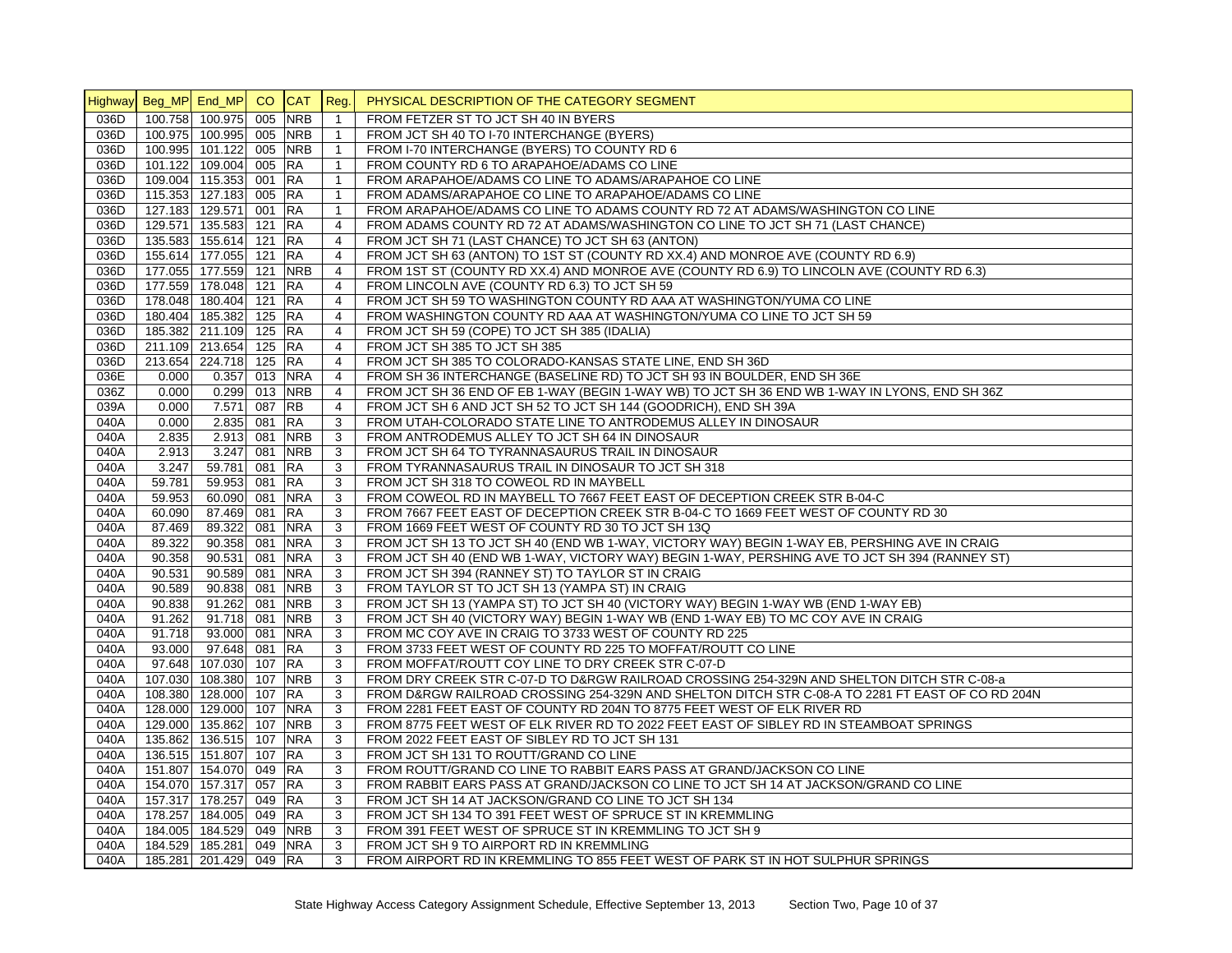|      | Highway Beg_MP End_MP |                        | CO. | <b>CAT</b> | Reg.           | PHYSICAL DESCRIPTION OF THE CATEGORY SEGMENT                                                      |
|------|-----------------------|------------------------|-----|------------|----------------|---------------------------------------------------------------------------------------------------|
| 040A |                       | 201.429 203.000        | 049 | <b>NRA</b> | 3              | FROM 855 FEET WEST OF PARK ST TO 2450 FEET WEST OF COLORADO RIVER STR D-12-S                      |
| 040A |                       | 203.000 209.165 049    |     | <b>RA</b>  | 3              | FROM 2450 FEET WEST OF COLORADO RIVER STR D-12-S TO JCT SH 125                                    |
| 040A |                       | 209.165 211.876 049    |     | <b>RA</b>  | 3              | FROM JCT SH 125 TO MESA ST IN GRANBY                                                              |
| 040A |                       | 211.876 212.502 049    |     | <b>NRB</b> | 3              | FROM MESA ST TO SIXTH ST AND COUNTY RD 60 IN GRANBY                                               |
| 040A |                       | 212.502 226.324 049    |     | RA         | 3              | FROM SIXTH ST AND COUNTY RD 60 IN GRANBY TO COUNTY RD 8                                           |
| 040A |                       | 226.324 230.333 049    |     | <b>NRB</b> | 3              | FROM COUNTY RD 8 TO 3760 FEET EAST OF VASQUEZ RD IN FRASER                                        |
| 040A |                       | 230.333 231.000 049    |     | <b>RA</b>  | 3              | FROM 3760 FEET EAST OF VASQUEZ RD TO 380 FEET WEST OF FRASER RIVER STR E-13-V                     |
| 040A |                       | 231.000 233.000 049    |     | <b>RB</b>  | 3              | FROM 380 FEET WEST OF FRASER RIVER STR E-13-V TO 824 FEET EAST OF WINTER PARK DR                  |
| 040A |                       | 233.000 242.972 049    |     | <b>RA</b>  | 3              | FROM 824 FEET EAST OF WINTER PARK DR TO BERTHOUD PASS AT GRAND/CLEAR CREEK CO LINE                |
| 040A |                       | 242.972 255.885 019    |     | <b>RA</b>  | $\mathbf{1}$   | FROM BERTHOUD PASS AT GRAND/CLEAR CREEK CO LINE TO 855 FEET WEST OF G ST IN EMPIRE                |
| 040A |                       | 255.885 256.491 019    |     | <b>NRB</b> | $\mathbf{1}$   | FROM 855 FEET WEST OF G ST TO A ST IN EMPIRE                                                      |
| 040A |                       | 256.491 258.258 019    |     | <b>RA</b>  | $\mathbf{1}$   | FROM A ST IN EMPIRE TO JCT I-70, END SH 40A                                                       |
| 040B |                       | 269.441 272.210 019    |     | <b>RA</b>  | $\mathbf{1}$   | FROM JCT SH 6 TO CLEAR CREEK/JEFFERSON CO LINE                                                    |
| 040B |                       | 272.210 274.000 059    |     | <b>RA</b>  | $\mathbf{1}$   | FROM CLEAR CREEK/JEFFERSON CO LINE TO 597 FEET EAST OF BEAVER BROOK STR F-15-Q                    |
| 040B |                       | 274.000 276.180 059    |     | <b>RB</b>  | $\mathbf{1}$   | FROM 597 FEET EAST OF BEAVER BROOK STR F-15-Q TO I-70 INTERCHANGE (EL RANCHO - WEST)              |
| 040B |                       | 276.180 276.920 059    |     | <b>RB</b>  | $\mathbf{1}$   | FROM I-70 INTERCHANGE (EL RANCHO - WEST) TO JCT SH 74, END SH 40B                                 |
| 040C |                       | 279.208 284.676 059    |     | <b>RB</b>  | $\mathbf{1}$   | FROM I-70 INTERCHANGE (GENESEE) TO JCT NORTH RAMPS OF I-70 AT JEFFERSON CR-123 INTERCHANGE        |
| 040C |                       | 284.676 285.867 059    |     | <b>RA</b>  | $\mathbf{1}$   | FROM NORTH RAMPS OF I-70 AT JEFFERSON CR-123 INTERCHANGE TO 132 FEET WEST OF ZETA ST IN GOLDEN    |
| 040C |                       | 285.867 286.335 059    |     | <b>NRB</b> | $\mathbf{1}$   | FROM 132 FEET WEST OF ZETA ST TO 312 FEET EAST OF ROONEY RD (COUNTY RD 53) IN GOLDEN              |
| 040C |                       | 286.335 286.849 059    |     | <b>NRA</b> | $\mathbf{1}$   | FROM 312 FEET EAST OF ROONEY RD (COUNTY RD 53) TO JCT SH 6 (6TH AVE)                              |
| 040C |                       | 286.849 287.893 059    |     | <b>NRA</b> | $\mathbf{1}$   | FROM JCT SH 6 (6TH AVE) TO I-70 INTERCHANGE (COLFAX AVE)                                          |
| 040C |                       | 287.893 289.987 059    |     | <b>NRA</b> | $\mathbf{1}$   | FROM I-70 INTERCHANGE (COLFAX AVE) TO VIEWPOINT RD IN LAKEWOOD                                    |
| 040C |                       | 289.987 291.444 059    |     | <b>NRB</b> | $\mathbf{1}$   | FROM VIEWPOINT RD TO JCT SH 391 (KIPLING ST) IN LAKEWOOD                                          |
| 040C |                       | 291.444 292.943 059    |     | <b>NRB</b> | $\mathbf{1}$   | FROM JCT SH 391 (KIPLING ST) TO JCT SH 121 (WADSWORTH BLVD) IN LAKEWOOD                           |
| 040C |                       | 292.943 294.273 059    |     | <b>NRB</b> | $\mathbf{1}$   | FROM JCT SH 121 (WADSWORTH BLVD) TO JCT SH 95 (SHERIDAN BLVD) AT JEFFERSON/DENVER CO LINE         |
| 040C |                       | 294.273 295.913 031    |     | <b>NRC</b> | $\mathbf{1}$   | FROM JCT SH 95 (SHERIDAN BLVD) AT JEFFERSON/DENVER CO LINE TO IRVING ST IN DENVER                 |
| 040C |                       | 295.913 296.157 031    |     | EX         | $\mathbf{1}$   | FROM IRVING ST TO SH 287/SH 88 INTERCHANGE (FEDERAL BLVD) IN DENVER                               |
| 040C |                       | 296.157 297.000 031    |     | EX         | $\mathbf{1}$   | FROM 287/SH 88 INTERCHANGE (FEDERAL BLVD) TO 1114 FEET WEST OF 8TH ST IN DENVER                   |
| 040C |                       | 297.000 297.211 031    |     | <b>NRC</b> | $\mathbf{1}$   | FROM 1114 FEET WEST OF 8TH ST TO 8TH ST IN DENVER                                                 |
| 040C |                       | 297.211 300.625 031    |     | <b>NRC</b> | $\mathbf{1}$   | FROM 8TH ST, ALONG COLFAX BLVD TO JCT SH 2 (COLORADO BLVD) IN DENVER                              |
| 040C |                       | 300.625 303.607 031    |     | <b>NRC</b> | $\mathbf{1}$   | FROM JCT SH 2 (COLORADO BLVD) TO YOSEMITE ST AT DENVER/ADAMS CO LINE IN AURORA                    |
| 040C |                       | 303.607 306.284 001    |     | <b>NRC</b> | $\mathbf{1}$   | FROM YOSEMITE ST AT DENVER/ADAMS CO LN TO TOLL GATE CREEK STR F-17-GO EB AND F-17-GA WB           |
| 040C |                       | 306.284 306.341 001    |     | <b>NRC</b> | $\mathbf{1}$   | FROM TOLL GATE CREEK STR F-17-GO EB AND F-17-GA WB TO I-225 INTERCHANGE IN AURORA                 |
| 040C |                       | 306.341 307.135 001    |     | <b>NRC</b> | $\mathbf{1}$   | FROM I-225 INTERCHANGE TO CHAMBERS RD IN AURORA                                                   |
| 040C |                       | 307.135 308.000 001    |     | <b>RA</b>  | $\mathbf{1}$   | FROM CHAMBERS RD TO 3221 FEET EAST OF JASPER ST AT ADAMS/ARAPAHOE CO LINE IN AURORA               |
| 040C |                       | 308.000 308.573 005    |     | <b>RA</b>  | $\mathbf{1}$   | FROM 3221 FEET EAST OF JASPER ST AT ADAMS/ARAPAHOE CO LINE TO BUCKLEY RD (AIRPORT BLVD) IN AURORA |
| 040C |                       | 308.573 312.142 005    |     | <b>NRA</b> | $\mathbf{1}$   | FROM BUCKLEY RD (AIRPORT BLVD) TO JCT I-70, END SH 40C                                            |
| 040D |                       | 338.570 340.381 005    |     | <b>RB</b>  | $\mathbf{1}$   | FROM JCT SH 36 TO COUNTY RD 185.00, END SH 40D                                                    |
| 040E |                       | 346.290 349.949 005    |     | <b>RB</b>  | $\mathbf{1}$   | FROM JCT I-70 FRONTAGE RD TO 1985 FEET WEST OF IVY ST IN BYERS                                    |
| 040E |                       | 349.949 350.862 005    |     | <b>NRB</b> | $\mathbf{1}$   | FROM 1985 FEET WEST OF IVY ST IN BYERS TO JCT I-70 (DEER TRAIL BUS SPUR)                          |
| 040E |                       | 350.862 351.180 005    |     | <b>NRB</b> | $\mathbf{1}$   | FROM JCT I-70 (DEER TRAIL BUS SPUR) TO 232 FEET EAST OF BURTON ST IN BYERS                        |
| 040E |                       | 351.180 352.245 005    |     | <b>RB</b>  | $\mathbf{1}$   | FROM 232 FEET EAST OF BURTON ST IN BYERS TO JCT I-70 FRONTAGE RD, END SH 40E                      |
| 040F |                       | 360.201 362.999 039    |     | <b>RB</b>  | 4              | FROM JCT I-70 FRONTAGE RD TO JCT I-70 AGATE BUS SPUR, END SH 40F                                  |
| 040G |                       | 380.689 382.002 039    |     | <b>RB</b>  | $\overline{4}$ | FROM JCT I-70 FRONTAGE RD TO ELBERT/LINCOLN CO LINE                                               |
| 040G |                       | 382.002 382.184 073    |     | <b>RB</b>  | 4              | FROM ELBERT/LINCOLN CO LINE TO SH 24 INTERCHANGE (LIMON), END SH 40G                              |
| 040H |                       | 386.010 398.846 073    |     | <b>RA</b>  | $\overline{4}$ | FROM I-70 INTERCHANGE (LIMON/HUGO/KIT CARSON) TO 1ST AVE IN HUGO                                  |
| 040H |                       | 398.846 399.627 073    |     | <b>NRB</b> | $\overline{4}$ | FROM 1ST AVE TO 9TH AVE IN HUGO                                                                   |
| 040H |                       | 399.627 422.140 073    |     | <b>RA</b>  | $\overline{4}$ | FROM 9TH AVE IN HUGO TO LINCOLN/CHEYENNE CO LINE                                                  |
| 040H |                       | 422.140 425.472 017 RA |     |            | $\overline{4}$ | FROM LINCOLN/CHEYENNE CO LINE TO JCT SH 94                                                        |
| 040H |                       | 425.472 444.645 017 RA |     |            | $\overline{4}$ | FROM JCT SH 94 TO 875 FEET WEST OF FOREST AVE IN KIT CARSON                                       |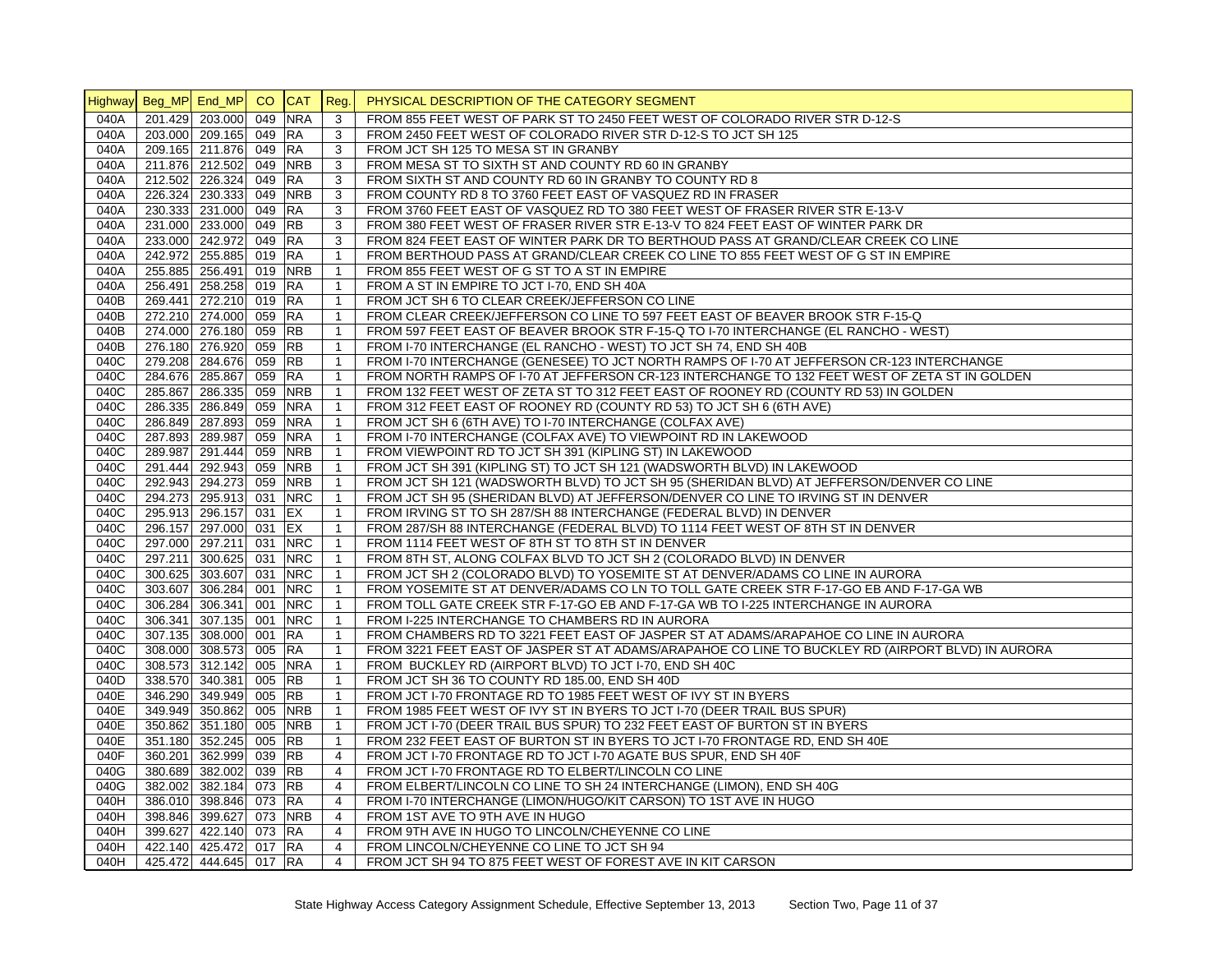|              | Highway Beg_MP End_MP CO |                         |        | <b>CAT</b>           | Req.           | PHYSICAL DESCRIPTION OF THE CATEGORY SEGMENT                                                                            |
|--------------|--------------------------|-------------------------|--------|----------------------|----------------|-------------------------------------------------------------------------------------------------------------------------|
| 040H         |                          | 444.645 445.142         | 017    | <b>NRB</b>           | 4              | FROM 875 FEET WEST OF FOREST AVE TO JCT SH 59 IN KIT CARSON                                                             |
| 040H         |                          | 445.142 445.646 017 NRB |        |                      | 4              | FROM JCT SH 59 TO 238 FEET EAST OF YOUNG ST IN KIT CARSON                                                               |
| 040H         |                          | 445.646 446.051 017 RA  |        |                      | $\overline{4}$ | FROM 238 FEET EAST OF YOUNG ST IN KIT CARSON TO JCT SH 287                                                              |
| 040H         |                          | 446.051 469.307 017 RA  |        |                      | $\overline{4}$ | FROM JCT SH 287 TO 1260 FEET WEST OF 6TH ST IN CHEYENNE WELLS                                                           |
| 040H         |                          | 469.307 470.311         | 017    | <b>NRA</b>           | $\overline{4}$ | FROM 1260 FEET WEST OF 6TH ST TO JCT SH 385 IN CHEYENNE WELLS                                                           |
| 040H         |                          | 470.311 470.885         | 017    | <b>NRA</b>           | $\overline{4}$ | FROM JCT SH 385 TO JCT SH 385 IN CHEYENNE WELLS                                                                         |
| 040H         |                          | 470.885 486.924         | 017    | <b>RA</b>            | $\overline{4}$ | FROM JCT SH 385 TO COLORADO-KANSAS STATE LINE, END SH 40H                                                               |
| 040Z         | 0.000                    | 0.323                   | 081    | <b>NRB</b>           | 3              | FROM JCT SH 40 (END 1-WAY EB) BEGIN 1-WAY WB TO JCT SH 13 (YAMPA ST) IN CRAIG                                           |
| 040Z         | 0.323                    | 0.631                   | 081    | <b>NRB</b>           | 3              | FROM JCT SH 13 (YAMPA ST) TO JCT SH 394 IN CRAIG                                                                        |
| 040Z         | 0.631                    | 0.730                   | 081    | <b>NRB</b>           | 3              | FROM JCT SH 394 TO JCT SH 40 (BEGIN 1-WAY EB) END 1-WAY WB IN CRAIG, END SH 40Z                                         |
| 041A         | 0.000                    | 9.505                   | 083    | <b>RB</b>            | 5              | FROM JCT SH 160 TO COLORADO-UTAH STATE LINE, END SH 41A                                                                 |
| 042A         | 0.000                    | 4.876                   |        | 013 NRA              | $\overline{4}$ | FROM JCT SH 7 TO JCT SH 287, END SH 42A                                                                                 |
| 044A         | 0.000                    | 1.800                   | 001    | <b>NRB</b>           | $\mathbf{1}$   | FROM JCT SH 2 TO JCT SH 85 IN COMMERCE CITY                                                                             |
| 044A         | 1.800                    | 2.000                   | 001    | <b>NRB</b>           | $\mathbf{1}$   | FROM JCT SH 85 TO 1056 FEET WEST OF JCT SH 85                                                                           |
| 044A         | 2.000                    | $3.512$ 001             |        | <b>NRB</b>           | $\mathbf{1}$   | FROM 1056 FEET WEST OF JCT SH 85 TO 2624 FEET WEST OF SOUTH PLATTE RIVER STR E-17-BZ                                    |
| 044A         | 3.512                    | 4.958                   | 001    | <b>NRB</b>           | $\mathbf{1}$   | FROM 2624 FEET WEST OF SOUTH PLATTE RIVER STR E-17-BZ TO COLORADO BLVD, END SH 44A                                      |
| 045A         | 0.000                    | 3.141                   | 101    | <b>NRA</b>           | 2              | FROM I-25 INTERCHANGE (PUEBLO BLVD) TO JCT SH 78 IN PUEBLO                                                              |
| 045A         | 3.141                    | 4.734                   | 101    | <b>NRA</b>           | 2              | FROM JCT SH 78 TO JCT SH 96 (THATCHER AVE) IN PUEBLO                                                                    |
| 045A         | 4.734                    | 8.734                   | 101    | E X                  | $\overline{2}$ | FROM JCT SH 96 (THATCHER AVE) IN PUEBLO TO JCT SH 50, END SH 45A                                                        |
| 046A         | 0.000                    | 6.610 047 RA            |        |                      | $\mathbf{1}$   | FROM JCT SH 119 TO COUNTY ROAD 70 AT GILPIN/JEFFERSON CO LINE, END SH 46A                                               |
| 047A         | 0.000                    | 0.665                   |        | 101 NRA              | $\overline{2}$ | FROM I-25 INTERCHANGE (SH 50 WEST) IN PUEBLO TO RAMP OFF                                                                |
| 047A         | 0.665                    | 4.635                   | 101 EX |                      | 2              | FROM RAMP OFF TO SH 50 INTERCHANGE (4TH ST/EASTERN AVE) IN PUEBLO, END SH 47A                                           |
| 050A         | 31.760                   | 32.069                  | 077    | <b>NRA</b>           | 3              | FROM JCT I-70 GRAND JUNCTION BUS LOOP (UTE AVE) TO JCT I-70 GRAND JUNCTION BUS LOOP (PITKIN AVE)                        |
| 050A         | 32.069                   | 37.882                  | 077    | <b>NRA</b>           | 3              | FROM JCT I-70 GRAND JUNCTION BUS LOOP (PITKIN AVE) TO COUNTY 31 IN GRAND JUNCTION                                       |
| 050A         | 37.882                   | 38.504 077 RA           |        |                      | 3              | FROM COUNTY RD 31 TO JCT SH 141                                                                                         |
| 050A         | 38.504                   | 41.137 077 RA           |        |                      | 3              | FROM JCT SH 141 TO JCT SH 141                                                                                           |
| 050A         | 41.137                   | 52.950                  | 077    | EX                   | 3              | FROM JCT SH 141 TO MESA/DELTA CO LINE                                                                                   |
| 050A         | 52.950                   | 65.042                  | 029 EX |                      | 3              | FROM MESA/DELTA CO LINE TO 500 FEET EAST OF COUNTY ROAD G.5                                                             |
| 050A         | 65.042                   | 71.000                  | 029    | <b>NRA</b>           | 3              | FROM 500 FEET EAST OF COUNTY ROAD G.5 TO JCT SH 92 IN DELTA                                                             |
| 050A         | 71.000                   | 74.026                  |        | 029 NRA              | 3              | FROM JCT SH 92 TO 150 FEET EAST OF COUNTY RD 17.00 (ASH MESA ROAD)                                                      |
| 050A         | 74.026                   | 77.875                  | 029    | EX                   | 3              | FROM 150 FEET EAST OF COUNTY RD 17.00 (ASH MESA ROAD) TO DELTA/MONTROSE CO LINE                                         |
| 050A         | 77.875                   | 81.222                  | 085 EX |                      | 3              | FROM DELTA/MONTROSE CO LINE TO 1320 FEET NORTH OF JCT SH 50 D (OLATHE BUS LOOP)                                         |
| 050A         | 81.222                   | 83.492                  | 085 RA |                      | 3              | FROM 1320 FEET NORTH OF JCT SH 50 D (OLATHE BUS LOOP) TO FALCON RD                                                      |
| 050A         | 83.492                   | 87.737                  | 085 EX |                      | 3              | FROM FALCON ROAD TO COUNTY ROAD JJ                                                                                      |
| 050A         | 87.737                   | 91.878                  |        | 085 NRA              | 3              | FROM COUNTY ROAD JJ TO SAN JUAN AVENUE                                                                                  |
|              |                          | 93.558                  |        | 085 NRA              | 3              | FROM SAN JUAN AVENUE TO EAST MAIN STREET (MONTROSE)                                                                     |
| 050A<br>050A | 91.878                   | 97.241                  | 085    | <b>NRA</b>           |                |                                                                                                                         |
| 050A         | 93.558<br>97.241         | 100.549                 | 085 RA |                      | 3<br>3         | FROM EAST MAIN STREET (MONTROSE) TO ROAD N (6900 ROAD) IN MONTROSE<br>FROM ROAD N (6900 ROAD) IN MONTROSE TO JCT SH 347 |
| 050A         |                          | 100.549 116.678 085 RA  |        |                      | 3              |                                                                                                                         |
| 050A         |                          | 116.678 131.129         | 051 RA |                      | 3              | FROM JCT SH 347 TO MONTROSE/GUNNISON CO LINE<br>FROM MONTROSE/GUNNISON CO LINE TO JCT SH 92                             |
| 050A         |                          | 131.129 148.052         | 051 RA |                      |                |                                                                                                                         |
|              |                          |                         |        |                      | 3              | FROM JCT SH 92 TO JCT SH 149                                                                                            |
| 050A         |                          | 148.052 156.255         | 051    | <b>RA</b><br>051 NRB | 3              | FROM JCT SH 149 TO 686 FEET WEST OF RIO GRANDE AVE IN GUNNISON                                                          |
| 050A         |                          | 156.255 157.394         |        |                      | 3              | FROM 686 FEET WEST OF RIO GRANDE AVE TO JCT SH 135 IN GUNNISON                                                          |
| 050A         |                          | 157.394 158.000         | 051    | <b>NRB</b>           | 3              | FROM JCT SH 135 IN GUNNISON TO 6537 FEET WEST OF COUNTY RD 72                                                           |
| 050A         |                          | 158.000 165.601         | 051 RA |                      | 3              | FROM 6537 FEET WEST OF COUNTY RD 72 TO JCT SH 114                                                                       |
| 050A         |                          | 165.601 181.596         | 051 RA |                      | 3              | FROM JCT SH 114 TO GUNNISON/SAGUACHE CO LINE                                                                            |
| 050A         |                          | 181.596 190.607         | 109 RA |                      | 5              | FROM GUNNISON/SAGUACHE CO LINE TO SAGUACHE/GUNNISON CO LINE                                                             |
| 050A         |                          | 190.607 199.285         | 051 RA |                      | 5              | FROM SAGUACHE/GUNNISON CO LINE TO MONARCH PASS AT GUNNISON/CHAFFEE CO LINE                                              |
| 050A         |                          | 199.285 216.596         | 015 RA |                      | 5              | FROM MONARCH PASS AT GUNNISON/CHAFFEE CO LINE TO JCT SH 285 IN PONCHA SPRINGS                                           |
| 050A         |                          | 216.596 217.401 015 NRA |        |                      | 5              | FROM JCT SH 285 TO JCT SH 285 IN PONCHA SPRINGS                                                                         |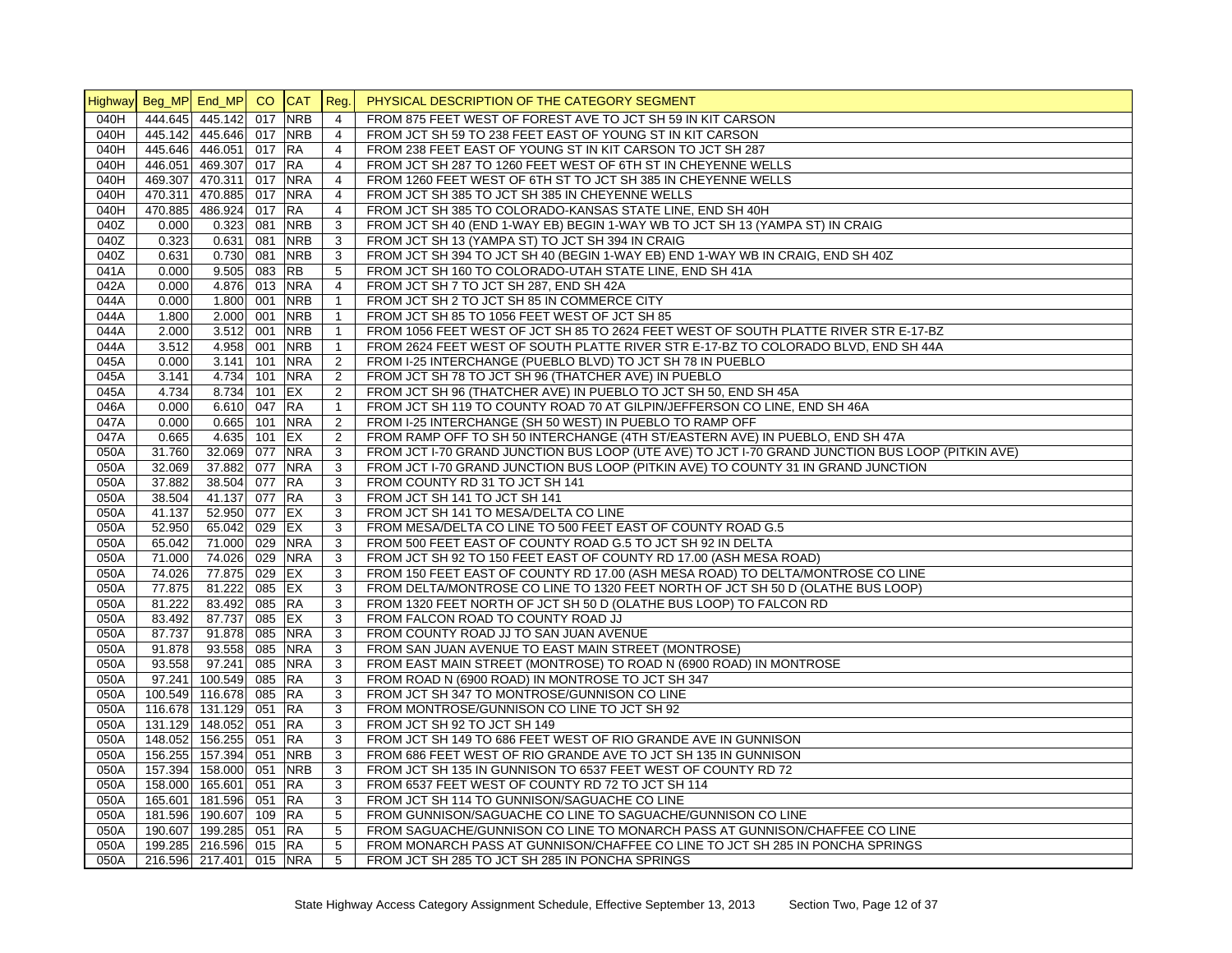|      | Highway Beg_MP End_MP CO CAT |     |            | Reg.           | PHYSICAL DESCRIPTION OF THE CATEGORY SEGMENT                                                        |
|------|------------------------------|-----|------------|----------------|-----------------------------------------------------------------------------------------------------|
| 050A | 217.401 220.000 015          |     | <b>NRA</b> | 5              | FROM JCT SH 285 IN PONCHA SPRINGS TO 1510 FEET WEST OF COUNTY RD 125                                |
| 050A | 220.000 222.384 015 NRA      |     |            | 5              | FROM 1510 FEET WEST OF COUNTY RD 125 TO JCT SH 291                                                  |
| 050A | 222.384 223.419 015          |     | <b>NRA</b> | 5              | FROM JCT SH 291 TO COUNTY RD 105                                                                    |
| 050A | 223.419 225.578 015 RA       |     |            | 5              | FROM COUNTY RD 105 TO CHAFFEE/FREMONT CO LINE                                                       |
| 050A | 225.578 233.620 043 RA       |     |            | $\overline{2}$ | FROM CHAFFEE/FREMONT CO LINE TO COUNTY RD 4 AND COUNTY RD 45 (HOWARD JUNCTION)                      |
| 050A | 233.620 233.779 043 NRA      |     |            | $\overline{2}$ | FROM COUNTY RD 4 AND COUNTY RD 45 (HOWARD JUNCTION) TO HOWARD CREEK STR K-13-R                      |
| 050A | 233.779 252.663 043          |     | <b>RA</b>  | $\overline{2}$ | FROM HOWARD CREEK STR K-13-R TO JCT SH 69 (TEXAS CREEK)                                             |
| 050A | 252.663 269.130 043 RA       |     |            | 2              | FROM JCT SH 69 (TEXAS CREEK) TO JCT SH 9                                                            |
| 050A | 269.130 278.000 043          |     | <b>RA</b>  | 2              | FROM JCT SH 9 TO 79 FEET WEST OF FIRST ST IN CANON CITY                                             |
| 050A | 278.000 278.704 043 NRC      |     |            | $\overline{2}$ | FROM 79 FEET WEST OF FIRST ST TO JCT SH 115 IN CANON CITY                                           |
| 050A | 278.704 279.222 043          |     | <b>NRC</b> | $\overline{2}$ | FROM JCT SH 115 TO 15TH ST IN CANON CITY                                                            |
| 050A | 279.222 279.374 043          |     | <b>NRA</b> | 2              | FROM 15TH ST TO MAIN ST IN CANON CITY                                                               |
| 050A | 279.374 280.307 043          |     | <b>NRA</b> | $\overline{2}$ | FROM E MAIN ST TO RAYNOLDS AVE IN CANON CITY                                                        |
| 050A | 280.307 281.898 043 RA       |     |            | 2              | FROM RAYNOLDS AVE TO MACKENZIE AVE (COUNTY RD 20)                                                   |
| 050A | 281.898 285.633 043 EX       |     |            | $\overline{2}$ | FROM MACKENZIE AVE (COUNTY RD 20) TO JCT SH 67                                                      |
| 050A | 285.633 289.769 043 EX       |     |            | 2              | FROM JCT SH 67 TO SH 115 INTERCHANGE (PENROSE/COLORADO SPRINGS)                                     |
| 050A | 289.769 294.339 043 EX       |     |            | $\overline{2}$ | FROM SH 115 INTERCHANGE (PENROSE/COLORADO SPRINGS) TO JCT SH 120                                    |
| 050A | 294.339 296.136 043 EX       |     |            | 2              | FROM JCT SH 120 TO FREMONT/PUEBLO CO LINE                                                           |
| 050A | 296.136 312.088 101 EX       |     |            | $\overline{2}$ | FROM FREMONT/PUEBLO CO LINE TO JCT SH 45                                                            |
| 050A | 312.088 312.925 101 EX       |     |            | 2              | FROM JCT SH 45 TO 327 FEET EAST OF ATSF RAILROAD STR K-18-BL                                        |
| 050A | 312.925 314.598 101 NRA      |     |            | $\overline{2}$ | FROM 327 FEET EAST OF ATSF RAILROAD STR K-18-BL TO I-25 INTERCHANGE (SH 50 WEST), END SH 50A        |
| 050B | 315.709 318.707 101 EX       |     |            | 2              | FROM I-25 INTERCHG (SH 50 EAST) TO 4TH ST/EASTERN AVE INTERCHANGE (SH 47 NW AND SH 96 SW) IN PUEBLO |
| 050B | 318.707 322.130 101 EX       |     |            | 2              | FROM 4TH ST/EASTERN AVE INTERCHANGE (SH 47 NW AND SH 96 SW) IN PUEBLO TO JCT SH 233 (BAXTER)        |
| 050B | 322.130 324.229 101 EX       |     |            | $\overline{2}$ | FROM JCT SH 233 TO JCT SH 231 (DEVINE)                                                              |
| 050B | 324.229 329.334 101 EX       |     |            | 2              | FROM JCT SH 231 (DEVINE) TO JCT SH 96                                                               |
| 050B | 329.334 332.246 101          |     | <b>RA</b>  | 2              | FROM JCT SH 96 TO JCT SH 50 (PUEBLO BUS LOOP)                                                       |
| 050B | 332.246 335.764 101          |     | <b>RA</b>  | $\overline{2}$ | FROM JCT SH 50 (PUEBLO BUS LOOP) TO JCT SH 209                                                      |
| 050B | 335.764 348.843 101 RA       |     |            | 2              | FROM JCT SH 209 TO PUEBLO/OTERO CO LINE                                                             |
| 050B | 348.843 350.710 089 RA       |     |            | $\overline{2}$ | FROM PUEBLO/OTERO CO LINE TO CRANSTON AVE (COUNTY RD LL.3) IN FOWLER                                |
| 050B | 350.710 350.909 089          |     | <b>NRA</b> | $\overline{2}$ | FROM CRANSTON AVE (COUNTY RD LL.3) TO JCT SH 167 (MAIN ST) IN FOWLER                                |
| 050B | 350.909 351.321              | 089 | <b>NRA</b> | $\overline{2}$ | FROM JCT SH 167 (MAIN ST) TO 781 FEET WEST OF COUNTY ROADS LL.4 AND 3.5                             |
| 050B | 351.321 359.308 089          |     | <b>RA</b>  | $\overline{2}$ | FROM 781 FEET WEST OF COUNTY ROADS LL.4 AND 3.5 TO COUNTY RD 11.10                                  |
| 050B | 359.308 359.712 089          |     | <b>NRA</b> | $\overline{2}$ | FROM COUNTY RD 11.10 TO JCT SH 207 IN MANZANOLA                                                     |
| 050B | 359.712 360.013 089          |     | <b>NRA</b> | $\overline{2}$ | FROM JCT SH 207 TO 1315 FEET WEST OF CATLIN CANAL STR L-21-K                                        |
| 050B | 360.013 366.970 089          |     | <b>RA</b>  | 2              | FROM 1315 FEET WEST OF CATLIN CANAL STR L-21-K TO JCT SH 71                                         |
| 050B | 366.970 368.047              | 089 | <b>RA</b>  | 2              | FROM JCT SH 71 BEGIN 1-WAY EB TO 174 FEET EAST OF COUNTY RD 18.9                                    |
| 050B | 368.047 368.109 089          |     | <b>NRA</b> | $\overline{2}$ | FROM 174 FEET EAST OF COUNTY RD 18.9 TO JCT SH 202 (2ND ST)                                         |
| 050B | 368.109 368.930 089          |     | <b>NRA</b> | 2              | FROM JCT SH 202 (2ND ST) TO JCT SH 71 AND JCT SH 266 IN ROCKY FORD                                  |
| 050B | 368.930 369.238 089          |     | <b>NRA</b> | $\overline{2}$ | FROM JCT SH 71 AND JCT SH 266 TO RAILROAD AVE IN ROCKY FORD                                         |
| 050B | 369.238 369.420 089          |     | <b>RA</b>  | 2              | FROM RAILROAD AVE TO JCT SH 50 (BEGIN 1-WAY WB) END 1-WAY EB                                        |
| 050B | 369.420 374.349 089 RA       |     |            | $\overline{2}$ | FROM JCT SH 50 TO REYNOLDS AVE IN SWINK                                                             |
| 050B | 374.349 374.839 089          |     | <b>NRA</b> | $\overline{2}$ | FROM REYNOLDS AVE TO 433 FEET WEST OF SWINK DR                                                      |
| 050B | 374.839 376.952 089          |     | <b>RA</b>  | 2              | FROM 433 FEET WEST OF SWINK DR TO CROOKED ARROYO STRS M-22-K EB AND M-22-A WB IN LA JUNTA           |
| 050B | 376.952 378.419 089          |     | <b>NRA</b> | $\overline{2}$ | FROM CROOKED ARROYO STRS M-22-K EB AND M-22-A WB TO JCT SH 10 IN LA JUNTA                           |
| 050B | 378.419 379.041 089          |     | <b>NRA</b> | $\overline{2}$ | FROM JCT SH 10 TO JCT SH 350 IN LA JUNTA                                                            |
| 050B | 379.041 380.861 089          |     | <b>NRA</b> | $\overline{2}$ | FROM JCT SH 350 TO MALOUFF AVE IN LA JUNTA                                                          |
| 050B | 380.861 388.750 089          |     | <b>RA</b>  | 2              | FROM MALOUFF AVE TO OTERO COUNTY RD 37 AT OTERO/BENT CO LINE                                        |
| 050B | 388.750 398.007 011 RA       |     |            | 2              | FROM OTERO COUNTY RD 37 AT OTERO/BENT CO LINE TO OAK AVE IN LAS ANIMAS                              |
| 050B | 398.007 398.769 011 NRA      |     |            | 2              | FROM OAK AVE TO JCT SH 101 IN LAS ANIMAS                                                            |
| 050B | 398.769 399.940 011 NRA      |     |            | 2              | FROM JCT SH 101 IN LAS ANIMAS TO ARKANSAS RIVER STRS L-24-D EB AND L-24-A WB                        |
|      |                              |     |            |                |                                                                                                     |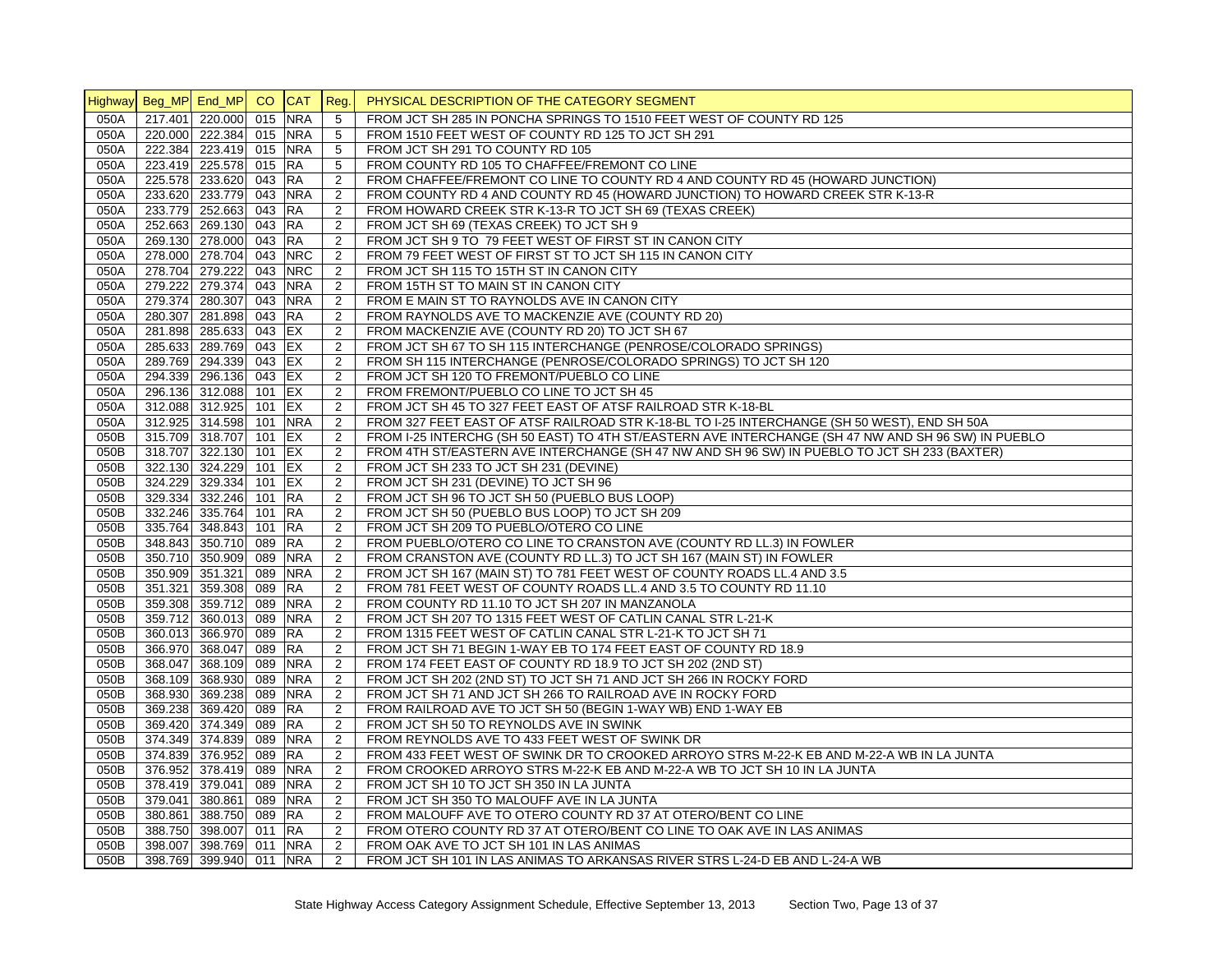|              | Highway Beg_MP End_MP CO CAT Reg. |                        |            |                          |                                  | PHYSICAL DESCRIPTION OF THE CATEGORY SEGMENT                                                       |
|--------------|-----------------------------------|------------------------|------------|--------------------------|----------------------------------|----------------------------------------------------------------------------------------------------|
| 050B         |                                   | 399.940 404.627        | 011 RA     |                          | 2                                | FROM ARKANSAS RIVER STRS L-24-D EB AND L-24-A WB TO JCT SH 183                                     |
| 050B         |                                   | 404.627 420.744 011 RA |            |                          | 2                                | FROM JCT SH 183 TO JCT SH 196                                                                      |
| 050B         |                                   | 420.744 426.710 011 RA |            |                          | 2                                | FROM JCT SH 196 TO BENT COUNTY RD 36 AT BENT/PROWERS CO LINE                                       |
| 050B         |                                   | 426.710 427.737        | 099 RA     |                          | 2                                | FROM BENT COUNTY RD 36 AT BENT/PROWERS CO LINE TO WILEY JUNCTION INTERCHANGE (SH 287 N)            |
| 050B         |                                   | 427.737 433.499        | 099        | <b>RA</b>                | 2                                | FROM WILEY JUNCTION INTERCHANGE (SH 287 N) TO JCT SH 196                                           |
| 050B         |                                   | 433.499 434.117        | 099        | <b>RA</b>                | $\overline{2}$                   | FROM JCT SH 196 TO ARKANSAS RIVER STRS L-26-H EB AND L-26-BW WB                                    |
| 050B         |                                   | 434.117 435.390        | 099        | <b>NRB</b>               | $\overline{2}$                   | FROM ARKANSAS RIVER STRS L-26-H EB AND L-26-BW WB TO JCT SH 287 IN LAMAR                           |
| 050B         |                                   | 435.390 436.262        | 099        | <b>NRB</b>               | $\overline{2}$                   | FROM JCT SH 287 TO 2365 FEET WEST OF COUNTY RD 9                                                   |
| 050B         |                                   | 436.262 436.709        | 099        | <b>NRB</b>               | $\overline{2}$                   | FROM JCT CAMINO DE SANTA FE 2360 FEET EAST TO COUNTY RD 9                                          |
| 050B         |                                   | 436.709 452.559        | 099        | <b>RA</b>                | 2                                | FROM COUNTY RD 9 TO INGE ST IN GRANADA                                                             |
| 050B         |                                   | 452.559 452.769        | 099        | <b>NRB</b>               | 2                                | FROM INGE ST TO JCT SH 385 (MAIN ST) IN GRANADA                                                    |
| 050B         |                                   | 452.769 452.964        | 099        | <b>NRB</b>               | 2                                | FROM SH 385 (MAIN ST) TO HOISINGTON ST IN GRANADA                                                  |
| 050B         |                                   | 452.964 462.740        | 099        | <b>RA</b>                | 2                                | FROM HOISINGTON ST IN GRANADA TO 11TH ST IN HOLLY                                                  |
| 050B         |                                   | 462.740 463.506        | 099        | <b>NRA</b>               | 2                                | FROM 11TH ST IN HOLLY TO JCT SH 89                                                                 |
| 050B         |                                   | 463.506 467.583        | 099        | <b>RA</b>                | 2                                | FROM JCT SH 89 TO COUNTY RD 39 AT COLORADO-KANSAS STATE LINE, END SH 50B                           |
| 050C         | 0.000                             | 0.485                  | 101        | <b>NRC</b>               | 2                                | FROM JCT SH 96 (4TH ST) TO GRAND AVE IN PUEBLO                                                     |
| 050C         | 0.485                             | 2.308                  | 101        | <b>NRB</b>               | $\overline{2}$                   | FROM GRAND AVE IN PUEBLO TO JOPLIN ST INTERCHANGE (SH 227 N)                                       |
| 050C         | 2.308                             | 2.990                  | 101        | <b>NRB</b>               | $\overline{2}$                   | FROM JOPLIN ST INTERCHANGE (SH 227 N) TO BENT ST (COUNTY RD 70)                                    |
| 050C         | 2.990                             | 3.749                  | 101        | <b>NRC</b>               | $\overline{2}$                   | FROM BENT ST (COUNTY RD 70) TO 20 1/2 LANE (COUNTY RD 48)                                          |
| 050C         | 3.749                             | 7.330                  | 101        | <b>NRA</b>               | 2                                | FROM 20 1/2 LANE (COUNTY RD 48) TO 301 FEET WEST OF JCT SH 233                                     |
| 050C         | 7.330                             | 7.387                  | $101$ RA   |                          | 2                                | FROM 301 FEET WEST OF JCT SH 233 TO JCT SH 233                                                     |
| 050C         | 7.387                             | 8.936                  | 101        | <b>RA</b>                | 2                                | FROM JCT SH 233 TO 35TH LANE (COUNTY RD 35)                                                        |
| 050C         | 8.936                             | 9.449                  | 101        | <b>NRB</b>               | 2                                | FROM 35TH LANE (COUNTY RD 35) TO JCT SH 231 (VINELAND)                                             |
| 050C         | 9.449                             | 10.000                 | 101        | <b>NRB</b>               | 2                                | FROM JCT SH 231 (VINELAND) TO 269 FEET EAST OF COUNTY RD 37                                        |
| 050C         | 10.000                            | 15.000                 | 101        | <b>RA</b>                | 2                                | FROM 269 FEET EAST OF COUNTY RD 37 TO 840 FEET EAST OF COUNTY RD 482 (WILLIAMS)                    |
| 050C         | 15.000                            | 16.199                 | 101        | <b>NRB</b>               | 2                                | FROM 840 FEET EAST OF COUNTY RD 482 (WILLIAMS) TO DRAW STR L-19-F                                  |
| 050C         | 16.199                            | 16.948                 | 101        | <b>RA</b>                | 2                                | FROM DRAW STR L-19-F TO JCT SH 50, END SH 50C                                                      |
| 050D         | 0.000                             | 0.936                  | 085        | <b>NRB</b>               | $\overline{2}$                   | FROM JCT SH 50 TO JCT SH 348 (FIFTH ST) IN OLATHE                                                  |
| 050D         | 0.936                             | 1.539                  | 085        | <b>NRB</b>               | 2                                | FROM JCT SH 348 (FIFTH ST) TO JCT SH 50, END SH 50D                                                |
| 050Z         |                                   | 0.613 089              |            | <b>NRA</b>               | $\overline{2}$                   | FROM JCT SH 50 (END 1-WAY EB) BEGIN 1-WAY WB TO JCT SH 266 IN ROCKY FORD                           |
| 050Z         | 0.000<br>0.613                    | 1.433                  | 089        | <b>NRA</b>               | 2                                |                                                                                                    |
| 050Z         | 1.433                             |                        | 089        | <b>NRA</b>               |                                  | FROM JCT SH 266 TO JCT SH 202 IN ROCKY FORD                                                        |
| 052A         |                                   | 2.603<br>1.000 013 NRA |            |                          | $\overline{2}$                   | FROM JCT SH 202 IN ROCKY FORD TO JCT SH 71 AND JCT SH 50 (END 1-WAY WB) BEGIN 1-WAY EB, END SH 50Z |
|              | 0.000                             |                        |            |                          | $\overline{4}$                   | FROM JCT SH 119 IN BOULDER TO 1050 FEET WEST OF 79TH ST                                            |
| 052A         | 1.000                             | 4.673                  | 013 RA     |                          | $\overline{4}$                   | FROM 1050 WEST OF 79TH ST TO JCT SH 287                                                            |
| 052A         | 4.673                             | 7.196                  | $013$ RA   |                          | $\overline{4}$<br>$\overline{4}$ | FROM JCT SH 287 TO BOULDER COUNTY RD 901 AT BOULDER/WELD CO LINE                                   |
| 052A         | 7.196                             | 10.188                 | 123 RA     |                          |                                  | FROM BOULDER COUNTY RD 901 AT BOULDER/WELD CO LINE TO COUNTY RD 7                                  |
| 052A<br>052A | 10.188<br>11.167                  | 11.167<br>15.471       | 123<br>123 | <b>NRA</b><br><b>NRA</b> | 4                                | FROM COUNTY RD 7 TO I-25 INTERCHANGE (DACONO/FORT LUPTON)                                          |
|              |                                   |                        |            |                          | $\overline{4}$                   | FROM I-25 INTERCHANGE (DACONO/FORT LUPTON) TO COUNTY RD 17                                         |
| 052A         | 15.471                            | 18.440                 | 123        | <b>RA</b>                | $\overline{4}$                   | FROM COUNTY RD 17 TO COUNTY RD 23 (TRACYVILLE) IN FORT LUPTON                                      |
| 052A         | 18.440                            | 18.857                 |            | 123 NRA                  | $\overline{4}$                   | FROM COUNTY RD 23 (TRACYVILLE) TO LUPTON BOTTOM CANAL STR D-17-H IN FORT LUPTON                    |
| 052A         | 18.857                            | 19.962                 |            | 123 NRB                  | 4                                | FROM LUPTON BOTTOM CANAL STR D-17-H TO SH 85 INTERCHANGE IN FORT LUPTON                            |
| 052A         | 19.962                            | 20.452                 | 123        | <b>NRB</b>               | $\overline{4}$                   | FROM SH 85 INTERCHANGE TO JCT SH 85 (FORT LUPTON BUS LOOP) IN FORT LUPTON                          |
| 052A         | 20.452                            | 23.430                 |            | 123 NRB                  | $\overline{4}$                   | FROM JCT SH 85 (FORT LUPTON BUS LOOP) TO 1 MILE EAST OF COUNTY RD 31                               |
| 052A         | 23.430                            | 28.998                 | 123 RA     |                          | $\overline{4}$                   | FROM 1 MILE EAST OF COUNTY RD 31 TO COUNTY RD 43.50                                                |
| 052A         | 28.998                            | 29.277                 |            | 123 NRA                  | $\overline{4}$                   | FROM COUNTY RD 43.50 TO I-76 INTERCHANGE (HUDSON)                                                  |
| 052A         | 29.277                            | 29.462                 | 123        | <b>NRA</b>               | $\overline{4}$                   | FROM I-76 INTERCHANGE (HUDSON) TO MAIN ST IN HUDSON                                                |
| 052A         | 29.462                            | 30.196                 |            | 123 NRB                  | $\overline{4}$                   | FROM MAIN ST TO JUNIPER ST IN HUDSON                                                               |
| 052A         | 30.196                            | 41.939                 | 123        | <b>RB</b>                | 4                                | FROM JUNIPER ST TO JCT SH 79 (PROSPECT VALLEY)                                                     |
| 052A         | 41.939                            | 42.000                 |            | 123 NRA                  | $\overline{4}$                   | FROM JCT SH 79 (PROSPECT VALLEY) TO 325 FEET EAST OF JCT SH 79                                     |
| 052A         | 42.000                            | 55.900 123 RB          |            |                          | $\overline{4}$                   | FROM 325 FEET EAST OF JCT SH 79 TO WELD/MORGAN CO LINE                                             |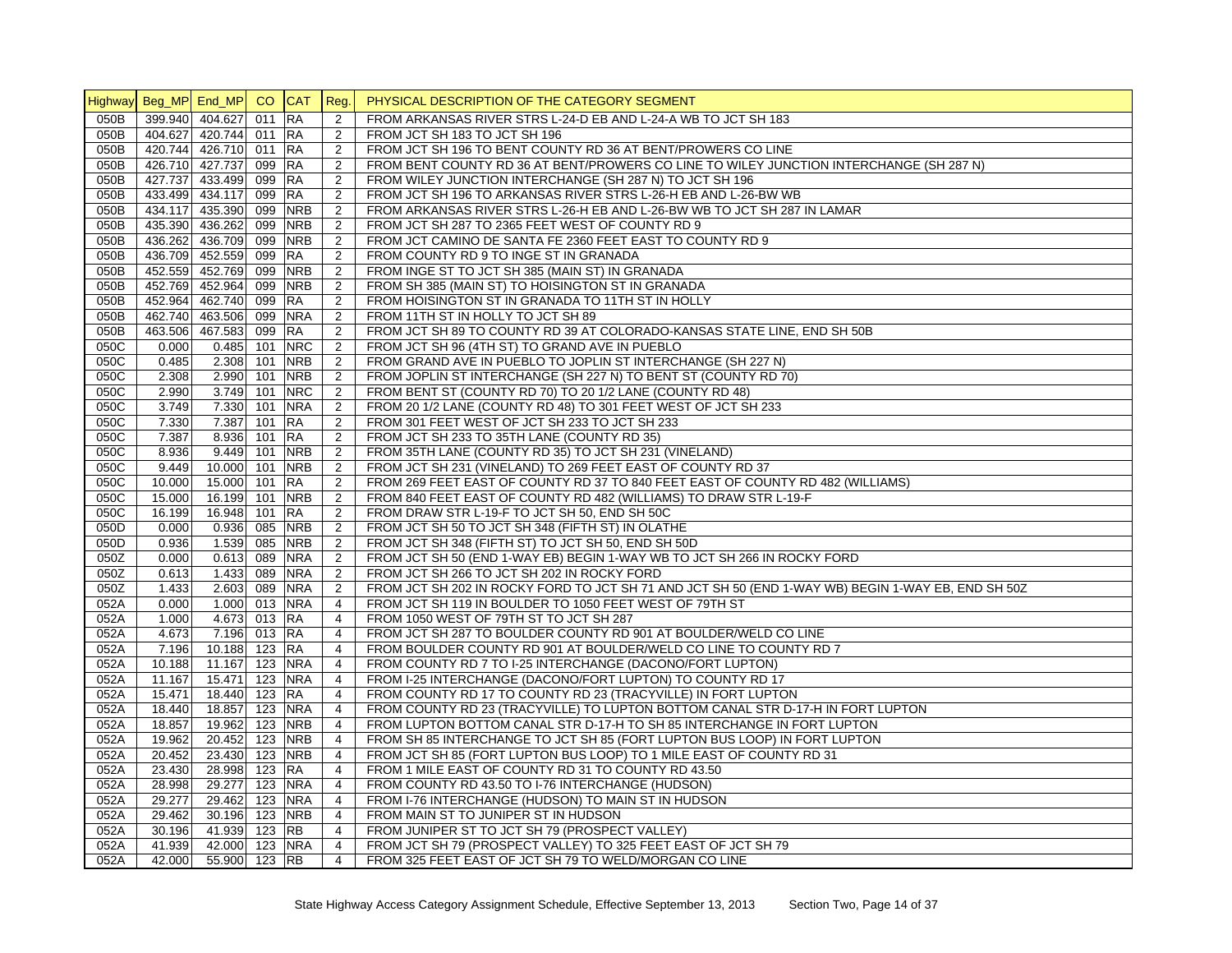|              | Highway Beg_MP End_MP CO CAT |                                  |     |            | Reg.           | PHYSICAL DESCRIPTION OF THE CATEGORY SEGMENT                                                        |
|--------------|------------------------------|----------------------------------|-----|------------|----------------|-----------------------------------------------------------------------------------------------------|
| 052A         | 55.900                       | 72.581                           | 087 | <b>RB</b>  | $\overline{4}$ | FROM WELD/MORGAN CO LINE TO JCT SH 6 AND JCT SH 39. END SH 52A                                      |
| 052B         | 86.481                       | 86.981 087                       |     | <b>NRC</b> | $\overline{4}$ | FROM JCT SH 34 (PLATTE AVE) AND MAIN ST IN FORT MORGAN TO JCT SH 144                                |
| 052B         | 86.981                       | 87.161 087                       |     | <b>NRC</b> | $\overline{4}$ | FROM JCT SH 144 TO I-76 INTERCHANGE (FORT MORGAN)                                                   |
| 052B         | 87.161                       | 87.221                           | 087 | <b>NRC</b> | $\overline{4}$ | FROM I-76 INTERCHANGE (FORT MORGAN) TO 315 FEET NORTH OF I-76 INTERCHANGE                           |
| 052B         | 87.221                       | 105.550 087                      |     | <b>RB</b>  | $\overline{4}$ | FROM 315 FEET NORTH OF 1-76 INTERCHANGE TO MORGAN/WELD CO LINE                                      |
| 052B         | 105.550                      | 111.569 123                      |     | <b>RB</b>  | 4              | FROM MORGAN/WELD CO LINE TO JCT SH 14, END SH 52B                                                   |
| 052R         | 13.238                       | 13.637 123                       |     | <b>NRB</b> | $\overline{4}$ | FROM COLORADO AVE TO FORREST ST IN DACONO (SH 52 SOUTH FRONTAGE ROAD)                               |
| 053A         | 0.000                        | 1.663 001                        |     | <b>NRB</b> | $\mathbf{1}$   | FROM I-25 INTERCHANGE (58TH AVE) TO JCT SH 224, END SH 53A                                          |
| 055A         | 0.000                        | 2.417 075                        |     | <b>RB</b>  | $\overline{4}$ | FROM JCT SH 138 IN CROOK TO I-76 INTERCHANGE (CROOK)                                                |
| 055A         | 2.417                        | 5.659 075                        |     | <b>RB</b>  | $\overline{4}$ | FROM I-76 INTERCHANGE (CROOK) TO COUNTY RD 81, END SH 55A                                           |
| 056B         | 3.000                        | 5.522 069                        |     | <b>NRB</b> | $\overline{4}$ | FROM JCT SH 287 (BERTHOUD BYPASS) IN BERTHOUD TO LARIMER COUNTY RD 904 AT LARIMER/WELD CO LINE      |
| 056B         | 5.522                        | 9.529 123                        |     | <b>NRA</b> | $\overline{4}$ | FROM LARIMER COUNTY RD 904 AT LARIMER/WELD CO LINE TO I-25 INTERCHANGE, END SH 56B                  |
| 057A         | 0.000                        | $0.534$ 063                      |     | <b>NRB</b> | $\overline{4}$ | FROM I-70 INTERCHANGE (STRATTON - COLORADO AVE) TO JCT SH 24 (4TH ST.) IN STRATTON END SH 57A       |
| 058A         | 0.000                        | 5.627 059                        |     | FW         | $\mathbf{1}$   | FROM JCT SH 6 AND JCT SH 93 TO I-70 INTERCHANGE (GOLDEN), END SH 58A                                |
| 059A         | 0.000                        | $0.485$ 017                      |     | <b>NRB</b> | $\overline{4}$ | FROM JCT SH 40 IN KIT CARSON TO COUNTY RD M.5                                                       |
| 059A         | 0.485                        | 19.030 017                       |     | <b>RB</b>  | $\overline{4}$ | FROM COUNTY RD M.5 TO KIT CARSON/CHEYENNE CO LINE                                                   |
| 059A         | 19.030                       | 41.028 063 RB                    |     |            | $\overline{4}$ | FROM KIT CARSON/CHEYENNE CO LINE TO I-70 INTERCHANGE (SEIBERT)                                      |
| 059A         | 41.028                       | 41.038 063                       |     | <b>RB</b>  | $\overline{4}$ | FROM I-70 INTERCHANGE (SEIBERT) TO 1436 FEET SOUTH OF FOURTH ST                                     |
| 059A         | 41.038                       | 41.479 063 NRB                   |     |            | $\overline{4}$ | FROM 1436 FEET SOUTH OF FOURTH ST TO JCT SH 24 (2ND ST)                                             |
| 059A         | 41.479                       | 41.579 063                       |     | <b>NRB</b> | $\overline{4}$ | FROM JCT SH 24 (2ND ST) TO 1ST ST IN SEIBERT                                                        |
| 059A         | 41.579                       | 60.450 063                       |     | <b>RB</b>  | 4              | FROM 1ST ST IN SEIBERT TO COUNTY RD 15.5 AT KIT CARSON/WASHINGTON CO LINE                           |
| 059A         | 60.450                       | 67.142 121                       |     | <b>RB</b>  | $\overline{4}$ | FROM COUNTY RD 15.5 AT KIT CARSON/WASHINGTON CO LINE TO JCT SH 36 (COPE), END SH 59A                |
| 059B         | 74.474                       | 105.931 125                      |     | <b>RB</b>  | $\overline{4}$ | FROM JCT SH 36 (JOES) TO 235 FEET SOUTH OF 12TH ST IN YUMA                                          |
| 059B         | 105.931                      | 106.290 125                      |     | <b>NRA</b> | $\overline{4}$ | FROM 235 FEET SOUTH OF 12TH ST TO JCT SH 34 (8TH AVE) IN YUMA                                       |
| 059B         | 106.290                      | 107.331 125                      |     | <b>NRB</b> | $\overline{4}$ | FROM JCT SH 34 (8TH AVE) TO BN RAILROAD CROSSING 057-314G IN YUMA                                   |
| 059B         | 107.331                      | 107.944 125                      |     | <b>NRA</b> | $\overline{4}$ | FROM BN RAILROAD CROSSING 057-314G TO 610 FEET SOUTH OF CENTENNIAL RD                               |
| 059B         | 107.944                      | 133.637 125                      |     | <b>RB</b>  | $\overline{4}$ | FROM 610 FEET SOUTH OF CENTENNIAL RD TO PHILLIPS COUNTY RD 2 AT YUMA/PHILLIPS CO LINE               |
| 059B         | 133.637                      | 147.013 095                      |     | <b>RB</b>  | $\overline{4}$ | FROM PHILLIPS COUNTY RD 2 AT YUMA/PHILLIPS CO LINE TO 400 FEET SOUTH OF 3RD ST IN HAXTUN            |
| 059B         |                              | 147.013 147.088 095              |     | <b>NRA</b> | $\overline{4}$ | FROM 400 FEET SOUTH OF 3RD ST TO 3RD ST IN HAXTUN                                                   |
| 059B         |                              | 147.088 147.218 095              |     | <b>NRB</b> | $\overline{4}$ | FROM 3RD ST TO JCT SH 6 (1ST ST) IN HAXTUN                                                          |
| 059B         | 147.218                      | 147.814 095                      |     | <b>NRB</b> | $\overline{4}$ | FROM JCT SH 6 (1ST ST) TO WILSON ST IN HAXTUN                                                       |
| 059B         |                              | 147.814 147.839 095              |     | <b>NRA</b> | $\overline{4}$ | FROM WILSON ST IN HAXTUN TO 132 FEET NORTH OF WILSON ST                                             |
| 059B         |                              | 147.839 158.661 095              |     | <b>RB</b>  | $\overline{4}$ | FROM 132 FT NORTH OF WILSON ST TO PHILLIPS CO RD 44 AND SEDGWICK CO RD 2 AT PHILLIPS/SEDGWICK CO LN |
| 059B         |                              | 158.661 171.070 115              |     | <b>RB</b>  | $\overline{4}$ | FROM PHILLIPS CO RD 44 AND SEDGWICK CO RD 2 AT PHILLIPS/SEDGWICK CO LINE TO I-76 INTERCHANGE        |
|              |                              |                                  |     | <b>RB</b>  | $\overline{4}$ |                                                                                                     |
| 059B<br>060A | 0.000                        | 171.070 173.337 115<br>4.968 069 |     | <b>RB</b>  | $\overline{4}$ | FROM I-76 INTERCHANGE TO JCT SH 138, END SH 59B<br>FROM JCT SH 287 TO I-25 SEPARATION, END SH 60A   |
| 060B         | 5.823                        | $9.012$ 123                      |     | <b>NRA</b> | $\overline{4}$ | FROM I-25 INTERCHANGE (JOHNSTOWN/MILLIKEN) TO MADDEN AVE IN JOHNSTOWN                               |
| 060B         | 9.012                        | 9.990 123                        |     | <b>NRB</b> | $\overline{4}$ | FROM MADDEN AVE TO GW RAILROAD CROSSING 849-354T IN JOHNSTOWN                                       |
| 060B         | 9.990                        | 10.204 123 NRA                   |     |            | $\overline{4}$ | FROM GW RAILROAD CROSSING 849-354T TO 3265 FEET WEST OF COUNTY RD 19                                |
| 060B         | 10.204                       | 11.298 123                       |     | <b>RA</b>  | $\overline{4}$ | FROM 3265 FEET WEST OF COUNTY RD 19 TO 1930 FEET WEST OF LITTLE THOMPSON STR C-17-C                 |
| 060B         | 11.298                       | 11.853 123                       |     | <b>NRA</b> | $\overline{4}$ | FROM 1930 FEET WEST OF LITTLE THOMPSON STR C-17-C TO JCT SH 257                                     |
| 060B         | 11.853                       | 12.268 123                       |     | <b>NRA</b> | $\overline{4}$ | FROM JCT SH 257 TO BROAD ST IN MILLIKEN                                                             |
|              | 12.268                       |                                  |     |            | $\overline{4}$ |                                                                                                     |
| 060B<br>060B | 13.902                       | 13.902 123 NRB                   |     | <b>RA</b>  | $\overline{4}$ | FROM BROAD ST IN MILLIKEN TO COUNTY ROAD 25                                                         |
|              |                              | 16.573 123                       |     |            | $\overline{4}$ | FROM COUNTY RD 25 TO JCT SH 256                                                                     |
| 060B         | 16.573                       | 20.203 123                       |     | <b>RA</b>  |                | FROM JCT SH 256 TO JCT SH 85, END SH 60B                                                            |
| 061A         | 0.000                        | $0.515$ 121                      |     | <b>NRB</b> | $\overline{4}$ | FROM JCT SH 34 (FIRST AVE) TO 80 FEET SOUTH OF AIRPORT COURT IN OTIS                                |
| 061A         | 0.515                        | 21.708 121                       |     | <b>RB</b>  | $\overline{4}$ | FROM 80 FEET SOUTH OF AIRPORT COURT TO LOGAN COUNTY RD 2 AT WASHINGTON/LOGAN CO LINE                |
| 061A         | 21.708                       | 40.393 075                       |     | <b>RB</b>  | $\overline{4}$ | FROM LOGAN COUNTY RD 2 AT WASHINGTON/LOGAN CO LINE TO 3170 FEET SOUTH OF JCT SH 6                   |
| 061A         | 40.393                       | 40.993 075 NRA                   |     |            | $\overline{4}$ | FROM 3170 FEET SOUTH OF JCT SH 6 TO JCT SH 6, END SH 61A                                            |
| 062A         | 0.000                        | 12.628 113 RA                    |     |            | 5              | FROM JCT SH 145 (PLACERVILLE) TO SAN MIGUEL/OURAY CO LINE                                           |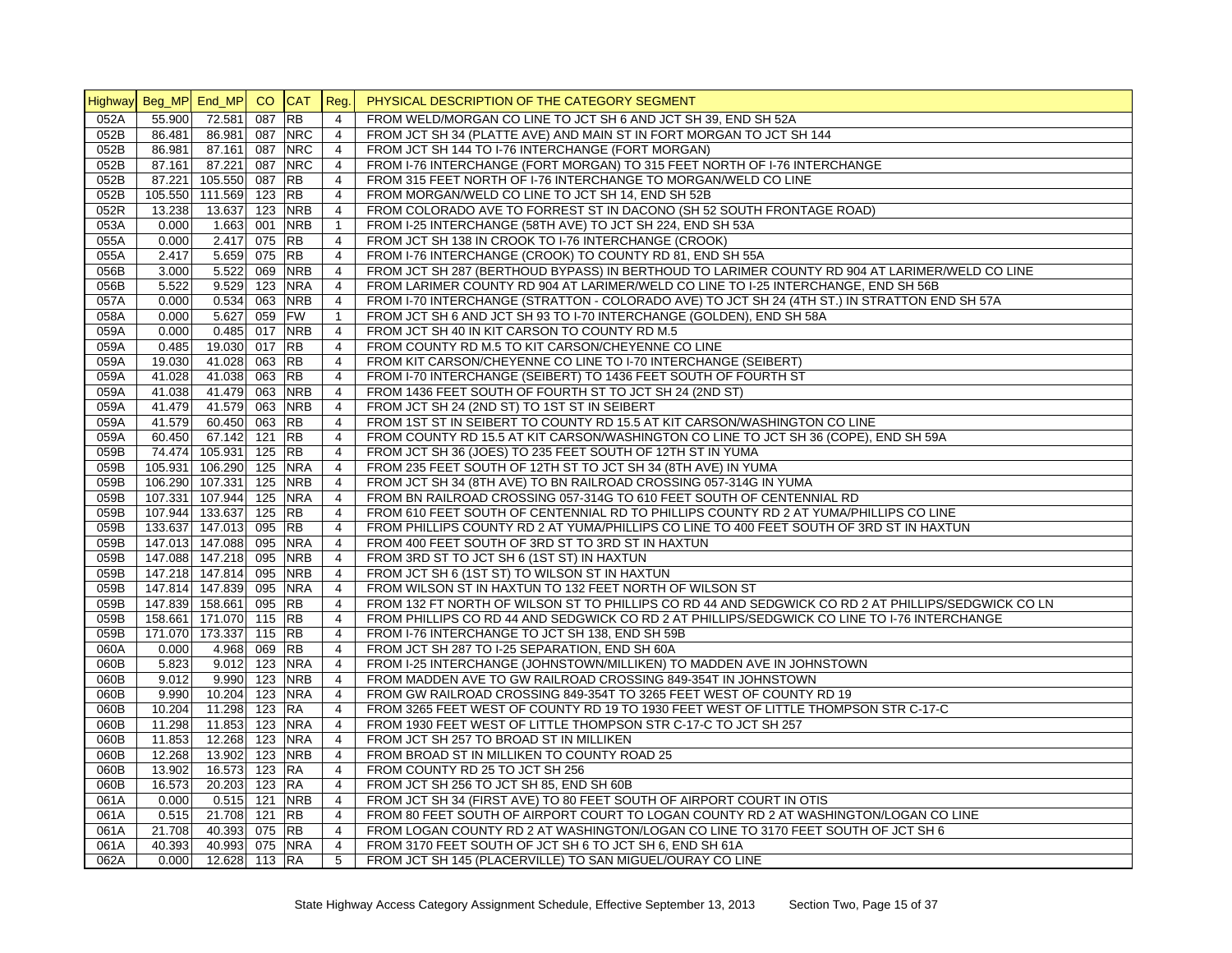|              | Highway Beg_MP End_MP |                         | CO  | <b>CAT</b>               | Reg.                             | PHYSICAL DESCRIPTION OF THE CATEGORY SEGMENT                                                      |
|--------------|-----------------------|-------------------------|-----|--------------------------|----------------------------------|---------------------------------------------------------------------------------------------------|
| 062A         | 12.628                | 22.000                  | 091 | <b>RA</b>                | 5                                | FROM SAN MIGUEL/OURAY CO LINE TO 2434 FEET EAST OF COUNTY RD 24A (LOGHILL VILLAGE)                |
| 062A         | 22.000                | 22.221 091              |     | <b>NRA</b>               | 5                                | FROM 2434 FEET EAST OF COUNTY RD 24A (LOGHILL VILLAGE) TO 1103 FEET EAST OF CLINTON ST IN RIDGWAY |
| 062A         | 22.221                | 23.414 091              |     | <b>NRB</b>               | 5                                | FROM 1103 FEET EAST OF CLINTON ST TO JCT SH 550 IN RIDGWAY, END SH 62A                            |
| 063A         | 0.000                 | 28.730 121              |     | <b>RB</b>                | $\overline{4}$                   | FROM JCT SH 36 (ANTON) TO 37 FEET SOUTH OF WHEAT ST IN AKRON                                      |
| 063A         | 28.730                | 28.884 121              |     | <b>NRA</b>               | $\overline{4}$                   | FROM 37 FEET SOUTH OF WHEAT ST TO N RAILROAD ST IN AKRON                                          |
| 063A         | 28.884                | 29.006 121              |     | <b>NRB</b>               | $\overline{4}$                   | FROM N RAILROAD ST TO JCT SH 34 (1ST AVE) IN AKRON                                                |
| 063A         | 29.006                | 29.490 121              |     | <b>NRB</b>               | $\overline{4}$                   | FROM JCT SH 34 (1ST AVE) TO 8TH ST IN AKRON                                                       |
| 063A         | 29.490                | 29.733 121              |     | <b>NRA</b>               | $\overline{4}$                   | FROM 8TH ST TO 1285 FEET NORTH OF 8TH ST IN AKRON                                                 |
| 063A         | 29.733                | 48.200 121              |     | <b>RB</b>                | $\overline{4}$                   | FROM 1285 FEET NORTH OF 8TH ST IN AKRON TO LOGAN COUNTY RD 2 AT WASHINGTON/LOGAN CO LINE          |
| 063A         | 48.200                | 53.290 075              |     | <b>RB</b>                | $\overline{4}$                   | FROM LOGAN COUNTY RD 2 AT WASHINGTON/LOGAN CO LINE TO I-76 INTERCHANGE (ATWOOD/STERLING)          |
| 063A         | 53.290                | 56.412 075              |     | <b>RB</b>                | $\overline{4}$                   | FROM I-76 INTERCHANGE (ATWOOD/STERLING) TO JCT SH 6 IN ATWOOD, END SH 63A                         |
| 064A         | 0.000                 | 1.838 081               |     | <b>RA</b>                | 3                                | FROM JCT SH 40 IN DINOSAUR TO MOFFAT/RIO BLANCO CO LINE                                           |
| 064A         | 1.838                 | 17.827 103              |     | <b>RA</b>                | 3                                | FROM MOFFAT/RIO BLANCO CO LINE TO 723 FEET WEST OF RIDER RD                                       |
| 064A         | 17.827                | 18.143 103              |     | <b>NRA</b>               | 3                                | FROM 723 FEET WEST OF RIDER RD TO STANOLIND AVE IN RANGELY                                        |
| 064A         | 18.143                | 19.792 103              |     | <b>NRB</b>               | 3                                | FROM STANOLIND AVE IN RANGELY TO JCT SH 139                                                       |
| 064A         | 19.792                | 22.000 103              |     | <b>NRA</b>               | 3                                | FROM JCT SH 139 TO 3004 FEET EAST OF GILLAM DRAW STR D-02-E                                       |
| 064A         | 22.000                | 72.000 103              |     | <b>RA</b>                | 3                                | FROM 3004 FEET EAST OF GILLAM DRAW STR D-02-E TO 2255 FEET EAST OF COUNTY RD 32                   |
| 064A         | 72.000                | 73.705 103              |     | <b>RB</b>                | 3                                | FROM MILEPOINT 72 TO JCT SH 13, END SH 64A                                                        |
| 065A         | 0.000                 | 1.748 029               |     | <b>RA</b>                | 3                                | FROM JCT SH 92 TO COUNTY RD 19.75 IN ORCHARD CITY                                                 |
| 065A         | 1.748                 | 5.525                   | 029 | <b>RB</b>                | 3                                | FROM COUNTY RD 19.75 TO COUNTY RD M.40 IN ORCHARD CITY                                            |
| 065A         | 5.525                 | 7.353 029               |     | <b>NRB</b>               | 3                                | FROM COUNTY RD M.40 TO COUNTY RD 0.00 IN ORCHARD CITY                                             |
| 065A         | 7.353                 | 9.727 029               |     | <b>RB</b>                | 3                                | FROM COUNTY RD 0.00 IN ORCHARD CITY TO 1584 FEET NORTH OF COUNTY RD 23.05                         |
| 065A         | 9.727                 | 11.540 029              |     | <b>NRA</b>               | 3                                | FROM 1584 FEET NORTH OF COUNTY RD 23.05 TO COUNTY RD R.75                                         |
| 065A         | 11.540                | 29.961 029              |     | <b>RA</b>                | 3                                | FROM COUNTY RD R.75 TO DELTA/MESA CO LINE                                                         |
| 065A         | 29.961                | 49.000 077              |     | <b>RA</b>                | 3                                | FROM DELTA/MESA CO LINE TO 993 FEET NORTH OF COUNTY RD J.25                                       |
| 065A         | 49.000                | 49.446 077              |     | <b>RB</b>                | 3                                | FROM 993 FEET NORTH OF COUNTY RD J.25 TO COUNTY RD KE.00 (MESA)                                   |
| 065A         | 49.446                | 50.000 077              |     | <b>NRA</b>               | 3                                | FROM COUNTY RD KE.00 (MESA) TO 422 FEET SOUTH OF COUNTY RD K.50                                   |
| 065A         | 50.000                | 51.169 077              |     | <b>RA</b>                | 3                                | FROM 422 FEET SOUTH OF COUNTY RD K.50 TO JCT SH 330                                               |
| 065A         | 51.169                | 61.377 077              |     | <b>RA</b>                | 3                                | FROM JCT SH 330 TO I-70 INTERCHANGE (GRAND MESA/COLLBRAN), END SH 65A                             |
| 066B         | 28.693                | 34.071 013              |     | <b>RA</b>                | $\overline{4}$                   | FROM JCT SH 36 TO COUNTY RD 23                                                                    |
| 066B         | 34.071                | 36.622 013 NRA          |     |                          | $\overline{4}$                   | FROM COUNTY RD 23 TO JCT SH 287 (MAIN ST) IN LONGMONT                                             |
| 066B         | 36.622                | 38.921 013              |     | <b>NRA</b>               | $\overline{4}$                   | FROM JCT SH 287 (MAIN ST) IN LONGMONT TO WELD COUNTY RD 1 AT BOULDER/WELD CO LINE                 |
| 066B         | 38.921                | 42.000 123              |     | <b>RA</b>                | $\overline{4}$                   | FROM WELD COUNTY RD 1 AT BOULDER/WELD CO LINE TO 390 FEET EAST OF COUNTY RD 7                     |
| 066B         | 42.000                | 42.737 123 NRA          |     |                          | $\overline{4}$                   | FROM 390 FEET EAST OF COUNTY RD 7 TO I-25 INTERCHANGE (LONGMONT/LYONS)                            |
| 066B         | 42.737                | 43.924 123              |     | <b>NRA</b>               | $\overline{4}$                   | FROM I-25 INTERCHANGE (LONGMONT/LYONS) TO COUNTY RD 11                                            |
| 066B         | 43.924                | 51.181 123              |     | <b>RA</b>                | $\overline{4}$<br>$\overline{4}$ | FROM COUNTY RD 11 TO DIVISION ST IN PLATTEVILLE                                                   |
| 066B         | 51.181                | 51.236 123              |     | <b>NRA</b><br><b>NRA</b> |                                  | FROM DIVISION ST IN PLATTEVILLE TO JCT SH 85 (PLATTEVILLE BUS LOOP)                               |
| 066B<br>067A | 51.236<br>0.000       | 51.386 123<br>1.575 027 |     | <b>RB</b>                | $\overline{4}$<br>2              | FROM JCT SH 85 (PLATTEVILLE BUS LOOP) TO JCT SH 85, END SH 66B                                    |
|              |                       | 9.000 043               |     | <b>RB</b>                | 2                                | FROM JCT SH 96 (WETMORE) TO CUSTER/FREMONT CO LINE                                                |
| 067A         | 1.575                 |                         |     |                          |                                  | FROM CUSTER/FREMONT CO LINE TO 5924 FEET SOUTH OF STR K-16-AK                                     |
| 067A         | 9.000                 | 10.000 043              |     | <b>RB</b>                | 2                                | FROM 5924 FEET SOUTH OF STR K-16-AK TO 644 FEET SOUTH FROM STR K-16-AK (FLORENCE)                 |
| 067A         | 10.000                | 10.909 043              |     | <b>NRB</b><br><b>NRC</b> | $\overline{2}$                   | FROM 644 FEET SOUTH FROM STR K-16-AK TO D&RGW RAILROAD CROSSING 253-165W IN FLORENCE              |
| 067A         | 10.909                | 11.047 043              |     | <b>NRC</b>               | $\overline{2}$                   | FROM D&RGW RAILROAD CROSSING 253-165W TO JCT SH 115 IN FLORENCE, END SH 67A                       |
| 067B         | 11.562                | 12.000 043              |     |                          | $\overline{2}$                   | FROM JCT SH 115 TO 987 FEET NORTH FROM ARKANSAS RIVER STR K-16-CG                                 |
| 067B         | 12.000                | 15.074 043              |     | <b>RB</b>                | 2                                | FROM 987 FEET NORTH FROM ARKANSAS RIVER STR K-16-CG TO JCT SH 50, END SH 67B                      |
| 067C         | 45.560                | 46.000 119              |     | <b>NRB</b><br><b>RB</b>  | 2<br>2                           | FROM 4TH ST AND VICTOR AVE IN VICTOR TO 5.2 MILES SOUTH OF WARREN AVE IN CRIPPLE CREEK            |
| 067C         | 46.000                | 50.736 119              |     |                          |                                  | FROM 5.2 MILES S OF WARREN AV IN CRIPPLE CREEK TO 1256 FT S OF WARREN AVE IN CRIPPLE CRK          |
| 067C         | 50.736                | 52.315 119              |     | <b>NRB</b>               | 2                                | FROM 1256 FEET SOUTH OF WARREN AVE IN CRIPPLE CREEK TO 2747 FEET SOUTH OF COUNTY RD 82            |
| 067C         | 52.315                | 69.469 119              |     | <b>RB</b>                | 2                                | FROM 2747 FEET SOUTH OF COUNTY RD 82 TO 2800 FEET SOUTH OF JCT SH 24 (DIVIDE)                     |
| 067C         | 69.469                | 69.652 119 NRB          |     |                          | $\overline{2}$                   | FROM 2800 FEET SOUTH OF JCT SH 24 TO JCT SH 24 (DIVIDE), END SH 67C                               |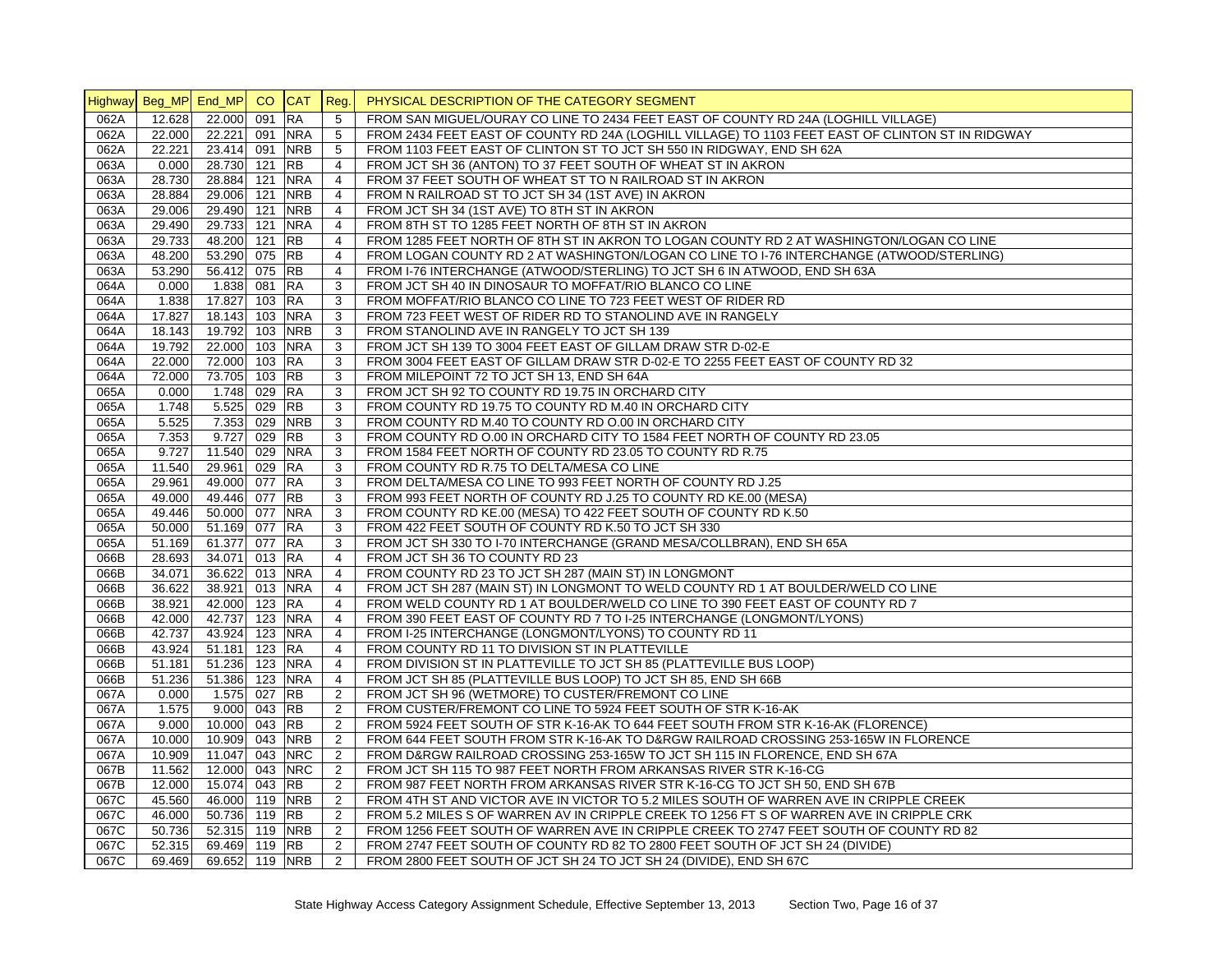|      | Highway Beg_MP End_MP CO |                        |        | <b>CAT</b> | Req.           | PHYSICAL DESCRIPTION OF THE CATEGORY SEGMENT                                                    |
|------|--------------------------|------------------------|--------|------------|----------------|-------------------------------------------------------------------------------------------------|
| 067D | 76.920                   | 78.022                 | 119    | <b>NRB</b> | 2              | FROM JCT SH 24 TO KELLY'S RD (COUNTY RD 71) IN WOODLAND PARK                                    |
| 067D | 78.022                   | 79.067                 | 119    | <b>NRB</b> | 2              | FROM KELLY'S RD (COUNTY RD 71) TO TRIPLE B RANCH RD                                             |
| 067D | 79.067                   | 87.142                 | 119 RA |            | 2              | FROM TRIPLE B RANCH RD TO TELLER/DOUGLAS CO LINE                                                |
| 067D | 87.142                   | 100.036                | 035    | <b>RA</b>  | 2              | FROM TELLER/DOUGLAS CO LINE TO COUNTY RD 75 AND COUNTY RD 126 (DECKERS), END SH 67D             |
| 067E | 117.349                  | 126.738                | 035 RA |            | $\overline{1}$ | FROM RAMPART RANGE RD TO JCT SH 105 (PERRY PARK RD)                                             |
| 067E | 126.738                  | 126.814                | 035 RA |            | $\mathbf{1}$   | FROM JCT SH 105 PERRY PARK RD TO EAST PLUM CREEK STR G-17-M                                     |
| 067E |                          | 126.814 127.449        | 035    | <b>NRB</b> | $\mathbf{1}$   | FROM EAST PLUM CREEK STR G-17-M TO JCT SH 85 (SEDALIA), END SH 67E                              |
| 069A | 0.000                    | 25.000                 | 055    | <b>RB</b>  | 2              | FROM JCT I-25 (WALSENBURG BUS LOOP) TO 628 FEET SOUTH OF NO NAME WASH STR M-16-C                |
| 069A | 25.000                   | 25.514                 | 055    | <b>NRC</b> | $\overline{2}$ | FROM 628 FEET SOUTH OF NO NAME WASH STR M-16-C TO COUNTY RD 638 (GARDNER)                       |
| 069A | 25.514                   | 42.156                 | 055 RB |            | 2              | FROM COUNTY RD 638 TO HUERFANO/CUSTER CO LINE                                                   |
| 069A | 42.156                   | 57.137                 | 027    | <b>RB</b>  | $\overline{2}$ | FROM HUERFANO/CUSTER CO LINE TO 1816 FEET NORTH OF STR L-15-B                                   |
| 069A | 57.137                   | 58.705                 |        | 027 NRB    | 2              | FROM 1816 FEET NORTH OF STR L-15-B TO JCT SH 96 IN WESTCLIFFE                                   |
| 069A | 58.705                   | 58.990                 | 027    | <b>NRC</b> | 2              | FROM JCT SH 96 TO NORTH AVE IN WESTCLIFFE                                                       |
| 069A | 58.990                   | 59.722                 | 027    | <b>NRB</b> | 2              | FROM NORTH AVE IN WESTCLIFFE TO COUNTY RD 170                                                   |
| 069A | 59.722                   | 71.722                 | 027    | <b>RB</b>  | $\overline{2}$ | FROM COUNTY RD 170 TO CUSTER/FREMONT CO LINE                                                    |
| 069A | 71.722                   | 82.664                 | 043 RB |            | 2              | FROM CUSTER/FREMONT CO LINE TO JCT SH 50 (TEXAS CREEK), END SH 69A                              |
| 070A | 0.000                    | 65.428                 | 077    | <b>FW</b>  | 3              | FROM UTAH-COLORADO STATE LINE TO MESA/ GARFIELD CO LINE                                         |
| 070A | 65.428                   | 130.286                | 045 FW |            | 3              | FROM MESA/GARFIELD CO LINE TO GARFIELD/EAGLE CO LINE                                            |
| 070A | 130.286                  | 189.981                | 037 FW |            | 3              | FROM GARFIELD/EAGLE CO LINE TO EAGLE/SUMMIT CO LINE                                             |
| 070A |                          | 189.981 214.005 117    |        | <b>FW</b>  | 3              | FROM EAGLE/SUMMIT CO LINE TO SUMMIT/CLEAR CREEK CO LINE                                         |
| 070A |                          | 214.005 247.240 019 FW |        |            | $\mathbf{1}$   | FROM SUMMIT/CLEAR CREEK CO LINE TO CLEAR CREEK/JEFFERSON CO LINE                                |
| 070A |                          | 247.240 270.496        | 059    | <b>FW</b>  | $\overline{1}$ | FROM CLEAR CREEK/JEFFERSON CO LINE TO SH 95 INTERCHANGE AT JEFFERSON/DENVER CO LINE             |
| 070A |                          | 270.496 282.563        | 031 FW |            | $\overline{1}$ | FROM SH 95 INTERCHANGE AT JEFFERSON/DENVER CO LINE TO I-225 INTERCHANGE AT DENVER/ADAMS CO LINE |
| 070A |                          | 282.563 297.001        | 001    | FW         | $\mathbf{1}$   | FROM I-225 INTERCHANGE AT DENVER/ADAMS CO LINE TO ADAMS/ARAPAHO CO LINE                         |
| 070A |                          | 297.001 332.024        | 005    | <b>FW</b>  | $\mathbf{1}$   | FROM ADAMS/ARAPAHOE CO LINE TO ARAPAHOE/ELBERT CO LINE                                          |
| 070A |                          | 332.024 359.075        | 039    | <b>FW</b>  | $\overline{4}$ | FROM ARAPAHOE/ELBERT CO LINE TO ELBERT/LINCOLN CO LINE                                          |
| 070A |                          | 359.075 389.534        | 073    | FW         | $\overline{4}$ | FROM ELBERT/LINCOLN CO LINE TO LINCOLN/KIT CARSON CO LINE                                       |
| 070A |                          | 389.534 449.589        | 063    | <b>FW</b>  | $\overline{4}$ | FROM LINCOLN/KIT CARSON CO LINE TO COLORADO-KANSAS STATE LINE, END SH 70A                       |
| 070B | 0.000                    | 2.513                  | 077    | <b>NRA</b> | 3              | FROM I-70 INTERCHANGE TO LEACH CREEK STR H-02-B IN GRAND JUNCTION                               |
| 070B | 2.513                    | 4.367                  | 077 EX |            | 3              | FROM LEACH CREEK STR H-02-B TO SH 6 INTERCHANGE (NORTH AVE) IN GRAND JUNCTION                   |
| 070B | 4.367                    | 4.952                  | 077 EX |            | 3              | FROM SH 6 INTERCHANGE (NORTH AVE) TO JCT SH 340 IN GRAND JUNCTION                               |
| 070B | 4.952                    | 5.263                  |        | 077 NRA    | 3              | FROM JCT SH 340 TO JCT SH 70 (END 1-WAY WB, UTE AVE) BEGIN 1-WAY EB, PITKIN AVE                 |
| 070B | 5.263                    | 5.661                  | 077    | <b>NRA</b> | 3              | FROM JCT SH 70 (END 1-WAY WB, UTE AVE) BEGIN 1-WAY EB, PITKIN AVE TO JCT SH 50 (5TH ST)         |
| 070B | 5.661                    | 6.588                  |        | 077 NRA    | 3              | FROM JCT SH 50 (5TH ST) TO 15TH ST (BEGIN 1-WAY WB, UTE AVE) END 1-WAY EB, PITKIN AVE           |
| 070B | 6.588                    | 9.308 077 EX           |        |            | 3              | FROM 15TH ST (BEGIN 1-WAY WB, UTE AVE) END 1-WAY EB, PITKIN AVE TO JCT SH 6 (NORTH AVE)         |
| 070B | 9.308                    | 11.716                 | 077 EX |            | 3              | FROM JCT SH 6 (NORTH AVE) TO JCT SH 141 IN GRAND JUNCTION                                       |
| 070B | 11.716                   | 12.175                 | 077 EX |            | 3              | FROM JCT SH 141 TO JCT SH 6 IN GRAND JUNCTION                                                   |
| 070B | 12.175                   | 13.265                 | 077 EX |            | 3              | FROM JCT SH 6 TO JCT I-70 IN GRAND JUNCTION, END SH 70B                                         |
| 070E | 0.000                    | 0.222                  | 045 EX |            | 3              | FROM I-70 INTERCHANGE TO JCT SH 6 (MAIN ST) AND 9TH ST IN SILT, END SH 70E                      |
| 070F | 0.000                    | 0.346                  | 037    | <b>RA</b>  | 3              | FROM JCT SH 6 IN EAGLE CITY LIMIT TO 1-70 INTERCHANGE (EAGLE), END SH 70F                       |
| 070G | 0.000                    | 0.577                  | 037    | <b>NRB</b> | 3              | FROM I-70 INTERCHANGE (EDWARDS) TO JCT SH 6, END SH 70G                                         |
| 070K | 0.000                    | 0.152                  | 019    | <b>NRC</b> | $\mathbf{1}$   | FROM JCT I-70 TO I-70 INTERCHANGE (IDAHO SPRINGS - WEST)                                        |
| 070K | 0.152                    | 0.955                  | 019    | <b>NRC</b> | $\mathbf{1}$   | FROM I-70 INTERCHANGE (IDAHO SPRINGS - WEST) TO JCT SH 103 IN IDAHO SPRINGS                     |
| 070K | 0.955                    | 2.274                  | 019    | <b>NRC</b> | $\mathbf{1}$   | FROM JCT SH 103 TO I-70 INTERCHANGE (IDAHO SPRINGS - EAST)                                      |
| 070K | 2.274                    | 2.711                  | 019    | <b>NRC</b> | $\mathbf{1}$   | FROM I-70 INTERCHANGE (IDAHO SPRINGS - EAST) TO JCT I-70, END SH 70K                            |
| 070L | 0.000                    | 0.400                  | 001    | <b>NRB</b> | $\mathbf{1}$   | FROM I-70 INTERCHANGE (WATKINS) TO JCT SH 36, END SH 70L                                        |
| 070M | 0.000                    | 0.348                  | 005    | <b>NRB</b> | $\mathbf{1}$   | FROM I-70 INTERCHANGE TO JCT SH 36 IN STRASBURG, END SH 70M                                     |
| 070N | 0.000                    | 0.396                  | 005    | <b>NRB</b> | $\mathbf{1}$   | FROM JCT SH 40 IN DEER TRAIL TO I-70 INTERCHANGE, END SH 70N                                    |
| 070O | 0.000                    | 0.353                  | 039 RB |            | $\overline{4}$ | FROM JCT SH 40 TO I-70 INTERCHANGE (AGATE), END SH 70O                                          |
| 070P | 0.000                    | 0.356                  | 063 RB |            | $\overline{4}$ | FROM I-70 INTERCHANGE TO 1880 FEET NORTH OF I-70 INTERCHANGE IN VONA                            |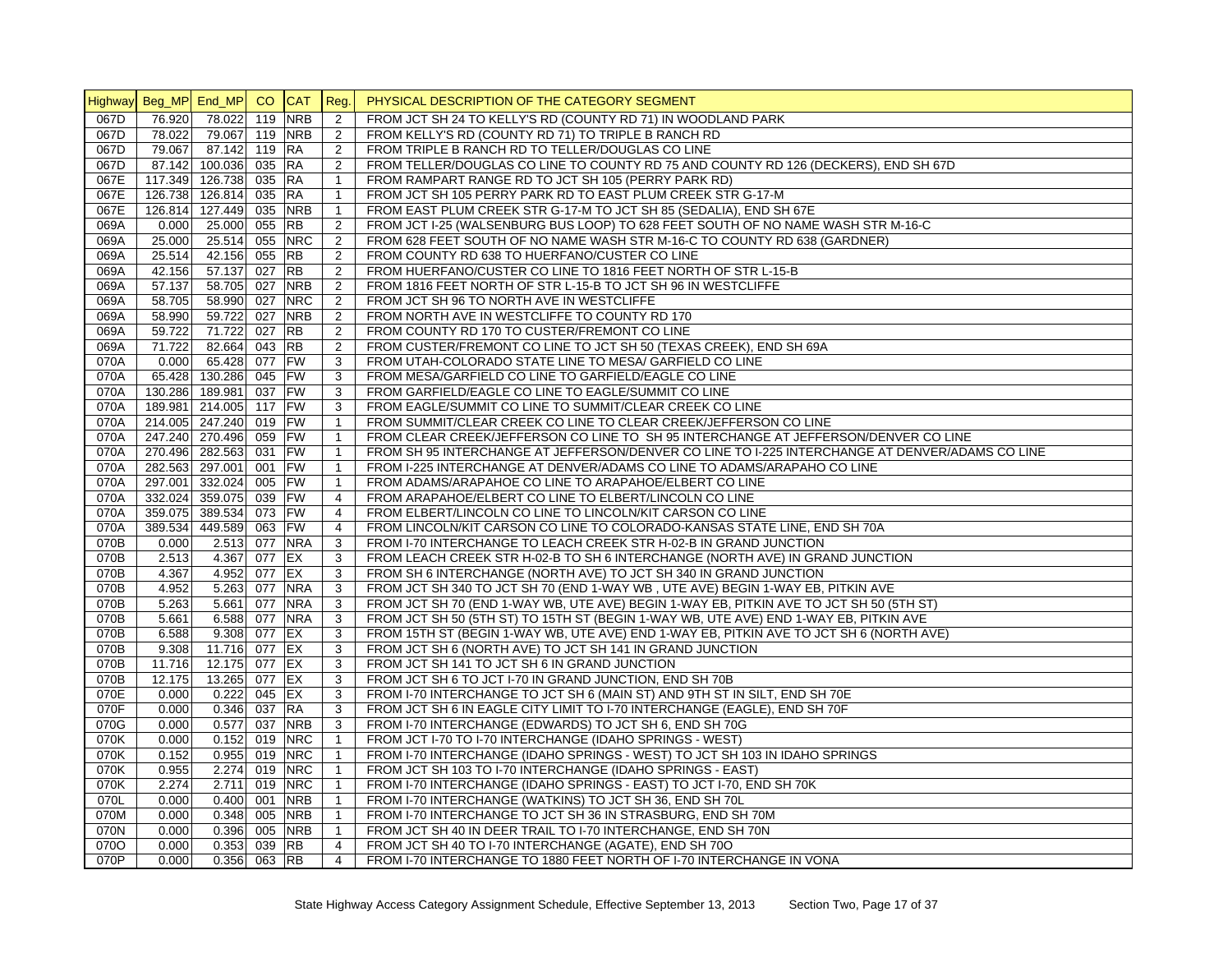|      | Highway Beg_MP End_MP |                         | CO CAT     | Reg.           | PHYSICAL DESCRIPTION OF THE CATEGORY SEGMENT                                                           |
|------|-----------------------|-------------------------|------------|----------------|--------------------------------------------------------------------------------------------------------|
| 070P | 0.356                 | $0.528$ 063             | <b>NRB</b> | $\overline{4}$ | FROM 1880 FEET NORTH OF I-70 INTERCHANGE TO JCT SH 24 IN VONA. END SH 70P                              |
| 070Q | 0.137                 | 0.279 063               | <b>NRB</b> | $\overline{4}$ | FROM JCT SH 24 IN BURLINGTON TO I-70 INTERCHANGE                                                       |
| 070Q | 0.279                 | $0.377$ 063             | <b>NRB</b> | $\overline{4}$ | FROM I-70 INTERCHANGE (ROSE AVE) IN BURLINGTON TO FRONTAGE ROAD INTERSECTION, END SH 70Q               |
| 070Z | 0.000                 | 0.926 077               | <b>NRA</b> | 3              | FROM JCT SH 70 AND SH 6/50 EB, GRAND JCT BUS LOOP, END 1-WAY EB, BEGIN 1-WAY WB, UTE AV, TO JCT SH 50  |
| 070Z | 0.926                 | 1.338 077               | <b>NRA</b> | 3              | FROM SH50 TO SH70 & SH 6/50,1ST ST, GRAND JCT BUS LOOP, BEG 1-WAY EB, END 1-WAY WB, UTE AVE, END 70Z   |
| 071A | 0.000                 | 9.032 089               | <b>RB</b>  | 2              | FROM JCT SH 350 TO JCT SH 10, END SH 71A                                                               |
| 071B | 9.601                 | 13.747 089              | <b>RB</b>  | $\overline{2}$ | FROM JCT SH 10 (HAWLEY) TO HOPKINS AVE IN ROCKY FORD                                                   |
| 071B | 13.747                | 14.539 089              | <b>NRB</b> | 2              | FROM HOPKINS AVE TO JCT SH 50 (ELM AVE) AND JCT SH 266 (12TH ST) IN ROCKY FORD, END SH 71B             |
| 071C | 16.157                | 19.527 089              | <b>RB</b>  | $\overline{2}$ | FROM JCT SH 50 TO OTERO/CROWLEY CO LINE                                                                |
| 071C | 19.527                | 26.642 025              | <b>RB</b>  | 2              | FROM OTERO/CROWLEY CO LINE TO JCT SH 96 IN ORDWAY                                                      |
| 071C | 26.642                | 26.659 025              | <b>NRA</b> | 2              | FROM JCT SH 96 TO JCT SH 96 IN ORDWAY                                                                  |
| 071C | 26.659                | 26.881 025              | <b>NRA</b> | 2              | FROM JCT SH 96 TO JCT SH 96 IN ORDWAY                                                                  |
| 071C | 26.881                | 27.328 025              | <b>NRA</b> | 2              | FROM JCT SH 96 IN ORDWAY TO 9TH ST                                                                     |
| 071C | 27.328                | 48.650 025              | <b>RB</b>  | 2              | FROM 9TH ST TO CROWLEY COUNTY RD 58 AT CROWLEY/LINCOLN CO LINE                                         |
| 071C | 48.650                | 72.601 073              | <b>RB</b>  | $\overline{4}$ | FROM CROWLEY COUNTY RD 58 AT CROWLEY/LINCOLN CO LINE TO JCT SH 94 (PUNKIN CENTER)                      |
| 071C | 72.601                | 97.785 073              | <b>RB</b>  | $\overline{4}$ | FROM JCT SH 94 (PUNKIN CENTER) TO COUNTY RD 3C                                                         |
| 071C | 97.785                | 100.242 073 RA          |            | $\overline{4}$ | FROM COUNTY RD 3C TO COLORADO ST IN LIMON                                                              |
| 071C | 100.242               | 101.063 073             | <b>NRB</b> | $\overline{4}$ | FROM COLORADO ST TO JCT SH 24 (3RD ST) IN LIMON, END SH 71C                                            |
|      |                       |                         |            |                |                                                                                                        |
| 071D |                       | 101.973 102.624 073 NRB |            | $\overline{4}$ | FROM JCT SH 24 (3RD ST) TO 1950 FEET NORTH OF 7TH ST IN LIMON                                          |
| 071D | 102.624               | 125.850 073             | <b>RA</b>  | $\overline{4}$ | FROM 1950 FT N OF 7TH ST IN LIMON TO WASHINGTON CO RD 0 AND LINCOLN CO RD 4D, LINCOLN/WASHINGTON CO LN |
| 071D |                       | 125.850 138.011 121 RA  |            | $\overline{4}$ | FROM WASHINGTON CO RD 0 AND LINCOLN CO RD 4D AT LINCOLN/WASHINGTON CO LN TO JCT SH 36,LAST CHANCE      |
| 071D |                       | 138.011 156.076 121     | <b>RA</b>  | $\overline{4}$ | FROM JCT SH 36 (LAST CHANCE) TO MORGAN COUNTY RD A AT WASHINGTON/MORGAN CO LINE                        |
| 071D |                       | 156.076 174.357 087     | <b>RA</b>  | $\overline{4}$ | FROM MORGAN COUNTY RD A AT WASHINGTON/MORGAN CO LINE TO JCT SH 34, END SH 71D                          |
| 071E |                       | 175.486 176.372 087     | <b>NRB</b> | $\overline{4}$ | FROM JCT SH 34 (EDISON ST) IN BRUSH TO 630 FEET NORTH OF COUNTY RD S.2                                 |
| 071E |                       | 176.372 176.464 087     | <b>NRA</b> | $\overline{4}$ | FROM 630 FEET NORTH OF COUNTY RD S.2 TO I-76 INTERCHANGE (BRUSH)                                       |
| 071E | 176.464               | 177.022 087             | <b>NRA</b> | $\overline{4}$ | FROM I-76 INTERCHANGE (BRUSH) TO COUNTY RD T                                                           |
| 071E | 177.022               | 181.896 087             | <b>RA</b>  | $\overline{4}$ | FROM COUNTY RD T TO 1ST ST AND COUNTY RD W.5                                                           |
| 071E |                       | 181.896 182.388 087     | <b>NRA</b> | $\overline{4}$ | FROM 1ST ST AND COUNTY RD W.5 TO COUNTY RD X                                                           |
| 071E |                       | 182.388 195.610 087     | <b>RA</b>  | $\overline{4}$ | FROM COUNTY RD X TO MORGAN/WELD CO LINE                                                                |
| 071E |                       | 195.610 201.636 123 RA  |            | $\overline{4}$ | FROM MORGAN/WELD CO LINE TO JCT SH 14, END SH 71E                                                      |
| 071F |                       | 205.525 232.899 123     | <b>RA</b>  | $\overline{4}$ | FROM JCT SH 14 TO COLORADO-NEBRASKA STATE LINE, END SH 71F                                             |
| 072A | 0.000                 | 10.659 059 NRA          |            | $\overline{1}$ | FROM I-70 INTERCHANGE (WARD RD) IN WHEAT RIDGE TO JCT SH 93                                            |
| 072A | 10.659                | 18.893 059              | <b>RB</b>  | $\overline{1}$ | FROM JCT SH 93 TO JEFFERSON/BOULDER CO LINE                                                            |
| 072A | 18.893                | 21.221 013 RB           |            | $\overline{4}$ | FROM JEFFERSON/BOULDER CO LINE TO RAMONA RD (COUNTY RD WV3)                                            |
| 072A | 21.221                | 21.392 013              | <b>RA</b>  | $\overline{4}$ | FROM RAMONA RD (COUNTY RD WV3) TO COUNTY RD WV2 (WONDERVU)                                             |
| 072A | 21.392                | 21.419 013              | <b>RB</b>  | $\overline{4}$ | FROM COUNTY RD WV2 (WONDERVU) TO COUNTY RD WV1                                                         |
| 072A | 21.419                | 21.486 013              | <b>RA</b>  | $\overline{4}$ | FROM COUNTY RD WV1 TO BOULDER/GILPIN CO LINE                                                           |
| 072A | 21.486                | 24.680 047              | <b>RB</b>  | $\overline{1}$ | FROM BOULDER/GILPIN CO LINE TO SOUTH BOULDER CREEK STR E-15-AF AT GILPIN/BOULDER CO LINE               |
| 072A | 24.680                | 24.797 013 RA           |            | $\overline{4}$ | FROM SOUTH BOULDER CREEK STR E-15-AF AT GILPIN/BOULDER CO LINE TO COUNTY RD 72A (PINECLIFFE)           |
| 072A | 24.797                | 26.603 013 RB           |            | $\overline{4}$ | FROM COUNTY RD 72A (PINECLIFFE) TO BOULDER/GILPIN CO LINE                                              |
| 072A | 26.603                | 27.333 047 RB           |            | $\mathbf{1}$   | FROM BOULDER/GILPIN CO LINE TO GILPIN/BOULDER CO LINE                                                  |
| 072A | 27.333                | 29.378 013 RA           |            | $\overline{4}$ | FROM GILPIN/BOULDER CO LINE TO JCT SH 119, END SH 72A                                                  |
| 072B | 32.369                | 32.581 013 NRB          |            | $\overline{4}$ | FROM JCT SH 119 (BRIDGE ST) TO CARIBOU ST IN NEDERLAND                                                 |
| 072B | 32.581                | 54.064 013 RA           |            | $\overline{4}$ | FROM CARIBOU ST IN NEDERLAND TO JCT SH 7, END SH 72B                                                   |
| 074A | 0.000                 | $0.230$ 059 RA          |            | $\overline{1}$ | FROM I-70 INTERCHANGE (EL RANCHO) TO JCT SH 40                                                         |
| 074A | 0.230                 | 1.910 059               | <b>RA</b>  | $\mathbf{1}$   | FROM JCT SH 40 TO BERGEN PARKWAY                                                                       |
| 074A | 1.910                 | 7.477 059               | <b>NRA</b> | $\mathbf{1}$   | FROM BERGEN PARKWAY TO COUNTY EG11                                                                     |
| 074A | 7.477                 | 8.092 059               | <b>NRC</b> | $\mathbf{1}$   | FROM COUNTY RD EG11 TO MEADOW DR IN EVERGREEN                                                          |
| 074A | 8.092                 | 9.704 059               | <b>RB</b>  | $\mathbf{1}$   | FROM MEADOW DR TO WELCH RD                                                                             |
| 074A | 9.704                 | 10.450 059 NRB          |            | $\overline{1}$ | FROM WELCH RD TO KERR GULCH RD                                                                         |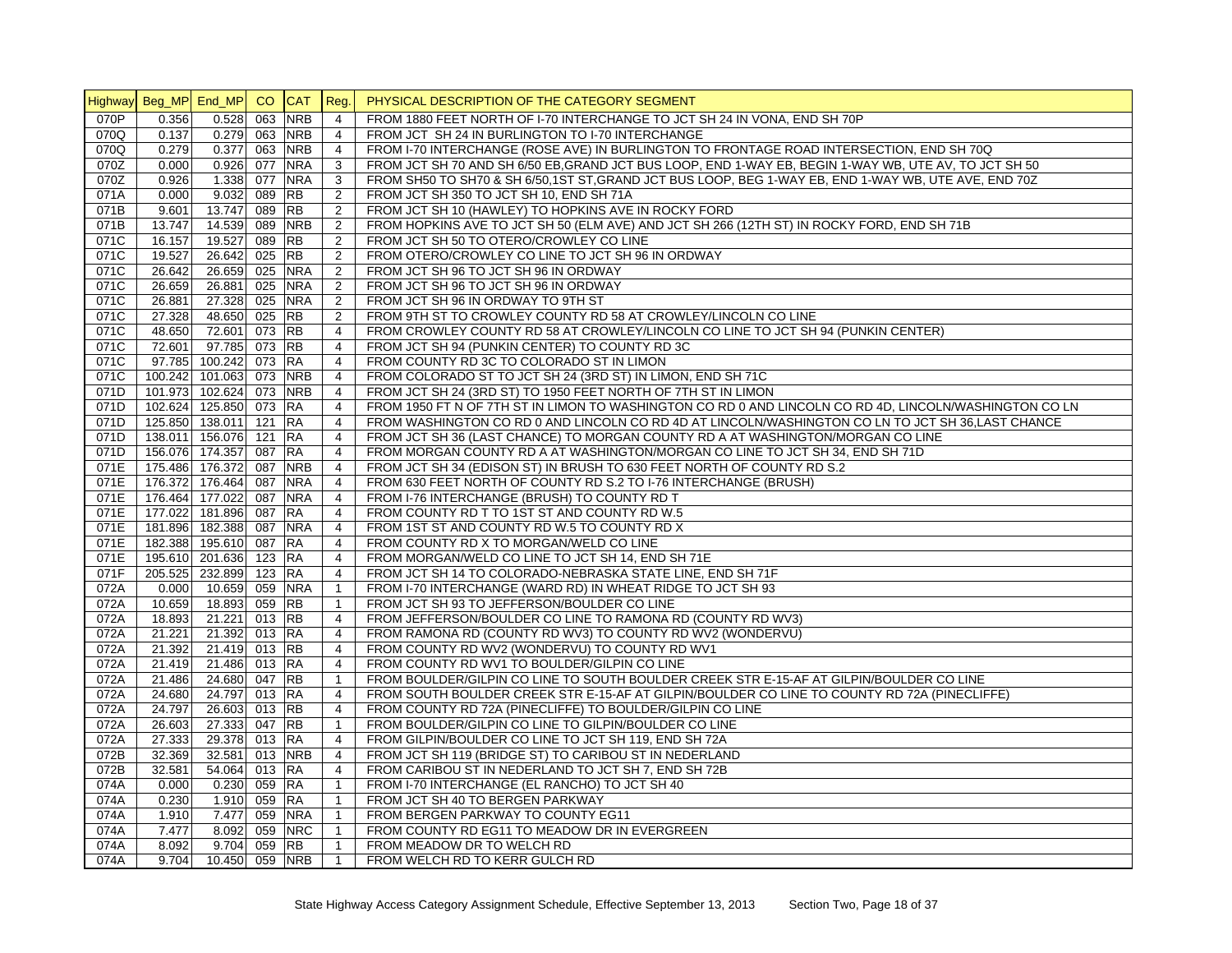|                |               |                         | CO  | <b>CAT</b> |                |                                                                                                        |
|----------------|---------------|-------------------------|-----|------------|----------------|--------------------------------------------------------------------------------------------------------|
| <b>Highway</b> | Beg_MP End_MP |                         |     |            | Reg.           | PHYSICAL DESCRIPTION OF THE CATEGORY SEGMENT                                                           |
| 074A           | 10.450        | 14.192                  | 059 | <b>RB</b>  | $\mathbf{1}$   | FROM KERR GULCH RD TO GRAPEVINE RD (COUNTY RD ID 7) (IDLEDALE)                                         |
| 074A           | 14.192        | $14.\overline{406}$ 059 |     | <b>NRB</b> | $\mathbf{1}$   | FROM GRAPEVINE RD (COUNTY RD ID 7) (IDLEDALE) TO SAWMILL GULCH STR F-15-Z                              |
| 074A           | 14.406        | 18.110 059              |     | <b>RB</b>  | $\mathbf{1}$   | FROM SAWMILL GULCH STR F-15-Z TO JCT SH 8, END SH 74A                                                  |
| 075A           | 2.179         | 2.288 005               |     | <b>NRC</b> | $\mathbf{1}$   | FROM 1500 FEET SOUTH OF JCT SH 88 (BELLEVIEW AV) BEGIN SH 75A IN LITTLETON TO 2080 FEET SOUTH OF SH 88 |
| 075A           | 2.288         | 2.650 005               |     | <b>NRB</b> | $\mathbf{1}$   | FROM 2080 FEET SOUTH OF SH 88 (BELLEVIEW AVE) SH75A TO JCT BROADWAY AND LITTLETON BLVD, END SH75A      |
| 075B           | 5.287         | 8.524 005               |     | <b>NRA</b> | $\mathbf{1}$   | FROM JCT SH 75 (S LOWELL BLVD) TO JCT SH 470, END SH 75B                                               |
| 076A           | 0.000         | 1.014 059               |     | <b>FW</b>  | $\mathbf{1}$   | FROM RAMP STR OVERPASS I-70 AND SH 121 IN ARVADA TO JEFFERSON/DENVER CO LINE                           |
| 076A           | 1.014         | 1.184 031               |     | <b>FW</b>  | $\mathbf{1}$   | FROM JEFFERSON/DENVER CO LINE TO 52ND AVE SEPARATION AT DENVER/JEFFERSON CO LINE                       |
| 076A           | 1.184         | 1.768 059               |     | <b>FW</b>  | $\mathbf{1}$   | FROM 52ND AVE SEPARATION TO SH 95 (SHERIDAN BLVD) INTERCHANGE AT JEFFERSON/ADAMS CO LINE               |
| 076A           | 1.768         | 25.145 001              |     | <b>FW</b>  | $\mathbf{1}$   | FROM SH 95, SHERIDAN BLVD, INTER AT JEFFERSON/ADAMS CO LN TO LOCHBUIE INTER AT ADAMS/WELD CO LN        |
| 076A           | 25.145        | 60.886 123              |     | <b>FW</b>  | $\overline{4}$ | FROM LOCHBUIE INTERCHANGE AT ADAMS/WELD CO LINE TO WELD/MORGAN CO LINE                                 |
| 076A           | 60.886        | 99.125 087              |     | <b>FW</b>  | $\overline{4}$ | FROM WELD/MORGAN CO LINE TO MORGAN/WASHINGTON CO LINE                                                  |
| 076A           |               | 99.125 109.757 121      |     | <b>FW</b>  | $\overline{4}$ | FROM MORGAN/WASHINGTON CO LINE TO WASHINGTON/LOGAN CO LINE                                             |
| 076A           | 109.757       | 157.432 075             |     | <b>FW</b>  | 4              | FROM WASHINGTON/LOGAN CO LINE TO LOGAN/SEDGWICK CO LINE                                                |
| 076A           | 157.432       | 184.135 115             |     | <b>FW</b>  | $\overline{4}$ | FROM LOGAN/SEDGWICK CO LINE TO COLORADO-NEBRASKA STATE LINE, END SH 76A                                |
| 076B           | 0.000         | $0.472$ 123             |     | <b>NRB</b> | $\overline{4}$ | FROM I-76 INTERCHANGE IN KEENESBURG TO OLD SH 6 AND ELM ST, END SH 76B                                 |
| 078A           | 0.000         | 2.396 027               |     | <b>RB</b>  | $\overline{2}$ | FROM JCT SH 165 TO CUSTER/PUEBLO CO LINE                                                               |
| 078A           | 2.396         | 12.710 101              |     | <b>RB</b>  | $\overline{c}$ | FROM CUSTER/PUEBLO CO LINE TO JCT SH 78 (BEULAH SPUR)                                                  |
| 078A           | 12.710        | 30.000 101              |     | <b>RB</b>  | 2              | FROM JCT SH 78 (BEULAH SPUR) TO 512 FEET EAST OF COUNTY RD 93 (HOG FARM RD)                            |
| 078A           | 30.000        | 33.272 101              |     | <b>NRA</b> | 2              | FROM 512 FEET EAST OF COUNTY RD 93 (HOG FARM RD) TO JCT SH 45 (PUEBLO BLVD) IN PUEBLO, END SH 78A      |
| 078B           | 0.000         | 1.493 101               |     | <b>NRB</b> | 2              | FROM JCT SH 78 TO PENNSYLVANIA AVE (CO RD 213) AND GRAND AVE (CO RD 216) (BEULAH), END SH 78B          |
| 079A           | 0.000         | $1.240$ 001             |     | <b>NRB</b> | $\mathbf{1}$   | FROM I-70 INTERCHANGE (BENNETT) TO JCT SH 36                                                           |
| 079B           | 1.580         | 2.876 001               |     | <b>NRB</b> | $\mathbf{1}$   | FROM JCT SH 36 IN BENNETT TO COUNTY RD 38                                                              |
| 079B           | 2.876         | 18.926 001              |     | <b>RB</b>  | $\mathbf{1}$   | FROM COUNTY RD 38 TO ADAMS COUNTY RD 168 AT ADAMS/WELD CO LINE                                         |
| 079B           | 18.926        | 23.892 123              |     | <b>RB</b>  | $\overline{4}$ | FROM ADAMS COUNTY RD 168 AT ADAMS/WELD CO LINE TO JCT SH 52 (PROSPECT VALLEY), END SH 79B              |
| 082A           | 0.000         | $0.070$ 045             |     | <b>NRB</b> | 3              | FROM I-70 INTERCHANGE TO JCT SH 6 IN GLENWOOD SPRINGS                                                  |
| 082A           | 0.070         | 2.411 045               |     | <b>NRB</b> | 3              | FROM JCT SH 6 TO 1146 FEET EAST OF BLAKE AVE IN GLENWOOD SPRINGS                                       |
| 082A           | 2.411         | 11.699 045              |     | EX         | 3              | FROM 1146 FEET EAST OF BLAKE AVE TO JCT SH 133 (CARBONDALE)                                            |
| 082A           | 11.699        | 17.673 045              |     | EX         | 3              | FROM JCT SH 133 (CARBONDALE) TO GARFIELD/EAGLE CO LINE                                                 |
| 082A           | 17.673        | 24.889 037              |     | EX         | 3              | FROM GARFIELD/EAGLE CO LINE TO EAGLE/PITKIN CO LINE IN BASALT                                          |
| 082A           | 24.889        | 26.000 097              |     | EX         | 3              | FROM EAGLE/PITKIN CO LINE TO 3458 FEET WEST OF SNOWMASS CREEK STR G-09-A IN BASALT                     |
| 082A           | 26.000        | 40.190 097              |     | EX         | 3              | FROM 3458 FT W.OF SNOWMASS CRK STR G-09-A TO CASTLE CRK POWER PLANT RD OVERPASS STR H-09-B, ASPEN      |
| 082A           | 40.190        | 45.000 097              |     | <b>NRB</b> | 3              | FROM CASTLE CREEK POWER PLANT RD OVERPASS STR H-09-B IN ASPEN TO 10058 FEET WEST OF CO RD 15           |
| 082A           | 45.000        | 61.126 097              |     | <b>RA</b>  | 3              | FROM 10058 FEET WEST OF COUNTY RD 15 TO INDEPENDENCE PASS AT PITKIN/LAKE CO LINE                       |
| 082A           | 61.126        | 85.293 065              |     | <b>RA</b>  | 3              | FROM INDEPENDENCE PASS AT PITKIN/LAKE CO LINE TO JCT SH 24, END SH 82A                                 |
| 083A           | 20.368        | 23.127 041              |     | EX         | 2              | FROM JCT SH 21 TO JCT OLD NORTH GATE RD (COUNTY RD 52)                                                 |
| 083A           | 23.127        | 28.132 041              |     | <b>RA</b>  | 2              | FROM OLD NORTH GATE RD (COUNTY RD 52) TO JCT SH 105                                                    |
| 083A           | 28.132        | 30.237 041              |     | <b>RA</b>  | 2              | FROM JCT SH 105 TO DOUGLAS COUNTY RD 404 AT EL PASO/DOUGLAS CO LINE (PALMER DIVIDE)                    |
| 083A           | 30.237        | 50.756 035              |     | <b>RA</b>  | $\mathbf{1}$   | FROM DOUGLAS COUNTY RD 404 AT EL PASO/DOUGLAS CO LINE (PALMER DIVIDE) TO JCT SH 86 (FRANKTOWN)         |
| 083A           | 50.756        | 53.850 035              |     | <b>RA</b>  | $\mathbf{1}$   | FROM JCT SH 86 IN FRANKTOWN TO BAYOU GULCH ROAD                                                        |
| 083A           | 53.850        | 56.861 035              |     | <b>NRA</b> | $\mathbf{1}$   | FROM BAYOU GULCH ROAD TO STROH ROAD IN PARKER                                                          |
| 083A           | 56.861        | 63.115 035              |     | <b>NRA</b> | $\mathbf{1}$   | FROM STROH RD (COUNTY RD 14) IN PARKER TO DOUGLAS/ARAPAHOE CO LINE                                     |
| 083A           | 63.115        | 65.320 005              |     | <b>RA</b>  | $\mathbf{1}$   | FROM DOUGLAS/ARAPAHOE CO LINE TO JCT SH 88 (ARAPAHOE RD) IN AURORA                                     |
| 083A           | 65.320        | 69.820 005              |     | <b>NRA</b> | $\mathbf{1}$   | FROM JCT SH 88 (ARAPAHOE RD) TO HAMPDEN AVE IN AURORA                                                  |
| 083A           | 69.820        | 70.784 005              |     | <b>IEX</b> | $\mathbf{1}$   | FROM HAMPDEN AVE TO PEORIA ST IN AURORA                                                                |
| 083A           | 70.784        | 72.133                  | 5   | <b>RA</b>  | $\mathbf{1}$   | FROM PEORIA ST TO JCT SH 30 (HAVANA ST)                                                                |
| 083A           | 72.133        | 72.847 005              |     | <b>RA</b>  | $\mathbf{1}$   | FROM JCT SH 30 (HAVANA ST) TO DAYTON ST IN AURORA                                                      |
| 083A           | 72.847        | 77.267 005              |     | <b>NRA</b> | $\mathbf{1}$   | FROM DAYTON ST IN AURORA TO JCT SH 2 (COLORADO BLVD) IN DENVER, END SH 83A                             |
| 084A           | 0.000         | 27.924 007              |     | <b>RA</b>  | 5              | FROM NEW MEXICO-COLORADO STATE LINE TO JCT SH 160, END SH 84A                                          |
| 085A           | 127.651       | 128.167 041 EX          |     |            | 2              | FROM I-25 INTERCHANGE (FOUNTAIN) TO FOUNTAIN CREEK STR J-18-M                                          |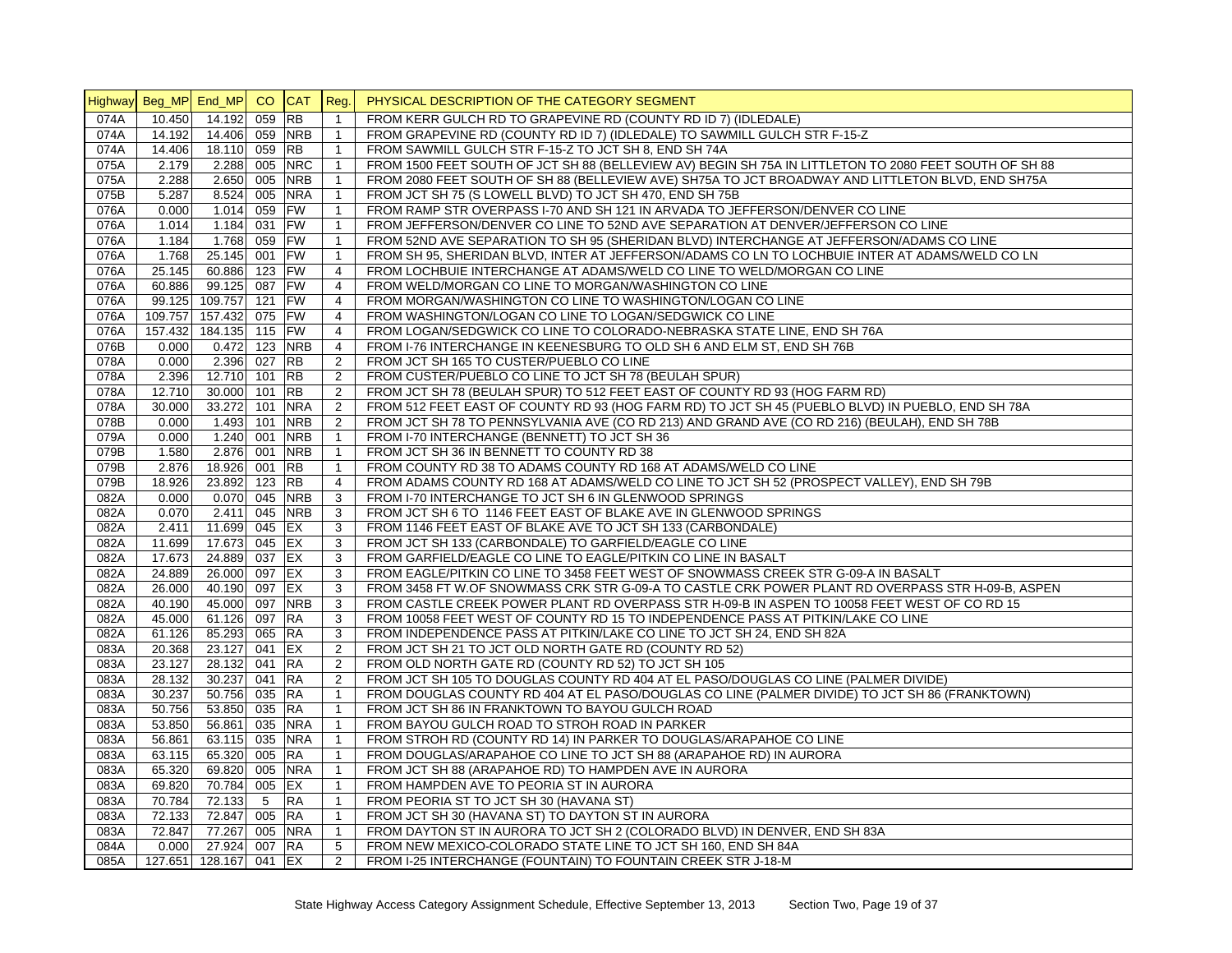| Highway Beg_MP End_MP<br><b>NRB</b><br>FROM FOUNTAIN CREEK STR J-18-M TO MOUNTVIEW LANE IN FOUNTAIN<br>085A<br>128.167 128.865<br>041<br>2<br><b>NRA</b><br>085A<br>128.865 131.561 041<br>2<br>FROM MOUNTVIEW LANE TO SH 16 (WIDEFIELD) INTERCHANGE IN FOUNTAIN<br>085A<br>131.561 132.409 041<br><b>NRA</b><br>2<br>FROM SH 16 (WIDEFIELD) INTERCHANGE TO CARSON BLVD IN FOUNTAIN<br><b>NRB</b><br>132.409 133.960 041<br>2<br>FROM CARSON BLVD IN FOUNTAIN TO COUNTY RD 640 (MAIN ST) (TO SECURITY VILLAGE)<br>085A<br>085A<br>133.960 135.457 041<br><b>NRA</b><br>2<br>FROM COUNTY RD 640 (MAIN ST) (TO SECURITY VILLAGE) TO SH 83 (ACADEMY BLVD) INTERCHANGE<br>085A<br>135.457 137.040 041<br><b>NRA</b><br>$\overline{2}$<br>FROM SH 83 (ACADEMY BLVD) INTERCHANGE TO JCT SH 29 (HARRISON RD) IN COLORADO SPRINGS<br>184.667 186.299 035<br><b>NRA</b><br>085B<br>$\mathbf{1}$<br>FROM THE BEGINNING OF SH 85B AT I-25 TO 45 FEET NORTH OF CASTLEGATE DR NORTH IN CASTLE ROCK<br>186.299 190.367 035<br><b>RA</b><br>085B<br>$\mathbf{1}$<br>FROM 45 FEET NORTH OF CASTLEGATE DR NORTH IN CASTLE ROCK TO JCT SH 67 (SEDALIA)<br>190.367 200.017 035<br><b>RA</b><br>085B<br>$\mathbf{1}$<br>FROM JCT SH 67 (SEDALIA) TO D&RGW SEPARATION UNDERPASS STR F-16-KH<br>$\mathbf{1}$<br>085B<br>200.017 200.388 035<br><b>NRA</b><br>FROM D&RGW RR SEPARATION UNDERPASS STR F-16-KH TO C-470 INTERCHANGE<br>085B<br>200.388 200.550 035<br><b>IEX</b><br>$\mathbf{1}$<br>FROM C-470 INTERCHANGE TO DOUGLAS/ARAPAHOE CO LINE IN LITTLETON<br>200.550 203.802 005<br>EX<br>$\mathbf{1}$<br>FROM DOUGLAS/ARAPAHOE CO LINE TO JCT SH 75 (BOWLES AVE) IN LITTLETON<br>085B<br>203.802 204.755 005<br>EX<br>085B<br>$\mathbf{1}$<br>FROM JCT SH 75 (BOWLES AVE) TO JCT SH 88 (BELLEVIEW AVE) IN LITTLETON<br>204.755 206.787 005<br>085B<br>EX<br>$\mathbf{1}$<br>FROM JCT SH 88 (BELLEVIEW AVE) IN LITTLETON TO SH 285 (HAMPDEN AVE) INTERCHANGE IN SHERIDAN<br>206.787 207.945 005<br>EX<br>085B<br>$\mathbf{1}$<br>FROM SH 285 (HAMPDEN AVE) INTERCHANGE IN SHERIDAN TO YALE AVE AT ARAPAHOE/DENVER CO LINE<br>085B<br>207.945 209.453 031<br>EX<br>FROM YALE AVE AT ARAPAHOE/DENVER CO LINE TO FLORIDA AVE<br>$\mathbf{1}$<br>209.453 210.864 031<br><b>NRA</b><br>FROM FLORIDA AVE TO I-25 INTERCHANGE IN DENVER, END SH 85B<br>085B<br>$\mathbf{1}$<br>EX<br>085C<br>226.797 227.345 001<br>$\mathbf{1}$<br>FROM I-76 INTERCHANGE (BRIGHTON/GREELEY) TO JCT SH 44 (104TH AVE)<br>085C<br>227.345 230.300 001<br>EX<br>$\mathbf{1}$<br>FROM JCT SH 44 (104TH AVE) TO JCT SH 22 (124TH AVE) IN BRIGHTON<br>230.300 234.089 001<br><b>IEX</b><br>FROM JCT SH 22 (124TH AVE) IN BRIGHTON TO JCT SH 85 BRIGHTON BUS LOOP (BROMLEY LANE)<br>085C<br>$\mathbf{1}$<br>EX<br>085C<br>234.089 235.104 001<br>$\mathbf{1}$<br>FROM JCT SH 85 BRIGHTON BUS LOOP (BROMLEY LANE) TO SH 7 BRIGHTON INTERCHANGE (BRIDGE ST)<br>EX<br>085C<br>235.104 236.034 001<br>$\mathbf{1}$<br>FROM SH 7 BRIGHTON INTERCHANGE (BRIDGE ST) TO JCT SH 85 BRIGHTON BUS LOOP AT ADAMS/WELD CO LINE<br>085C<br>236.034 241.585 123<br>EX<br>$\overline{4}$<br>FROM JCT SH 85 BRIGHTON BUS LOOP AT ADAMS/WELD CO LINE TO SH 52 INTERCHANGE (FORT LUPTON)<br>085C<br>241.585 242.660 123<br>EX<br>$\overline{4}$<br>FROM SH 52 INTERCHANGE (FORT LUPTON) TO JCT SH 85 (FORT LUPTON BUS LOOP)<br>085C<br>242.660 250.646 123 EX<br>FROM JCT SH 85 (FORT LUPTON BUS LOOP) TO JCT SH 66 (JUSTIN AVE) IN PLATTEVILLE<br>$\overline{4}$<br>250.646 251.820 123 EX<br>$\overline{4}$<br>FROM JCT SH 66 (JUSTIN AVE) IN PLATTEVILLE TO JCT SH 85 (PLATTEVILLE BUS LOOP)<br>085C<br>251.820 253.809 123 EX<br>085C<br>FROM JCT SH 85 (PLATTEVILLE BUS LOOP) TO JCT SH 60 (HOUSTON)<br>4<br>253.809 258.599 123<br>EX<br>085C<br>$\overline{4}$<br>FROM JCT SH 60 (HOUSTON) TO JCT SH 256 (PECKHAM)<br>085C<br>258.599 262.389 123<br><b>EX</b><br>$\overline{4}$<br>FROM JCT SH 256 (PECKHAM) TO 410 FEET NORTH OF STR C-18-O<br>085C<br>262.389 263.144 123<br><b>NRB</b><br>$\overline{4}$<br>FROM 410 FEET NORTH OF STR C-18-O TO 160 FEET NORTH OF 1ST ST IN LA SALLE<br>085C<br>263.144 265.763 123<br>EX<br>FROM 160 FEET NORTH OF 1ST ST IN LA SALLE TO JCT SH 34 IN GREELEY<br>4<br>085D<br>1.565<br>2.000 001<br><b>NRC</b><br>FROM DENVER ST (BEGIN SH 85D) IN BRIGHTON TO 2297 FEET NORTH OF DENVER ST<br>$\mathbf{1}$<br>085D<br>$2.026$ 001<br><b>NRC</b><br>$\mathbf{1}$<br>2.000<br>FROM 2297 FEET NORTH OF DENVER ST TO COUNTY RD 27 AND COUNTY RD 2 AT ADAMS/WELD CO LINE<br><b>NRC</b><br>085D<br>2.026<br>2.288 001<br>$\mathbf{1}$<br>FROM COUNTY RD 27 AND COUNTY RD 2 AT ADAMS/WELD CO LINE TO JCT SH 85, END SH 85D<br><b>NRB</b><br>$\overline{4}$<br>085E<br>1.275 123<br>FROM JCT SH 52 (FIRST ST) AND DENVER AVE IN FT LUPTON TO JCT SH 85, END SH 85E<br>0.000<br><b>NRC</b><br>085F<br>0.000<br>0.987 123<br>$\overline{4}$<br>FROM JCT SH 66 (JUSTIN AVE) AND MAIN ST TO REYNOLDS AVE IN PLATTEVILLE<br>085F<br>0.987<br>2.690 123<br><b>NRA</b><br>$\overline{4}$<br>FROM REYNOLDS AVE TO JCT SH 85 IN PLATTEVILLE, END SH 85F<br>$0.230$ 123<br>EX<br>085G<br>0.000<br>4<br>FROM JCT SH 85 IN EVANS TO JCT SH 34 INTERCHANGE<br>EX<br>085G<br>0.230<br>0.360 123<br>$\overline{4}$<br>FROM SH 34 INTERCHANGE TO SH 34 INTERCHANGE<br>$0.958$ 123<br>EX<br>085G<br>0.360<br>$\overline{4}$<br>FROM US 34 INTERCHANGE TO 1276 FT NORTH OF 25TH ST IN GREELEY<br>$1.113$ 123<br>085G<br>0.958<br><b>NRA</b><br>$\overline{4}$<br>FROM 1276 FT NORTH OF 25TH ST TO 22ND ST IN GREELEY<br>$1.629$ 123<br><b>NRC</b><br>085G<br>$\overline{4}$<br>FROM 22ND ST TO JCT SH 34 GREELEY BUS LOOP (18TH ST) IN GREELEY, END SH 85G<br>1.113<br><b>NRC</b><br>085H<br>0.000<br>$0.071$ 123<br>FROM JCT SH 34 GREELEY BUS LOOP TO JCT SH 263 IN GREELEY<br>$\overline{4}$<br>$0.328$ 123<br><b>NRC</b><br>$\overline{4}$<br>085H<br>0.071<br>FROM JCT SH 263 TO 5TH ST IN GREELEY<br>1.151 123<br><b>NRB</b><br>FROM 5TH ST TO CACHE LA POUDRE RIVER STRS C-18-DD NB AND C-18-G SB IN GREELEY<br>085H<br>0.328<br>4<br>085H<br>1.804 123<br><b>NRA</b><br>FROM CACHE LA POUDRE RIVER STRS C-18-DD NB AND C-18-G SB TO SH 85 INTERCHANGE (GREELEY)<br>1.151<br>$\overline{4}$<br>085H<br>1.804<br>2.239 123<br><b>NRA</b><br>$\overline{4}$<br>FROM SH 85 INTERCHANGE (GREELEY) TO JCT SH 85, END SH 85H<br>265.849 275.205 123<br>EX<br>085L<br>$\overline{4}$<br>FROM SH 34 INTERCHANGE TO 2025 FEET SOUTH OF COLLINS AVE IN EATON<br>085L<br>275.205 275.588 123<br><b>NRA</b><br>$\overline{4}$<br>FROM 2025 FEET SOUTH OF COLLINS AVE TO COLLINS AVE IN EATON<br>275.588 276.352 123 NRB |      |  |    |            |                |                                              |
|-------------------------------------------------------------------------------------------------------------------------------------------------------------------------------------------------------------------------------------------------------------------------------------------------------------------------------------------------------------------------------------------------------------------------------------------------------------------------------------------------------------------------------------------------------------------------------------------------------------------------------------------------------------------------------------------------------------------------------------------------------------------------------------------------------------------------------------------------------------------------------------------------------------------------------------------------------------------------------------------------------------------------------------------------------------------------------------------------------------------------------------------------------------------------------------------------------------------------------------------------------------------------------------------------------------------------------------------------------------------------------------------------------------------------------------------------------------------------------------------------------------------------------------------------------------------------------------------------------------------------------------------------------------------------------------------------------------------------------------------------------------------------------------------------------------------------------------------------------------------------------------------------------------------------------------------------------------------------------------------------------------------------------------------------------------------------------------------------------------------------------------------------------------------------------------------------------------------------------------------------------------------------------------------------------------------------------------------------------------------------------------------------------------------------------------------------------------------------------------------------------------------------------------------------------------------------------------------------------------------------------------------------------------------------------------------------------------------------------------------------------------------------------------------------------------------------------------------------------------------------------------------------------------------------------------------------------------------------------------------------------------------------------------------------------------------------------------------------------------------------------------------------------------------------------------------------------------------------------------------------------------------------------------------------------------------------------------------------------------------------------------------------------------------------------------------------------------------------------------------------------------------------------------------------------------------------------------------------------------------------------------------------------------------------------------------------------------------------------------------------------------------------------------------------------------------------------------------------------------------------------------------------------------------------------------------------------------------------------------------------------------------------------------------------------------------------------------------------------------------------------------------------------------------------------------------------------------------------------------------------------------------------------------------------------------------------------------------------------------------------------------------------------------------------------------------------------------------------------------------------------------------------------------------------------------------------------------------------------------------------------------------------------------------------------------------------------------------------------------------------------------------------------------------------------------------------------------------------------------------------------------------------------------------------------------------------------------------------------------------------------------------------------------------------------------------------------------------------------------------------------------------------------------------------------------------------------------------------------------------------------------------------------------------------------------------------------------------------------------------------------------------------------------------------------------------------------------------------------------------------------------------------------------------------------------------------------------------------------------------------------------------------------------------------------------------------------------------------------------------------------------------------------------------------------------------------------------------------------------------------------------------------------------------------------------------------------------------------------------------------------------------------------------------------------------------------------------------------------------------------------------------------------------------------------------------------------------------------------------------------------------------------------------------------------------------------------------------------------------------------------------------------------------------------------------------------------------------------------------------------------------------------------------------------------------------------------------------------------------------------------------------------------------------------|------|--|----|------------|----------------|----------------------------------------------|
|                                                                                                                                                                                                                                                                                                                                                                                                                                                                                                                                                                                                                                                                                                                                                                                                                                                                                                                                                                                                                                                                                                                                                                                                                                                                                                                                                                                                                                                                                                                                                                                                                                                                                                                                                                                                                                                                                                                                                                                                                                                                                                                                                                                                                                                                                                                                                                                                                                                                                                                                                                                                                                                                                                                                                                                                                                                                                                                                                                                                                                                                                                                                                                                                                                                                                                                                                                                                                                                                                                                                                                                                                                                                                                                                                                                                                                                                                                                                                                                                                                                                                                                                                                                                                                                                                                                                                                                                                                                                                                                                                                                                                                                                                                                                                                                                                                                                                                                                                                                                                                                                                                                                                                                                                                                                                                                                                                                                                                                                                                                                                                                                                                                                                                                                                                                                                                                                                                                                                                                                                                                                                                                                                                                                                                                                                                                                                                                                                                                                                                                                                                                                                                                                         |      |  | CO | <b>CAT</b> | Reg.           | PHYSICAL DESCRIPTION OF THE CATEGORY SEGMENT |
|                                                                                                                                                                                                                                                                                                                                                                                                                                                                                                                                                                                                                                                                                                                                                                                                                                                                                                                                                                                                                                                                                                                                                                                                                                                                                                                                                                                                                                                                                                                                                                                                                                                                                                                                                                                                                                                                                                                                                                                                                                                                                                                                                                                                                                                                                                                                                                                                                                                                                                                                                                                                                                                                                                                                                                                                                                                                                                                                                                                                                                                                                                                                                                                                                                                                                                                                                                                                                                                                                                                                                                                                                                                                                                                                                                                                                                                                                                                                                                                                                                                                                                                                                                                                                                                                                                                                                                                                                                                                                                                                                                                                                                                                                                                                                                                                                                                                                                                                                                                                                                                                                                                                                                                                                                                                                                                                                                                                                                                                                                                                                                                                                                                                                                                                                                                                                                                                                                                                                                                                                                                                                                                                                                                                                                                                                                                                                                                                                                                                                                                                                                                                                                                                         |      |  |    |            |                |                                              |
|                                                                                                                                                                                                                                                                                                                                                                                                                                                                                                                                                                                                                                                                                                                                                                                                                                                                                                                                                                                                                                                                                                                                                                                                                                                                                                                                                                                                                                                                                                                                                                                                                                                                                                                                                                                                                                                                                                                                                                                                                                                                                                                                                                                                                                                                                                                                                                                                                                                                                                                                                                                                                                                                                                                                                                                                                                                                                                                                                                                                                                                                                                                                                                                                                                                                                                                                                                                                                                                                                                                                                                                                                                                                                                                                                                                                                                                                                                                                                                                                                                                                                                                                                                                                                                                                                                                                                                                                                                                                                                                                                                                                                                                                                                                                                                                                                                                                                                                                                                                                                                                                                                                                                                                                                                                                                                                                                                                                                                                                                                                                                                                                                                                                                                                                                                                                                                                                                                                                                                                                                                                                                                                                                                                                                                                                                                                                                                                                                                                                                                                                                                                                                                                                         |      |  |    |            |                |                                              |
|                                                                                                                                                                                                                                                                                                                                                                                                                                                                                                                                                                                                                                                                                                                                                                                                                                                                                                                                                                                                                                                                                                                                                                                                                                                                                                                                                                                                                                                                                                                                                                                                                                                                                                                                                                                                                                                                                                                                                                                                                                                                                                                                                                                                                                                                                                                                                                                                                                                                                                                                                                                                                                                                                                                                                                                                                                                                                                                                                                                                                                                                                                                                                                                                                                                                                                                                                                                                                                                                                                                                                                                                                                                                                                                                                                                                                                                                                                                                                                                                                                                                                                                                                                                                                                                                                                                                                                                                                                                                                                                                                                                                                                                                                                                                                                                                                                                                                                                                                                                                                                                                                                                                                                                                                                                                                                                                                                                                                                                                                                                                                                                                                                                                                                                                                                                                                                                                                                                                                                                                                                                                                                                                                                                                                                                                                                                                                                                                                                                                                                                                                                                                                                                                         |      |  |    |            |                |                                              |
|                                                                                                                                                                                                                                                                                                                                                                                                                                                                                                                                                                                                                                                                                                                                                                                                                                                                                                                                                                                                                                                                                                                                                                                                                                                                                                                                                                                                                                                                                                                                                                                                                                                                                                                                                                                                                                                                                                                                                                                                                                                                                                                                                                                                                                                                                                                                                                                                                                                                                                                                                                                                                                                                                                                                                                                                                                                                                                                                                                                                                                                                                                                                                                                                                                                                                                                                                                                                                                                                                                                                                                                                                                                                                                                                                                                                                                                                                                                                                                                                                                                                                                                                                                                                                                                                                                                                                                                                                                                                                                                                                                                                                                                                                                                                                                                                                                                                                                                                                                                                                                                                                                                                                                                                                                                                                                                                                                                                                                                                                                                                                                                                                                                                                                                                                                                                                                                                                                                                                                                                                                                                                                                                                                                                                                                                                                                                                                                                                                                                                                                                                                                                                                                                         |      |  |    |            |                |                                              |
|                                                                                                                                                                                                                                                                                                                                                                                                                                                                                                                                                                                                                                                                                                                                                                                                                                                                                                                                                                                                                                                                                                                                                                                                                                                                                                                                                                                                                                                                                                                                                                                                                                                                                                                                                                                                                                                                                                                                                                                                                                                                                                                                                                                                                                                                                                                                                                                                                                                                                                                                                                                                                                                                                                                                                                                                                                                                                                                                                                                                                                                                                                                                                                                                                                                                                                                                                                                                                                                                                                                                                                                                                                                                                                                                                                                                                                                                                                                                                                                                                                                                                                                                                                                                                                                                                                                                                                                                                                                                                                                                                                                                                                                                                                                                                                                                                                                                                                                                                                                                                                                                                                                                                                                                                                                                                                                                                                                                                                                                                                                                                                                                                                                                                                                                                                                                                                                                                                                                                                                                                                                                                                                                                                                                                                                                                                                                                                                                                                                                                                                                                                                                                                                                         |      |  |    |            |                |                                              |
|                                                                                                                                                                                                                                                                                                                                                                                                                                                                                                                                                                                                                                                                                                                                                                                                                                                                                                                                                                                                                                                                                                                                                                                                                                                                                                                                                                                                                                                                                                                                                                                                                                                                                                                                                                                                                                                                                                                                                                                                                                                                                                                                                                                                                                                                                                                                                                                                                                                                                                                                                                                                                                                                                                                                                                                                                                                                                                                                                                                                                                                                                                                                                                                                                                                                                                                                                                                                                                                                                                                                                                                                                                                                                                                                                                                                                                                                                                                                                                                                                                                                                                                                                                                                                                                                                                                                                                                                                                                                                                                                                                                                                                                                                                                                                                                                                                                                                                                                                                                                                                                                                                                                                                                                                                                                                                                                                                                                                                                                                                                                                                                                                                                                                                                                                                                                                                                                                                                                                                                                                                                                                                                                                                                                                                                                                                                                                                                                                                                                                                                                                                                                                                                                         |      |  |    |            |                |                                              |
|                                                                                                                                                                                                                                                                                                                                                                                                                                                                                                                                                                                                                                                                                                                                                                                                                                                                                                                                                                                                                                                                                                                                                                                                                                                                                                                                                                                                                                                                                                                                                                                                                                                                                                                                                                                                                                                                                                                                                                                                                                                                                                                                                                                                                                                                                                                                                                                                                                                                                                                                                                                                                                                                                                                                                                                                                                                                                                                                                                                                                                                                                                                                                                                                                                                                                                                                                                                                                                                                                                                                                                                                                                                                                                                                                                                                                                                                                                                                                                                                                                                                                                                                                                                                                                                                                                                                                                                                                                                                                                                                                                                                                                                                                                                                                                                                                                                                                                                                                                                                                                                                                                                                                                                                                                                                                                                                                                                                                                                                                                                                                                                                                                                                                                                                                                                                                                                                                                                                                                                                                                                                                                                                                                                                                                                                                                                                                                                                                                                                                                                                                                                                                                                                         |      |  |    |            |                |                                              |
|                                                                                                                                                                                                                                                                                                                                                                                                                                                                                                                                                                                                                                                                                                                                                                                                                                                                                                                                                                                                                                                                                                                                                                                                                                                                                                                                                                                                                                                                                                                                                                                                                                                                                                                                                                                                                                                                                                                                                                                                                                                                                                                                                                                                                                                                                                                                                                                                                                                                                                                                                                                                                                                                                                                                                                                                                                                                                                                                                                                                                                                                                                                                                                                                                                                                                                                                                                                                                                                                                                                                                                                                                                                                                                                                                                                                                                                                                                                                                                                                                                                                                                                                                                                                                                                                                                                                                                                                                                                                                                                                                                                                                                                                                                                                                                                                                                                                                                                                                                                                                                                                                                                                                                                                                                                                                                                                                                                                                                                                                                                                                                                                                                                                                                                                                                                                                                                                                                                                                                                                                                                                                                                                                                                                                                                                                                                                                                                                                                                                                                                                                                                                                                                                         |      |  |    |            |                |                                              |
|                                                                                                                                                                                                                                                                                                                                                                                                                                                                                                                                                                                                                                                                                                                                                                                                                                                                                                                                                                                                                                                                                                                                                                                                                                                                                                                                                                                                                                                                                                                                                                                                                                                                                                                                                                                                                                                                                                                                                                                                                                                                                                                                                                                                                                                                                                                                                                                                                                                                                                                                                                                                                                                                                                                                                                                                                                                                                                                                                                                                                                                                                                                                                                                                                                                                                                                                                                                                                                                                                                                                                                                                                                                                                                                                                                                                                                                                                                                                                                                                                                                                                                                                                                                                                                                                                                                                                                                                                                                                                                                                                                                                                                                                                                                                                                                                                                                                                                                                                                                                                                                                                                                                                                                                                                                                                                                                                                                                                                                                                                                                                                                                                                                                                                                                                                                                                                                                                                                                                                                                                                                                                                                                                                                                                                                                                                                                                                                                                                                                                                                                                                                                                                                                         |      |  |    |            |                |                                              |
|                                                                                                                                                                                                                                                                                                                                                                                                                                                                                                                                                                                                                                                                                                                                                                                                                                                                                                                                                                                                                                                                                                                                                                                                                                                                                                                                                                                                                                                                                                                                                                                                                                                                                                                                                                                                                                                                                                                                                                                                                                                                                                                                                                                                                                                                                                                                                                                                                                                                                                                                                                                                                                                                                                                                                                                                                                                                                                                                                                                                                                                                                                                                                                                                                                                                                                                                                                                                                                                                                                                                                                                                                                                                                                                                                                                                                                                                                                                                                                                                                                                                                                                                                                                                                                                                                                                                                                                                                                                                                                                                                                                                                                                                                                                                                                                                                                                                                                                                                                                                                                                                                                                                                                                                                                                                                                                                                                                                                                                                                                                                                                                                                                                                                                                                                                                                                                                                                                                                                                                                                                                                                                                                                                                                                                                                                                                                                                                                                                                                                                                                                                                                                                                                         |      |  |    |            |                |                                              |
|                                                                                                                                                                                                                                                                                                                                                                                                                                                                                                                                                                                                                                                                                                                                                                                                                                                                                                                                                                                                                                                                                                                                                                                                                                                                                                                                                                                                                                                                                                                                                                                                                                                                                                                                                                                                                                                                                                                                                                                                                                                                                                                                                                                                                                                                                                                                                                                                                                                                                                                                                                                                                                                                                                                                                                                                                                                                                                                                                                                                                                                                                                                                                                                                                                                                                                                                                                                                                                                                                                                                                                                                                                                                                                                                                                                                                                                                                                                                                                                                                                                                                                                                                                                                                                                                                                                                                                                                                                                                                                                                                                                                                                                                                                                                                                                                                                                                                                                                                                                                                                                                                                                                                                                                                                                                                                                                                                                                                                                                                                                                                                                                                                                                                                                                                                                                                                                                                                                                                                                                                                                                                                                                                                                                                                                                                                                                                                                                                                                                                                                                                                                                                                                                         |      |  |    |            |                |                                              |
|                                                                                                                                                                                                                                                                                                                                                                                                                                                                                                                                                                                                                                                                                                                                                                                                                                                                                                                                                                                                                                                                                                                                                                                                                                                                                                                                                                                                                                                                                                                                                                                                                                                                                                                                                                                                                                                                                                                                                                                                                                                                                                                                                                                                                                                                                                                                                                                                                                                                                                                                                                                                                                                                                                                                                                                                                                                                                                                                                                                                                                                                                                                                                                                                                                                                                                                                                                                                                                                                                                                                                                                                                                                                                                                                                                                                                                                                                                                                                                                                                                                                                                                                                                                                                                                                                                                                                                                                                                                                                                                                                                                                                                                                                                                                                                                                                                                                                                                                                                                                                                                                                                                                                                                                                                                                                                                                                                                                                                                                                                                                                                                                                                                                                                                                                                                                                                                                                                                                                                                                                                                                                                                                                                                                                                                                                                                                                                                                                                                                                                                                                                                                                                                                         |      |  |    |            |                |                                              |
|                                                                                                                                                                                                                                                                                                                                                                                                                                                                                                                                                                                                                                                                                                                                                                                                                                                                                                                                                                                                                                                                                                                                                                                                                                                                                                                                                                                                                                                                                                                                                                                                                                                                                                                                                                                                                                                                                                                                                                                                                                                                                                                                                                                                                                                                                                                                                                                                                                                                                                                                                                                                                                                                                                                                                                                                                                                                                                                                                                                                                                                                                                                                                                                                                                                                                                                                                                                                                                                                                                                                                                                                                                                                                                                                                                                                                                                                                                                                                                                                                                                                                                                                                                                                                                                                                                                                                                                                                                                                                                                                                                                                                                                                                                                                                                                                                                                                                                                                                                                                                                                                                                                                                                                                                                                                                                                                                                                                                                                                                                                                                                                                                                                                                                                                                                                                                                                                                                                                                                                                                                                                                                                                                                                                                                                                                                                                                                                                                                                                                                                                                                                                                                                                         |      |  |    |            |                |                                              |
|                                                                                                                                                                                                                                                                                                                                                                                                                                                                                                                                                                                                                                                                                                                                                                                                                                                                                                                                                                                                                                                                                                                                                                                                                                                                                                                                                                                                                                                                                                                                                                                                                                                                                                                                                                                                                                                                                                                                                                                                                                                                                                                                                                                                                                                                                                                                                                                                                                                                                                                                                                                                                                                                                                                                                                                                                                                                                                                                                                                                                                                                                                                                                                                                                                                                                                                                                                                                                                                                                                                                                                                                                                                                                                                                                                                                                                                                                                                                                                                                                                                                                                                                                                                                                                                                                                                                                                                                                                                                                                                                                                                                                                                                                                                                                                                                                                                                                                                                                                                                                                                                                                                                                                                                                                                                                                                                                                                                                                                                                                                                                                                                                                                                                                                                                                                                                                                                                                                                                                                                                                                                                                                                                                                                                                                                                                                                                                                                                                                                                                                                                                                                                                                                         |      |  |    |            |                |                                              |
|                                                                                                                                                                                                                                                                                                                                                                                                                                                                                                                                                                                                                                                                                                                                                                                                                                                                                                                                                                                                                                                                                                                                                                                                                                                                                                                                                                                                                                                                                                                                                                                                                                                                                                                                                                                                                                                                                                                                                                                                                                                                                                                                                                                                                                                                                                                                                                                                                                                                                                                                                                                                                                                                                                                                                                                                                                                                                                                                                                                                                                                                                                                                                                                                                                                                                                                                                                                                                                                                                                                                                                                                                                                                                                                                                                                                                                                                                                                                                                                                                                                                                                                                                                                                                                                                                                                                                                                                                                                                                                                                                                                                                                                                                                                                                                                                                                                                                                                                                                                                                                                                                                                                                                                                                                                                                                                                                                                                                                                                                                                                                                                                                                                                                                                                                                                                                                                                                                                                                                                                                                                                                                                                                                                                                                                                                                                                                                                                                                                                                                                                                                                                                                                                         |      |  |    |            |                |                                              |
|                                                                                                                                                                                                                                                                                                                                                                                                                                                                                                                                                                                                                                                                                                                                                                                                                                                                                                                                                                                                                                                                                                                                                                                                                                                                                                                                                                                                                                                                                                                                                                                                                                                                                                                                                                                                                                                                                                                                                                                                                                                                                                                                                                                                                                                                                                                                                                                                                                                                                                                                                                                                                                                                                                                                                                                                                                                                                                                                                                                                                                                                                                                                                                                                                                                                                                                                                                                                                                                                                                                                                                                                                                                                                                                                                                                                                                                                                                                                                                                                                                                                                                                                                                                                                                                                                                                                                                                                                                                                                                                                                                                                                                                                                                                                                                                                                                                                                                                                                                                                                                                                                                                                                                                                                                                                                                                                                                                                                                                                                                                                                                                                                                                                                                                                                                                                                                                                                                                                                                                                                                                                                                                                                                                                                                                                                                                                                                                                                                                                                                                                                                                                                                                                         |      |  |    |            |                |                                              |
|                                                                                                                                                                                                                                                                                                                                                                                                                                                                                                                                                                                                                                                                                                                                                                                                                                                                                                                                                                                                                                                                                                                                                                                                                                                                                                                                                                                                                                                                                                                                                                                                                                                                                                                                                                                                                                                                                                                                                                                                                                                                                                                                                                                                                                                                                                                                                                                                                                                                                                                                                                                                                                                                                                                                                                                                                                                                                                                                                                                                                                                                                                                                                                                                                                                                                                                                                                                                                                                                                                                                                                                                                                                                                                                                                                                                                                                                                                                                                                                                                                                                                                                                                                                                                                                                                                                                                                                                                                                                                                                                                                                                                                                                                                                                                                                                                                                                                                                                                                                                                                                                                                                                                                                                                                                                                                                                                                                                                                                                                                                                                                                                                                                                                                                                                                                                                                                                                                                                                                                                                                                                                                                                                                                                                                                                                                                                                                                                                                                                                                                                                                                                                                                                         |      |  |    |            |                |                                              |
|                                                                                                                                                                                                                                                                                                                                                                                                                                                                                                                                                                                                                                                                                                                                                                                                                                                                                                                                                                                                                                                                                                                                                                                                                                                                                                                                                                                                                                                                                                                                                                                                                                                                                                                                                                                                                                                                                                                                                                                                                                                                                                                                                                                                                                                                                                                                                                                                                                                                                                                                                                                                                                                                                                                                                                                                                                                                                                                                                                                                                                                                                                                                                                                                                                                                                                                                                                                                                                                                                                                                                                                                                                                                                                                                                                                                                                                                                                                                                                                                                                                                                                                                                                                                                                                                                                                                                                                                                                                                                                                                                                                                                                                                                                                                                                                                                                                                                                                                                                                                                                                                                                                                                                                                                                                                                                                                                                                                                                                                                                                                                                                                                                                                                                                                                                                                                                                                                                                                                                                                                                                                                                                                                                                                                                                                                                                                                                                                                                                                                                                                                                                                                                                                         |      |  |    |            |                |                                              |
|                                                                                                                                                                                                                                                                                                                                                                                                                                                                                                                                                                                                                                                                                                                                                                                                                                                                                                                                                                                                                                                                                                                                                                                                                                                                                                                                                                                                                                                                                                                                                                                                                                                                                                                                                                                                                                                                                                                                                                                                                                                                                                                                                                                                                                                                                                                                                                                                                                                                                                                                                                                                                                                                                                                                                                                                                                                                                                                                                                                                                                                                                                                                                                                                                                                                                                                                                                                                                                                                                                                                                                                                                                                                                                                                                                                                                                                                                                                                                                                                                                                                                                                                                                                                                                                                                                                                                                                                                                                                                                                                                                                                                                                                                                                                                                                                                                                                                                                                                                                                                                                                                                                                                                                                                                                                                                                                                                                                                                                                                                                                                                                                                                                                                                                                                                                                                                                                                                                                                                                                                                                                                                                                                                                                                                                                                                                                                                                                                                                                                                                                                                                                                                                                         |      |  |    |            |                |                                              |
|                                                                                                                                                                                                                                                                                                                                                                                                                                                                                                                                                                                                                                                                                                                                                                                                                                                                                                                                                                                                                                                                                                                                                                                                                                                                                                                                                                                                                                                                                                                                                                                                                                                                                                                                                                                                                                                                                                                                                                                                                                                                                                                                                                                                                                                                                                                                                                                                                                                                                                                                                                                                                                                                                                                                                                                                                                                                                                                                                                                                                                                                                                                                                                                                                                                                                                                                                                                                                                                                                                                                                                                                                                                                                                                                                                                                                                                                                                                                                                                                                                                                                                                                                                                                                                                                                                                                                                                                                                                                                                                                                                                                                                                                                                                                                                                                                                                                                                                                                                                                                                                                                                                                                                                                                                                                                                                                                                                                                                                                                                                                                                                                                                                                                                                                                                                                                                                                                                                                                                                                                                                                                                                                                                                                                                                                                                                                                                                                                                                                                                                                                                                                                                                                         |      |  |    |            |                |                                              |
|                                                                                                                                                                                                                                                                                                                                                                                                                                                                                                                                                                                                                                                                                                                                                                                                                                                                                                                                                                                                                                                                                                                                                                                                                                                                                                                                                                                                                                                                                                                                                                                                                                                                                                                                                                                                                                                                                                                                                                                                                                                                                                                                                                                                                                                                                                                                                                                                                                                                                                                                                                                                                                                                                                                                                                                                                                                                                                                                                                                                                                                                                                                                                                                                                                                                                                                                                                                                                                                                                                                                                                                                                                                                                                                                                                                                                                                                                                                                                                                                                                                                                                                                                                                                                                                                                                                                                                                                                                                                                                                                                                                                                                                                                                                                                                                                                                                                                                                                                                                                                                                                                                                                                                                                                                                                                                                                                                                                                                                                                                                                                                                                                                                                                                                                                                                                                                                                                                                                                                                                                                                                                                                                                                                                                                                                                                                                                                                                                                                                                                                                                                                                                                                                         |      |  |    |            |                |                                              |
|                                                                                                                                                                                                                                                                                                                                                                                                                                                                                                                                                                                                                                                                                                                                                                                                                                                                                                                                                                                                                                                                                                                                                                                                                                                                                                                                                                                                                                                                                                                                                                                                                                                                                                                                                                                                                                                                                                                                                                                                                                                                                                                                                                                                                                                                                                                                                                                                                                                                                                                                                                                                                                                                                                                                                                                                                                                                                                                                                                                                                                                                                                                                                                                                                                                                                                                                                                                                                                                                                                                                                                                                                                                                                                                                                                                                                                                                                                                                                                                                                                                                                                                                                                                                                                                                                                                                                                                                                                                                                                                                                                                                                                                                                                                                                                                                                                                                                                                                                                                                                                                                                                                                                                                                                                                                                                                                                                                                                                                                                                                                                                                                                                                                                                                                                                                                                                                                                                                                                                                                                                                                                                                                                                                                                                                                                                                                                                                                                                                                                                                                                                                                                                                                         |      |  |    |            |                |                                              |
|                                                                                                                                                                                                                                                                                                                                                                                                                                                                                                                                                                                                                                                                                                                                                                                                                                                                                                                                                                                                                                                                                                                                                                                                                                                                                                                                                                                                                                                                                                                                                                                                                                                                                                                                                                                                                                                                                                                                                                                                                                                                                                                                                                                                                                                                                                                                                                                                                                                                                                                                                                                                                                                                                                                                                                                                                                                                                                                                                                                                                                                                                                                                                                                                                                                                                                                                                                                                                                                                                                                                                                                                                                                                                                                                                                                                                                                                                                                                                                                                                                                                                                                                                                                                                                                                                                                                                                                                                                                                                                                                                                                                                                                                                                                                                                                                                                                                                                                                                                                                                                                                                                                                                                                                                                                                                                                                                                                                                                                                                                                                                                                                                                                                                                                                                                                                                                                                                                                                                                                                                                                                                                                                                                                                                                                                                                                                                                                                                                                                                                                                                                                                                                                                         |      |  |    |            |                |                                              |
|                                                                                                                                                                                                                                                                                                                                                                                                                                                                                                                                                                                                                                                                                                                                                                                                                                                                                                                                                                                                                                                                                                                                                                                                                                                                                                                                                                                                                                                                                                                                                                                                                                                                                                                                                                                                                                                                                                                                                                                                                                                                                                                                                                                                                                                                                                                                                                                                                                                                                                                                                                                                                                                                                                                                                                                                                                                                                                                                                                                                                                                                                                                                                                                                                                                                                                                                                                                                                                                                                                                                                                                                                                                                                                                                                                                                                                                                                                                                                                                                                                                                                                                                                                                                                                                                                                                                                                                                                                                                                                                                                                                                                                                                                                                                                                                                                                                                                                                                                                                                                                                                                                                                                                                                                                                                                                                                                                                                                                                                                                                                                                                                                                                                                                                                                                                                                                                                                                                                                                                                                                                                                                                                                                                                                                                                                                                                                                                                                                                                                                                                                                                                                                                                         |      |  |    |            |                |                                              |
|                                                                                                                                                                                                                                                                                                                                                                                                                                                                                                                                                                                                                                                                                                                                                                                                                                                                                                                                                                                                                                                                                                                                                                                                                                                                                                                                                                                                                                                                                                                                                                                                                                                                                                                                                                                                                                                                                                                                                                                                                                                                                                                                                                                                                                                                                                                                                                                                                                                                                                                                                                                                                                                                                                                                                                                                                                                                                                                                                                                                                                                                                                                                                                                                                                                                                                                                                                                                                                                                                                                                                                                                                                                                                                                                                                                                                                                                                                                                                                                                                                                                                                                                                                                                                                                                                                                                                                                                                                                                                                                                                                                                                                                                                                                                                                                                                                                                                                                                                                                                                                                                                                                                                                                                                                                                                                                                                                                                                                                                                                                                                                                                                                                                                                                                                                                                                                                                                                                                                                                                                                                                                                                                                                                                                                                                                                                                                                                                                                                                                                                                                                                                                                                                         |      |  |    |            |                |                                              |
|                                                                                                                                                                                                                                                                                                                                                                                                                                                                                                                                                                                                                                                                                                                                                                                                                                                                                                                                                                                                                                                                                                                                                                                                                                                                                                                                                                                                                                                                                                                                                                                                                                                                                                                                                                                                                                                                                                                                                                                                                                                                                                                                                                                                                                                                                                                                                                                                                                                                                                                                                                                                                                                                                                                                                                                                                                                                                                                                                                                                                                                                                                                                                                                                                                                                                                                                                                                                                                                                                                                                                                                                                                                                                                                                                                                                                                                                                                                                                                                                                                                                                                                                                                                                                                                                                                                                                                                                                                                                                                                                                                                                                                                                                                                                                                                                                                                                                                                                                                                                                                                                                                                                                                                                                                                                                                                                                                                                                                                                                                                                                                                                                                                                                                                                                                                                                                                                                                                                                                                                                                                                                                                                                                                                                                                                                                                                                                                                                                                                                                                                                                                                                                                                         |      |  |    |            |                |                                              |
|                                                                                                                                                                                                                                                                                                                                                                                                                                                                                                                                                                                                                                                                                                                                                                                                                                                                                                                                                                                                                                                                                                                                                                                                                                                                                                                                                                                                                                                                                                                                                                                                                                                                                                                                                                                                                                                                                                                                                                                                                                                                                                                                                                                                                                                                                                                                                                                                                                                                                                                                                                                                                                                                                                                                                                                                                                                                                                                                                                                                                                                                                                                                                                                                                                                                                                                                                                                                                                                                                                                                                                                                                                                                                                                                                                                                                                                                                                                                                                                                                                                                                                                                                                                                                                                                                                                                                                                                                                                                                                                                                                                                                                                                                                                                                                                                                                                                                                                                                                                                                                                                                                                                                                                                                                                                                                                                                                                                                                                                                                                                                                                                                                                                                                                                                                                                                                                                                                                                                                                                                                                                                                                                                                                                                                                                                                                                                                                                                                                                                                                                                                                                                                                                         |      |  |    |            |                |                                              |
|                                                                                                                                                                                                                                                                                                                                                                                                                                                                                                                                                                                                                                                                                                                                                                                                                                                                                                                                                                                                                                                                                                                                                                                                                                                                                                                                                                                                                                                                                                                                                                                                                                                                                                                                                                                                                                                                                                                                                                                                                                                                                                                                                                                                                                                                                                                                                                                                                                                                                                                                                                                                                                                                                                                                                                                                                                                                                                                                                                                                                                                                                                                                                                                                                                                                                                                                                                                                                                                                                                                                                                                                                                                                                                                                                                                                                                                                                                                                                                                                                                                                                                                                                                                                                                                                                                                                                                                                                                                                                                                                                                                                                                                                                                                                                                                                                                                                                                                                                                                                                                                                                                                                                                                                                                                                                                                                                                                                                                                                                                                                                                                                                                                                                                                                                                                                                                                                                                                                                                                                                                                                                                                                                                                                                                                                                                                                                                                                                                                                                                                                                                                                                                                                         |      |  |    |            |                |                                              |
|                                                                                                                                                                                                                                                                                                                                                                                                                                                                                                                                                                                                                                                                                                                                                                                                                                                                                                                                                                                                                                                                                                                                                                                                                                                                                                                                                                                                                                                                                                                                                                                                                                                                                                                                                                                                                                                                                                                                                                                                                                                                                                                                                                                                                                                                                                                                                                                                                                                                                                                                                                                                                                                                                                                                                                                                                                                                                                                                                                                                                                                                                                                                                                                                                                                                                                                                                                                                                                                                                                                                                                                                                                                                                                                                                                                                                                                                                                                                                                                                                                                                                                                                                                                                                                                                                                                                                                                                                                                                                                                                                                                                                                                                                                                                                                                                                                                                                                                                                                                                                                                                                                                                                                                                                                                                                                                                                                                                                                                                                                                                                                                                                                                                                                                                                                                                                                                                                                                                                                                                                                                                                                                                                                                                                                                                                                                                                                                                                                                                                                                                                                                                                                                                         |      |  |    |            |                |                                              |
|                                                                                                                                                                                                                                                                                                                                                                                                                                                                                                                                                                                                                                                                                                                                                                                                                                                                                                                                                                                                                                                                                                                                                                                                                                                                                                                                                                                                                                                                                                                                                                                                                                                                                                                                                                                                                                                                                                                                                                                                                                                                                                                                                                                                                                                                                                                                                                                                                                                                                                                                                                                                                                                                                                                                                                                                                                                                                                                                                                                                                                                                                                                                                                                                                                                                                                                                                                                                                                                                                                                                                                                                                                                                                                                                                                                                                                                                                                                                                                                                                                                                                                                                                                                                                                                                                                                                                                                                                                                                                                                                                                                                                                                                                                                                                                                                                                                                                                                                                                                                                                                                                                                                                                                                                                                                                                                                                                                                                                                                                                                                                                                                                                                                                                                                                                                                                                                                                                                                                                                                                                                                                                                                                                                                                                                                                                                                                                                                                                                                                                                                                                                                                                                                         |      |  |    |            |                |                                              |
|                                                                                                                                                                                                                                                                                                                                                                                                                                                                                                                                                                                                                                                                                                                                                                                                                                                                                                                                                                                                                                                                                                                                                                                                                                                                                                                                                                                                                                                                                                                                                                                                                                                                                                                                                                                                                                                                                                                                                                                                                                                                                                                                                                                                                                                                                                                                                                                                                                                                                                                                                                                                                                                                                                                                                                                                                                                                                                                                                                                                                                                                                                                                                                                                                                                                                                                                                                                                                                                                                                                                                                                                                                                                                                                                                                                                                                                                                                                                                                                                                                                                                                                                                                                                                                                                                                                                                                                                                                                                                                                                                                                                                                                                                                                                                                                                                                                                                                                                                                                                                                                                                                                                                                                                                                                                                                                                                                                                                                                                                                                                                                                                                                                                                                                                                                                                                                                                                                                                                                                                                                                                                                                                                                                                                                                                                                                                                                                                                                                                                                                                                                                                                                                                         |      |  |    |            |                |                                              |
|                                                                                                                                                                                                                                                                                                                                                                                                                                                                                                                                                                                                                                                                                                                                                                                                                                                                                                                                                                                                                                                                                                                                                                                                                                                                                                                                                                                                                                                                                                                                                                                                                                                                                                                                                                                                                                                                                                                                                                                                                                                                                                                                                                                                                                                                                                                                                                                                                                                                                                                                                                                                                                                                                                                                                                                                                                                                                                                                                                                                                                                                                                                                                                                                                                                                                                                                                                                                                                                                                                                                                                                                                                                                                                                                                                                                                                                                                                                                                                                                                                                                                                                                                                                                                                                                                                                                                                                                                                                                                                                                                                                                                                                                                                                                                                                                                                                                                                                                                                                                                                                                                                                                                                                                                                                                                                                                                                                                                                                                                                                                                                                                                                                                                                                                                                                                                                                                                                                                                                                                                                                                                                                                                                                                                                                                                                                                                                                                                                                                                                                                                                                                                                                                         |      |  |    |            |                |                                              |
|                                                                                                                                                                                                                                                                                                                                                                                                                                                                                                                                                                                                                                                                                                                                                                                                                                                                                                                                                                                                                                                                                                                                                                                                                                                                                                                                                                                                                                                                                                                                                                                                                                                                                                                                                                                                                                                                                                                                                                                                                                                                                                                                                                                                                                                                                                                                                                                                                                                                                                                                                                                                                                                                                                                                                                                                                                                                                                                                                                                                                                                                                                                                                                                                                                                                                                                                                                                                                                                                                                                                                                                                                                                                                                                                                                                                                                                                                                                                                                                                                                                                                                                                                                                                                                                                                                                                                                                                                                                                                                                                                                                                                                                                                                                                                                                                                                                                                                                                                                                                                                                                                                                                                                                                                                                                                                                                                                                                                                                                                                                                                                                                                                                                                                                                                                                                                                                                                                                                                                                                                                                                                                                                                                                                                                                                                                                                                                                                                                                                                                                                                                                                                                                                         |      |  |    |            |                |                                              |
|                                                                                                                                                                                                                                                                                                                                                                                                                                                                                                                                                                                                                                                                                                                                                                                                                                                                                                                                                                                                                                                                                                                                                                                                                                                                                                                                                                                                                                                                                                                                                                                                                                                                                                                                                                                                                                                                                                                                                                                                                                                                                                                                                                                                                                                                                                                                                                                                                                                                                                                                                                                                                                                                                                                                                                                                                                                                                                                                                                                                                                                                                                                                                                                                                                                                                                                                                                                                                                                                                                                                                                                                                                                                                                                                                                                                                                                                                                                                                                                                                                                                                                                                                                                                                                                                                                                                                                                                                                                                                                                                                                                                                                                                                                                                                                                                                                                                                                                                                                                                                                                                                                                                                                                                                                                                                                                                                                                                                                                                                                                                                                                                                                                                                                                                                                                                                                                                                                                                                                                                                                                                                                                                                                                                                                                                                                                                                                                                                                                                                                                                                                                                                                                                         |      |  |    |            |                |                                              |
|                                                                                                                                                                                                                                                                                                                                                                                                                                                                                                                                                                                                                                                                                                                                                                                                                                                                                                                                                                                                                                                                                                                                                                                                                                                                                                                                                                                                                                                                                                                                                                                                                                                                                                                                                                                                                                                                                                                                                                                                                                                                                                                                                                                                                                                                                                                                                                                                                                                                                                                                                                                                                                                                                                                                                                                                                                                                                                                                                                                                                                                                                                                                                                                                                                                                                                                                                                                                                                                                                                                                                                                                                                                                                                                                                                                                                                                                                                                                                                                                                                                                                                                                                                                                                                                                                                                                                                                                                                                                                                                                                                                                                                                                                                                                                                                                                                                                                                                                                                                                                                                                                                                                                                                                                                                                                                                                                                                                                                                                                                                                                                                                                                                                                                                                                                                                                                                                                                                                                                                                                                                                                                                                                                                                                                                                                                                                                                                                                                                                                                                                                                                                                                                                         |      |  |    |            |                |                                              |
|                                                                                                                                                                                                                                                                                                                                                                                                                                                                                                                                                                                                                                                                                                                                                                                                                                                                                                                                                                                                                                                                                                                                                                                                                                                                                                                                                                                                                                                                                                                                                                                                                                                                                                                                                                                                                                                                                                                                                                                                                                                                                                                                                                                                                                                                                                                                                                                                                                                                                                                                                                                                                                                                                                                                                                                                                                                                                                                                                                                                                                                                                                                                                                                                                                                                                                                                                                                                                                                                                                                                                                                                                                                                                                                                                                                                                                                                                                                                                                                                                                                                                                                                                                                                                                                                                                                                                                                                                                                                                                                                                                                                                                                                                                                                                                                                                                                                                                                                                                                                                                                                                                                                                                                                                                                                                                                                                                                                                                                                                                                                                                                                                                                                                                                                                                                                                                                                                                                                                                                                                                                                                                                                                                                                                                                                                                                                                                                                                                                                                                                                                                                                                                                                         |      |  |    |            |                |                                              |
|                                                                                                                                                                                                                                                                                                                                                                                                                                                                                                                                                                                                                                                                                                                                                                                                                                                                                                                                                                                                                                                                                                                                                                                                                                                                                                                                                                                                                                                                                                                                                                                                                                                                                                                                                                                                                                                                                                                                                                                                                                                                                                                                                                                                                                                                                                                                                                                                                                                                                                                                                                                                                                                                                                                                                                                                                                                                                                                                                                                                                                                                                                                                                                                                                                                                                                                                                                                                                                                                                                                                                                                                                                                                                                                                                                                                                                                                                                                                                                                                                                                                                                                                                                                                                                                                                                                                                                                                                                                                                                                                                                                                                                                                                                                                                                                                                                                                                                                                                                                                                                                                                                                                                                                                                                                                                                                                                                                                                                                                                                                                                                                                                                                                                                                                                                                                                                                                                                                                                                                                                                                                                                                                                                                                                                                                                                                                                                                                                                                                                                                                                                                                                                                                         |      |  |    |            |                |                                              |
|                                                                                                                                                                                                                                                                                                                                                                                                                                                                                                                                                                                                                                                                                                                                                                                                                                                                                                                                                                                                                                                                                                                                                                                                                                                                                                                                                                                                                                                                                                                                                                                                                                                                                                                                                                                                                                                                                                                                                                                                                                                                                                                                                                                                                                                                                                                                                                                                                                                                                                                                                                                                                                                                                                                                                                                                                                                                                                                                                                                                                                                                                                                                                                                                                                                                                                                                                                                                                                                                                                                                                                                                                                                                                                                                                                                                                                                                                                                                                                                                                                                                                                                                                                                                                                                                                                                                                                                                                                                                                                                                                                                                                                                                                                                                                                                                                                                                                                                                                                                                                                                                                                                                                                                                                                                                                                                                                                                                                                                                                                                                                                                                                                                                                                                                                                                                                                                                                                                                                                                                                                                                                                                                                                                                                                                                                                                                                                                                                                                                                                                                                                                                                                                                         |      |  |    |            |                |                                              |
|                                                                                                                                                                                                                                                                                                                                                                                                                                                                                                                                                                                                                                                                                                                                                                                                                                                                                                                                                                                                                                                                                                                                                                                                                                                                                                                                                                                                                                                                                                                                                                                                                                                                                                                                                                                                                                                                                                                                                                                                                                                                                                                                                                                                                                                                                                                                                                                                                                                                                                                                                                                                                                                                                                                                                                                                                                                                                                                                                                                                                                                                                                                                                                                                                                                                                                                                                                                                                                                                                                                                                                                                                                                                                                                                                                                                                                                                                                                                                                                                                                                                                                                                                                                                                                                                                                                                                                                                                                                                                                                                                                                                                                                                                                                                                                                                                                                                                                                                                                                                                                                                                                                                                                                                                                                                                                                                                                                                                                                                                                                                                                                                                                                                                                                                                                                                                                                                                                                                                                                                                                                                                                                                                                                                                                                                                                                                                                                                                                                                                                                                                                                                                                                                         |      |  |    |            |                |                                              |
|                                                                                                                                                                                                                                                                                                                                                                                                                                                                                                                                                                                                                                                                                                                                                                                                                                                                                                                                                                                                                                                                                                                                                                                                                                                                                                                                                                                                                                                                                                                                                                                                                                                                                                                                                                                                                                                                                                                                                                                                                                                                                                                                                                                                                                                                                                                                                                                                                                                                                                                                                                                                                                                                                                                                                                                                                                                                                                                                                                                                                                                                                                                                                                                                                                                                                                                                                                                                                                                                                                                                                                                                                                                                                                                                                                                                                                                                                                                                                                                                                                                                                                                                                                                                                                                                                                                                                                                                                                                                                                                                                                                                                                                                                                                                                                                                                                                                                                                                                                                                                                                                                                                                                                                                                                                                                                                                                                                                                                                                                                                                                                                                                                                                                                                                                                                                                                                                                                                                                                                                                                                                                                                                                                                                                                                                                                                                                                                                                                                                                                                                                                                                                                                                         |      |  |    |            |                |                                              |
|                                                                                                                                                                                                                                                                                                                                                                                                                                                                                                                                                                                                                                                                                                                                                                                                                                                                                                                                                                                                                                                                                                                                                                                                                                                                                                                                                                                                                                                                                                                                                                                                                                                                                                                                                                                                                                                                                                                                                                                                                                                                                                                                                                                                                                                                                                                                                                                                                                                                                                                                                                                                                                                                                                                                                                                                                                                                                                                                                                                                                                                                                                                                                                                                                                                                                                                                                                                                                                                                                                                                                                                                                                                                                                                                                                                                                                                                                                                                                                                                                                                                                                                                                                                                                                                                                                                                                                                                                                                                                                                                                                                                                                                                                                                                                                                                                                                                                                                                                                                                                                                                                                                                                                                                                                                                                                                                                                                                                                                                                                                                                                                                                                                                                                                                                                                                                                                                                                                                                                                                                                                                                                                                                                                                                                                                                                                                                                                                                                                                                                                                                                                                                                                                         |      |  |    |            |                |                                              |
|                                                                                                                                                                                                                                                                                                                                                                                                                                                                                                                                                                                                                                                                                                                                                                                                                                                                                                                                                                                                                                                                                                                                                                                                                                                                                                                                                                                                                                                                                                                                                                                                                                                                                                                                                                                                                                                                                                                                                                                                                                                                                                                                                                                                                                                                                                                                                                                                                                                                                                                                                                                                                                                                                                                                                                                                                                                                                                                                                                                                                                                                                                                                                                                                                                                                                                                                                                                                                                                                                                                                                                                                                                                                                                                                                                                                                                                                                                                                                                                                                                                                                                                                                                                                                                                                                                                                                                                                                                                                                                                                                                                                                                                                                                                                                                                                                                                                                                                                                                                                                                                                                                                                                                                                                                                                                                                                                                                                                                                                                                                                                                                                                                                                                                                                                                                                                                                                                                                                                                                                                                                                                                                                                                                                                                                                                                                                                                                                                                                                                                                                                                                                                                                                         |      |  |    |            |                |                                              |
|                                                                                                                                                                                                                                                                                                                                                                                                                                                                                                                                                                                                                                                                                                                                                                                                                                                                                                                                                                                                                                                                                                                                                                                                                                                                                                                                                                                                                                                                                                                                                                                                                                                                                                                                                                                                                                                                                                                                                                                                                                                                                                                                                                                                                                                                                                                                                                                                                                                                                                                                                                                                                                                                                                                                                                                                                                                                                                                                                                                                                                                                                                                                                                                                                                                                                                                                                                                                                                                                                                                                                                                                                                                                                                                                                                                                                                                                                                                                                                                                                                                                                                                                                                                                                                                                                                                                                                                                                                                                                                                                                                                                                                                                                                                                                                                                                                                                                                                                                                                                                                                                                                                                                                                                                                                                                                                                                                                                                                                                                                                                                                                                                                                                                                                                                                                                                                                                                                                                                                                                                                                                                                                                                                                                                                                                                                                                                                                                                                                                                                                                                                                                                                                                         |      |  |    |            |                |                                              |
|                                                                                                                                                                                                                                                                                                                                                                                                                                                                                                                                                                                                                                                                                                                                                                                                                                                                                                                                                                                                                                                                                                                                                                                                                                                                                                                                                                                                                                                                                                                                                                                                                                                                                                                                                                                                                                                                                                                                                                                                                                                                                                                                                                                                                                                                                                                                                                                                                                                                                                                                                                                                                                                                                                                                                                                                                                                                                                                                                                                                                                                                                                                                                                                                                                                                                                                                                                                                                                                                                                                                                                                                                                                                                                                                                                                                                                                                                                                                                                                                                                                                                                                                                                                                                                                                                                                                                                                                                                                                                                                                                                                                                                                                                                                                                                                                                                                                                                                                                                                                                                                                                                                                                                                                                                                                                                                                                                                                                                                                                                                                                                                                                                                                                                                                                                                                                                                                                                                                                                                                                                                                                                                                                                                                                                                                                                                                                                                                                                                                                                                                                                                                                                                                         |      |  |    |            |                |                                              |
|                                                                                                                                                                                                                                                                                                                                                                                                                                                                                                                                                                                                                                                                                                                                                                                                                                                                                                                                                                                                                                                                                                                                                                                                                                                                                                                                                                                                                                                                                                                                                                                                                                                                                                                                                                                                                                                                                                                                                                                                                                                                                                                                                                                                                                                                                                                                                                                                                                                                                                                                                                                                                                                                                                                                                                                                                                                                                                                                                                                                                                                                                                                                                                                                                                                                                                                                                                                                                                                                                                                                                                                                                                                                                                                                                                                                                                                                                                                                                                                                                                                                                                                                                                                                                                                                                                                                                                                                                                                                                                                                                                                                                                                                                                                                                                                                                                                                                                                                                                                                                                                                                                                                                                                                                                                                                                                                                                                                                                                                                                                                                                                                                                                                                                                                                                                                                                                                                                                                                                                                                                                                                                                                                                                                                                                                                                                                                                                                                                                                                                                                                                                                                                                                         |      |  |    |            |                |                                              |
|                                                                                                                                                                                                                                                                                                                                                                                                                                                                                                                                                                                                                                                                                                                                                                                                                                                                                                                                                                                                                                                                                                                                                                                                                                                                                                                                                                                                                                                                                                                                                                                                                                                                                                                                                                                                                                                                                                                                                                                                                                                                                                                                                                                                                                                                                                                                                                                                                                                                                                                                                                                                                                                                                                                                                                                                                                                                                                                                                                                                                                                                                                                                                                                                                                                                                                                                                                                                                                                                                                                                                                                                                                                                                                                                                                                                                                                                                                                                                                                                                                                                                                                                                                                                                                                                                                                                                                                                                                                                                                                                                                                                                                                                                                                                                                                                                                                                                                                                                                                                                                                                                                                                                                                                                                                                                                                                                                                                                                                                                                                                                                                                                                                                                                                                                                                                                                                                                                                                                                                                                                                                                                                                                                                                                                                                                                                                                                                                                                                                                                                                                                                                                                                                         |      |  |    |            |                |                                              |
|                                                                                                                                                                                                                                                                                                                                                                                                                                                                                                                                                                                                                                                                                                                                                                                                                                                                                                                                                                                                                                                                                                                                                                                                                                                                                                                                                                                                                                                                                                                                                                                                                                                                                                                                                                                                                                                                                                                                                                                                                                                                                                                                                                                                                                                                                                                                                                                                                                                                                                                                                                                                                                                                                                                                                                                                                                                                                                                                                                                                                                                                                                                                                                                                                                                                                                                                                                                                                                                                                                                                                                                                                                                                                                                                                                                                                                                                                                                                                                                                                                                                                                                                                                                                                                                                                                                                                                                                                                                                                                                                                                                                                                                                                                                                                                                                                                                                                                                                                                                                                                                                                                                                                                                                                                                                                                                                                                                                                                                                                                                                                                                                                                                                                                                                                                                                                                                                                                                                                                                                                                                                                                                                                                                                                                                                                                                                                                                                                                                                                                                                                                                                                                                                         |      |  |    |            |                |                                              |
|                                                                                                                                                                                                                                                                                                                                                                                                                                                                                                                                                                                                                                                                                                                                                                                                                                                                                                                                                                                                                                                                                                                                                                                                                                                                                                                                                                                                                                                                                                                                                                                                                                                                                                                                                                                                                                                                                                                                                                                                                                                                                                                                                                                                                                                                                                                                                                                                                                                                                                                                                                                                                                                                                                                                                                                                                                                                                                                                                                                                                                                                                                                                                                                                                                                                                                                                                                                                                                                                                                                                                                                                                                                                                                                                                                                                                                                                                                                                                                                                                                                                                                                                                                                                                                                                                                                                                                                                                                                                                                                                                                                                                                                                                                                                                                                                                                                                                                                                                                                                                                                                                                                                                                                                                                                                                                                                                                                                                                                                                                                                                                                                                                                                                                                                                                                                                                                                                                                                                                                                                                                                                                                                                                                                                                                                                                                                                                                                                                                                                                                                                                                                                                                                         |      |  |    |            |                |                                              |
|                                                                                                                                                                                                                                                                                                                                                                                                                                                                                                                                                                                                                                                                                                                                                                                                                                                                                                                                                                                                                                                                                                                                                                                                                                                                                                                                                                                                                                                                                                                                                                                                                                                                                                                                                                                                                                                                                                                                                                                                                                                                                                                                                                                                                                                                                                                                                                                                                                                                                                                                                                                                                                                                                                                                                                                                                                                                                                                                                                                                                                                                                                                                                                                                                                                                                                                                                                                                                                                                                                                                                                                                                                                                                                                                                                                                                                                                                                                                                                                                                                                                                                                                                                                                                                                                                                                                                                                                                                                                                                                                                                                                                                                                                                                                                                                                                                                                                                                                                                                                                                                                                                                                                                                                                                                                                                                                                                                                                                                                                                                                                                                                                                                                                                                                                                                                                                                                                                                                                                                                                                                                                                                                                                                                                                                                                                                                                                                                                                                                                                                                                                                                                                                                         |      |  |    |            |                |                                              |
|                                                                                                                                                                                                                                                                                                                                                                                                                                                                                                                                                                                                                                                                                                                                                                                                                                                                                                                                                                                                                                                                                                                                                                                                                                                                                                                                                                                                                                                                                                                                                                                                                                                                                                                                                                                                                                                                                                                                                                                                                                                                                                                                                                                                                                                                                                                                                                                                                                                                                                                                                                                                                                                                                                                                                                                                                                                                                                                                                                                                                                                                                                                                                                                                                                                                                                                                                                                                                                                                                                                                                                                                                                                                                                                                                                                                                                                                                                                                                                                                                                                                                                                                                                                                                                                                                                                                                                                                                                                                                                                                                                                                                                                                                                                                                                                                                                                                                                                                                                                                                                                                                                                                                                                                                                                                                                                                                                                                                                                                                                                                                                                                                                                                                                                                                                                                                                                                                                                                                                                                                                                                                                                                                                                                                                                                                                                                                                                                                                                                                                                                                                                                                                                                         | 085L |  |    |            | $\overline{4}$ | FROM COLLINS TO 7TH STREET IN EATON          |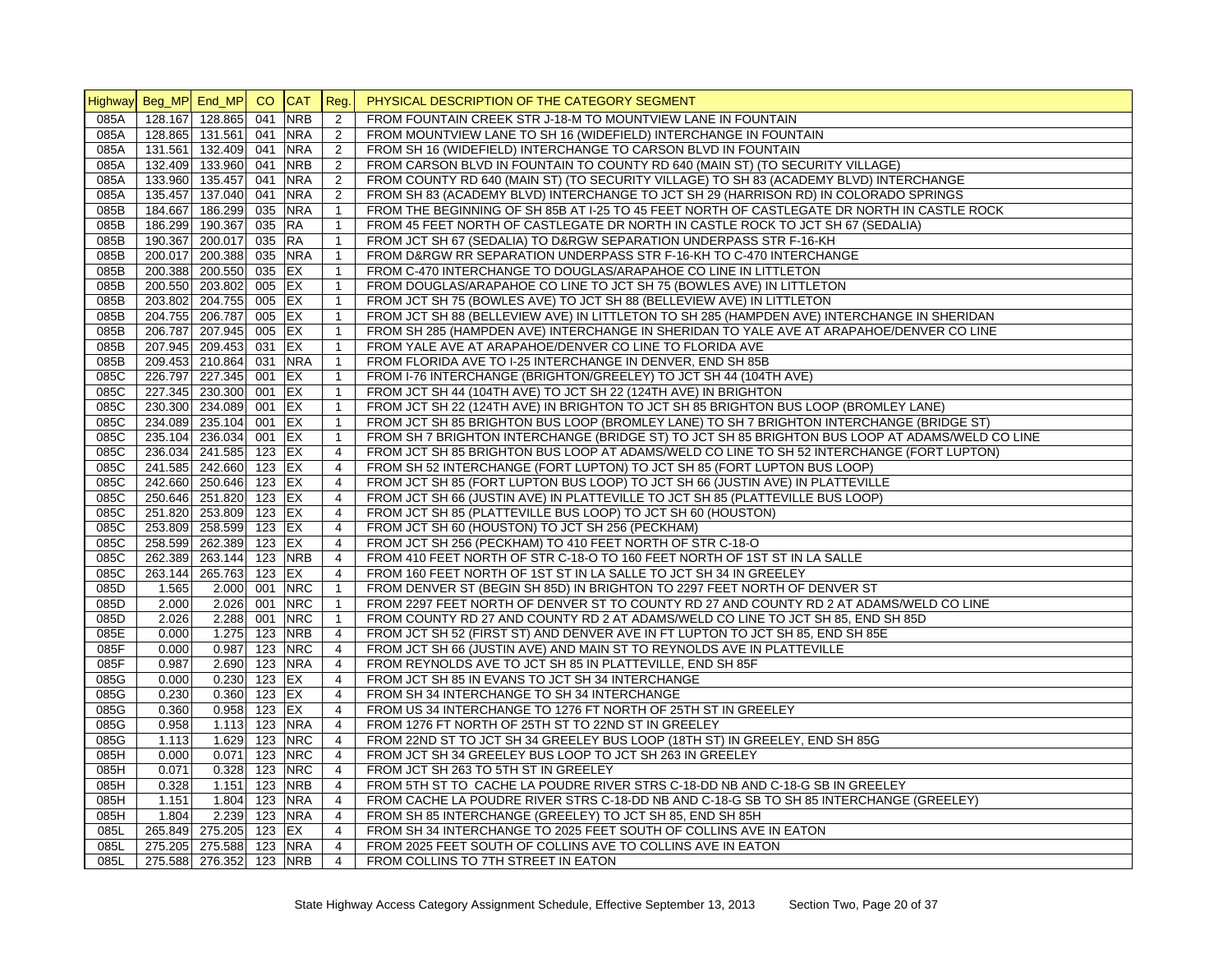|      |         | Highway Beg_MP End_MP CO CAT Reg. |          |            |                | PHYSICAL DESCRIPTION OF THE CATEGORY SEGMENT                                                                 |
|------|---------|-----------------------------------|----------|------------|----------------|--------------------------------------------------------------------------------------------------------------|
| 085L |         | 276.352 279.267                   | $123$ EX |            | $\overline{4}$ | FROM 7TH STREET IN EATON TO 1875 FEET SOUTH OF B STREET IN AULT                                              |
| 085L |         | 279.267 279.691 123 NRA           |          |            | 4              | FROM 1875 FEET SOUTH OF B STREET TO A ST IN AULT                                                             |
| 085L |         | 279.691 280.259 123 NRB           |          |            | $\overline{4}$ | FROM A STREET TO JACKIE ANN STREET IN AULT                                                                   |
| 085L |         | 280.259 280.284                   |          | 123 NRA    | $\overline{4}$ | FROM JACKIE ANN STREET TO 1ST AVENUE IN AULT                                                                 |
| 085L |         | 280.284 288.000                   | 123 EX   |            | $\overline{4}$ | FROM 1ST AVENUE IN AULT TO COUNTY RD 98 IN NUNN                                                              |
| 085L |         | 288.000 289.000                   |          | 123 NRB    | 4              | FROM COUNTY RD 98 TO COUNTY RD 100 IN NUNN                                                                   |
| 085L |         | 289.000 309.542                   | 123 EX   |            | $\overline{4}$ | FROM COUNTY RD 100 IN NUNN TO COLORADO-WYOMING STATE LINE, END SH 85L                                        |
| 086A | 1.854   | 4.860                             |          | 035 NRA    | $\mathbf{1}$   | FROM JCT SH 86B NORTH (OLD FOUNDERS PKWY)-RD SE (CR 35)(RIDGE RD)-RD W(FIFTH ST)-RUNNING EAST ALONG FIFTH ST |
| 086A | 4.860   | 6.820                             | 035 RA   |            | $\mathbf{1}$   | FROM 6600 FEET WEST OF WALKER ROAD TO JCT SH 83 (FRANKTOWN)                                                  |
| 086A | 6.820   | 12.261                            | 035 RA   |            | $\mathbf{1}$   | FROM JCT SH 83 (FRANKTOWN) TO DOUGLAS/ELBERT CO LINE                                                         |
| 086A | 12.261  | 15.009                            | 039      | <b>RA</b>  | $\overline{4}$ | FROM DOUGLAS/ELBERT CO LINE TO 1093 FEET WEST OF ELIZABETH ST IN ELIZABETH                                   |
| 086A | 15.009  | 15.605                            |          | 039 NRB    | $\overline{4}$ | FROM 1093 FEET WEST OF ELIZABETH ST TO TABOR ST IN ELIZABETH                                                 |
| 086A | 15.605  | 15.894                            | 039      | <b>NRC</b> | 4              | FROM TABOR ST TO MAIN ST IN ELIZABETH                                                                        |
| 086A | 15.894  | 16.267                            | 039      | <b>NRB</b> | $\overline{4}$ | FROM MAIN ST TO IN ELIZABETH TO COUNTY RD 17                                                                 |
| 086A | 16.267  | 22.613                            | 039 RA   |            | $\overline{4}$ | FROM COUNTY RD 17 TO COUNTY RD 25-41 (TO ELBERT) IN KIOWA                                                    |
| 086A | 22.613  | 23.686                            |          | 039 NRB    | $\overline{4}$ | FROM COUNTY RD 25-41 (TO ELBERT) IN KIOWA TO COUNTY RD 134                                                   |
| 086A | 23.686  | 59.279 039 RB                     |          |            | $\overline{4}$ | FROM COUNTY RD 134 TO I-70 INTERCHANGE (KIOWA), END SH 86A                                                   |
| 086B | 100.000 | 104.348                           | 035 RA   |            | $\mathbf{1}$   | (FOUNDERS PARKWAY) FROM RIDGE RD IN CASTLE ROCK TO JCT SH 85B                                                |
| 088A | 0.000   | 1.090                             |          | 031 NRB    | $\mathbf{1}$   | FROM SH 40 INTERCHANGE (COLFAX AVE) TO JCT SH 6 INTERCHANGE (6TH AVE) IN DENVER                              |
| 088A | 1.090   | 1.978                             | 031      | <b>NRB</b> | $\mathbf{1}$   | FROM SH 6 INTERCHANGE (6TH AVE) TO JCT SH 26 (ALAMEDA AVE) IN DENVER                                         |
| 088A | 1.978   | 5.692                             | 031      | <b>NRB</b> | $\mathbf{1}$   | FROM JCT SH 26 (ALAMEDA AVE) IN DENVER TO FLOYD AVE AT DENVER/ARAPAHOE CO LINE IN SHERIDAN                   |
| 088A | 5.692   | 6.012                             | 005      | <b>NRB</b> | $\mathbf{1}$   | FROM FLOYD AVE AT DENVER/ARAPAHOE CO LINE IN SHERIDAN TO SH 285 INTERCHANGE                                  |
| 088A | 6.012   | 8.711                             |          | 005 NRB    | $\mathbf{1}$   | FROM SH 285 INTERCHANGE IN SHERIDAN TO JCT SH 85 (SANTA FE DR) IN LITTLETON                                  |
| 088A | 8.711   | 10.675 005 NRB                    |          |            | $\mathbf{1}$   | FROM JCT SH 85 (S SANTA FE DR) IN LITTLETON TO 528 FEET EAST OF CLARKSON ST IN CHERRY HILLS VILLAGE          |
| 088A | 10.675  | 11.560 005 NRA                    |          |            | $\mathbf{1}$   | FROM 528 FT E OF CLARKSON ST IN CHERRY HILLS VGE TO SH 177, UNIVERSITY BL, GREENWOOD VIL                     |
| 088A | 11.560  | 14.770 005                        |          | <b>NRA</b> | $\mathbf{1}$   | FROM JCT SH 177 (UNIVERSITY BL) TO I-25 INTERCHANGE (BELLEVIEW AV) IN GREENWOOD VIL END 88A                  |
| 088B | 16.827  | 20.496                            | 005      | <b>NRA</b> | $\mathbf{1}$   | FROM I-25 INTERCHANGE (ARAPAHOE RD) IN GREENWOOD VILLAGE TO JORDAN RD IN AURORA                              |
| 088B | 20.496  | 21.734                            |          | 005 NRA    | $\mathbf{1}$   | FROM JORDAN RD TO JCT SH 83 (PARKER RD) IN AURORA, END SH 88B                                                |
| 089A | 0.000   | 5.976                             | 009      | <b>RB</b>  | $\overline{c}$ | FROM JCT SH 116 (LYCAN) TO BACA/PROWERS CO LINE                                                              |
| 089A | 5.976   | 33.985                            | 099 RB   |            | $\overline{2}$ | FROM BACA/PROWERS CO LINE TO 522 FEET SOUTH OF ATSF RAILROAD CROSSING 003-201B                               |
| 089A | 33.985  | 34.340                            | 099      | <b>NRB</b> | $\overline{2}$ | FROM 522 FEET SOUTH OF ATSF RAILROAD CROSSING 003-201B TO JCT SH 50 (COLORADO ST), END SH 89A                |
| 090A | 0.000   | 14.797                            | 085 RB   |            | 5              | FROM UTAH-COLORADO STATE LINE TO COUNTY RD Z10 (BEDROCK)                                                     |
| 090A | 14.797  | 14.885                            | 085      | <b>NRA</b> | 5              | FROM COUNTY RD Z10 (BEDROCK) TO COUNTY RD Y9                                                                 |
| 090A | 14.885  | 33.874                            | 085 RB   |            | 5              | FROM COUNTY RD Y9 TO JCT SH 141 (VANCORUM), END SH 90A                                                       |
| 090B | 81.533  | 89.858                            |          | 085 NRB    | 3              | FROM CO RD 59 AND CO RD 90 TO JCT SH 50 AND JCT SH 550 (TOWNSEND AVE) IN MONTROSE, END SH 90B                |
| 091A | 0.000   | 12.076                            | 065 RA   |            | 3              | FROM JCT SH 24 TO LAKE/SUMMIT CO LINE                                                                        |
| 091A | 12.076  | 22.605                            | 117 RA   |            | 3              | FROM LAKE/SUMMIT CO LINE TO I-70 INTERCHANGE (COPPER MOUNTAIN/LEADVILLE), END SH 91A                         |
| 092A | 0.000   | 2.891                             |          | 029 NRB    | 3              | FROM JCT SH 50 TO IN DELTA TO 18.50 RD                                                                       |
| 092A | 2.891   | 3.814                             | 029 RA   |            | 3              | FROM 18.50 RD TO JCT SH 65                                                                                   |
| 092A | 3.814   | 20.000                            | 029 RA   |            | 3              | FROM JCT SH 65 TO HOTCHKISS AVE IN HOTCHKISS                                                                 |
| 092A | 20.000  | 20.723                            |          | 029 NRB    | 3              | FROM HOTCHKISS AVE TO JCT SH 133 IN HOTCHKISS                                                                |
| 092A | 20.723  | 21.010                            | 029      | <b>NRB</b> | 3              | FROM JCT SH 133 TO NORTH FORK GUNNISON RIVER STR I-06-A IN HOTCHKISS                                         |
| 092A | 21.010  | 31.000                            | 029 RA   |            | 3              | FROM NORTH FORK GUNNISON RIVER STR I-06-A IN HOTCHKISS TO 1637 FEET EAST OF CO RD D.75 (MCMURRAY ST)         |
| 092A | 31.000  | 31.837 029                        |          | <b>NRA</b> | 3              | FROM 1637 FEET EAST OF COUNTY ROAD D.75 (MCMURRAY ST) TO SMITH FORK CREEK STR J-06-A                         |
| 092A | 31.837  | 34.333 029 RA                     |          |            | 3              | FROM SMITH FORK CREEK STR J-06-A TO DELTA/MONTROSE CO LINE                                                   |
| 092A | 34.333  | 56.467                            | 085 RA   |            | 3              | FROM DELTA/MONTROSE CO LINE TO MONTROSE/GUNNISON CO LINE                                                     |
| 092A | 56.467  | 73.259                            | 051 RA   |            | 3              | FROM MONTROSE/GUNNISON CO LINE TO JCT OF SH-50, END SH 92A                                                   |
| 093A | 0.000   | 1.495                             |          | 059 NRA    | $\mathbf{1}$   | FROM JCT SH 58 AND SH 6 TO FORD ST IN GOLDEN                                                                 |
| 093A | 1.495   | 7.000                             | 059 EX   |            | $\mathbf{1}$   | FROM FORD ST IN GOLDEN TO 264 FEET NORTH OF D&RGW RAILROAD SEPARATION OVERPASS STR E-16-R                    |
| 093A | 7.000   | 7.573                             | 059 RA   |            | $\mathbf{1}$   | FROM 264 FEER NORTH OF D&RGW RAILROAD SEPARATION OVERPASS STR E-16-R TO JCT SH 72                            |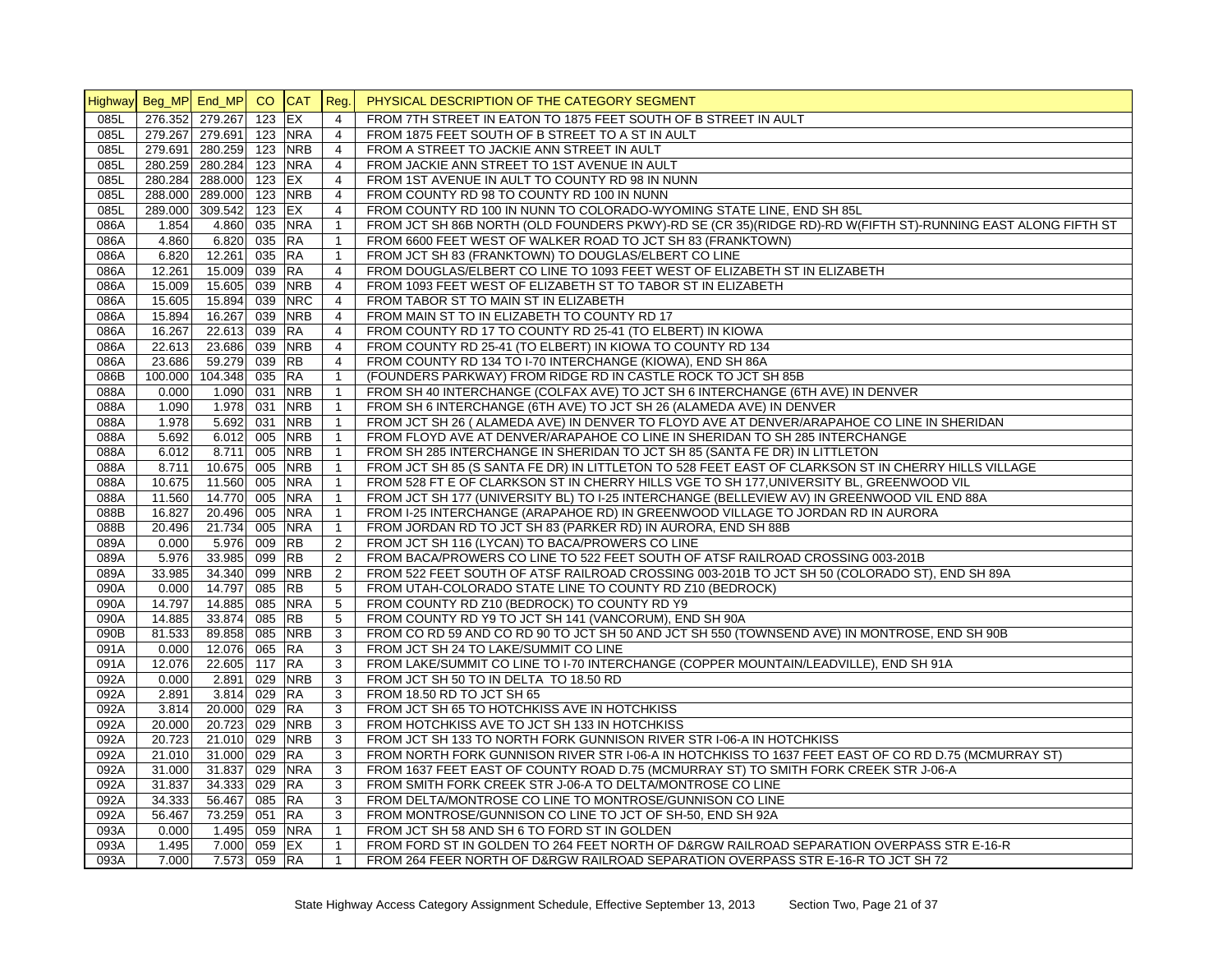|              |                       |                          | CO. | <b>CAT</b>               |                     | PHYSICAL DESCRIPTION OF THE CATEGORY SEGMENT                                                                 |
|--------------|-----------------------|--------------------------|-----|--------------------------|---------------------|--------------------------------------------------------------------------------------------------------------|
|              | Highway Beg_MP End_MP |                          |     |                          | Reg.                |                                                                                                              |
| 093A         | 7.573                 | 7.681                    | 059 | <b>RA</b>                | $\mathbf{1}$        | FROM JCT SH 72 TO 570 FEET NORTH OF JCT SH 72                                                                |
| 093A         | 7.681                 | 10.705 059               |     | EX                       | $\mathbf{1}$        | FROM 570 FEET NORTH OF JCT SH 72 TO JEFFERSON/BOULDER CO LINE                                                |
| 093A         | 10.705                | 11.781 013               |     | <b>RA</b>                | $\overline{4}$      | FROM JEFFERSON/BOULDER CO LINE TO JCT SH 128                                                                 |
| 093A         | 11.781                | 13.617 013               |     | <b>RA</b>                | $\overline{4}$      | FROM JCT SH 128 TO JCT SH 170 (MARSHALL)                                                                     |
| 093A         | 13.617                | 14.981 013               |     | <b>RA</b>                | $\overline{4}$      | FROM JCT SH 170 (MARSHALL) TO MARSHALL RD (COUNTY RD 51) IN BOULDER                                          |
| 093A         | 14.981                | 17.422 013               |     | <b>NRA</b>               | $\overline{4}$      | FROM MARSHALL RD (COUNTY RD 51) TO JCT SH 36 SPUR IN BOULDER                                                 |
| 093A         | 17.422                | 18.849 013               |     | <b>NRA</b>               | $\overline{4}$      | FROM JCT SH 36 SPUR TO JCT SH 7 (BROADWAY) AND JCT SH 119 (CANYON BLVD) IN BOULDER, END SH 93A               |
| 094A         | 0.548                 | 4.616 041                |     | EX                       | 2                   | FROM JCT W/US 24 TO COLORADO SPRINGS CITY LIMIT                                                              |
| 094A         | 4.616                 | 17.100 041               |     | <b>NRA</b>               | $\overline{2}$      | FROM COLORADO SPRING CITY LIMIT TO COUNTY RD 493 (ELLICOTT)                                                  |
| 094A         | 17.100                | 35.008 041               |     | <b>RA</b>                | $\overline{c}$      | FROM COUNTY RD 493 (ELLICOTT) TO KENDRICK DR (EL PASO COUNTY RD 901) AT EL PASO/LINCOLN CO LINE              |
| 094A         | 35.008                | 54.581 073               |     | <b>RB</b>                | $\overline{4}$      | FROM KENDRICK DR (EL PASO COUNTY RD 901) AT EL PASO/LINCOLN CO LINE TO JCT SH 71 (PUNKIN CENTER)             |
| 094A         | 54.581                | 83.626 073               |     | <b>RB</b>                | $\overline{4}$      | FROM JCT SH 71 (PUNKIN CENTER) TO LINCOLN COUNTY RD 49 AT LINCOLN/CHEYENNE CO LINE                           |
| 094A         | 83.626                | 86.174 017               |     | <b>RB</b>                | $\overline{4}$      | FROM LINCOLN COUNTY RD 49 AT LINCOLN/CHEYENNE CO LINE TO JCT SH 40, END SH 94A                               |
| 095A         | 0.000                 | $0.051$ 031              |     | <b>RA</b>                | $\mathbf{1}$        | FROM SH 285 INTERCHANGE (SHERIDAN BLVD) TO RAMPS ON AND OFF IN DENVER                                        |
| 095A         | 0.051                 | 1.250 031                |     | <b>NRB</b>               | $\mathbf{1}$        | FROM RAMPS ON AND OFF TO DENVER/JEFFERSON CO LINE IN LAKEWOOD                                                |
| 095A         | 1.250                 | 1.500 059                |     | <b>NRB</b>               | $\mathbf{1}$        | FROM DENVER/JEFFERSON CO LINE IN LAKEWOOD TO JEFFERSON/DENVER CO LINE IN DENVER                              |
| 095A         | 1.500                 | 3.770 031                |     | <b>NRB</b>               | $\mathbf{1}$        | FROM JEFFERSON/DENVER CO LINE TO VIRGINIA AVE AT DENVER/JEFFERSON CO LINE IN LAKEWOOD                        |
| 095A         | 3.770                 | 3.975 059                |     | <b>NRB</b>               | $\mathbf{1}$        | FROM VIRGINIA AVE AT DENVER/JEFFERSON CO LINE TO JCT SH 26 (ALAMEDA AVE) IN LAKEWOOD                         |
| 095A         | 3.975                 | 5.018 059                |     | <b>NRB</b>               | $\mathbf{1}$        | FROM JCT SH 26 (ALAMEDA AVE) TO SH 6 INTERCHANGE (SHERIDAN BLVD) IN LAKEWOOD                                 |
| 095A         | 5.018                 | 5.528 059                |     | <b>NRB</b>               | $\mathbf{1}$        | FROM SH 6 INTERCHANGE (SHERIDAN BLVD) IN LAKEWOOD TO 10TH AVE AT JEFFERSON/DENVER CO LINE                    |
| 095A         | 5.528                 | 6.031 031                |     | <b>NRB</b>               | $\mathbf{1}$        | FROM 10TH AVE AT JEFFERSON/DENVER CO LINE TO JCT SH 40 (COLFAX AVE) IN LAKEWOOD                              |
| 095A         | 6.031                 | 7.224 031                |     | <b>NRB</b>               | $\mathbf{1}$        | FROM JCT SH 40 (COLFAX AVE) TO DENVER/JEFFERSON CO LINE                                                      |
| 095A         | 7.224                 | $9.013$ 059              |     | <b>NRB</b>               | $\mathbf{1}$        | FROM DENVER/JEFFERSON CO LINE TO 1-70 INTERCHANGE (SHERIDAN BLVD)                                            |
| 095A         | 9.013                 | 9.049 059                |     | <b>NRB</b>               | $\mathbf{1}$        | FROM I-70 INTERCHANGE (SHERIDAN BLVD) TO 48TH AVE AT JEFFERSON/DENVER CO LINE                                |
| 095A         | 9.049                 | 9.541                    | 031 | <b>NRB</b>               | $\mathbf{1}$        | FROM 48TH AVE AT JEFFERSON/DENVER CO LINE TO 52ND AVE AT DENVER/JEFFERSON CO LINE                            |
| 095A         | 9.541                 | 9.889 059                |     | <b>NRB</b>               | $\mathbf{1}$        | FROM 52ND AVE AT DENVER/JEFFERSON CO LINE TO I-76 INTERCHANGE (SHERIDAN BLVD)                                |
| 095A         | 9.889                 | 11.603 059               |     | <b>NRA</b>               | $\mathbf{1}$        | FROM I-76 INTERCHANGE (SHERIDAN BLVD) TO JEFFERSON/ADAMS CO LINE                                             |
| 095A         | 11.603                | 13.942 001               |     | <b>NRA</b>               | $\mathbf{1}$        | FROM 68TH AVE AT DENVER/JEFFERSON CO LINE TO ADAMS/JEFFERSON CO LINE (SHERIDAN BLVD)                         |
| 095A         | 13.942                | 14.376 059               |     | <b>NRA</b>               | $\mathbf{1}$        | FROM ADAMS/JEFFERSON CO LINE TO SH 36 INTERCHANGE IN WESTMINSTER, END SH 95A                                 |
| 096A         | 0.000                 | $0.164$ 027              |     | <b>NRB</b>               | $\overline{2}$      | FROM JCT SH 69 (MAIN ST) AND (SIXTH ST) TO 866 FEET EAST OF JCT SH 69 (MAIN ST) AND (SIXTH ST) IN WESTCLIFFE |
| 096A         | 0.164                 | 0.506 027                |     | <b>NRB</b>               | $\overline{2}$      | FROM 866 FT EAST OF JCT SH 69 (MAIN ST) AND (SIXTH ST) TO HERMIT LN IN SILVER CLIFF                          |
| 096A         | 0.506                 | 1.313 027                |     | <b>NRC</b>               | $\overline{2}$      | FROM HERMIT LANE TO BUTLER ST IN SILVER CLIFF                                                                |
| 096A         | 1.313                 | 4.000 027                |     | <b>NRB</b>               | 2                   | FROM BUTLER ST IN SILVER CLIFF TO 3633 FEET WEST OF KNICKERBOCKER RD                                         |
| 096A         | 4.000                 | 16.608 027               |     | <b>RB</b><br><b>RB</b>   | 2                   | FROM 3633 FEET WEST OF KNICKERBOCKER RD TO JCT SH 165                                                        |
| 096A         | 16.608                | 26.273 027<br>26.770 027 |     | <b>NRB</b>               | $\overline{c}$      | FROM JCT SH 165 TO JCT SH 67 (WETMORE)                                                                       |
| 096A         | 26.273                | 29.202 027               |     | <b>RB</b>                | 2                   | FROM JCT SH 67 (WETMORE) TO COUNTY RD 295                                                                    |
| 096A         | 26.770                | 42.210 101               |     | <b>RB</b>                | 2<br>2              | FROM COUNTY RD 295 TO CUSTER/PUEBLO CO LINE                                                                  |
| 096A         | 29.202                |                          |     |                          | 2                   | FROM CUSTER/PUEBLO CO LINE TO ROAD TO PUEBLO RESERVOIR                                                       |
| 096A         | 42.210                | 51.651 101               |     | <b>RA</b>                | $\overline{2}$      | FROM ROAD TO PUEBLO RESERVOIR TO MC CARTHY BLVD (COUNTY RD 922)                                              |
| 096A         | 51.651                | 51.942 101               |     | <b>NRA</b>               |                     | FROM MC CARTHY BLVD (COUNTY RD 922) TO LONG ST IN PUEBLO                                                     |
| 096A         | 51.942                | 52.785                   | 101 | <b>NRB</b>               | 2                   | FROM LONG ST TO JCT SH 45 (PUEBLO BLVD) IN PUEBLO                                                            |
| 096A         | 52.785                | 55.672 101               |     | <b>NRB</b><br><b>NRC</b> | $\overline{2}$      | FROM JCT SH 45 (PUEBLO BLVD) TO ELIZABETH ST IN PUEBLO                                                       |
| 096A         | 55.672                | 56.091 101               |     | <b>NRC</b>               | $\overline{2}$      | FROM ELIZABETH ST TO JCT SH 50 PUEBLO BUS LOOP IN PUEBLO                                                     |
| 096A<br>096A | 56.091                | 56.333 101<br>56.719 101 |     | <b>NRB</b>               | $\overline{2}$<br>2 | FROM JCT SH 50 PUEBLO BUS LOOP TO CHESTER ST IN PUEBLO                                                       |
| 096A         | 56.333<br>56.719      | 56.911 101               |     | <b>NRB</b>               | 2                   | FROM CHESTER ST TO 116 FEET WEST OF HUDSON AVE IN PUEBLO                                                     |
|              |                       |                          |     | <b>NRB</b>               | 2                   | FROM 116 FEET WEST OF HUDSON AVE TO JCT SH 227 IN PUEBLO                                                     |
| 096A<br>096A | 56.911<br>58.242      | 58.242 101<br>58.672 101 |     | <b>NRB</b>               | 2                   | FROM JCT SH 227 TO 21ST LANE IN PUEBLO<br>FROM 21 ST LANE TO 766 FEET WEST OF JCT SH 50 AND 47 IN PUEBLO     |
| 096A         | 58.672                | 58.812 101               |     | EX                       | 2                   | FROM 766 FEET WEST OF JCT SH 50 AND SH 47 TO JCT SH 50 AND SH 47 IN PUEBLO, END SH 96A                       |
| 096B         | 69.499                | 75.443 101 RB            |     |                          | 2                   |                                                                                                              |
|              |                       |                          |     |                          |                     | FROM JCT SH 50 TO CHURCH AVE IN BOONE                                                                        |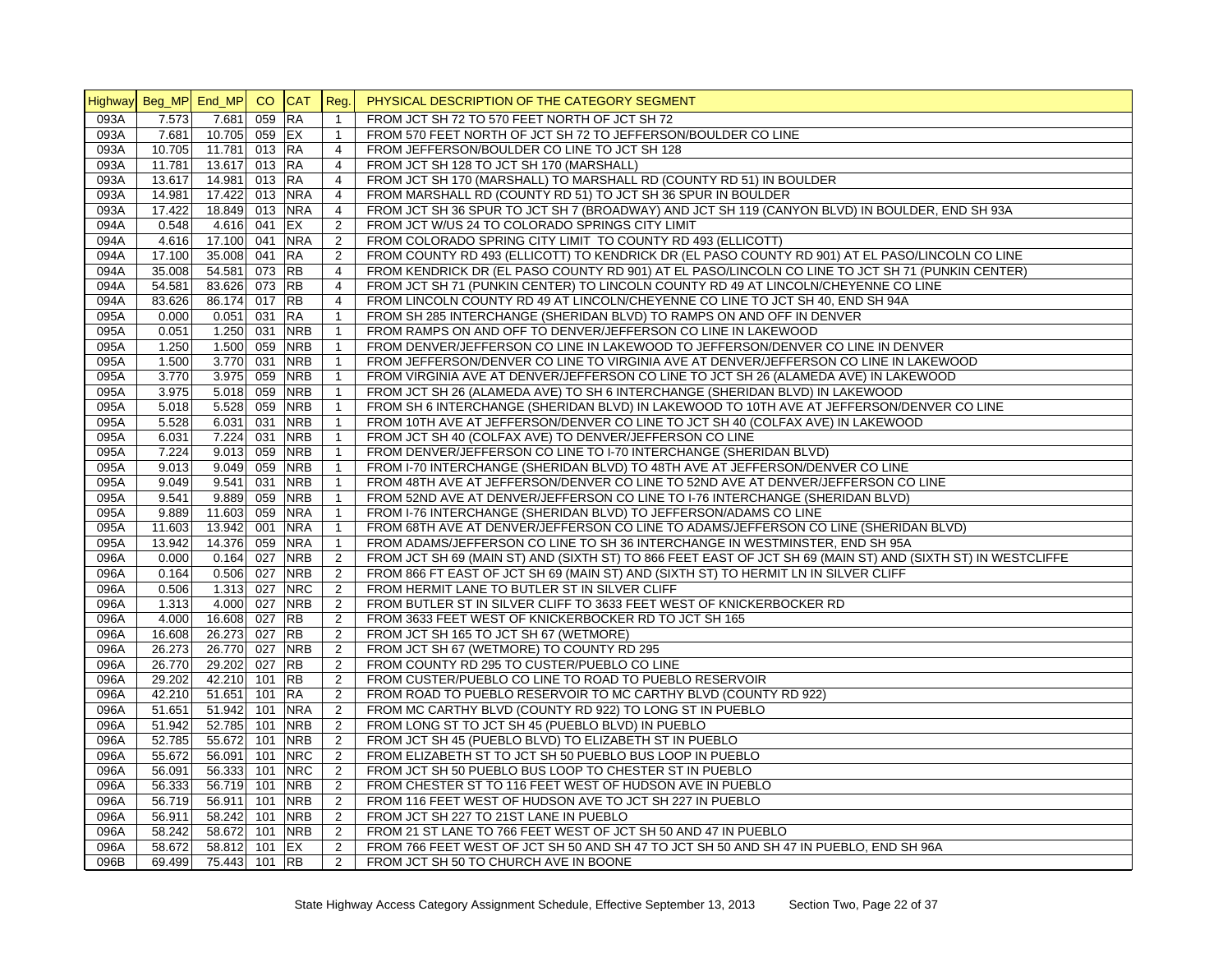|              | Highway Beg_MP End_MP CO |                        |            | CAT Reg.   |                      | PHYSICAL DESCRIPTION OF THE CATEGORY SEGMENT                                                                                      |
|--------------|--------------------------|------------------------|------------|------------|----------------------|-----------------------------------------------------------------------------------------------------------------------------------|
| 096B         | 75.443                   | 75.496                 | 101        | <b>NRB</b> | 2                    | FROM CHURCH AVE TO JCT SH 209 (HUGHES AVE) IN BOONE                                                                               |
| 096B         | 75.496                   | 76.024                 | 101        | <b>NRB</b> | 2                    | FROM JCT SH 209 (HUGHES AVE) IN BOONE TO BOB CREEK CANAL STR L-19-G                                                               |
| 096B         | 76.024                   | 87.888                 | 101        | <b>RB</b>  | 2                    | FROM BOB CREEK CANAL STR L-19-G TO PUEBLO/CROWLEY CO LINE                                                                         |
| 096B         | 87.888                   | 90.148                 | 025        | <b>RB</b>  | 2                    | FROM PUEBLO/CROWLEY CO LINE TO JCT SH 167                                                                                         |
| 096B         | 90.148                   | 94.339                 | 025        | <b>RB</b>  | 2                    | FROM JCT SH 167 TO WEST AVE (COUNTY RD 13) IN OLNEY SPRINGS                                                                       |
| 096B         | 94.339                   | 94.804                 |            | 025 NRB    | $\overline{2}$       | FROM WEST AVE (COUNTY RD 13) TO 2973 FEET WEST OF COUNTY RD 15                                                                    |
| 096B         | 94.804                   | 99.580                 | 025        | <b>RB</b>  | 2                    | FROM 2973 FEET WEST OF COUNTY RD 15 TO JCT SH 207                                                                                 |
| 096B         | 99.580                   | 105.240 025 RB         |            |            | $\overline{2}$       | FROM JCT SH 207 TO 2255 FEET EAST OF COUNTY RD 33                                                                                 |
| 096B         |                          | 105.240 105.830 025    |            | <b>NRB</b> | $\overline{2}$       | FROM 2255 FEET EAST OF COUNTY RD 33 TO JCT SH 71, END SH 96B                                                                      |
| 096C         |                          | 106.036 110.916        | 025 RB     |            | 2                    | FROM JCT SH 71 TO CALIFORNIA ST (LANE 22.5) IN SUGAR CITY                                                                         |
| 096C         |                          | 110.916 111.323        | 025        | <b>NRB</b> | 2                    | FROM CALIFORNIA ST (LANE 22.5) IN SUGAR CITY TO MARYLAND ST (LANE 23) (COUNTY RD 45)                                              |
| 096C         |                          | 111.323 119.451 025 RB |            |            | 2                    | FROM MARYLAND ST (LANE 23) (COUNTY RD 45) TO CROWLEY/OTERO CO LINE                                                                |
| 096C         |                          | 119.451 119.718        | 089        | <b>RB</b>  | 2                    | FROM CROWLEY/OTERO CO LINE TO OTERO/CROWLEY CO LINE                                                                               |
| 096C         |                          | 119.718 119.953 025 RB |            |            | 2                    | FROM OTERO/CROWLEY CO LINE TO CROWLEY/KIOWA CO LINE                                                                               |
| 096C         |                          | 119.953 143.780 061    |            | <b>RB</b>  | $\overline{2}$       | FROM CROWLEY/KIOWA CO LINE TO COUNTY RD 19 IN HASWELL                                                                             |
| 096C         |                          | 143.780 144.614        | 061        | <b>NRB</b> | $\overline{2}$       | FROM COUNTY RD 19 TO 26 FEET WEST OF COUNTY RD P.1                                                                                |
| 096C         |                          | 144.614 166.114 061 RB |            |            | 2                    | FROM 26 FEET WEST OF COUNTY RD P.1 TO JCT SH 287 IN EADS, END SH 96C                                                              |
| 096D         |                          | 168.992 193.050 061 RB |            |            | 2                    | FROM JCT SH 287 TO JCT SH 385 SOUTH                                                                                               |
| 096D         |                          | 193.050 193.311        | 061 RB     |            | $\overline{2}$       | FROM JCT SH 385 SOUTH TO 2846 FEET EAST OF JCT SH 385 SOUTH                                                                       |
| 096D         |                          | 193.311 193.850        | 061        | <b>NRB</b> | $\overline{2}$       | FROM 2846 FEET EAST OF JCT SH 385 SOUTH TO JCT SH 385 NORTH                                                                       |
| 096D         |                          | 193.850 194.329        | 061        | <b>NRB</b> | 2                    | FROM JCT SH 385 NORTH TO COUNTY RD 67.4                                                                                           |
| 096D         |                          | 194.329 207.454        | 061        | <b>RB</b>  | $\overline{2}$       | FROM COUNTY RD 67.4 TO COUNTY RD 80.2 AT COLORADO-KANSAS STATE LINE, END SH 96D                                                   |
| 097A         | 0.000                    | 0.077                  | 085        | <b>NRC</b> | 5                    | FROM JCT SH 141 TO SAN MIGUEL RIVER STR L-02-E IN NATURITA                                                                        |
|              |                          |                        |            | <b>NRB</b> |                      |                                                                                                                                   |
| 097A<br>097A | 0.077<br>0.367           | 0.367<br>3.743         | 085<br>085 | <b>RB</b>  | 5<br>5               | FROM SAN MIGUEL RIVER STR L-02-E TO 248 FEET EAST OF HIGHLAND DR                                                                  |
|              |                          |                        |            | <b>NRB</b> |                      | FROM 248 FEET EAST OF HIGHLAND DR TO 987 FEET WEST OF 10TH AVE                                                                    |
| 097A<br>097A | 3.743<br>3.930           | 3.930<br>4.584         | 085<br>085 | <b>NRC</b> | $5\phantom{.0}$<br>5 | FROM 987 FEET WEST OF 10TH AVE TO 10TH AVE IN NUCLA<br>FROM 10TH AVE TO 3RD AVE AND MAIN ST IN NUCLA, END SH 97A                  |
|              |                          |                        |            | <b>NRC</b> |                      |                                                                                                                                   |
| 100A         | 0.000                    | 0.419 009              |            | <b>NRB</b> | 2<br>$\overline{2}$  | FROM JCT SH 160 TO MAIN ST IN VILAS, END SH 100A<br>FROM JCT SH 50 (SEVENTH ST) IN LAS ANIMAS TO 21 FEET SOUTH OF COUNTY RD FF.25 |
| 101A         | 0.000                    | 0.400                  | 011        |            |                      |                                                                                                                                   |
| 101A         | 0.400                    | 21.413 011 RB          |            |            | 2                    | FROM 21 FEET SOUTH OF COUNTY RD FF.25 TO COUNTY RD K AND COUNTY RD 18 (TOONERVILLE), END SH 101A                                  |
| 103A         | 0.000                    | $0.119$ 019            |            | <b>NRC</b> | $\mathbf{1}$         | FROM JCT I-70 IDAHO SPGS BUS LOOP (COLORADO BLVD) TO I-70 INTERCHANGE IN IDAHO SPRINGS                                            |
| 103A         | 0.119                    | 0.198                  |            | 019 NRC    | $\mathbf{1}$         | FROM I-70 INTERCHANGE TO CLEAR CREEK STR F-14-G IN IDAHO SPRINGS                                                                  |
| 103A         | 0.198                    | 0.296                  | 019        | <b>NRB</b> | $\mathbf{1}$         | FROM CLEAR CREEK STR F-14-G TO 517 FEET SOUTH OF CLEAR CREEK STR F-14-G IN IDAHO SPRINGS                                          |
| 103A         | 0.296                    | 13.265                 | 019 RB     |            | $\mathbf{1}$         | FROM 517 FEET SOUTH OF CLEAR CREEK STR F-14-G IN IDAHO SPRINGS TO JCT SH 5                                                        |
| 103A         | 13.265                   | 22.488                 | 019        | <b>RB</b>  | $\mathbf{1}$         | FROM JCT SH 5 TO COUNTY RD 151 AND COUNTY RD 103 (SQUAW PASS), END SH 103A                                                        |
| 105A         | 4.731                    | 5.211                  | 041        | <b>NRA</b> | 2                    | FROM JUST WEST OF JACKSON CREEK PKWY (MP 4.731) TO I-25 INTERCHANGE (MONUMENT/PALMER LAKE)                                        |
| 105A         | 5.211                    | 5.365                  | 041        | <b>NRA</b> | 2                    | FROM I-25 INTERCHANGE (MONUMENT/PALMER LAKE) TO 3RD ST                                                                            |
| 105A         | 5.365                    | 5.980                  | 041        | <b>NRB</b> | $\overline{2}$       | FROM 3RD ST TO D&RGW RR SEPARATION 253-075X UNDERPASS STR H-17-W IN MONUMENT                                                      |
| 105A         | 5.980                    | 8.561                  | 041        | <b>NRA</b> | $\overline{2}$       | FROM D&RGW RR SEPARATION 253-075X UNDERPASS STR H-17-W TO LOWER GLENWAY IN PALMER LAKE                                            |
| 105A         | 8.561                    | 8.980                  | 041        | <b>NRB</b> | 2                    | FROM LOWER GLENWAY TO LARKSPUR ST IN PALMER LAKE                                                                                  |
| 105A         | 8.980                    | 9.480 041 NRA          |            |            | 2                    | FROM LARKSPUR ST TO PERRY PARK RD (COUNTY RD 105) AT EL PASO/DOUGLAS CO LINE, END SH 105A                                         |
| 105B         | 28.160                   | 32.628                 | 035 RA     |            | $\overline{1}$       | FROM WOLFENBERGER RD (COUNTY RD 6) AND PERRY PARK RD (COUNTY RD 105) TO JCT SH 67, END SH 105B                                    |
| 109A         | 0.000                    | 27.526                 | 071 RB     |            | $\overline{c}$       | FROM JCT SH 160 TO BENT COUNTY RD A AT LAS ANIMAS/BENT CO LINE                                                                    |
| 109A         | 27.526                   | 30.990                 | 011 RB     |            | $\overline{2}$       | FROM BENT COUNTY RD A AT LAS ANIMAS/BENT CO LINE TO BENT/OTERO CO LINE                                                            |
| 109A         | 30.990                   | 54.790                 | 089 RB     |            | 2                    | FROM BENT/OTERO CO LINE TO 22ND ST                                                                                                |
| 109A         | 54.790                   | 56.720                 | 089        | <b>NRB</b> | 2                    | FROM 22ND ST IN LA JUNTA TO SH 50 INTERCHANGE (CHERAW)                                                                            |
| 109A         | 56.720                   | 57.435                 | 089        | <b>NRB</b> | 2                    | FROM SH 50 INTERCHANGE (CHERAW) TO JCT SH 194                                                                                     |
| 109A         | 57.435                   | 57.803                 | 089        | <b>NRB</b> | 2                    | FROM JCT SH 194 TO FORT LYON CANAL STR L-22-CH                                                                                    |
| 109A         | 57.803                   | 63.255                 | 089 RB     |            | 2                    | FROM FORT LYON CANAL STR L-22-CH TO JCT SH 266                                                                                    |
| 109A         | 63.255                   | 65.327                 | 089 RB     |            | 2                    | FROM JCT SH 266 TO APPROX 3080 FEET EAST OF COUNTY RD 30, END SH 109A                                                             |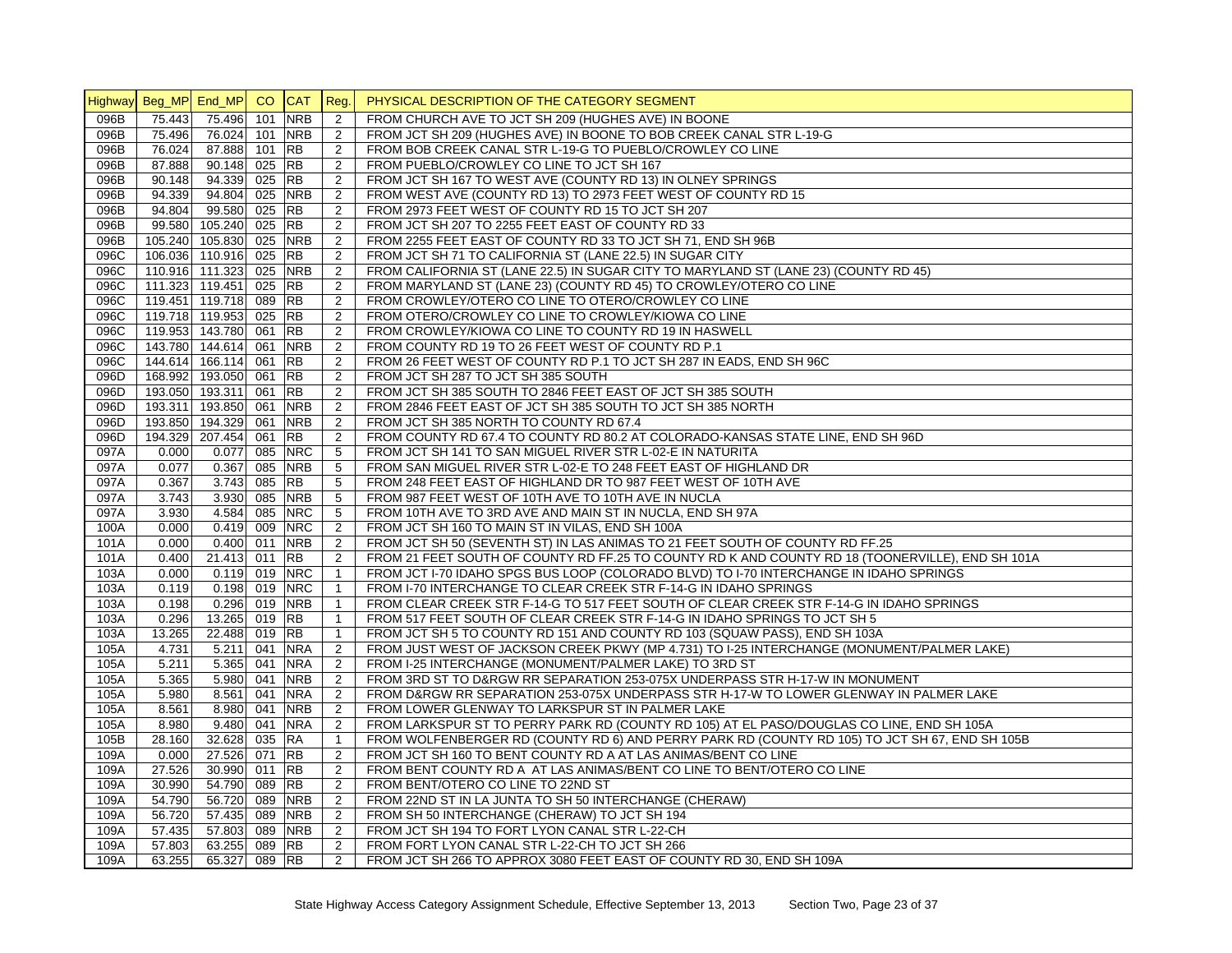|      | Highway Beg_MP End_MP |                | CO  | <b>CAT</b> | Reg.                             | PHYSICAL DESCRIPTION OF THE CATEGORY SEGMENT                                                  |
|------|-----------------------|----------------|-----|------------|----------------------------------|-----------------------------------------------------------------------------------------------|
| 109B | 0.000                 | 0.184          | 089 | <b>NRB</b> | $\overline{2}$                   | FROM JCT SH 50 TO JCT SH 109 IN LA JUNTA. END SH 109B                                         |
| 112A | 0.000                 | $0.430$ 105    |     | <b>NRB</b> | 5                                | FROM JCT SH 160 (GRAND AVE) TO RIO GRANDE RIVER STR N-11-V IN DEL NORTE                       |
| 112A | 0.430                 | 0.544          | 105 | <b>NRA</b> | 5                                | FROM RIO GRANDE RIVER STR N-11-V IN DEL NORTE TO COUNTY RD 15                                 |
| 112A | 0.544                 | 10.294 105     |     | <b>RA</b>  | 5                                | FROM COUNTY RD 15 TO RIO GRANDE/SAGUACHE CO LINE                                              |
| 112A | 10.294                | 13.138 109     |     | <b>RA</b>  | 5                                | FROM RIO GRANDE/SAGUACHE CO LINE TO JCT SH 285                                                |
| 112A | 13.138                | 14.630 105     |     | <b>RB</b>  | 5                                | FROM JCT SH 285 TO 1885 FEET WEST OF WASHINGTON ST IN CENTER                                  |
| 112A | 14.630                | 15.662 105     |     | <b>NRB</b> | 5                                | FROM 1885 FEET WEST OF WASHINGTON ST TO SAN LUIS CENTRAL RAILROAD CROSSING 862-080A IN CENTER |
| 112A | 15.662                | 23.520 105     |     | <b>RB</b>  | 5                                | FROM SAN LUIS CENTRAL RAILROAD CROSSING 862-080A IN CENTER TO RIO GRANDE/ALAMOSA CO LINE      |
| 112A | 23.520                | 27.802 003     |     | <b>RB</b>  | $5\phantom{.0}$                  | FROM RIO GRANDE/ALAMOSA CO LINE TO JCT SH 17, END SH 112A                                     |
| 113A | 0.000                 | 18.830 075     |     | <b>RB</b>  | $\overline{4}$                   | FROM SH 138 TO COLORADO-NEBRASKA STATE LINE, END SH 113A                                      |
| 114A | 0.000                 | 8.020 051      |     | <b>RB</b>  | 3                                | FROM JCT SH 50 TO GUNNISON/SAGUACHE CO LINE                                                   |
| 114A | 8.020                 | 61.490 109     |     | <b>RB</b>  | 5                                | FROM GUNNISON/SAGUACHE CO LINE TO 195 FEET WEST OF 11TH ST IN SAGUACHE                        |
| 114A | 61.490                | 61.697 109     |     | <b>NRB</b> | 5                                | FROM 195 FEET WEST OF 11TH ST IN SAGUACHE TO JCT SH 285, END SH 114A                          |
| 115A | 0.000                 | 1.223 043      |     | <b>NRB</b> | 2                                | FROM JCT SH 50 (ROYAL GORGE BLVD) IN CANON CITY TO CYANIDE AVE (COUNTY RD 464B)               |
| 115A | 1.223                 | 7.129 043      |     | <b>RA</b>  | 2                                | FROM CYANIDE AVE (COUNTY RD 464B) TO CHANDLER CREEK STR K-16-G                                |
| 115A | 7.129                 | 7.789 043      |     | <b>NRB</b> | $\overline{2}$                   | FROM CHANDLER CREEK STR K-16-G TO TELLER ST (COUNTY RD 719C)                                  |
| 115A | 7.789                 | 7.847 043      |     | <b>NRC</b> | 2                                | FROM TELLER ST (COUNTY RD 719C) TO HOUSTON AVE IN FLORENCE                                    |
| 115A | 7.847                 | 8.694 043      |     | <b>NRC</b> | $\overline{2}$                   | FROM HOUSTON AVE TO JCT SH 67 IN FLORENCE                                                     |
| 115A | 8.694                 | 8.985 043      |     | <b>NRC</b> | 2                                | FROM JCT SH 67 TO JCT SH 67 IN FLORENCE                                                       |
| 115A | 8.985                 | 9.000 043      |     | <b>NRC</b> | 2                                | FROM JCT SH 67 TO 275 FEET SOUTH OF CRAWFORD AVE IN FLORENCE                                  |
| 115A | 9.000                 | $9.616$ 043    |     | <b>NRB</b> | 2                                | FROM 275 FEET SOUTH OF CRAWFORD AVE IN FLORENCE TO 3374 FEET SOUTH OF COUNTY RD 142           |
| 115A | 9.616                 | 10.432 043     |     | <b>RA</b>  | 2                                | FROM 3374 FEET SOUTH OF COUNTY RD 142 TO COUNTY RD 143A                                       |
| 115A | 10.432                | 11.046 043     |     | <b>RA</b>  | 2                                | FROM COUNTY RD 143A TO JCT SH 120                                                             |
| 115A | 11.046                | 13.960 043     |     | <b>RA</b>  | 2                                | FROM JCT SH 120 TO SH 50 INTERCHANGE                                                          |
| 115A | 13.960                | 14.000 043     |     | <b>RA</b>  | $\overline{2}$                   | FROM SH 50 INTERCHANGE TO 1093 FEET SOUTH OF C ST (COUNTY RD 911C)                            |
| 115A | 14.000                | 16.776 043     |     | <b>NRA</b> | $\overline{2}$                   | FROM 1093 FEET SOUTH OF C ST (COUNTY RD 911C) TO G ST (COUNTY RD 951C)                        |
| 115A | 16.776                | 27.168 043     |     | <b>RA</b>  | $\overline{c}$                   | FROM G ST (COUNTY RD 951C) TO FREMONT/EL PASO CO LINE                                         |
| 115A | 27.168                | 43.816 041     |     | EX         | 2                                | FROM FREMONT/EL PASO CO LINE TO SH 83 (ACADEMY BLVD) INTERCHANGE                              |
| 115A | 43.816                | 46.000 041     |     | EX         | 2                                | FROM SH83, ACADEMY, INTERCHG TO SECURITY/WIDEFIELD INTERCHG SH85 N AND E, SH122 W IN CO. SPGS |
| 115A | 46.000                | 47.496 041     |     | <b>NRA</b> | 2                                | FROM SECURITY WIDEFIELD INTERCHANGE TO JCT I 25 - END SH 115A                                 |
| 116A | 0.000                 | 12.042 009     |     | <b>RB</b>  | 2                                | FROM JCT SH 287 TO 7TH ST AND COUNTY RD 37 IN TWO BUTTES                                      |
| 116A | 12.042                | 13.000 009     |     | <b>NRA</b> | 2                                | FROM 7TH ST AND COUNTY RD 37 TO 290 FEET WEST OF COUNTY RD 38                                 |
| 116A | 13.000                | 27.020 009     |     | <b>RB</b>  | 2                                | FROM 290 FEET WEST OF COUNTY RD 38 TO JCT SH 89 (LYCAN)                                       |
| 116A | 27.020                | 32.322 009     |     | <b>RB</b>  | 2                                | FROM JCT SH 89 (LYCAN) TO COUNTY RD SS.5 AT COLORADO-KANSAS STATE LINE, END SH 116A           |
| 119A | 0.000                 | 6.500 019      |     | <b>RA</b>  | $\mathbf{1}$                     | FROM JCT SH 6 TO 1151 FEET SOUTH OF MILL ST BRIDGE IN BLACK HAWK                              |
| 119A | 6.500                 | 8.065 047      |     | <b>NRB</b> | $\overline{1}$                   | FROM 1151 FEET SOUTH OF MILL ST BRIDGE TO 2941 FEET NORTH OF MARCHANT ST IN BLACK HAWK        |
| 119A | 8.065                 | 12.492 047     |     | <b>RA</b>  | $\mathbf{1}$                     | FROM 2941 FEET NORTH OF MARCHANT ST IN BLACK HAWK TO JCT SH 46                                |
| 119A | 12.492                | 22.096 047     |     | <b>RA</b>  | $\mathbf{1}$                     | FROM JCT SH 46 TO GILPIN/BOULDER CO LINE                                                      |
| 119A | 22.096                | 22.748 013     |     | <b>RA</b>  | $\overline{4}$                   | FROM GILPIN/BOULDER CO LINE TO JCT SH 72                                                      |
| 119A | 22.748                | 25.115 013     |     | <b>RA</b>  | $\overline{4}$                   | FROM JCT SH 72 TO ELDORA RD IN NEDERLAND                                                      |
| 119A | 25.115                | 25.450 013     |     | <b>NRA</b> | 4                                | FROM ELDORA RD TO JEFFERSON ST AND PINE ST IN NEDERLAND                                       |
| 119A | 25.450                | 25.678 013     |     | <b>NRB</b> | $\overline{4}$                   | FROM JEFFERSON ST AND PINE ST TO MIDDLE BOULDER CREEK STR E-14-AR IN NEDERLAND                |
| 119A | 25.678                | 25.754 013 NRC |     |            | $\overline{4}$                   | FROM MIDDLE BOULDER CREEK STR E-14-AR TO JCT SH 72 IN NEDERLAND                               |
| 119A | 25.754                | 25.877 013 NRB |     |            | $\overline{4}$                   | FROM JCT SH 72 TO 3RD ST IN NEDERLAND                                                         |
| 119A | 25.877                | 26.401 013 NRA |     |            | $\overline{4}$                   | FROM 3RD ST TO 1435 FEET EAST OF STINKY GULCH RD IN NEDERLAND                                 |
| 119A | 26.401                | 40.398 013     |     | <b>RA</b>  | $\overline{4}$<br>$\overline{4}$ | FROM 1435 FEET EAST OF STINKY GULCH RD TO BOULDER CREEK STR D-15-G                            |
| 119A | 40.398                | 41.892 013 NRB |     |            |                                  | FROM BOULDER CREEK STR D-15-G TO JCT SH 7 AND JCT SH 93 (BROADWAY) IN BOULDER, END SH 119A    |
| 119B | 44.237                | 44.977 013     |     | <b>NRA</b> | $\overline{4}$                   | FROM JCT SH 36 (28TH ST) TO SH 157 (FOOTHILLS PARKWAY) INTERCHANGE IN BOULDER                 |
| 119B | 44.977                | 45.578 013 NRA |     |            | $\overline{4}$                   | FROM SH 157 (FOOTHILLS PARKWAY) INTERCHANGE TO FOUR MILE CREEK STR D-16-I                     |
| 119B | 45.578                | 45.766 013 EX  |     |            | $\overline{4}$                   | FROM FOUR MILE CREEK STR D-16-I TO JCT SH 157                                                 |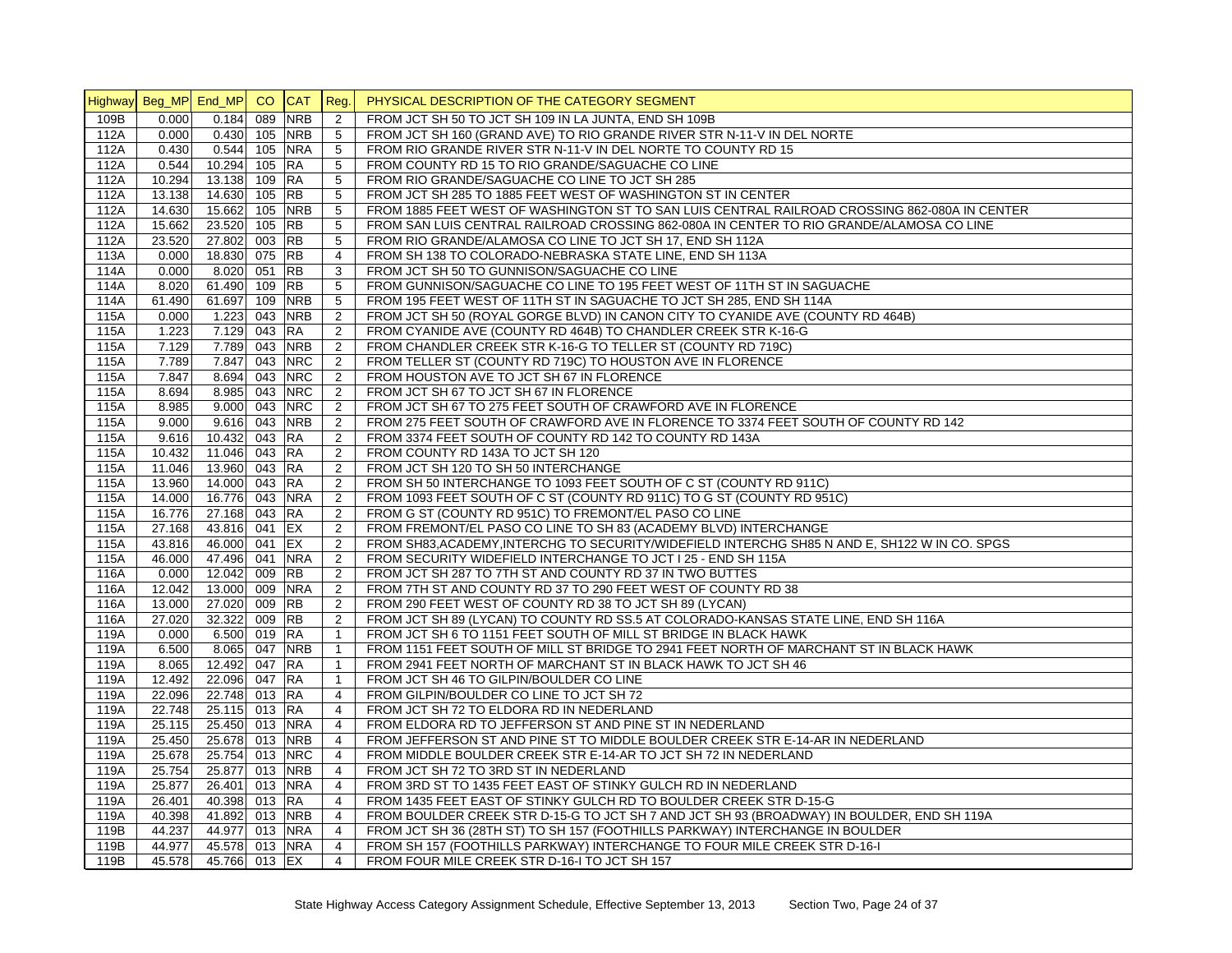|      | Highway Beg_MP End_MP CO CAT Reg. |                |        |                          |                | PHYSICAL DESCRIPTION OF THE CATEGORY SEGMENT                                                                                                    |
|------|-----------------------------------|----------------|--------|--------------------------|----------------|-------------------------------------------------------------------------------------------------------------------------------------------------|
| 119B | 45.766                            | 49.543         | 013 EX |                          | $\overline{4}$ | FROM JCT SH 157 TO JCT SH 52 IN BOULDER                                                                                                         |
| 119B | 49.543                            | 54.413 013 EX  |        |                          | $\overline{4}$ | FROM JCT SH 52 TO HOVER RD (COUNTY RD 19)                                                                                                       |
| 119B | 54.413                            | 56.202 013 NRA |        |                          | $\overline{4}$ | FROM HOVER RD (COUNTY RD 19) TO JCT SH 287 (MAIN ST) IN LONGMONT                                                                                |
| 119B | 56.202                            | 56.978 013 NRB |        |                          | $\overline{4}$ | FROM JCT SH 287 (MAIN ST) TO EMERY ST ALONG NEW ALIGNMENT IN LONGMONT                                                                           |
| 119B | 56.978                            | 59.089 013 NRA |        |                          | $\overline{4}$ | FROM EMERY ST ALONG NEW ALIGNMENT TO IRON HORSE DRIVE, END SH 119B                                                                              |
| 119C | 59.089                            | 59.475 013 NRA |        |                          | $\overline{4}$ | FROM IRON HORSE DRIVE TO COUNTY RD 1                                                                                                            |
| 119C | 59.475                            | 63.108 123     |        | <b>NRA</b>               | $\overline{4}$ | FROM COUNTY RD 1 TO COUNTY RD 7.5                                                                                                               |
| 119C | 63.108                            | 63.700 123     |        | <b>NRA</b>               | $\overline{4}$ | FROM COUNTY RD 7.5 TO I-25 INTERCHANGE (LONGMONT), END SH 119C                                                                                  |
| 120A | 0.000                             | 7.186 043      |        | <b>RB</b>                | $\overline{2}$ | FROM JCT SH 115 TO JCT SH 50, END SH 120A                                                                                                       |
| 121A | 0.000                             | 4.667 059      |        | <b>NRA</b>               | $\mathbf{1}$   | FROM C-470 INTERCHANGE TO CROSS DR AT JEFFERSON/DENVER CO LINE                                                                                  |
| 121A | 4.667                             | 4.963 031      |        | <b>NRA</b>               | $\mathbf{1}$   | FROM CROSS DR AT JEFFERSON/DENVER CO LINE TO DENVER/JEFFERSON CO LINE                                                                           |
| 121A | 4.963                             | 5.574 059      |        | <b>NRA</b>               | $\mathbf{1}$   | FROM DENVER/JEFFERSON CO LINE TO JEFFERSON/DENVER CO LINE                                                                                       |
| 121A | 5.574                             | 6.540 031      |        | <b>NRA</b>               | $\overline{1}$ | FROM JEFFERSON/DENVER CO LINE TO QUINCY AVE AT DENVER/JEFFERSON CO LINE IN LAKEWOOD                                                             |
| 121A | 6.540                             | 7.493 059      |        | <b>NRA</b>               | $\mathbf{1}$   | FROM QUINCY AVE AT DENVER/JEFFERSON CO LINE TO SH 285 INTERCHANGE IN LAKEWOOD                                                                   |
| 121A | 7.493                             | 9.062 059      |        | <b>NRA</b>               | $\mathbf{1}$   | FROM SH 285 INTERCHANGE TO JCT SH 8 (MORRISON RD) IN LAKEWOOD                                                                                   |
| 121A | 9.062                             | 12.444 059     |        | <b>NRA</b>               | $\overline{1}$ | FROM JCT SH 8 (MORRISON RD) TO SH 6 INTERCHANGE (WADSWORTH BLVD) IN LAKEWOOD                                                                    |
| 121A | 12.444                            | 13.596 059     |        | <b>NRA</b>               | $\overline{1}$ | FROM SH 6 INTERCHANGE (WADSWORTH BLVD) TO SH 40 (COLFAX AVE) IN LAKEWOOD                                                                        |
| 121A | 13.596                            | 14.614 059     |        | <b>NRA</b>               | $\mathbf{1}$   | FROM JCT SH 40 (COLFAX AVE) IN LAKEWOOD TO 26TH AVE IN WHEAT RIDGE                                                                              |
| 121A | 14.614                            | 16.790 059     |        | <b>NRA</b>               | $\mathbf{1}$   | FROM 26TH AVE, ALONG WADSWORTH IN WHEAT RIDGE TO 1-70 INTERCHANGE IN ARVADA                                                                     |
| 121A | 16.790                            | 25.820 059     |        | <b>NRA</b>               | $\mathbf{1}$   | FROM I-70 INTERCHANGE IN ARVADA TO JCT SH 128 IN BROOMFIELD AT JEFFERSON/BOULDER CO LN                                                          |
| 121A | 25.820                            | 26.020 013     |        | <b>NRA</b>               | $\overline{4}$ | FROM JCT SH 128 IN BROOMFIELD AT JEFFERSON/BOULDER CO LINE TO SH 36 INTERCHANGE                                                                 |
| 121A | 26.020                            | 26.244 013     |        | <b>NRA</b>               | $\overline{4}$ | FROM SH 36 INTERCHANGE TO SH 287 INTERCHANGE (BROOMFIELD)                                                                                       |
| 121A | 26.244                            | 26.419 013     |        | <b>NRA</b>               | $\overline{4}$ | FROM SH 287 INTERCHANGE (BROOMFIELD) TO JCT SH 287, END SH 121A                                                                                 |
| 121B | 0.000                             | 4.413 059      |        | <b>RA</b>                | $\mathbf{1}$   | FROM BEGINNING OF SH 121 TO C-470 INTERCHANGE (WADSWORTH BLVD), END SH 121B                                                                     |
| 125A | 0.000                             | 21.607         | 049    | <b>RA</b>                | 3              | FROM JCT SH 40 TO GRAND/JACKSON CO LINE                                                                                                         |
| 125A | 21.607                            | 52.020 057 RA  |        |                          | 3              | FROM GRAND/JACKSON CO LINE TO JCT SH 14                                                                                                         |
| 125A | 52.020                            | 52.920 057 RA  |        |                          | 3              | FROM JCT SH 14 TO UP RAILROAD CROSSING 805-120S                                                                                                 |
| 125A | 52.920                            | 53.288 057 NRB |        |                          | 3              | FROM UP RAILROAD CROSSING 805-120S TO JCT SH 14 (SIXTH ST) IN WALDEN                                                                            |
| 125A | 53.288                            | 54.000 057     |        | <b>NRB</b>               | 3              | FROM JCT SH 14 (SIXTH ST) IN WALDEN TO 185 FEET SOUTH OF MICHIGAN RIVER STR B-11-A                                                              |
| 125A | 54.000                            | 66.558 057 RA  |        |                          | 3              | FROM 185 FEET SOUTH OF MICHIGAN RIVER STR B-11-A TO JCT SH 127                                                                                  |
| 125A | 66.558                            | 75.406 057     |        | <b>RA</b>                | 3              | FROM JCT SH 127 TO COLORADO-WYOMING STATE LINE, END SH 125A                                                                                     |
| 127A | 0.000                             | 9.202          | 057 RA |                          | 3              | FROM JCT SH 125 TO COLORADO-WYOMING STATE LINE, END SH 127A                                                                                     |
| 128A | 0.000                             | 1.524 013 RA   |        |                          | $\overline{4}$ | FROM JCT SH 93 TO BOULDER/JEFFERSON CO LINE                                                                                                     |
| 128A | 1.524                             | 2.290 059 RA   |        |                          | $\mathbf{1}$   | FROM BOULDER/JEFFERSON CO LINE TO JEFFERSON/BOULDER CO LINE WEST OF BROOMFIELD                                                                  |
| 128A | 2.290                             | 2.755 013 RA   |        |                          | 4              | FROM JEFFERSON/BOULDER CO LINE TO BOULDER/JEFFERSON CO LINE WEST OF BROOMFIELD                                                                  |
|      |                                   |                |        |                          |                |                                                                                                                                                 |
| 128A | 2.755                             | 4.219 059 RA   |        |                          | $\overline{1}$ | FROM BOULDER/JEFFERSON CO LINE TO INDIANA ST                                                                                                    |
| 128A | 4.219                             | 5.140 059      |        | <b>NRA</b><br><b>NRA</b> | $\mathbf{1}$   | FROM INDIANA ST TO THE BOULDER-BROOMFIELD CO LINE<br>FROM THE BOULDER-BROOMFIELD CO LINE TO JCT SH 121 IN BROOMFIELD, END SH 128A IN BROOMFIELD |
| 128A | 5.140                             | 7.973 014      |        |                          | $\overline{1}$ |                                                                                                                                                 |
| 128B | 12.168                            | 14.113 001     |        | <b>NRA</b>               | $\mathbf{1}$   | FROM SH 287 (FEDERAL BL) IN WESTMINSTER TO I-25 INTERCHG (120TH AVE) IN THORNTON, END SH 128B                                                   |
| 131A | 0.000                             | 0.323 037 RA   |        |                          | 3              | FROM I-70 INTERCHANGE (WOLCOTT) TO JCT SH 6, END SH 131A                                                                                        |
| 131B | 0.053                             | 21.411         | 037 RA |                          | 3              | FROM JCT SH 6 (WOLCOTT) TO EAGLE/ROUTT CO LINE                                                                                                  |
| 131B | 21.411                            | 32.904 107 RA  |        |                          | 3              | FROM EAGLE/ROUTT CO LINE TO JCT SH 134                                                                                                          |
| 131B | 32.904                            | 42.191         | 107 RA |                          | 3              | FROM JCT SH 134 TO GREEN AVE IN YAMPA                                                                                                           |
| 131B | 42.191                            | 42.655 107     |        | <b>NRA</b>               | 3              | FROM GREEN AVE IN YAMPA TO COUNTY RD 8, COUNTY RD 21 AND MAIN ST                                                                                |
| 131B | 42.655                            | 51.483         | 107 RA |                          | 3              | FROM CO RD 8, CO RD 21 AND MAIN ST TO 132 FEET SOUTH OF COLFAX ST/DODGE AVE SEPARATION STR C-09-P                                               |
| 131B | 51.483                            | 51.959 107     |        | <b>NRA</b>               | 3              | FROM COLFAX ST/DODGE AVE SEPARATION STR C-09-P TO 528 FEET NORTH OF BELL AVE                                                                    |
| 131B | 51.959                            | 68.721         | 107 RA |                          | 3              | FROM 528 FEET NORTH OF BELL AVE TO JCT SH 40, END SH 131B                                                                                       |
| 133A | 0.000                             | 0.322          | 029    | <b>NRA</b>               | 3              | FROM JCT SH 92 (BRIDGE ST) TO 1056 FEET SOUTH OF D&RGW RAILROAD CROSSING 254-051M                                                               |
| 133A | 0.322                             | 8.858 029 RA   |        |                          | 3              | FROM 1056 FEET SOUTH OF D&RGW RAILROAD CROSSING 254-051M TO JCT SH 187 (TO PAONIA)                                                              |
| 133A | 8.858                             | 15.867 029 RA  |        |                          | 3              | FROM JCT SH 187 (TO PAONIA) TO DELTA/GUNNISON CO LINE                                                                                           |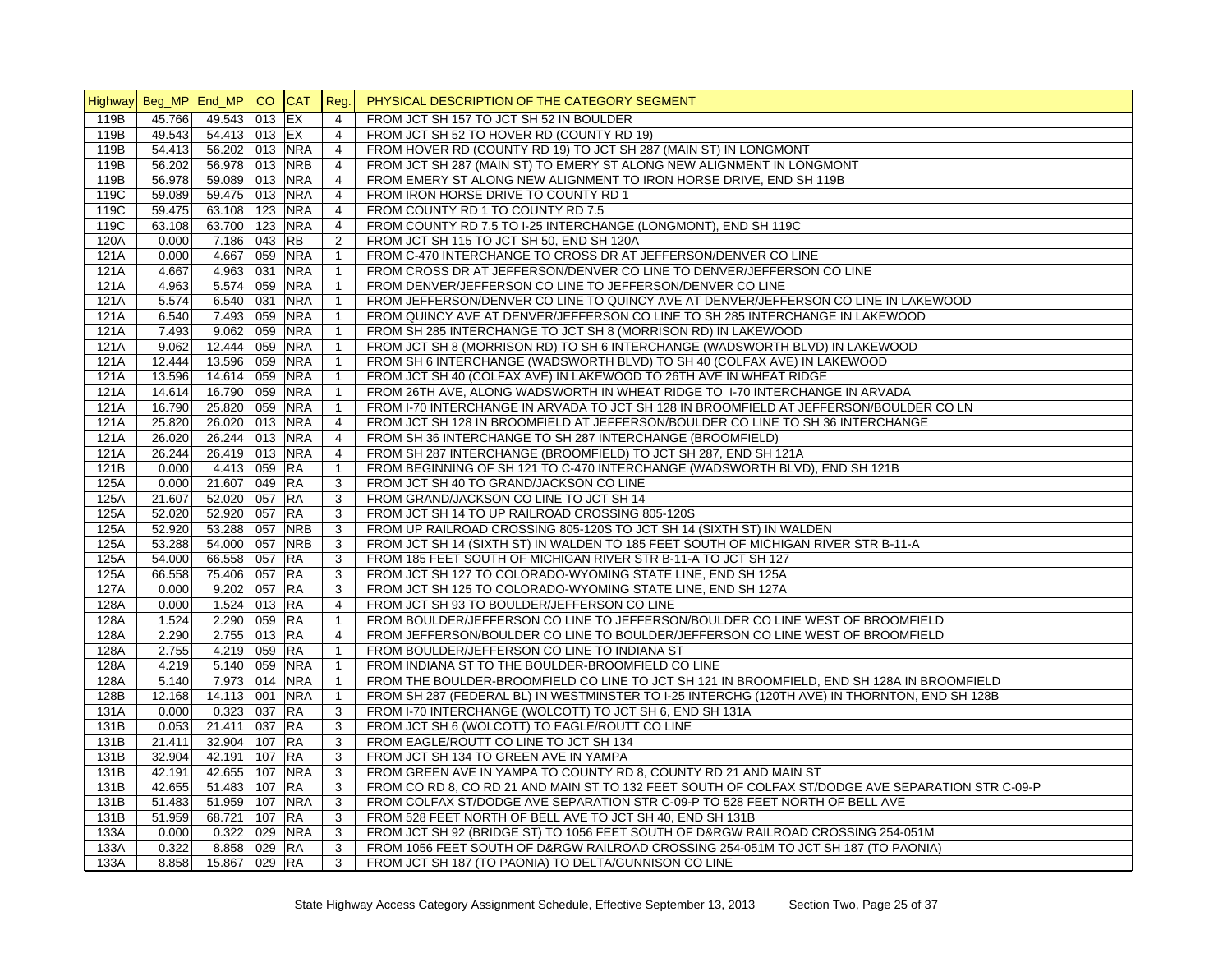|      | Highway Beg_MP End_MP CO CAT Reg. |                |            |                     | PHYSICAL DESCRIPTION OF THE CATEGORY SEGMENT                                                   |
|------|-----------------------------------|----------------|------------|---------------------|------------------------------------------------------------------------------------------------|
| 133A | 15.867                            | 42.939 051     | <b>RA</b>  | 3                   | FROM DELTA/GUNNISON CO LINE TO GUNNISON/PITKIN CO LINE                                         |
| 133A | 42.939                            | 44.248 097     | <b>RA</b>  | 3                   | FROM GUNNISON/PITKIN CO LINE TO PITKIN/GUNNISON CO LINE                                        |
| 133A | 44.248                            | 46.456 051     | <b>RA</b>  | 3                   | FROM PITKIN/GUNNISON CO LINE TO GUNNISON/PITKIN CO LINE                                        |
| 133A | 46.456                            | 65.040 097     | <b>RA</b>  | 3                   | FROM GUNNISON/PITKIN CO LINE TO PITKIN/GARFIELD CO LINE                                        |
| 133A | 65.040                            | 66.464 045     | <b>RA</b>  | 3                   | FROM PITKIN/GARFIELD CO LINE TO 517 FEET SOUTH OF MEADOWOOD DR                                 |
| 133A | 66.464                            | 67.000 045     | <b>NRA</b> | 3                   | FROM 517 FEET SOUTH OF MEADOWOOD DR TO 1257 FEET NORTH OF ROARING FORK DR                      |
| 133A | 67.000                            | 68.452 045     | <b>NRB</b> | 3                   | FROM 1257 FEET NORTH OF ROARING FORK DR TO 32 FEET NORTH OF VILLAGE RD                         |
| 133A | 68.452                            | 68.821 045     | <b>RB</b>  | 3                   | FROM 32 FEET NORTH OF VILLAGE RD TO JCT SH 82, END SH 133A                                     |
| 133B | 12.159                            | 15.867 029     | <b>RA</b>  | 3                   | FROM JCT SH 133A ALONG OLD 133A ALIGNMENT TO DELTA/GUNNISON CO LINE                            |
| 133B | 15.867                            | 16.076 051     | <b>RA</b>  | 3                   | FROM DELTA/GUNNISON CO LINE TO JCT 133A                                                        |
| 134A | 0.000                             | 10.807 107     | <b>RA</b>  | 3                   | FROM JCT SH 131 (TOPONAS) TO ROUTT/GRAND CO LINE                                               |
| 134A | 10.807                            | 27.163 049     | <b>RA</b>  | 3                   | FROM ROUTT/GRAND CO LINE TO JCT SH 40, END SH 134A                                             |
| 135A | 0.000                             | 1.099 051      | <b>NRB</b> | 3                   | FROM JCT SH 50 (TOMICHI AVE) IN GUNNISON TO COUNTY RD 13                                       |
| 135A | 1.099                             | 27.176 051     | <b>RA</b>  | 3                   | FROM COUNTY RD 13 TO 7TH ST IN CRESTED BUTTE                                                   |
| 135A | 27.176                            | 27.484 051     | <b>NRB</b> | 3                   | FROM 7TH ST TO ELK AVE AND 6TH ST IN CRESTED BUTTE, END SH 135A                                |
| 136A | 0.000                             | $0.553$ 021    | <b>NRB</b> | 5                   | FROM JCT SH 285 (SPRUCE ST) TO 623 FEET EAST OF 6TH ST IN LA JARA                              |
| 136A | 0.553                             | 3.480 021      | <b>RB</b>  | 5                   | FROM 623 FEET EAST OF 6TH ST IN LA JARA TO SIXTH NORTH ST IN SANFORD                           |
| 136A | 3.480                             | 4.469 021      | <b>NRB</b> | 5                   | FROM SIXTH NORTH ST TO SECOND SOUTH ST AND MAIN ST IN SANFORD, END SH 136A                     |
| 138A | 0.000                             | 0.546 075      | <b>NRC</b> | $\overline{4}$      | FROM JCT SH 6 BEGIN 1-WAY EB (3RD ST) TO JCT SH 138 (BROADWAY ST) IN STERLING                  |
| 138A | 0.546                             | 0.600 075      | <b>NRC</b> | $\overline{4}$      | FROM JCT SH 138 (BROADWAY ST) BEGIN 1-WAY WB (END 1-WAY EB) TO SERVICE RD & 2ND ST IN STERLING |
| 138A | 0.600                             | $1.250$ 075    | <b>NRB</b> | $\overline{4}$      | FROM SERVICE RD AND 2ND ST TO LOGAN ST IN STERLING                                             |
| 138A | 1.250                             | 1.273 075      | <b>NRA</b> | $\overline{4}$      | FROM LOGAN ST TO 120 FEET EAST OF LOGAN ST IN STERLING                                         |
| 138A | 1.273                             | 8.970 075      | <b>RB</b>  | $\overline{4}$      | FROM 120 FEET EAST OF LOGAN ST TO JCT SH 113                                                   |
| 138A | 8.970                             | 11.718 075     | <b>RB</b>  | $\overline{4}$      | FROM JCT SH 113 TO 530 FEET WEST OF 5TH ST IN ILIFF                                            |
| 138A | 11.718                            | 12.219 075     | <b>NRA</b> | $\overline{4}$      | FROM 530 FEET WEST OF 5TH ST TO 50 FEET EAST OF 2ND AVE IN ILIFF                               |
| 138A | 12.219                            | 27.460 075     | <b>RB</b>  | $\overline{4}$      | FROM 50 FEET EAST OF 2ND AVE IN ILIFF TO 225 FEET WEST OF JCT SH 55                            |
| 138A | 27.460                            | 27.503 075     | <b>NRB</b> | $\overline{4}$      | FROM 225 FEET WEST OF JCT SH 55 TO JCT SH 55                                                   |
| 138A | 27.503                            | 27.911 075     | <b>NRB</b> | 4                   | FROM JCT SH 55 TO SEVENTH ST IN CROOK                                                          |
| 138A | 27.911                            | 28.000 075     | <b>NRA</b> | $\overline{4}$      | FROM SEVENTH ST TO 470 FEET EAST OF SEVENTH ST IN CROOK                                        |
| 138A | 28.000                            | 36.016 075     | <b>RB</b>  |                     | FROM 470 FEET EAST OF SEVENTH ST IN CROOK TO SEDGWICK COUNTY RD 1 AT LOGAN/SEDGWICK CO LINE    |
| 138A | 36.016                            | 42.823 115     | <b>RB</b>  | 4<br>$\overline{4}$ |                                                                                                |
|      |                                   |                |            |                     | FROM SEDGWICK COUNTY RD 1 AT LOGAN/SEDGWICK CO LINE TO STOCKHAM AVE IN SEDGWICK                |
| 138A | 42.823                            | 42.946 115 NRA |            | $\overline{4}$      | FROM STOCKHAM AVE TO MC KINSTRY AVE IN SEDGWICK                                                |
| 138A | 42.946                            | 43.257 115     | <b>NRB</b> | $\overline{4}$      | FROM MC KINSTRY AVE TO 590 FEET EAST OF EAST AVE                                               |
| 138A | 43.257                            | 43.413 115     | <b>RB</b>  | $\overline{4}$      | FROM 590 FEET EAST OF EAST AVE TO JCT SH 59                                                    |
| 138A | 43.413                            | 50.406 115     | <b>RB</b>  | $\overline{4}$      | FROM JCT SH 59 TO SEVENTH ST IN OVID                                                           |
| 138A | 50.406                            | 50.769 115     | <b>NRB</b> | $\overline{4}$      | FROM SEVENTH ST IN OVID TO LODGEPOLE CREEK STR A-27-N                                          |
| 138A | 50.769                            | 54.810 115     | <b>RB</b>  | 4                   | FROM LODGEPOLE CREEK STR A-27-N TO JCT SH 385                                                  |
| 138A | 54.810                            | 57.228 115     | <b>RB</b>  | $\overline{4}$      | FROM JCT SH 385 TO JCT SH 11 IN JULESBURG                                                      |
| 138A | 57.228                            | 57.533 115     | <b>RB</b>  | $\overline{4}$      | FROM JCT SH 11 TO 2ND ST IN JULESBURG                                                          |
| 138A | 57.533                            | 57.666 115     | <b>NRA</b> | $\overline{4}$      | FROM 2ND ST TO SYCAMORE ST IN JULESBURG                                                        |
| 138A | 57.666                            | 58.232 115 NRB |            | 4                   | FROM SYCAMORE ST TO ASH ST IN JULESBURG                                                        |
| 138A | 58.232                            | 58.534 115     | <b>RB</b>  | $\overline{4}$      | FROM ASH ST IN JULESBURG TO SH 385 INTERCHANGE                                                 |
| 138A | 58.534                            | 59.823 115 RB  |            | 4                   | FROM SH 385 INTERCHANGE TO COUNTY RD 36.3 AT COLORADO-NEBRASKA STATE LINE, END SH 138A         |
| 138Z | 0.000                             | $0.614$ 075    | <b>NRC</b> | $\overline{4}$      | FROM JCT SH138 (END 1-WAY) BEGIN 1-WAY SB ON BROADWAY TO JCT SH 6 IN STERLING, END SH 138Z     |
| 139A | 0.000                             | 1.261 077      | <b>RB</b>  | 3                   | FROM I-70 INTERCHANGE (LOMA) TO JCT SH 6 (LOMA)                                                |
| 139A | 1.261                             | 2.000 077      | <b>RB</b>  | 3                   | FROM JCT 6 SH 6 (LOMA) TO 137 FEET NORTH OF N RD                                               |
| 139A | 2.000                             | 13.597 077     | <b>RA</b>  | 3                   | FROM 137 FEET NORTH OF N RD TO MESA/GARFIELD CO LINE                                           |
| 139A | 13.597                            | 39.301 045     | <b>RA</b>  | 3                   | FROM MESA/GARFIELD CO LINE TO GARFIELD/RIO BLANCO CO LINE                                      |
| 139A | 39.301                            | 72.065 103 RA  |            | 3                   | FROM GARFIELD/RIO BLANCO CO LINE TO JCT SH 64, END SH 139A                                     |
| 140A | 0.000                             | 6.815 067 RA   |            | 5                   | FROM NEW MEXICO-COLORADO STATE LINE TO COUNTY RD 103E (REDMESA)                                |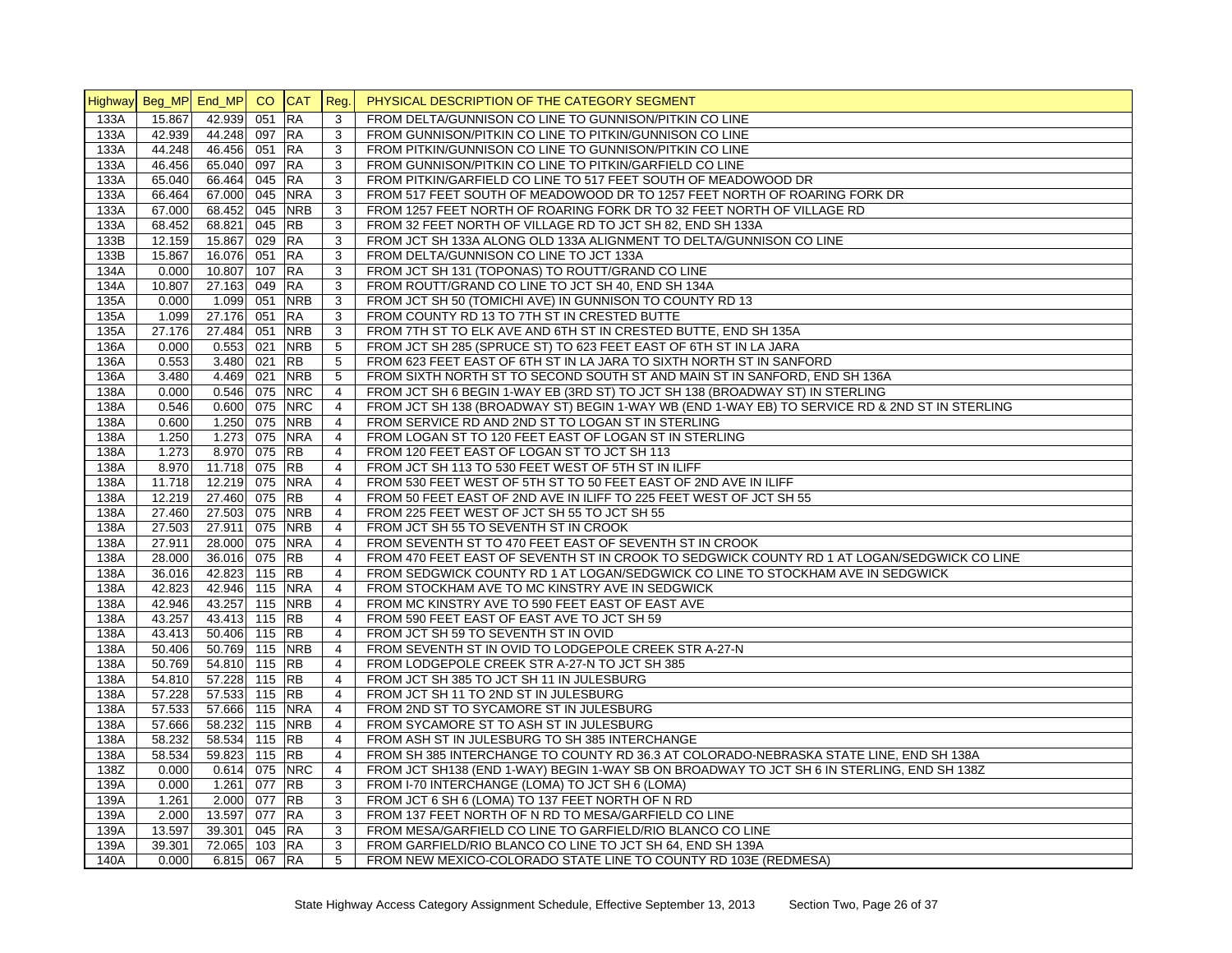|              | Highway Beg_MP End_MP CO CAT |                          |                          | Reg.                             | PHYSICAL DESCRIPTION OF THE CATEGORY SEGMENT                                                                            |
|--------------|------------------------------|--------------------------|--------------------------|----------------------------------|-------------------------------------------------------------------------------------------------------------------------|
| 140A         | 6.815                        | 7.000 067                | <b>NRB</b>               | 5                                | FROM COUNTY RD 103E (REDMESA) TO 591 FEET SOUTH OF COUNTY RD 103                                                        |
| 140A         | 7.000                        | 22.000 067               | <b>RA</b>                | 5                                | FROM 591 FEET SOUTH OF COUNTY RD 103 TO 1853 FEET NORTH OF COUNTY RD 125                                                |
| 140A         | 22.000                       | 22.830 067               | <b>NRA</b>               | 5                                | FROM 1853 FEET NORTH OF COUNTY RD 125 TO A ROAD NE AND SW                                                               |
| 140A         | 22.830                       | 23.435 067               | <b>NRB</b>               | 5                                | FROM A ROAD NE AND SW TO JCT SH 160, END SH 140A                                                                        |
| 141A         | 0.000                        | 7.349 033                | <b>RB</b>                | 5                                | FROM JCT SH 491 TO COUNTY RD F4 AT DOLORES/SAN MIGUEL CO LINE                                                           |
| 141A         | 7.349                        | 51.133 113 RB            |                          | 5                                | FROM COUNTY RD F4 AT DOLORES/SAN MIGUEL CO LINE TO SAN MIGUEL/MONTROSE CO LINE                                          |
| 141A         | 51.133                       | 55.709 085               | <b>RB</b>                | 5                                | FROM SAN MIGUEL/MONTROSE CO LINE TO JCT SH 145                                                                          |
| 141A         | 55.709                       | 60.054 085               | <b>RB</b>                | $\sqrt{5}$                       | FROM JCT SH 145 TO 839 FEET WEST OF 2ND ST IN NATURITA                                                                  |
| 141A         | 60.054                       | 60.213 085               | <b>NRB</b>               | 5                                | FROM 839 FEET WEST OF 2ND ST TO 2ND ST IN NATURITA                                                                      |
| 141A         | 60.213                       | 60.452 085               | <b>NRC</b>               | 5                                | FROM 2ND ST TO JCT SH 97 IN NATURITA                                                                                    |
| 141A         | 60.452                       | 60.960 085               | <b>NRC</b>               | 5                                | FROM JCT SH 97 TO 840 FEET EAST OF 3RD AVE IN NATURITA                                                                  |
| 141A         | 60.960                       | 61.000 085               | <b>NRB</b>               | 5                                | FROM 840 FEET EAST OF 3RD AVE TO 1051 FEET EAST OF 3RD AVE IN NATURITA                                                  |
| 141A         | 61.000                       | 62.436 085               | <b>RB</b>                | 5                                | FROM 1051 FEET EAST OF 3RD AVE TO JCT SH 90 (VANCORUM)                                                                  |
| 141A         | 62.436                       | 95.800 085               | <b>RB</b>                | 5                                | FROM JCT SH 90 (VANCORUM) TO MONTROSE/MESA CO LINE                                                                      |
| 141A         | 95.800                       | 154.109 077              | <b>RB</b>                | 3                                | FROM MONTROSE/MESA CO LINE TO JCT SH 50, END SH 141A                                                                    |
| 141B         | 156.746                      | 159.902 077              | <b>RB</b>                | 3                                | FROM JCT SH 50 TO 2460 FEET NORTH OF COLORADO RIVER STR H-03-BL                                                         |
| 141B         | 159.902                      | 162.297 077              | <b>NRA</b>               | 3                                | FROM 2460 FEET NORTH OF COLORADO RIVER STR H-03-BL TO JCT I-70 GRAND JUNCTION BUS LOOP, END SH 141B                     |
| 142A         | 0.000                        | $0.300$ 021              | <b>NRB</b>               | 5                                | FROM JCT SH 285 TO 4TH AVE IN ROMEO                                                                                     |
| 142A         | 0.300                        | 2.266 021                | <b>RB</b>                | 5                                | FROM 4TH AVE IN ROMEO TO COUNTY RD 31 IN MANASSA                                                                        |
| 142A         | 2.266                        | 3.276 021                | <b>NRB</b>               | 5                                | FROM COUNTY RD 31 TO 1ST ST IN MANASSA                                                                                  |
| 142A         | 3.276                        | 14.205 021               | <b>RB</b>                | 5                                | FROM 1ST ST IN MANASSA TO CONEJOS/COSTILLA CO LINE                                                                      |
| 142A         | 14.205                       | 33.808 023               | <b>RB</b>                | 5                                | FROM CONEJOS/COSTILLA CO LINE TO RITO SECO CREEK STR P-15-D IN SAN LUIS                                                 |
| 142A         | 33.808                       | 33.840 023               | <b>NRB</b>               | 5                                | FROM RITO SECO CREEK STR P-15-D TO JCT SH 159 (MAIN ST) IN SAN LUIS, END SH 142A                                        |
|              |                              |                          | <b>RB</b>                | $\overline{4}$                   | FROM I-76 SEPARATION TO JCT SH 34                                                                                       |
| 144A<br>144A | 0.000<br>2.821               | 2.821 087<br>10.493 087  | RB                       | $\overline{4}$                   |                                                                                                                         |
|              |                              |                          |                          |                                  | FROM JCT SH 34 TO JCT SH 39 (GOODRICH)                                                                                  |
| 144A<br>144A | 10.493<br>12.000             | 12.000 087<br>27.178 087 | <b>NRA</b><br><b>RB</b>  | $\overline{4}$<br>$\overline{4}$ | FROM JCT SH 39 (GOODRICH) TO 2240 FEET NORTH OF COUNTY RD 5<br>FROM 2240 FEET NORTH OF COUNTY RD 5 TO ELM ST AND 2ND ST |
|              |                              |                          |                          |                                  |                                                                                                                         |
| 144A         | 27.178                       | 27.419 087<br>28.299 087 | <b>NRA</b><br><b>NRA</b> | $\overline{4}$                   | FROM ELM ST AND 2ND ST TO I-76 INTERCHANGE<br>FROM I-76 INTERCHANGE TO WEST ST IN FORT MORGAN                           |
| 144A         | 27.419                       |                          |                          | $\overline{4}$                   |                                                                                                                         |
| 144A         | 28.299                       | 28.796 087               | <b>NRB</b>               | $\overline{4}$                   | FROM WEST ST TO JCT SH 52 (MAIN ST) IN FORT MORGAN, END SH 144A                                                         |
| 145A         | 0.000                        | 2.000 083                | <b>NRB</b>               | $\overline{2}$                   | FROM JCT SH 160 (MAIN ST) IN CORTEZ TO 1352 FEET SOUTH OF COUNTY RD M                                                   |
| 145A         | 2.000                        | 3.000 083                | <b>NRA</b>               | 3                                | FROM 1352 FEET SOUTH OF COUNTY RD M TO 1420 FEET SOUTH OF COUNTY RD N                                                   |
| 145A         | 3.000                        | 7.864 083                | <b>RA</b>                | 5                                | FROM 1420 FEET SOUTH OF COUNTY RD N TO JCT SH 184                                                                       |
| 145A         | 7.864                        | 8.729 083 RA             |                          | 5                                | FROM JCT SH 184 TO JCT SH 184                                                                                           |
| 145A         | 8.729                        | 9.380 083                | <b>RA</b>                | 5                                | FROM JCT SH 184 TO 850 FEET NORTH OF DOLORES RIVER STR O-02-E                                                           |
| 145A         | 9.380                        | 11.111 083               | <b>NRB</b>               | 5                                | FROM 850 FEET NORTH OF DOLORES RIVER STR O-02-E TO FOURTEENTH ST IN DOLORES                                             |
| 145A         | 11.111                       | 42.922 083               | <b>RA</b>                | 5                                | FROM FOURTEENTH ST IN DOLORES TO MONTEZUMA/DOLORES CO LINE                                                              |
| 145A         | 42.922                       | 46.000 033               | <b>RA</b>                | 5                                | FROM MONTEZUMA/DOLORES CO LINE TO 5010 FEET WEST OF KING ST IN RICO                                                     |
| 145A         | 46.000                       | 46.243 033               | <b>NRA</b>               | 5                                | FROM 5010 FEET WEST OF KING ST TO 3727 FEET WEST OF KING ST IN RICO                                                     |
| 145A         | 46.243                       | 47.507 033               | <b>NRB</b>               | 5                                | FROM 3727 FEET WEST OF KING ST IN RICO TO 69 FEET WEST OF DOLORES RIVER STR N-04-C                                      |
| 145A         | 47.507                       | 47.520 033               | <b>NRA</b>               | $5\phantom{.0}$                  | FROM 69 FEET WEST OF DOLORES RIVER STR N-04-C TO DOLORES RIVER STR N-04-C                                               |
| 145A         | 47.520                       | 59.451 033               | <b>RA</b>                | 5                                | FROM DOLORES RIVER STR N-04-C TO LIZARD HEAD PASS AT DOLORES/SAN MIGUEL CO LINE                                         |
| 145A         | 59.451                       | 71.481 113 RA            |                          | 5                                | FROM LIZARD HEAD PASS AT DOLORES/SAN MIGUEL CO LINE TO JCT OLD SH 145 SPUR (TO TELLURIDE)                               |
| 145A         | 71.481                       | 79.000 113 RA            |                          | 5                                | FROM JCT OLD SH 145 SPUR (TO TELLURIDE) TO 5132 FEET WEST OF HYDE ST                                                    |
| 145A         | 79.000                       | 79.898 113 NRA           |                          | 5                                | FROM 5132 FEET WEST OF HYDE ST TO 391 FEET WEST OF HYDE ST                                                              |
| 145A         | 79.898                       | 80.180 113 NRB           |                          | 5                                | FROM 391 FEET WEST OF HYDE ST TO BLAKE AVE AND A ST IN SAWPIT                                                           |
| 145A         | 80.180                       | 84.289 113 NRA           |                          | 5                                | FROM BLAKE AVE AND A ST IN SAWPIT TO JCT SH 62                                                                          |
| 145A         | 84.289                       | 100.877 113              | <b>RA</b>                | 5                                | FROM JCT SH 62 TO 660 FEET EAST OF MARKET ST IN NORWOOD                                                                 |
| 145A         |                              | 100.877 101.002 113 NRB  |                          | 5                                | FROM 660 FEET EAST OF MARKET ST TO MARKET ST IN NORWOOD                                                                 |
| 145A         |                              | 101.002 101.481 113 NRC  |                          | $5^{\circ}$                      | FROM MARKET ST TO COUNTY RD Z-42 IN NORWOOD                                                                             |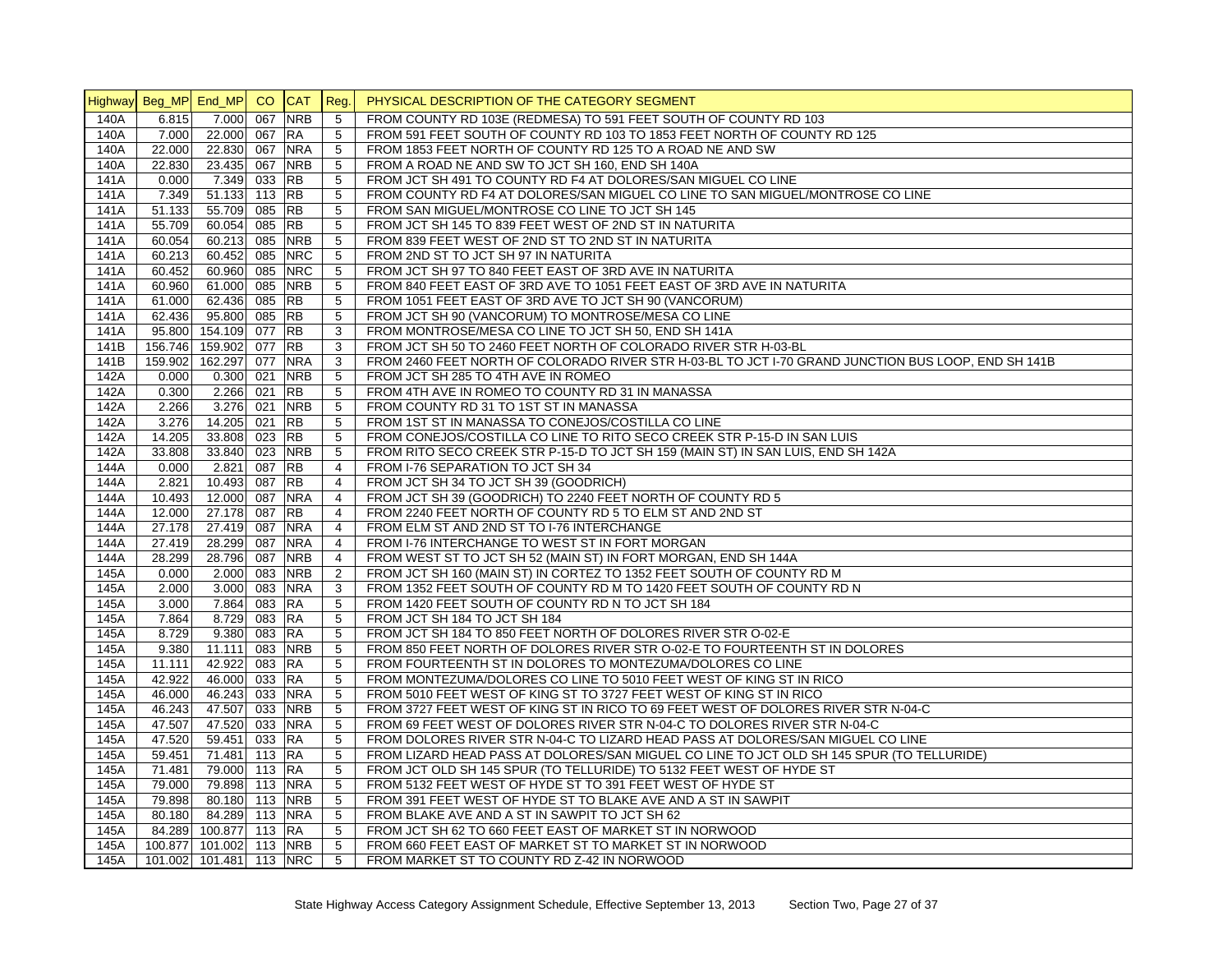|      | Highway Beg_MP End_MP |                     | CO.          | $ICAT$     | Reg.            | PHYSICAL DESCRIPTION OF THE CATEGORY SEGMENT                                                       |
|------|-----------------------|---------------------|--------------|------------|-----------------|----------------------------------------------------------------------------------------------------|
| 145A | 101.481               | 101.505 113         |              | <b>NRB</b> | 5               | FROM COUNTY RD Z-42 TO COUNTY RD 422S                                                              |
| 145A |                       | 101.505 101.561 113 |              | <b>NRA</b> | 5               | FROM COUNTY RD 422S TO SUMMIT ST                                                                   |
| 145A | 101.561               | 103.592 113         |              | <b>RA</b>  | 5               | FROM SUMMIT ST TO SAN MIGUEL/MONTROSE CO LINE                                                      |
| 145A |                       | 103.592 110.107 085 |              | <b>RA</b>  | 5               | FROM SAN MIGUEL/MONTROSE CO LINE TO REDVALE RD (COUNTY RD 35.50)                                   |
| 145A | 110.107               | 110.171             | 085          | <b>NRA</b> | 5               | FROM REDVALE RD (COUNTY RD 35.50) TO COUNTY RD 34.90 AND COUNTY RD II                              |
| 145A | 110.171               | 116.879 085         |              | <b>RA</b>  | 5               | FROM COUNTY RD 34.90 AND COUNTY RD II TO JCT SH 141, END SH 145A                                   |
| 149A | 0.000                 | 2.000 105           |              | <b>NRB</b> | 5               | FROM JCT SH 160 IN SOUTH FORK TO 259 FEET SOUTH OF WOODCHUCK DR                                    |
| 149A | 2.000                 | 3.000 105           |              | <b>NRA</b> | 5               | FROM 259 FEET SOUTH OF WOODCHUCK DR TO 2455 FEET SOUTH OF MASONIC PARK RD (COUNTY RD MP8)          |
| 149A | 3.000                 | 4.697 105           |              | RA         | 5               | FROM 2455 FEET SOUTH OF MASONIC PARK RD (COUNTY RD MP8) 3 TO RIO GRANDE/MINERAL CO LINE            |
| 149A | 4.697                 | 21.424 079          |              | <b>RA</b>  | 5               | FROM RIO GRANDE/MINERAL CO LINE TO 781 FEET SOUTH OF LA GARITA AVE IN CREEDE                       |
| 149A | 21.424                | 21.572 079          |              | <b>NRB</b> | 5               | FROM 781 FEET SOUTH OF LA GARITA AVE TO LA GARITA AVE AND 7TH ST IN CREEDE                         |
| 149A | 21.572                | 21.892 079          |              | <b>NRC</b> | 5               | FROM LA GARITA AVE AND 7TH ST TO RAILROAD CROSSING 253-953N IN CREEDE                              |
| 149A | 21.892                | 22.112 079          |              | <b>NRB</b> | 5               | FROM RAILROAD CROSSING 253-953N IN CREEDE TO 972 FEET SOUTH OF BACHELOR RD                         |
| 149A | 22.112                | 42.170 079          |              | <b>RB</b>  | 5               | FROM 972 FEET SOUTH OF BACHELOR RD TO MINERAL/HINSDALE CO LINE                                     |
| 149A | 42.170                | 81.591 053          |              | <b>RB</b>  | 5               | FROM MINERAL/HINSDALE CO LINE TO HINSDALE/GUNNISON CO LINE                                         |
| 149A | 81.591                | 117.522             | 051          | <b>RB</b>  | 5               | FROM HINSDALE/GUNNISON CO LINE TO JCT SH 50, END SH 149A                                           |
| 150A | 0.000                 | 16.114 003          |              | <b>RB</b>  | 5               | FROM JCT SH 160 AT COSTILLA/ALAMOSA CO LINE TO ENTER TO GREAT SAND DUNES NAT MONUMENT, END SH 150A |
| 151A | 0.000                 | 0.066 067           |              | <b>NRC</b> | 5               | FROM JCT SH 172 TO SHOSHONE AVE IN IGNACIO                                                         |
| 151A | 0.066                 | $0.204$ 067         |              | <b>NRB</b> | 5               | FROM SHOSHONE AVE IN IGNACIO TO LOS PINOS RIVER STR P-06-AA                                        |
| 151A | 0.204                 | 12.806 067          |              | <b>RB</b>  | 5               | FROM LOS PINOS RIVER STR P-06-AA TO LA PLATA/ARCHULETA CO LINE                                     |
| 151A | 12.806                | 33.960 007          |              | <b>RB</b>  | 5               | FROM LA PLATA/ARCHULETA CO LINE TO JCT SH 160, END SH 151A                                         |
| 157A | 0.000                 | 2.222 013 EX        |              |            | $\overline{4}$  | FROM SH 36 INTERCHANGE (FOOTHILLS PARKWAY) TO JCT SH 7 (ARAPAHOE RD) IN BOULDER                    |
| 157A | 2.222                 |                     | 3.731 013 EX |            | $\overline{4}$  | FROM JCT SH 7 (ARAPAHOE RD) TO SH 119 INTERCHANGE                                                  |
| 157A | 3.731                 | 4.530 013           |              | EX         | $\overline{4}$  | FROM SH 119 INTERCHANGE TO JCT SH 119, END SH 157A                                                 |
| 159A | 0.000                 | 17.374 023          |              | <b>RA</b>  | $5\phantom{.0}$ | FROM NEW MEXICO-COLORADO STATE LINE TO CULEBRA CREEK STR P-15-C                                    |
| 159A | 17.374                | 17.376 023          |              | <b>NRA</b> | $5\phantom{.0}$ | FROM CULEBRA CREEK STR P-15-C TO 180 FEET SOUTH OF MAIN ST IN SAN LUIS                             |
| 159A | 17.376                | 17.929 023          |              | <b>NRB</b> | 5               | FROM 180 FEET SOUTH OF MAIN ST IN SAN LUIS TO JCT SH 142                                           |
| 159A | 17.929                | 18.656 023          |              | <b>NRB</b> | 5               | FROM JCT SH 142 TO 1700 FEET NORTH OF 9TH ST IN SAN LUIS                                           |
| 159A | 18.656                | 19.000 023          |              | <b>NRA</b> | 5               | FROM 1700 FEET NORTH OF 9TH ST IN SAN LUIS TO 2571 FEET SOUTH OF COUNTY RD 64.5                    |
| 159A | 19.000                | 33.580 023          |              | <b>RA</b>  | 5               | FROM 2571 FEET SOUTH OF COUNTY RD 64.5 TO D&RGW RAILROAD CROSSING 253-482B                         |
|      |                       |                     |              |            | 5               |                                                                                                    |
| 159A | 33.580                | 33.592 023          |              | <b>NRA</b> |                 | FROM D&RGW RAILROAD CROSSING 253-482B TO MIRANDA AVE (COUNTY RD 120.1)                             |
| 159A | 33.592                | 33.661 023          |              | <b>NRB</b> | 5               | FROM MIRANDA AVE (COUNTY RD 120.1) TO JCT SH 160, END SH 159A                                      |
| 160A | 0.000                 | 4.883 083           |              | <b>RA</b>  | 5               | FROM NEW MEXICO-COLORADO STATE LINE TO JCT SH 41                                                   |
| 160A | 4.883                 | 18.298 083 RA       |              |            | 5               | FROM JCT SH 41 TO JCT SH 491                                                                       |
| 160A | 18.298                | 27.726 083          |              | <b>RA</b>  | 5               | FROM JCT SH 491 TO LEAVE UTE MOUNTAIN INDIAN RESERVATION                                           |
| 160A | 27.726                | 35.507 083          |              | EX         | $5\phantom{.0}$ | FROM LEAVE UTE MOUNTAIN INDIAN RESERVATION TO COUNTY RD G.20                                       |
| 160A | 35.507                | 37.120 083          |              | EX         | $5\phantom{.0}$ | FROM COUNTY RD G.20 TO MC ELMO ST IN CORTEZ                                                        |
| 160A | 37.120                | 37.869 083          |              | <b>NRB</b> | 5               | FROM MC ELMO ST TO JCT SH 491 (BROADWAY) IN CORTEZ                                                 |
| 160A | 37.869                | 38.000 083          |              | <b>NRB</b> | $5\phantom{.0}$ | FROM JCT SH 491 (BROADWAY) TO 306 FEET WEST OF MAPLE ST IN CORTEZ                                  |
| 160A | 38.000                | 38.058 083          |              | <b>NRB</b> | 5               | FROM 306 FEET WEST OF MAPLE ST TO MAPLE ST IN CORTEZ                                               |
| 160A | 38.058                | 38.155 083          |              | <b>NRC</b> | 5               | FROM MAPLE ST TO JCT SH 491 SPUR (PINON DR) IN CORTEZ                                              |
| 160A | 38.155                | 39.050 083          |              | <b>NRC</b> | 5               | FROM JCT SH 491 SPUR (PINON DR) TO MILDRED RD IN CORTEZ                                            |
| 160A | 39.050                | 39.864 083          |              | <b>NRC</b> | $5\phantom{.0}$ | FROM MILDRED RD TO MAIN ST IN CORTEZ                                                               |
| 160A | 39.864                | 40.295              | 083          | <b>NRB</b> | 5               | FROM MAIN ST TO JCT SH 145 (STATE ST) IN CORTEZ                                                    |
| 160A | 40.295                | 40.483 083          |              | <b>NRB</b> | 5               | FROM JCT SH 145 (STATE ST) TO 32 FEET EAST OF PATTON ST IN CORTEZ                                  |
| 160A | 40.483                | 40.826 083          |              | <b>RA</b>  | 5               | FROM 32 FEET EAST OF PATTON ST, TO 1663 FEET WEST OF ROAD TO CORTEZ REST AREA                      |
| 160A | 40.826                | 54.752 083 RA       |              |            | 5               | FROM 1663 FEET WEST OF ROAD TO CORTEZ REST ARE TO JCT SH 160 MANCOS BUSINESS LOOP                  |
| 160A | 54.752                | 55.226 083          |              | EX         | 5               | FROM JCT SH 160 MANCOS BUS LOOP TO 713 FEET WEST OF MONTE ST                                       |
| 160A | 55.226                | 56.060 083 EX       |              |            | 5               | FROM 713 FEET WEST OF MONTE ST TO JCT SH 184 (MANCOS)                                              |
| 160A | 56.060                | 56.179 083 EX       |              |            | 5               | FROM JCT SH 184 TO 628 FEET EAST OF JCT SH 184                                                     |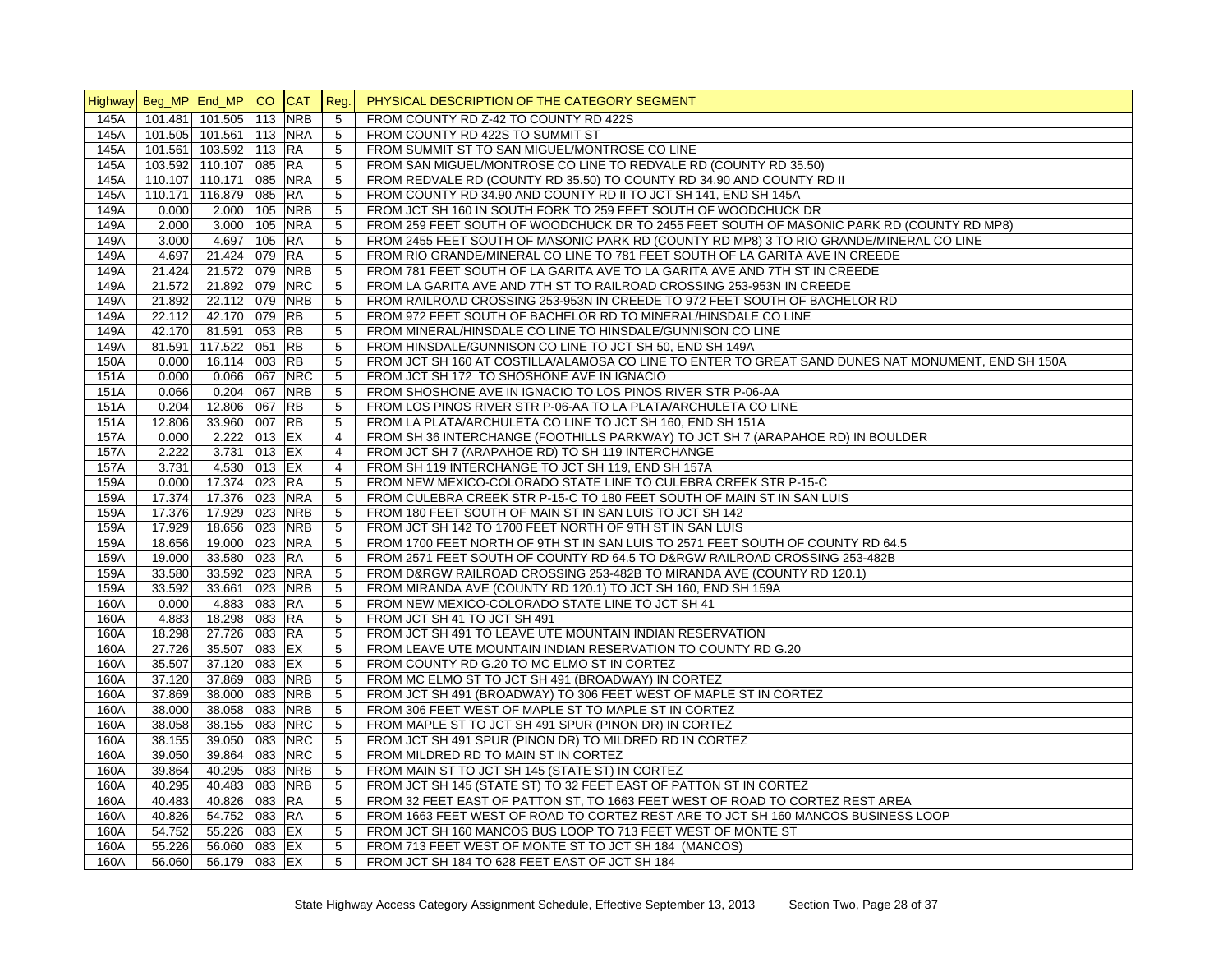|      | Highway Beg_MP End_MP CO |                        |        | CAT Reg.   |                 | PHYSICAL DESCRIPTION OF THE CATEGORY SEGMENT                                                       |
|------|--------------------------|------------------------|--------|------------|-----------------|----------------------------------------------------------------------------------------------------|
| 160A | 56.179                   | 56.993                 | 083    | <b>IEX</b> | 5               | FROM 628 FEET EAST OF JCT SH 184 TO JCT SH 160 MANCOS BUS LOOP                                     |
| 160A | 56.993                   | 58.307                 | 083 EX |            | 5               | FROM JCT SH 160 MANCOS BUS LOOP TO COUNTY RD 44                                                    |
| 160A | 58.307                   | 61.791                 | 083 RA |            | 5               | FROM COUNTY RD 44 TO MONTEZUMA/LA PLATA CO LINE                                                    |
| 160A | 61.791                   | 72.755                 | 067 RA |            | 5               | FROM MONTEZUMA/LA PLATA CO LINE TO JCT SH 140 (HESPERUS)                                           |
| 160A | 72.755                   | 81.000                 | 067    | RA         | 5               | FROM JCT SH 140 (HESPERUS) TO 982 FEET WEST OF WILDCAT CANYON RD (COUNTY RD 141)                   |
| 160A | 81.000                   | 81.186                 | 067    | <b>RA</b>  | $5\phantom{.0}$ | FROM 982 FT WEST OF WILDCAT CANYON RD (CO RD 141) TO WILDCAT CANYON RD (CO RD 141)                 |
| 160A | 81.186                   | 81.406                 | 067    | <b>RA</b>  | 5               | FROM WILDCAT CANYON RD (COUNTY RD 141) TO 1160 FEET EAST OF WILDCAT CANYON RD                      |
| 160A | 81.406                   | 83.165                 | 067    | <b>NRA</b> | $5\phantom{.0}$ | FROM 1160 FEET EAST OF WILDCAT CANYON RD TO ANIMAS RIVER STR O-05-AJ                               |
| 160A | 83.165                   | 83.207                 | 067    | <b>NRA</b> | 5               | FROM ANIMAS RIVER STR O-05-AJ TO JCT SH 550 IN DURANGO                                             |
| 160A | 83.207                   | 86.597                 | 067 EX |            | 5               | FROM JCT SH 550 TO CONNECTION TO SH 3 IN DURANGO                                                   |
| 160A | 86.597                   | 86.603                 | 067    | <b>NRA</b> | 5               | FROM CONNECTION TO SH 3 TO JCT SH 3 IN DURANGO                                                     |
| 160A | 86.603                   | 88.316                 | 067    | <b>NRA</b> | 5               | FROM JCT SH 3 TO JCT SH 550                                                                        |
| 160A | 88.316                   | 91.478                 | 067    | <b>NRA</b> | 5               | FROM JCT SH 550 TO JCT SH 172                                                                      |
| 160A | 91.478                   | 98.029                 | 067    | <b>RA</b>  | 5               | FROM JCT SH 172 TO COUNTY RD 223                                                                   |
| 160A | 98.029                   | 101.386                | 067    | EX         | 5               | FROM COUNTY RD 223 TO JCT SH 160 BAYFIELD BUS LOOP                                                 |
| 160A |                          | 101.386 102.215 067 EX |        |            | 5               | FROM JCT SH 160 BAYFIELD BUS LOOP TO COUNTY RD 502                                                 |
| 160A |                          | 102.215 103.624 067 EX |        |            | 5               | FROM COUNTY RD 502 TO JCT SH 160 BAYFIELD BUS LOOP                                                 |
| 160A |                          | 103.624 106.000        | 067 EX |            | 5               | FROM JCT SH 160 BAYFIELD BUS LOOP TO 6394 FEET EAST OF COUNTY RD 526                               |
| 160A |                          | 106.000 111.371        | 067 EX |            | $5\phantom{.0}$ | FROM 6394 FEET EAST OF COUNTY RD 526 TO LA PLATA/ARCHULETA CO LINE                                 |
| 160A |                          | 111.371 121.527        | 007 EX |            | 5               | FROM LA PLATA/ARCHULETA CO LINE TO COUNTY RD 9.20 (PIEDRA)                                         |
| 160A |                          | 121.527 126.968        | 007 RA |            | 5               | FROM COUNTY RD 9.20 (PIEDRA) TO JCT SH 151                                                         |
| 160A |                          | 126.968 137.399        | 007 RA |            | 5               | FROM JCT SH 151 TO COUNTY RD 22.50                                                                 |
| 160A |                          | 137.399 140.882        | 007    | <b>NRA</b> | 5               | FROM COUNTY RD 22.50 TO COUNTY RD 25.00 WEST OF PAGOSA SPRINGS                                     |
| 160A |                          | 140.882 142.944        | 007    | EX         | 5               | FROM COUNTY RD 25.00 TO 10TH ST IN PAGOSA SPRINGS                                                  |
| 160A |                          | 142.944 143.990        | 007    | <b>NRC</b> | 5               | FROM 10TH ST TO SAN JUAN RIVER STR O-08-A IN PAGOSA SPRINGS                                        |
| 160A |                          | 143.990 144.459        | 007    | <b>NRB</b> | 5               | FROM SAN JUAN RIVER STR O-08-A IN PAGOSA SPRINGS TO JCT SH 84                                      |
| 160A |                          | 144.459 144.613 007    |        | <b>NRA</b> | 5               |                                                                                                    |
| 160A |                          | 144.613 155.051        | 007    | <b>RA</b>  | 5               | FROM JCT SH 84 TO 813 FEET EAST OF JCT SH 84                                                       |
| 160A |                          | 155.051 180.215 079 RA |        |            | 5               | FROM 813 FEET EAST OF JCT SH 84 TO ARCHULETA/MINERAL CO LINE                                       |
|      |                          | 180.215 183.000 105 RA |        |            |                 | FROM ARCHULETA/MINERAL CO LINE TO MINERAL/RIO GRANDE CO LINE                                       |
| 160A |                          |                        |        |            | $5\phantom{.0}$ | FROM MINERAL/RIO GRANDE CO LINE TO 9203 FEET WEST OF COUNTY RD 20                                  |
| 160A |                          | 183.000 184.550        | 105    | <b>RA</b>  | 5               | FROM 9203 FEET WEST OF CO RD 20 TO 1019 FEET WEST OF CO RD 20 (SOUTH FORK)                         |
| 160A |                          | 184.550 184.743        |        | 105 NRA    | $5\phantom{.0}$ | FROM 1019 FEET WEST OF COUNTY RD 20 TO COUNTY RD 20                                                |
| 160A |                          | 184.743 186.123        | 105    | <b>NRB</b> | 5               | FROM COUNTY RD 20 TO JCT SH 149 IN SOUTH FORK                                                      |
| 160A |                          | 186.123 186.767        | 105    | <b>NRB</b> | 5               | FROM JCT SH 149 TO 539 FEET EAST OF SOUTH FORK RIO GRANDE RIVER STR N-10-V                         |
| 160A |                          | 186.767 188.230        | 105    | <b>NRA</b> | 5               | FROM 539 FEET EAST OF SOUTH FORK RIO GRANDE STR N-10-V TO COUNTY RD 60                             |
| 160A |                          | 188.230 201.705        | 105    | <b>RA</b>  | 5               | FROM COUNTY RD 60 TO ALDER AVE IN DEL NORTE                                                        |
| 160A |                          | 201.705 201.708        | 105    | <b>NRA</b> | 5               | FROM ALDER AVE TO 16 FEET EAST OF ALDER AVE IN DEL NORTE                                           |
| 160A |                          | 201.708 202.082        | 105    | <b>NRB</b> | 5               | FROM 16 FEET EAST OF ALDER AVE IN DEL NORTE TO JCT SH 112                                          |
| 160A |                          | 202.082 202.462        | 105    | <b>NRB</b> | 5               | FROM JCT SH 112 TO 470 FEET EAST OF FRENCH AVE IN DEL NORTE                                        |
| 160A |                          | 202.462 202.687        | 105    | <b>NRA</b> | $\sqrt{5}$      | FROM 470 FEET EAST OF FRENCH AVE TO COUNTY RD DN 6                                                 |
| 160A |                          | 202.687 214.527        | 105 RA |            | 5               | FROM COUNTY RD DN 6 TO 729 FEET WEST OF WEST ST                                                    |
| 160A |                          | 214.527 214.665        | 105    | <b>NRA</b> | 5               | FROM 729 FEET WEST OF WEST ST TO WEST ST (COUNTY RD LOW) IN MONTE VISTA                            |
| 160A |                          | 214.665 215.241        | 105    | <b>NRB</b> | $5\phantom{.0}$ | FROM WEST ST (COUNTY RD LOW) TO MORRIS ST IN MONTE VISTA                                           |
| 160A |                          | 215.241 215.698        | 105    | <b>NRC</b> | 5               | FROM MORRIS ST TO JCT SH 285 AND JCT SH 15 (BROADWAY) IN MONTE VISTA                               |
| 160A |                          | 215.698 215.928        | 105    | <b>NRC</b> | 5               | FROM JCT SH 285 AND JCT SH 15 (BROADWAY) TO JEFFERSON ST IN MONTE VISTA                            |
| 160A |                          | 215.928 217.200        | 105    | <b>NRB</b> | 5               | FROM JEFFERSON ST TO 1542 FEET EAST OF SHERMAN ST IN MONTE VISTA                                   |
| 160A |                          | 217.200 217.869        |        | 105 NRA    | 5               | FROM 1542 FEET EAST OF SHERMAN ST TO SAN LUIS CENTRAL RAILROAD CROSSING 862-060N                   |
| 160A |                          | 217.869 222.548        | 105    | <b>RA</b>  | 5               | FROM SAN LUIS CEN RRX 862-060N TO RIO GRANDE CO RD 6E&ALAMOSA CO RD S100, RIO GRANDE/ALAMOSA CO LN |
| 160A |                          | 222.548 230.438        | 003 RA |            | 5               | FROM RIO GRANDE CO RD 6E AND ALAMOSA CO RD S100 AT RIO GRANDE/ALAMOSA CO LINE TO COUNTY RD S107    |
| 160A |                          | 230.438 231.000        |        | 003 NRA    | 5               | FROM COUNTY RD S107 TO DEL SOL DR (COUNTY RD 107.5)                                                |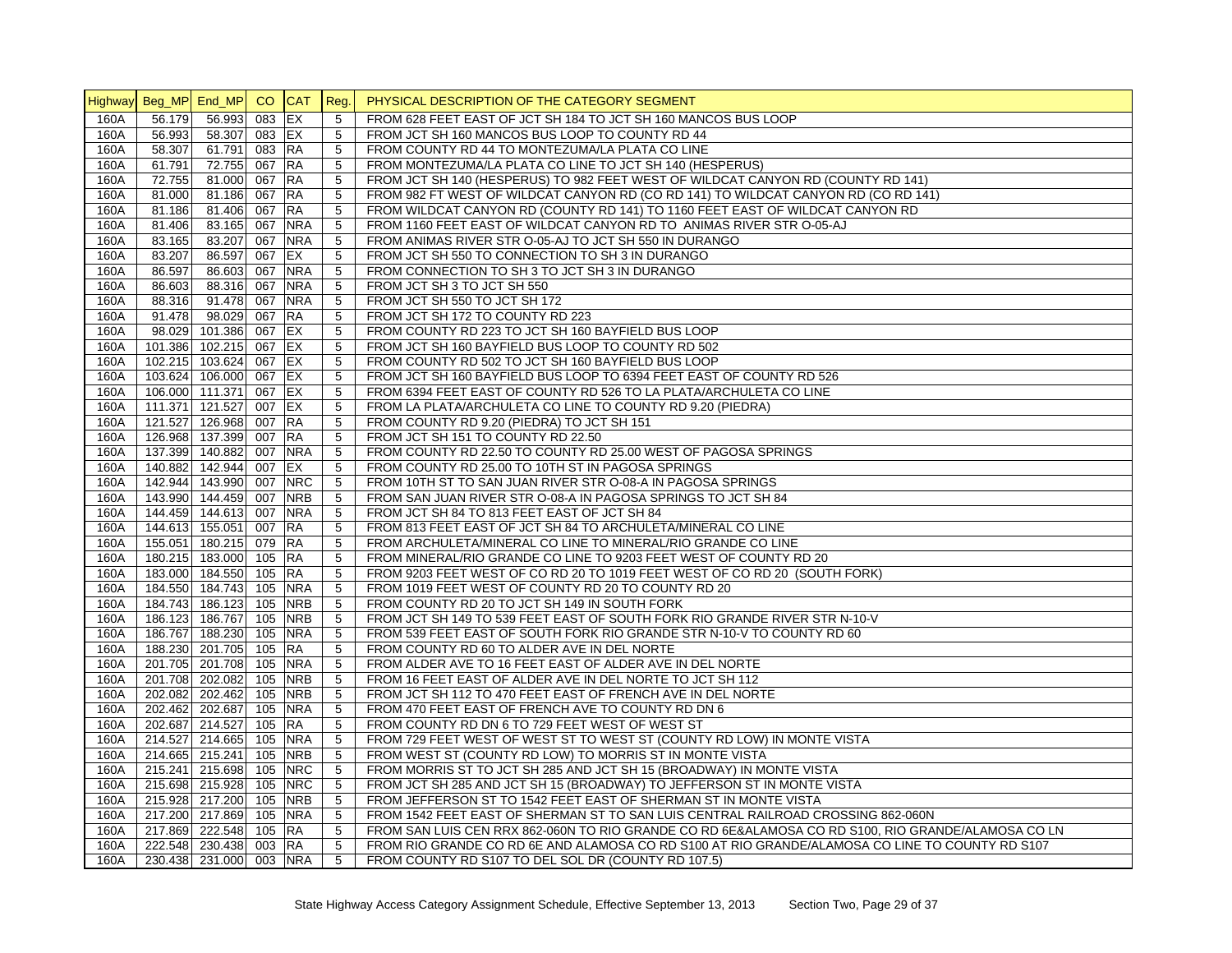|              |         | Highway Beg_MP End_MP CO                   |            | CAT Reg.               |                 | PHYSICAL DESCRIPTION OF THE CATEGORY SEGMENT                                                        |
|--------------|---------|--------------------------------------------|------------|------------------------|-----------------|-----------------------------------------------------------------------------------------------------|
| 160A         |         | 231.000 231.851                            | 003        | <b>NRB</b>             | 5               | FROM DEL SOL DR (COUNTY RD 107.5) TO VICTORIA ST AND FIRST ST IN ALAMOSA                            |
| 160A         |         | 231.851 232.516 003                        |            | <b>NRB</b>             | 5               | FROM VICTORIA ST AND FIRST ST TO RICHARDSON AVE IN ALAMOSA                                          |
| 160A         |         | 232.516 232.743 003                        |            | <b>NRC</b>             | 5               | FROM RICHARDSON AVE TO JCT SH 285 IN ALAMOSA                                                        |
| 160A         |         | 232.743 233.530                            | 003        | <b>NRC</b>             | 5               | FROM JCT SH 285 TO RIO GRANDE RIVER ST O-13-B IN ALAMOSA                                            |
| 160A         |         | 233.530 234.008                            | 003        | <b>NRB</b>             | 5               | FROM RIO GRANDE STR O-13-B TO JCT SH 17                                                             |
| 160A         |         | 234.008 234.087                            | 003        | <b>NRB</b>             | $\sqrt{5}$      | FROM JCT SH 17 TO 2ND ST (COUNTY RD 110.1)                                                          |
| 160A         |         | 234.087 235.093                            | 003        | <b>NRA</b>             | $5\phantom{.0}$ | FROM 2ND ST (COUNTY RD 110.1) TO WILD ACRES LANE (COUNTY RD 111.5)                                  |
| 160A         |         | 235.093 247.928                            | 003 RA     |                        | 5               | FROM WILD ACRES LANE (COUNTY RD 111.5) TO JCT SH 150 AT ALAMOSA/COSTILLA CO LINE                    |
| 160A         |         | 247.928 252.117                            | 023        | <b>RA</b>              | 5               | FROM JCT SH 150 AT ALAMOSA/COSTILLA CO LINE TO COUNTY RD 126                                        |
| 160A         |         | 252.117 252.703 023 NRA                    |            |                        | 5               | FROM COUNTY RD 126 TO 3094 FEET EAST OF COUNTY RD 126                                               |
| 160A         |         | 252.703 253.977 023                        |            | <b>NRB</b>             | 5               | FROM 3094 FEET EAST OF COUNTY RD 126 TO STORM AVE IN BLANCA                                         |
| 160A         |         | 253.977 254.946                            | 023        | <b>NRA</b>             | 5               | FROM STORM AVE IN BLANCA TO 1051 FEET WEST OF BROWN LN (COUNTY RD 65)                               |
| 160A         |         | 254.946 257.186                            | 023        | <b>RA</b>              | 5               | FROM 1051 FEET WEST OF BROWN LN (COUNTY RD 65) TO BEAN AVE (COUNTY RD 73)                           |
| 160A         |         | 257.186 257.830                            | 023        | <b>NRA</b>             | 5               | FROM BEAN AVE (COUNTY RD 73) TO NARCISO AVE (COUNTY RD 75)                                          |
| 160A         |         | 257.830 258.272                            | 023        | <b>NRB</b>             | 5               | FROM NARCISO AVE (COUNTY RD 75) TO JCT SH 159 (FORT GARLAND)                                        |
| 160A         |         | 258.272 258.361                            | 023        | <b>NRB</b>             | $\sqrt{5}$      | FROM JCT SH 159 (FORT GARLAND) TO 470 FEET EAST OF JCT SH 159                                       |
| 160A         |         | 258.361 259.000                            |            | 023 NRA                | 5               | FROM 470 FEET EAST OF JCT SH 159 TO 5592 FEET WEST OF COUNTY RD 366                                 |
| 160A         |         | 259.000 278.625                            | 023        | <b>RA</b>              | 5               | FROM 5592 FEET WEST OF COUNTY RD 366 TO NORTH LA VETA PASS AT COSTILLA/HUERFANO CO LINE             |
| 160A         |         | 278.625 294.172                            | 055 RA     |                        | $\overline{2}$  | FROM NORTH LA VETA PASS AT COSTILLA/HUERFANO CO LINE TO JCT SH 12 (TO LA VETA)                      |
| 160A         |         | 294.172 304.473                            | 055        | <b>RA</b>              | 2               | FROM JCT SH 12 (TO LA VETA) TO 306 FEET EAST OF COUNTY RD 340                                       |
| 160A         |         | 304.473 305.380                            |            | 055 NRB                | 2               | FROM 306 FEET EAST OF COUNTY RD 340 TO JCT I-25 WALSENBURG BUS LOOP (MAIN ST), END SH 160A          |
| 160B         |         | 305.526 306.287                            | 055        | <b>NRB</b>             | 2               | FROM JCT I-25 WALSENBURG BUS LOOP (MAIN ST) TO RAMPS ON AND OFF                                     |
| 160B         |         | 306.287 306.350                            | 055 EX     |                        | 2               | FROM RAMPS ON AND OFF TO I-25 INTERCHANGE (WALSENBURG/LA JUNTA), END SH 160B                        |
| 160C         |         | 344.572 344.655                            | 071        | EX                     | 2               | FROM I-25 INTERCHANGE (GODDARD AVE) TO JCT SH 239 IN TRINIDAD                                       |
| 160C         |         | 344.655 345.524                            | 071 EX     |                        | 2               | FROM JCT SH 239 TO COUNTY RD 73.5                                                                   |
| 160C         |         | 345.524 350.769 071 RA                     |            |                        | $\overline{2}$  | FROM COUNTY RD 73.5 TO JCT SH 350 (BESHOAR JUNCTION)                                                |
| 160C         |         | 350.769 382.774 071 RB                     |            |                        | 2               | FROM JCT SH 350 (BESHOAR JUNCTION) TO JCT SH 389 (TO BRANSON)                                       |
| 160C         |         | 382.774 414.215 071 RB                     |            |                        | $\overline{2}$  | FROM JCT SH 389 (TO BRANSON) TO 770 FEET WEST OF MUSTANG AVE                                        |
| 160C         |         | 414.215 416.000 071                        |            | <b>NRB</b>             | $\overline{2}$  | FROM 770 FEET WEST OF MUSTANG AVE TO 2804 FEET WEST OF JCT SH 109                                   |
| 160C         |         | 416.000 416.531 071 RB                     |            |                        | 2               | FROM 2804 FEET WEST OF JCT SH 109 TO JCT SH 109                                                     |
| 160C         |         | 416.531 431.691 071                        |            | <b>RB</b>              | $\overline{2}$  | FROM JCT SH 109 TO BACA COUNTY RD 0 AND LAS ANIMAS COUNTY RD 227 AT LAS ANIMAS/BACA CO LINE         |
| 160C         |         |                                            |            | <b>RB</b>              | 2               |                                                                                                     |
|              |         | 431.691 449.721 009<br>449.721 450.370 009 |            | <b>NRB</b>             |                 | FROM BACA COUNTY RD 0 AND LAS ANIMAS CO RD 227 AT LAS ANIMAS/BACA CO LINE TO HOWARD ST IN PRITCHETT |
| 160C         |         |                                            |            |                        | 2               | FROM HOWARD ST TO 7TH ST IN PRITCHETT                                                               |
| 160C<br>160C |         | 450.370 464.433                            | 009<br>009 | <b>RB</b><br><b>RB</b> | 2<br>2          | FROM 7TH ST IN PRITCHETT TO JCT SH 287                                                              |
|              |         | 464.433 473.654                            |            |                        |                 | FROM JCT SH 287 TO JCT SH 100 (TO VILAS)                                                            |
| 160C         |         | 473.654 482.746                            | 009 RB     |                        | $\overline{2}$  | FROM JCT SH 100 (TO VILAS) TO 21 FEET EAST OF COUNTY RD 43.2                                        |
| 160C         |         | 482.746 483.321                            |            | 009 NRB                | $\overline{2}$  | FROM 21 FEET EAST OF COUNTY RD 43.2 TO COUNTY RD 44 AND MISSOURI ST                                 |
| 160C         | 483.321 | 497.223                                    | 009        | <b>RB</b>              | $\overline{2}$  | FROM COUNTY RD 44 AND MISSOURI ST TO COUNTY RD 57 AT COLORADO-KANSAS STATE LINE, END SH 160C        |
| 160D         | 0.000   | 0.703                                      | 083        | <b>NRC</b>             | 5               | FROM JCT SH 160 TO MONTEZUMA ST IN MANCOS                                                           |
| 160D         | 0.703   | 1.457                                      | 083        | <b>NRC</b>             | 5               | FROM MONTEZUMA ST TO JCT SH 184 (MAIN ST) IN MANCOS                                                 |
| 160D         | 1.457   | 1.583                                      | 083        | <b>NRC</b>             | 5               | FROM JCT SH 184 (MAIN ST) TO MANCOS RIVER STR O-03-J IN MANCOS                                      |
| 160D         | 1.583   | 1.683                                      | 083        | <b>NRC</b>             | 5               | FROM MANCOS RIVER STR O-03-J TO 127 FEET EAST OF 1ST ST IN MANCOS                                   |
| 160D         | 1.683   | 2.488                                      | 083        | <b>NRC</b>             | 5               | FROM 127 FEET EAST OF 1ST ST IN MANCOS TO JCT SH 160, END SH 160D                                   |
| 160E         | 0.000   | 1.223                                      | 067        | <b>NRC</b>             | 5               | FROM JCT SH 160 TO MILL ST IN BAYFIELD                                                              |
| 160E         | 1.223   | 2.208                                      | 067        | <b>NRC</b>             | 5               | FROM MILL ST TO MESA AVE IN BAYFIELD                                                                |
| 160E         | 2.208   | 2.439                                      | 067        | <b>NRC</b>             | 5               | FROM MESA AVE IN BAYFIELD TO JCT SH 160, END SH 160E                                                |
| 160Z         | 0.000   | 0.929                                      | 003        | <b>NRC</b>             | 5               | FROM JCT SH 160 TO RICHARDSON AVE. IN ALAMOSA                                                       |
| 165A         | 0.000   | 15.310                                     | 027        | <b>RB</b>              | 2               | FROM JCT SH 96 TO JCT SH 78                                                                         |
| 165A         | 15.310  | 18.758                                     | 027 RB     |                        | 2               | FROM JCT SH 78 TO CUSTER/PUEBLO CO LINE                                                             |
| 165A         | 18.758  | 36.894 101 RB                              |            |                        | 2               | FROM CUSTER/PUEBLO CO LINE TO I-25 INTERCHANGE (RYE/SAN ISABEL/COLORADO CITY), END SH 165A          |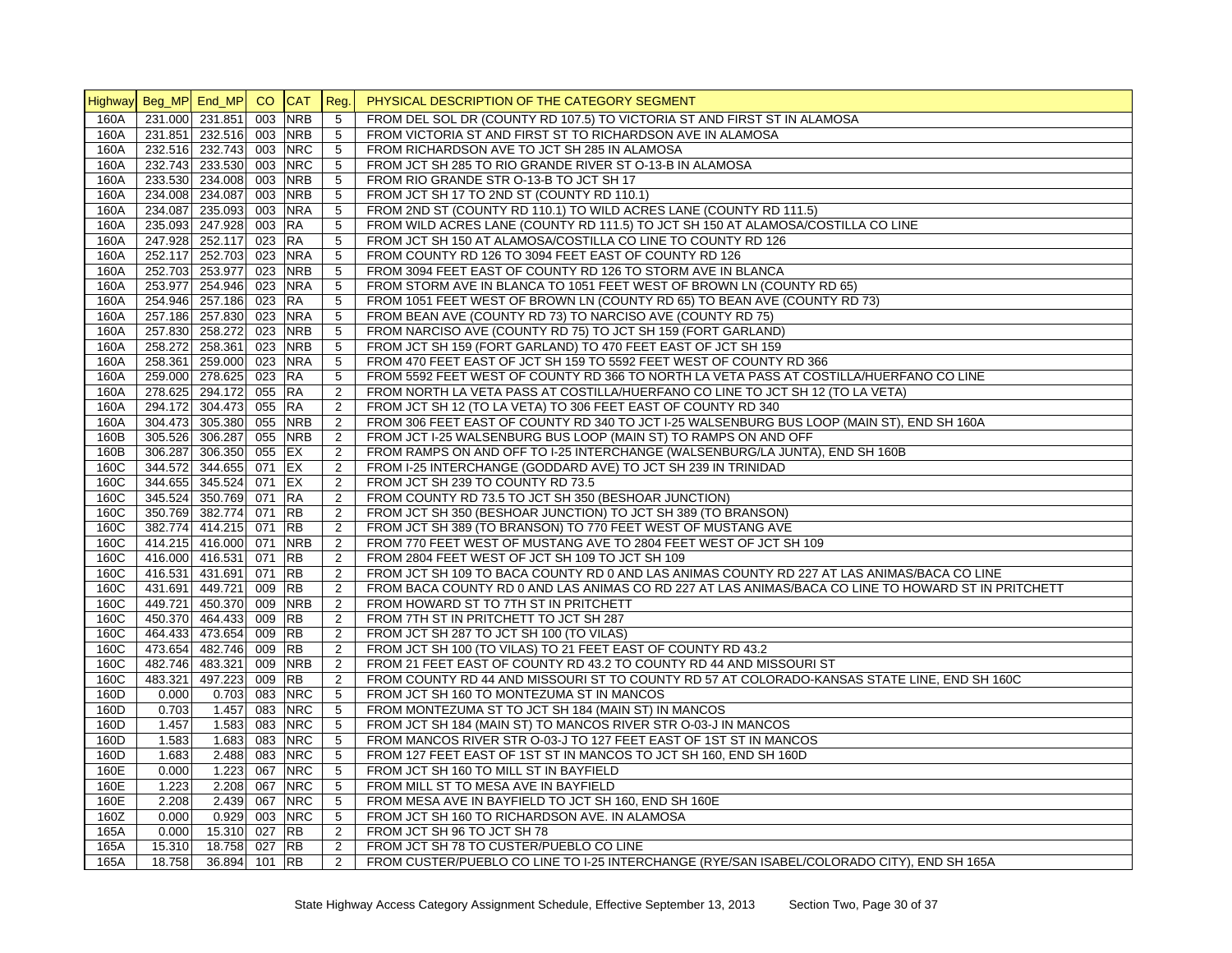|      | Highway Beg_MP End_MP |             | CO  | <b>CAT</b> | Reg.            | PHYSICAL DESCRIPTION OF THE CATEGORY SEGMENT                                                        |
|------|-----------------------|-------------|-----|------------|-----------------|-----------------------------------------------------------------------------------------------------|
| 167A | 0.000                 | 0.961       | 025 | <b>RB</b>  | 2               | FROM JCT SH 96 TO ARKANSAS RIVER STR L-20-F AT CROWLEY/OTERO CO LINE                                |
| 167A | 0.961                 | 1.492       | 089 | <b>RB</b>  | 2               | FROM ARKANSAS RIVER STR L-20-F AT CROWLEY/OTERO CO LINE TO COUNTY RD 2.9 IN FOWLER                  |
| 167A | 1.492                 | 1.673       | 089 | <b>NRB</b> | 2               | FROM COUNTY RD 2.9 TO JCT SH 50 (CRANSTON AVE) IN FOWLER                                            |
| 167A | 1.673                 | 2.905 089   |     | <b>NRB</b> | 2               | FROM JCT SH 50 (CRANSTON AVE) IN FOWLER TO COUNTY RD 2 AND COUNTY RD LL                             |
| 167A | 2.905                 | 4.860 089   |     | RB         | 2               | FROM COUNTY RD 2 AND COUNTY RD LL TO COUNTY RD JJ AND COUNTY RD 2, END SH 167A                      |
| 170A | 0.000                 | $2.464$ 013 |     | <b>RB</b>  | $\overline{4}$  | FROM COUNTY RD ES2 AND COUNTY RD 68 (TO ELDORADO CANYON STATE PARK) TO JCT SH 93                    |
| 170A | 2.464                 | 5.824 013   |     | <b>RB</b>  | $\overline{4}$  | FROM JCT SH 93 TO SOUTH 76TH ST (COUNTY RD 25A) IN SUPERIOR                                         |
| 170A | 5.824                 | 6.969 013   |     | <b>NRB</b> | $\overline{4}$  | FROM SOUTH 76TH ST (COUNTY RD 25A) TO SH 36 INTERCHANGE (SUPERIOR), END SH 170A                     |
| 172A | 0.000                 | 7.550 067   |     | <b>RA</b>  | 5               | FROM NEW MEXICO-COLORADO STATE LINE TO COUNTY RD 318                                                |
| 172A | 7.550                 | 8.438 067   |     | <b>NRB</b> | 5               | FROM COUNTY RD 318 TO 1119 FEET SOUTH OF PINE ST                                                    |
| 172A | 8.438                 | 8.903 067   |     | <b>NRC</b> | 5               | FROM 1119 FEET SOUTH OF PINE ST TO JCT 151 IN IGNACIO                                               |
| 172A | 8.903                 | 9.119 067   |     | <b>NRC</b> | 5               | FROM JCT SH 151 TO BECKER ST IN IGNACIO                                                             |
| 172A | 9.119                 | 9.240 067   |     | <b>NRB</b> | 5               | FROM BECKER ST IN IGNACIO TO BROWNING AVE                                                           |
| 172A | 9.240                 | 10.270 067  |     | <b>NRA</b> | 5               | FROM BROWNING AVE TO 7212 FEET SOUTH OF COUNTY RD 516                                               |
| 172A | 10.270                | 24.499 067  |     | <b>RA</b>  | 5               | FROM 7212 FEET SOUTH OF COUNTY RD 516 TO JCT SH 160, END SH 172A                                    |
| 177A | 0.000                 | $0.025$ 035 |     | <b>RA</b>  | $\mathbf{1}$    | FROM C-470 INTERCHANGE TO RAMPS ON AND OFF                                                          |
| 177A | 0.025                 | $0.100$ 035 |     | EX         | $\mathbf{1}$    | FROM RAMPS ON AND OFF TO COUNTY LINE RD AT DOUGLAS/ARAPAHOE CO LINE                                 |
| 177A | 0.100                 | 4.117 005   |     | <b>NRA</b> | $\mathbf{1}$    | FROM COUNTY LINE RD AT DOUGLAS/ARAPAHOE CO LINE TO JCT SH 88 (BELLEVIEW AV) IN CHERRY HILLS VILLAGE |
| 177A | 4.117                 | 6.111 005   |     | <b>NRA</b> | $\mathbf{1}$    | FROM JCT SH 88 (BELLEVIEW AVE) IN CHERRY HILLS VILLAGE TO JCT SH 285 (HAMPDEN AVE), END SH 177A     |
| 183A | 0.000                 | $1.000$ 011 |     | <b>NRB</b> | 2               | FROM JCT SH 50 TO COUNTY RD HH AND COUNTY RD 15 (FORT LYONS VETERANS HOSPITAL), END SH 183A         |
| 184A | 0.000                 | 8.159 083   |     | <b>RA</b>  | 5               | FROM JCT SH 491 TO JCT SH 145, END SH 184A                                                          |
| 184B | 8.900                 | 26.236 083  |     | <b>RA</b>  | 5               | FROM JCT SH 145 TO 671 FEET SOUTH OF JACKSON LAKE RD (COUNTY RD 42)                                 |
| 184B | 26.236                | 26.444 083  |     | <b>NRB</b> | $5\phantom{.0}$ | FROM 671 FEET SOUTH OF JACKSON LAKE RD (COUNTY RD 42) TO JCT SH 160 IN MANCOS                       |
| 184B | 26.444                | 26.599 083  |     | <b>NRC</b> | 5               | FROM JCT SH 160 TO JCT SH 160 MANCOS BUS LOOP (GRAND AVE), END SH 184B                              |
| 187A | 0.000                 | $0.689$ 029 |     | <b>NRB</b> | 3               | FROM JCT SH 133 TO 4TH ST AND GRAND AVE IN PAONIA, END SH 187A                                      |
| 194A | 0.000                 | $0.260$ 089 |     | <b>NRB</b> | 2               | FROM JCT SH 109 TO OAK AVE (COUNTY RD 30.10)                                                        |
| 194A | 0.260                 | 9.401       | 089 | <b>RB</b>  | 2               | FROM OAK AVE (CO RD 30.10) TO OTERO CO RD BB.55 AND BENT CO RD 2.5 AT OTERO/BENT CO LINE            |
| 194A | 9.401                 | 20.327 011  |     | <b>RB</b>  | $\overline{2}$  | FROM OTERO CO RD BB.55 AND BENT CO RD 2.5 AT OTERO/BENT CO LINE TO SH 50 INTERCHANGE, END SH 194A   |
| 196A | 0.000                 | 7.905 011   |     | <b>RB</b>  | 2               | FROM JCT SH 50 TO PROWERS COUNTY RD 1 AT BENT/PROWERS CO LINE                                       |
| 196A | 7.905                 | 8.922 099   |     | <b>RB</b>  | 2               | FROM PROWERS COUNTY RD 1 AT BENT/PROWERS CO LINE TO JCT SH 287 END OF SH 196A                       |
| 196B | 0.000                 | $0.200$ 099 |     | <b>NRB</b> | 2               | FROM JCT SH 287 TO JCT SH 196 IN WILEY, END SH 196B                                                 |
| 202A | 0.000                 | $0.110$ 089 |     | <b>NRB</b> | $\overline{2}$  | FROM JCT SH 50 (SWINK AVE) TO JCT SH 50 IN ROCKY FORD                                               |
| 202A | 0.110                 | 1.220 089   |     | <b>NRB</b> | 2               | FROM JCT SH 50 IN ROCKY FORD TO COUNTY RD 18                                                        |
| 202A | 1.220                 | 3.228 089   |     | <b>RB</b>  | $\overline{2}$  | FROM COUNTY RD 18 TO COUNTY RD 16 AND COUNTY RD FF, END SH 202A                                     |
| 207A | 0.000                 | 0.354       | 089 | <b>NRB</b> | 2               | FROM JCT SH 50 (FIRST ST) TO 1 MILE SOUTH OF ARKANSAS RIVER STR L-21-CY                             |
| 207A | 0.354                 | 1.377 089   |     | <b>RB</b>  | 2               | FROM 1 MI S OF ARKANSAS RIVER STR L-21-CY TO ARKANSAS RIVER STR L-21-CY AT OTERO/CROWLEY CO LN      |
| 207A | 1.377                 | 5.935 025   |     | <b>RB</b>  | 2               | FROM ARKANSAS RIVER STR L-21-CY AT OTERO/CROWLEY CO LINE TO JCT SH 96, END SH 207A                  |
| 209A | 0.000                 | 1.387 101   |     | <b>RB</b>  | 2               | FROM JCT SH 50 TO CHURCH AVE IN BOONE                                                               |
| 209A | 1.387                 | 1.528 101   |     | <b>NRB</b> | 2               | FROM CHURCH AVE IN BOONE TO JCT SH 96, END SH 209A                                                  |
| 224A | 0.000                 | 0.268 001   |     | <b>NRB</b> | $\mathbf{1}$    | FROM SH 36 INTERCHANGE (BROADWAY) TO JCT SH 53 (BROADWAY)                                           |
| 224A | 0.268                 | 2.750 001   |     | <b>NRB</b> | $\mathbf{1}$    | FROM JCT SH 53 (BROADWAY) TO I-76 INTERCHANGE (70TH AVE/74TH AVE)                                   |
| 224A | 2.750                 | 3.634 001   |     | <b>NRB</b> | $\mathbf{1}$    | FROM I-76 INTERCHANGE (70TH AVE/74TH AVE) TO JCT SH 6, END SH 224A                                  |
| 225A | 0.000                 | 1.624 031   |     | <b>FW</b>  | $\mathbf{1}$    | FROM I-25 INTERCHANGE (I-225) IN DENVER TO DENVER/ARAPAHOE CO LINE IN GREENWOOD VILLAGE             |
| 225A | 1.624                 | 10.158 005  |     | <b>FW</b>  | $\mathbf{1}$    | FROM DENVER/ARAPAHOE CO LINE IN GREENWOOD VILLAGE TO ARAPAHOE/ADAMS CO LINE IN AURORA               |
| 225A | 10.158                | 12.431 001  |     | <b>FW</b>  | $\mathbf{1}$    | FROM ARAPAHOE/ADAMS CO LINE TO 1-70 INTERCHANGE IN AURORA, END SH 225A                              |
| 227A | 0.000                 | $1.000$ 101 |     | <b>NRA</b> | 2               | FROM SH 50 INTERCHG (PUEBLO BUS LOOP) TO I MI N OF SH 50 INTERCHG (PUEBLO BUSINESS LOOP)            |
| 227A | 1.000                 | $1.321$ 101 |     | <b>NRB</b> | 2               | FROM 1 MI NORTH OF SH 50 INTER (PUEBLO BUS LOOP) TO DAMSON ST IN PUEBLO                             |
| 227A | 1.321                 | 1.851 101   |     | <b>NRB</b> | 2               | FROM DAMSON ST TO JCT SH 96 (4TH ST) IN PUEBLO, END SH 227A                                         |
| 231A | 0.000                 | 2.050 101   |     | <b>RB</b>  | 2               | FROM JCT SH 50 (PUEBLO BUS LOOP) TO JCT SH 50 (DEVINE), END SH 231A                                 |
| 233A | 0.000                 | $2.147$ 101 |     | <b>NRB</b> | 2               | FROM JCT SH 50 (PUEBLO BUS LOOP) TO JCT SH 50 (BAXTER), END SH 233A                                 |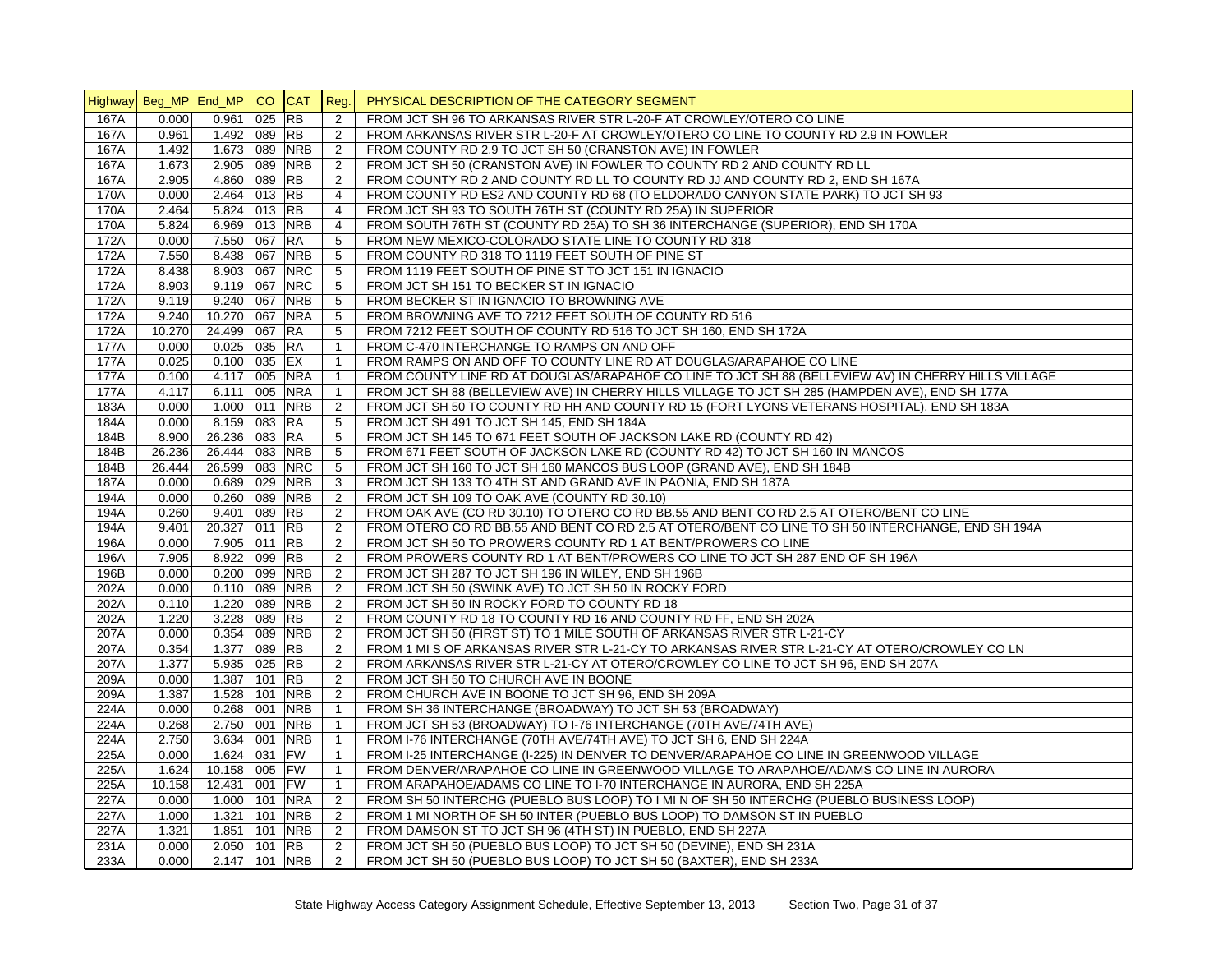|      | Highway Beg_MP End_MP CO |                 |          | CAT Reg.                 |                 | PHYSICAL DESCRIPTION OF THE CATEGORY SEGMENT                                                      |
|------|--------------------------|-----------------|----------|--------------------------|-----------------|---------------------------------------------------------------------------------------------------|
| 239A | 0.000                    | 0.675           | 071      | <b>NRB</b>               | 2               | FROM SH 160 INTERCHANGE IN TRINIDAD TO COUNTY RD 26.7                                             |
| 239A | 0.675                    | $3.345$ 071     |          | <b>RB</b>                | 2               | FROM COUNTY RD 26.7 TO COUNTY RD 32 AND COUNTY RD 30.9 (EL MORO), END SH 239A                     |
| 257A | 0.000                    | 2.640 123 NRA   |          |                          | $\overline{4}$  | FROM JCT SH 60 TO 2710 FEET WEST OF COUNTY RD 54                                                  |
| 257A | 2.640                    | 5.145           | 123 RA   |                          | $\overline{4}$  | FROM 2710 FEET WEST OF COUNTY RD 54 TO JCT SH 34                                                  |
| 257A | 5.145                    | 5.419           | $123$ RA |                          | $\overline{4}$  | FROM JCT SH 34 TO JCT SH 34 (GREELEY BUS LOOP)                                                    |
| 257A | 5.419                    | 6.349           | 123 RA   |                          | $\overline{4}$  | FROM JCT SH 34 (GREELEY BUS LOOP) TO JCT SH 257 SPUR                                              |
| 257A | 6.349                    | 9.588           | $123$ RA |                          | $\overline{4}$  | FROM JCT SH 257 SPUR TO EASTMAN PARK DR IN WINDSOR                                                |
| 257A | 9.588                    | 10.595          |          | 123 NRA                  | 4               | FROM EASTMAN PARK DR TO JCT SH 392 IN WINDSOR                                                     |
| 257A | 10.595                   | 10.915 123      |          | <b>NRA</b>               | $\overline{4}$  | FROM JCT SH 392 TO CHIMNEY PARK DR IN WINDSOR                                                     |
| 257A | 10.915                   | 11.580 123 NRC  |          |                          | $\overline{4}$  | FROM CHIMNEY PARK DR TO JCT SH 392 (MAIN ST) IN WINDSOR                                           |
| 257A | 11.580                   | 12.232          | 123      | <b>NRA</b>               | $\overline{4}$  | FROM JCT 392 (MAIN ST) TO GREELEY CANAL NO 2 STR C-17-DO IN WINDSOR                               |
| 257A | 12.232                   | 18.487          | 123 RA   |                          | $\overline{4}$  | FROM GREELEY CANAL NO 2 STR C-17-DO IN WINDSOR TO JCT SH 14, END SH 257A                          |
| 257B | 0.037                    | 1.146           | 123      | <b>RA</b>                | $\overline{4}$  | FROM JCT SH 257 TO JCT SH 34 (GREELEY BUS LOOP), END SH 257B                                      |
| 263A | 0.635                    | 2.733           | 123      | <b>NRB</b>               | $\overline{4}$  | FROM JCT SH 85 TO RD N AND S (CO RD 45) (FERN AVE) - END SH 263 A                                 |
| 265A | 0.000                    | 1.198           | 031      | <b>NRC</b>               | $\mathbf{1}$    | FROM I-70 INTERCHANGE (BRIGHTON BLVD) IN DENVER TO DENVER/ADAMS COUNTY LINE IN COMMERCE CITY      |
| 265A | 1.198                    | 3.621           | 001      | <b>NRC</b>               | $\mathbf{1}$    | FROM DENVER/ADAMS CO LINE TO JCT SH 6 IN COMMERCE CITY, END SH 265A                               |
| 266A | 0.000                    | 0.060           | 089      | <b>NRB</b>               | $\overline{2}$  | FROM JCT SH 50 (ELM AVE) AND SH 71 TO JCT SH 50 (SWINK AVE) IN ROCKY FORD                         |
| 266A | 0.060                    | 1.306           | 089      | <b>NRB</b>               | 2               | FROM SH 50 (SWINK AVE) IN ROCKY FORD TO COUNTY RD 21                                              |
| 266A | 1.306                    | 11.516          | 089      | $R$ B                    | 2               | FROM COUNTY RD 21 TO JCT SH 109, END SH 266A                                                      |
| 270A | 0.000                    | 4.259           | 001      | <b>FW</b>                | $\mathbf{1}$    | FROM I-76 INTERCHANGE TO ADAMS/DENVER CO LINE IN DENVER                                           |
| 270A | 4.259                    | 5.986           | 031 FW   |                          | $\mathbf{1}$    | FROM ADAMS/DENVER CO LINE TO JCT I-70 IN DENVER, END SH 270A                                      |
| 285A | 0.000                    | 4.215           | 021      | <b>RA</b>                | 5               | FROM NEW MEXICO-COLORADO STATE LINE TO 2439 FEET WEST OF COUNTY RD 12                             |
| 285A | 4.215                    | 5.000 021       |          | <b>NRA</b>               | 5               | FROM 2439 FEET WEST OF COUNTY RD 12 TO 940 FEET WEST OF COUNTY RD 21                              |
| 285A | 5.000                    | 5.211           | 021      | <b>NRB</b>               | 5               | FROM 940 FEET WEST OF COUNTY RD 21 TO JCT SH 17                                                   |
| 285A | 5.211                    | 5.528           | 021      | <b>NRB</b>               | 5               | FROM JCT SH 17 TO RIVER ST IN ANTONITO                                                            |
| 285A | 5.528                    | 6.304           | 021      | <b>NRC</b>               | $5\phantom{.0}$ | FROM RIVER ST TO 12TH AVE IN ANTONITO                                                             |
| 285A | 6.304                    | 6.554           | 021      | <b>NRB</b>               | 5               | FROM 12TH AVE IN ANTONITO TO COUNTY RD 14.5                                                       |
| 285A | 6.554                    | 6.856           | 021      | <b>NRA</b>               | 5               | FROM COUNTY RD 14.5 TO COUNTY RD 14.7                                                             |
| 285A | 6.856                    | 12.707          | 021      | <b>RA</b>                | 5               | FROM COUNTY RD 14.7 TO JCT SH 142 (TO ROMEO)                                                      |
| 285A |                          | 19.383          | 021 RA   |                          | 5               |                                                                                                   |
|      | 12.707                   |                 | 021      |                          |                 | FROM JCT SH 142 (TO ROMEO) TO COUNTY RD 40                                                        |
| 285A | 19.383                   | 19.597          | 021      | <b>NRA</b><br><b>NRB</b> | $5\phantom{.0}$ | FROM COUNTY RD 40 TO 1130 FEET NORTH OF COUNTY RD 40                                              |
| 285A | 19.597                   | 19.672          |          |                          | 5               | FROM 1130 FEET NORTH OF COUNTY RD 40 TO 4TH ST IN LA JARA                                         |
| 285A | 19.672                   | 19.817 021      |          | <b>NRC</b>               | 5               | FROM 4TH ST TO JCT SH 136 IN LA JARA                                                              |
| 285A | 19.817                   | 20.000 021      |          | <b>NRC</b>               | 5               | FROM JCT SH 136 TO 206 FEET NORTH OF 1ST ST IN LA JARA                                            |
| 285A | 20.000                   | 20.418          | 021      | <b>NRB</b>               | 5               | FROM 206 FEET NORTH OF 1ST ST IN LA JARA TO JCT SH 15                                             |
| 285A | 20.418                   | 25.765          | 021 EX   |                          | 5               | FROM JCT SH 15 TO CONEJOS COUNTY RD 52 AND ALAMOSA COUNTY RD 15S AT CONEJOS/ALAMOSA CO LINE       |
| 285A | 25.765                   | 26.829          | 003      | EX                       | 5               | FROM CONEJOS COUNTY RD 52 AND ALAMOSA COUNTY RD 15S AT CONEJOS/ALAMOSA CO LINE TO JCT SH 368      |
| 285A | 26.829                   | 31.257          | 003 EX   |                          | 5               | FROM JCT SH 368 TO JCT SH 370 SOUTH OF ALAMOSA                                                    |
| 285A | 31.257                   | 33.413          | 003 EX   |                          | 5               | FROM JCT SH 370 TO RAILROAD AVE IN ALAMOSA                                                        |
| 285A | 33.413                   | 33.994          | 003      | <b>NRB</b>               | 5               | FROM RAILROAD AVE TO D&RGW RAILROAD CROSSING 253=850N                                             |
| 285A | 33.994                   | 34.102          |          | 003 NRC                  | $5\phantom{.0}$ | FROM D&RGW RAILROAD CROSSING 253-850N TO JCT SH 160 (MAIN ST), END SH 285A                        |
| 285B | 51.159                   | 51.562          | 105      | <b>NRB</b>               | 5               | FROM JCT SH 160 (1ST AVE) TO 132 FEET NORTH OF GROWSHIPPER RD                                     |
| 285B | 51.562                   | 53.560          |          | 105 NRA                  | 5               | FROM 132 FEET NORTH OF GROWSHIPPER RD TO 1251 FEET SOUTH OF MAXEYVILLE RD (COUNTY RD 3N)          |
| 285B | 53.560                   | 62.904          | 105      | <b>RA</b>                | 5               | FROM 1251 FEET SOUTH OF MAXEYVILLE RD (COUNTY RD 3N) TO JCT SH 112 AT RIO GRANDE/SAGUACHE CO LINE |
| 285B | 62.904                   | 85.094          | 109 RA   |                          | 5               | FROM JCT SH 112 AT RIO GRANDE/SAGUACHE CO LINE TO SAGUACHE CREEK STR L-12-H                       |
| 285B | 85.094                   | 85.884          | 109      | <b>NRA</b>               | 5               | FROM SAGUACHE CREEK STR L-12-H TO 861 FEET SOUTH OF PITKIN AVE                                    |
| 285B | 85.884                   | 86.290          | 109      | <b>NRB</b>               | 5               | FROM 861 FEET SOUTH OF PITKIN AVE TO JCT SH 114                                                   |
| 285B | 86.290                   | 86.739          | 109      | <b>NRB</b>               | 5               | FROM JCT SH 114 TO 63 FEET NORTH OF 3RD ST                                                        |
| 285B | 86.739                   | 100.466         | 109 RA   |                          | 5               | FROM 63 FEET NORTH OF 3RD ST TO JCT SH 17                                                         |
| 285B |                          | 100.466 104.631 | 109 RA   |                          | 5               | FROM JCT SH 17 TO COUNTY RD LL.2                                                                  |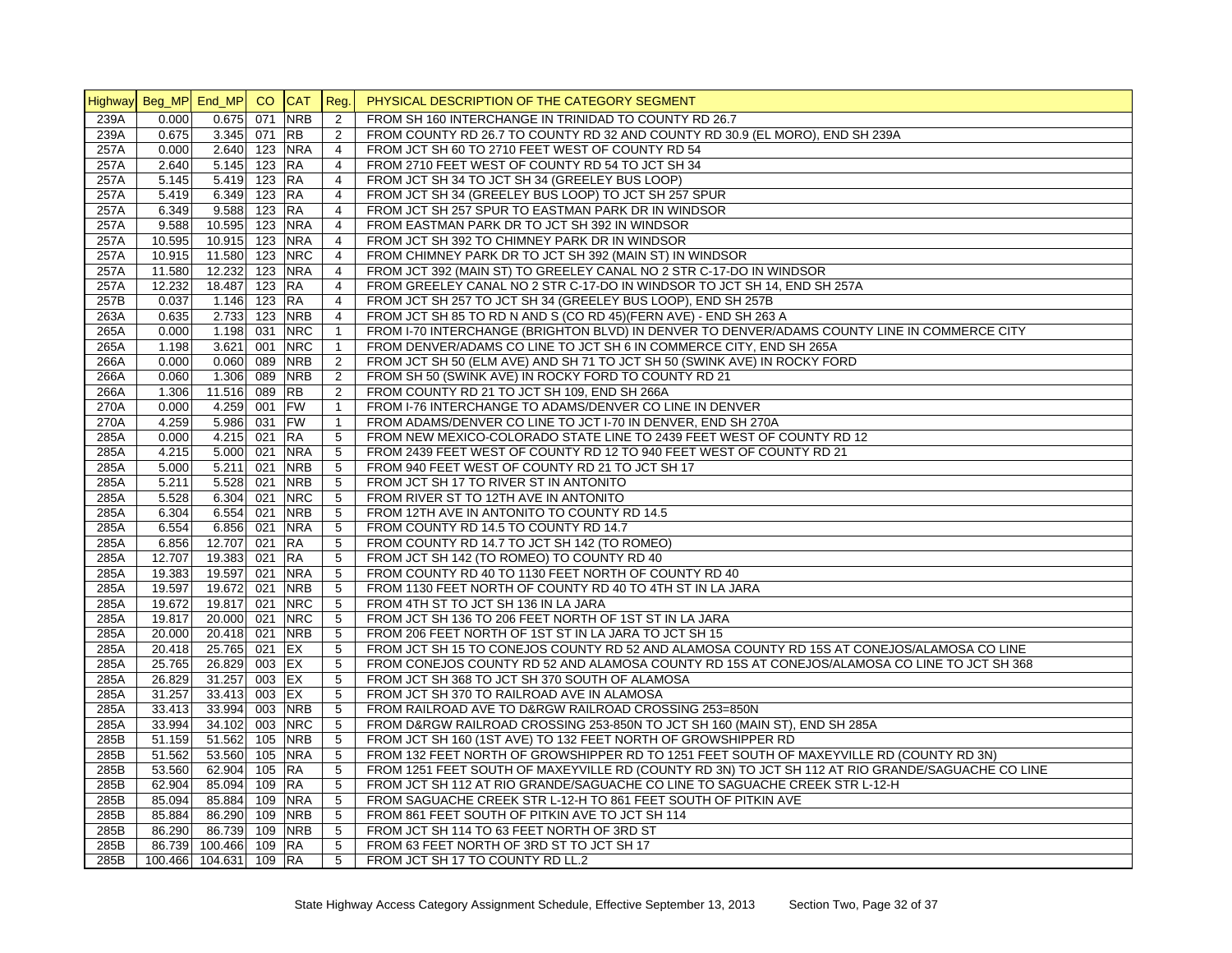|      | Highway Beg_MP End_MP |                         | CO. | <b>CAT</b> | Reg.           | PHYSICAL DESCRIPTION OF THE CATEGORY SEGMENT                                                   |
|------|-----------------------|-------------------------|-----|------------|----------------|------------------------------------------------------------------------------------------------|
| 285B |                       | 104.631 104.698         | 109 | <b>NRB</b> | 5              | FROM COUNTY RD LL.2 TO COUNTY RD LL.57 (VILLA GROVE)                                           |
| 285B |                       | 104.698 104.779 109     |     | <b>NRB</b> | 5              | FROM COUNTY RD LL57 (VILLA GROVE) TO KERBER CREEK STR L-13-A                                   |
| 285B |                       | 104.779 119.036 109     |     | <b>RA</b>  | 5              | FROM KERBER CREEK STR L-13-A TO PONCHA PASS AT SAGUACHE/CHAFFEE CO LINE                        |
| 285B |                       | 119.036 126.209 015     |     | <b>RA</b>  | 5              | FROM PONCHA PASS AT SAGUACHE/CHAFFEE CO LINE TO 1430 FEET SOUTH OF JCT US 50 IN PONCHA SPRINGS |
| 285B |                       | 126.209 126.480 015     |     | <b>NRA</b> | 5              | FROM 1430 FEET SOUTH OF JCT US 50 IN PONCHA SPRINGS TO JCT US50 IN PONCHA SPRINGS, END US 285B |
| 285C |                       | 126.853 127.298 015     |     | <b>NRA</b> | 5              | FROM JCT US 50 IN PONCHA SPRINGS TO 2060 FEET NORTH OF JCT US 50                               |
| 285C |                       | 127.298 133.833 015     |     | <b>RA</b>  | 5              | FROM 2060 FEET NORTH OF JCT US 50 TO JCT SH 291 (TO SALIDA)                                    |
| 285C |                       | 133.883 148.065 015     |     | <b>RA</b>  | 5              | FROM JCT SH 291 (TO SALIDA) TO JCT SH 24, END SH 285C                                          |
| 285D |                       | 161.789 182.482 093     |     | <b>RA</b>  | $\overline{2}$ | FROM JCT SH 24 (ANTERO JUNCTION) TO 2677 FEET SOUTH OF JCT SH 9 IN FAIRPLAY                    |
| 285D |                       | 182.482 182.989 093     |     | <b>NRA</b> | $\overline{2}$ | FROM 2677 FEET SOUTH OF JCT SH 9 TO JCT SH 9 (MAIN ST) IN FAIRPLAY                             |
| 285D |                       | 182.989 183.568 093     |     | <b>NRA</b> | 2              | FROM JCT SH 9 (MAIN ST) TO COUNTY RD 3 IN FAIRPLAY                                             |
| 285D |                       | 183.568 198.000 093     |     | <b>RA</b>  | 2              | FROM COUNTY RD 3 TO 600 FEET SOUTH OF COUNTY RD 35 IN JEFFERSON                                |
| 285D |                       | 198.000 200.000 093     |     | <b>NRA</b> | 2              | FROM 600 FEET SOUTH OF COUNTY RD 35 TO STR G-13-E IN JEFFERSON                                 |
| 285D |                       | 200.000 221.828 093     |     | <b>RA</b>  | $\overline{2}$ | FROM STR G-13-E IN JEFFERSON TO 512 FEET SOUTH OF COUNTY RD 64 IN BAILEY                       |
| 285D |                       | 221.828 222.167 093     |     | <b>NRA</b> | 2              | FROM 512 FEET SOUTH OF COUNTY RD 64 TO COUNTY RD 68 IN BAILEY                                  |
| 285D |                       | 222.167 228.839 093     |     | <b>RA</b>  | 2              | FROM COUNTY RD 68 IN BAILEY TO PARK/JEFFERSON CO LINE                                          |
| 285D |                       | 228.839 235.191 059     |     | <b>RA</b>  | $\mathbf{1}$   | FROM PARK/JEFFERSON CO LINE TO FOXTON RD (COUNTY RD 97)                                        |
| 285D |                       | 235.191 248.372 059     |     | EX         | $\mathbf{1}$   | FROM FOXTON RD (COUNTY RD 97) TO SH 8 (MORRISON INTERCHANGE)                                   |
| 285D |                       | 248.372 250.082 059     |     | <b>FW</b>  | $\mathbf{1}$   | FROM SH 8 (MORRISON INTERCHANGE) TO C-470 INTERCHANGE IN LAKEWOOD                              |
| 285D |                       | 250.082 255.753 059     |     | <b>FW</b>  | $\mathbf{1}$   | FROM C-470 INTERCHANGE IN LAKEWOOD TO JEFFERSON/DENVER CO LINE                                 |
| 285D |                       | 255.753 257.560 031     |     | <b>FW</b>  | $\mathbf{1}$   | FROM JEFFERSON/DENVER CO LINE TO DENVER/ARAPAHOE CO LINE IN SHERIDAN                           |
| 285D |                       | 257.560 257.691 005     |     | <b>FW</b>  | $\mathbf{1}$   | FROM DENVER/ARAPAHOE CO LINE IN SHERIDAN TO KNOX COURT AND LOWELL BLVD                         |
| 285D |                       | 257.691 258.063 005     |     | EX         | $\mathbf{1}$   | FROM KNOX COURT AND LOWELL BLVD TO SH 88 (FEDERAL BLVD) INTERCHANGE                            |
| 285D |                       | 258.063 259.326 005     |     | EX         | $\mathbf{1}$   | FROM SH 88 (FEDERAL BLVD INTERCHANGE) TO SH 85 (SANTA FE DR) INTERCHANGE IN ENGLEWOOD          |
| 285D |                       | 259.326 259.493 005     |     | EX         | $\mathbf{1}$   | FROM SH 85 (SANTA FE DR) INTERCHANGE TO JASON ST IN ENGLEWOOD                                  |
| 285D |                       | 259.493 259.927 005     |     | <b>NRB</b> | $\mathbf{1}$   | FROM JASON ST TO CHEROKEE ST IN ENGLEWOOD                                                      |
| 285D |                       | 259.927 260.167 005     |     | <b>NRB</b> | $\mathbf{1}$   | FROM CHEROKEE ST TO JCT SH 75 (BROADWAY) INTERCHANGE IN ENGLEWOOD                              |
| 285D |                       | 260.167 261.059 005     |     | <b>NRB</b> | $\mathbf{1}$   | FROM JCT SH 75 (BROADWAY) INTERCHG IN ENGLEWOOD TO LAFAYETTE ST IN CHERRY HILLS VILLAGE        |
| 285D |                       | 261.059 261.716 005     |     | <b>NRA</b> | $\mathbf{1}$   | FROM LAFAYETTE ST IN CHERRY HILLS VILLAGE TO JCT SH 177 (UNIVERSITY BLVD)                      |
| 285D |                       | 261.716 262.434 005     |     | <b>NRA</b> | $\mathbf{1}$   | FROM JCT SH 177 (UNIVERSITY BLVD) TO ARAPAHOE/DENVER CO LINE                                   |
| 285D |                       | 262.434 262.688 031     |     | <b>NRA</b> | $\mathbf{1}$   | FROM ARAPAHOE/DENVER CO LINE TO JCT SH 2 (COLORADO BLVD)                                       |
| 285D |                       | 262.688 263.874 031     |     | <b>NRA</b> | $\mathbf{1}$   | FROM JCT SH 2 (COLORADO BLVD) IN DENVER TO I-25 INTERCHANGE (HAMPDEN AVE), END SH 285D         |
| 287A | 0.000                 | 7.928 009               |     | <b>RA</b>  | 2              | FROM OKLAHOMA-COLORADO STATE LINE TO COUNTY RD H.0                                             |
| 287A | 7.928                 | 8.643 009               |     | <b>NRA</b> | 2              | FROM COUNTY RD H.0 TO 375 FEET NORTH FROM COUNTY RD H.6                                        |
| 287A | 8.643                 | 9.153 009               |     | <b>NRB</b> | $\overline{2}$ | FROM 375 FEET NORTH FROM COUNTY RD H.6 TO 486 FEET SOUTH OF STR P-26-G                         |
| 287A | 9.153                 | 28.777 009              |     | <b>RA</b>  | 2              | FROM 486 FEET SOUTH OF STR P-26-G TO JCT SH 160                                                |
| 287A | 28.777                | 29.759 009              |     | <b>RA</b>  | 2              | FROM JCT SH 160 TO 1030 FEET NORTH OF CAT CREEK STR O-26-O                                     |
| 287A | 29.759                | 30.874                  | 009 | <b>NRB</b> | 2              | FROM 1030 FEET NORTH OF CAT CREEK STR O-26-O TO 745 FEET SOUTH OF STR O-26-M                   |
| 287A | 30.874                | 40.772 009              |     | RA         | 2              | FROM 745 FEET SOUTH OF STR O-26-M TO JCT SH 116                                                |
| 287A | 40.772                | 46.672 009              |     | <b>RA</b>  | 2              | FROM JCT SH 116 TO BACA/PROWERS CO LINE                                                        |
| 287A | 46.672                | 76.010 099              |     | <b>RA</b>  | 2              | FROM BACA/PROWERS CO LINE TO 9TH ST IN LAMAR                                                   |
| 287A | 76.010                | 76.609 099              |     | <b>NRA</b> | 2              | FROM 9TH ST TO MEMORIAL DR IN LAMAR                                                            |
| 287A | 76.609                | 77.639 099              |     | <b>NRB</b> | 2              | FROM MEMORIAL DR TO JCT SH 50 (MAIN ST AND OLIVE ST) IN LAMAR, END SH 287A                     |
| 287B | 85.188                | 87.371 099              |     | <b>RA</b>  | 2              | FROM SH 50 INTERCHANGE (WILEY JUNCTION) TO JCT SH 196 (WILEY)                                  |
| 287B | 87.371                | 88.394                  | 099 | <b>RA</b>  | $\overline{2}$ | FROM JCT SH 196 (WILEY) TO JCT SH 196 SPUR (WILEY)                                             |
| 287B | 88.394                | 95.970 099              |     | <b>RA</b>  | $\overline{2}$ | FROM JCT SH 196 SPUR (WILEY) TO KIOWA COUNTY RD A AT PROWERS/KIOWA CO LINE                     |
| 287B |                       | 95.970 110.590 061      |     | <b>IRA</b> | $\overline{2}$ | FROM KIOWA COUNTY RD A AT PROWERS/KIOWA CO LINE TO JCT SH 96                                   |
| 287B |                       | 110.590 112.625 061     |     | <b>RA</b>  | 2              | FROM JCT SH 96 TO 1056 FEET NORTH OF COUNTY RD 41                                              |
| 287B |                       | 112.625 113.420 061     |     | <b>NRB</b> | 2              | FROM 1056 NORTH OF COUNTY RD 41 TO JCT SH 96                                                   |
| 287B |                       | 113.420 113.935 061 NRB |     |            | 2              | FROM JCT SH 96 TO 7TH ST                                                                       |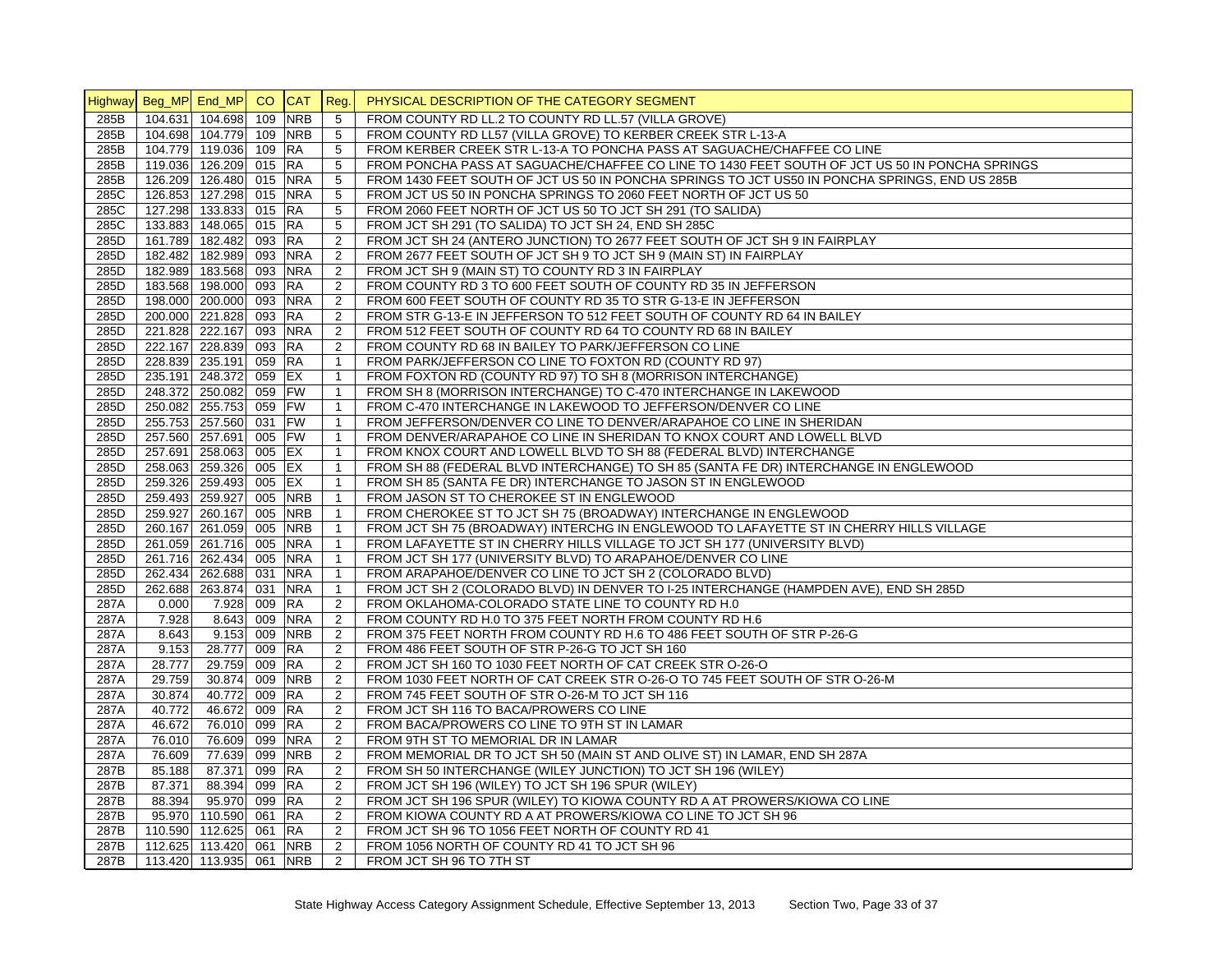|      | Highway Beg_MP End_MP |                         | CO  | <b>CAT</b> | Reg.           | PHYSICAL DESCRIPTION OF THE CATEGORY SEGMENT                                                        |
|------|-----------------------|-------------------------|-----|------------|----------------|-----------------------------------------------------------------------------------------------------|
| 287B |                       | 113.935 122.775         | 061 | <b>RA</b>  | $\overline{c}$ | FROM 7TH ST TO KIOWA/CHEYENNE CO LINE                                                               |
| 287B |                       | 122.775 133.240 017     |     | <b>RA</b>  | $\overline{4}$ | FROM KIOWA/CHEYENNE CO LINE TO JCT SH 40, END SH 287B                                               |
| 287C |                       | 282.700 285.752 031     |     | <b>NRB</b> | $\mathbf{1}$   | FROM SH 40 (COLFAX AVE) INTERCHG. NORTH ON FEDERAL BLVD TO I-70 INTERCHANGE IN DENVER               |
| 287C |                       | 285.752 286.351 031     |     | <b>NRA</b> | $\mathbf{1}$   | FROM I-70 INTERCHANGE (FEDERAL BLVD) TO DENVER/ADAMS CO LINE                                        |
| 287C |                       | 286.351 286.913 001     |     | <b>NRA</b> | $\mathbf{1}$   | FROM DENVER/ADAMS CO LINE TO I-76 INTERCHANGE (FEDERAL BLVD)                                        |
| 287C |                       | 286.913 288.556 001     |     | <b>NRA</b> | $\mathbf{1}$   | FROM I-76 INTERCHANGE (FEDERAL BLVD) TO 70TH AVE                                                    |
| 287C |                       | 288.556 289.000 001     |     | <b>NRA</b> | $\mathbf{1}$   | FROM 70TH AVE TO 74TH AVE IN WESTMINSTER                                                            |
| 287C |                       | 289.000 289.340 001     |     | <b>NRA</b> | $\mathbf{1}$   | FROM 74TH AVE IN WESTMINSTER, ALONG FEDERAL TO SH 36 INTERCHANGE                                    |
| 287C |                       | 289.340 294.751 001     |     | <b>NRA</b> | $\mathbf{1}$   | FROM SH 36 INTERCHANGE, ALONG FEDERAL BLVD, TO JCT SH 128 IN WESTMINSTER                            |
| 287C |                       | 294.751 296.087 001     |     | <b>NRA</b> | $\mathbf{1}$   | FROM JCT SH 128 IN WESTMINSTER, W TO SHERIDAN BLVD AT ADAMS/JEFFERSON CO LN (BROOMFIELD)            |
| 287C |                       | 296.087 296.847 059     |     | <b>NRA</b> | $\mathbf{1}$   | FROM SHERIDAN BL AT ADAMS/JEFF TO LAMAR ST & GREENWAY DR AT JEFF/BOULDER CO, BROOMFLD               |
| 287C |                       | 296.847 298.119 013     |     | <b>NRA</b> | $\overline{4}$ | FROM LAMAR ST & GREENWAY DR AT JEFFERSON/BOULDER CO LN TO SH121 INTERCHG(BROOMFIELD)                |
| 287C |                       | 298.119 299.301 013     |     | <b>NRA</b> | 4              | FROM SH 121 INTERCHANGE IN BROOMFIELD TO 528 FEET NORTH OF MIRAMONTE BLVD                           |
| 287C |                       | 299.301 300.042 013     |     | <b>NRA</b> | $\overline{4}$ | FROM 528 FEET NORTH OF MIRAMONTE BLVD TO 4440 FEET NORTH OF MIRAMONTE BLVD                          |
| 287C |                       | 300.042 300.847 013     |     | <b>RA</b>  | $\overline{4}$ | FROM 4440 FEET NORTH OF MIRAMONTE BLVD TO DILLON RD (COUNTY RD 68)                                  |
| 287C |                       | 300.847 301.825 013     |     | <b>NRA</b> | $\overline{4}$ | FROM DILLON RD (COUNTY RD 68) TO JCT SH 42 (TO LOUISVILLE)                                          |
| 287C |                       | 301.825 304.023 013     |     | <b>NRA</b> | $\overline{4}$ | FROM JCT SH 42 (TO LOUISVILLE) TO JCT SH 7                                                          |
| 287C |                       | 304.023 305.361 013     |     | <b>NRA</b> | $\overline{4}$ | FROM JCT SH 7 TO JCT SH 7 (ERIE)                                                                    |
| 287C |                       | 305.361 305.578 013     |     | <b>NRA</b> | $\overline{4}$ | FROM JCT SH 7 (ERIE) TO SUMMIT PLACE (COUNTY RD SN4)                                                |
| 287C |                       | 305.578 306.871 013 NRA |     |            | $\overline{4}$ | FROM SUMMIT PLACE (COUNTY RD SN4) TO ISABEL DR (COUNTY RD 52) IN LAFAYETTE                          |
| 287C |                       | 306.871 308.087 013     |     | <b>NRA</b> | $\overline{4}$ | FROM ISABEL DR (COUNTY RD 52) TO JASPER RD (COUNTY RD 42) (TO ERIE)                                 |
| 287C |                       | 308.087 310.390 013 RA  |     |            | $\overline{4}$ | FROM JASPER RD (COUNTY RD 42) (TO ERIE) TO JCT SH 52                                                |
| 287C |                       | 310.390 313.835 013     |     | <b>RA</b>  | $\overline{4}$ | FROM JCT SH 52 TO 315 FEET SOUTH OF PIKE RD                                                         |
| 287C |                       | 313.835 314.902 013     |     | <b>NRA</b> | $\overline{4}$ | FROM 315 FEET SOUTH OF PIKE RD TO JCT SH 119 (FLORIDA AVE) IN LONGMONT                              |
| 287C |                       | 314.902 315.656 013     |     | <b>NRB</b> | $\overline{4}$ | FROM JCT SH 119 (FLORIDA AVE) TO JCT SH 119 IN LONGMONT                                             |
| 287C |                       | 315.656 317.865 013     |     | <b>NRB</b> | $\overline{4}$ | FROM JCT SH 119 TO 21ST AVE IN LONGMONT                                                             |
| 287C |                       | 317.865 318.326 013     |     | <b>NRB</b> | $\overline{4}$ | FROM 21ST AVE IN LONGMONT TO JCT SH 66                                                              |
| 287C |                       | 318.326 322.499 013     |     | <b>RA</b>  | $\overline{4}$ | FROM JCT SH 66 TO BOULDER/LARIMER CO LINE                                                           |
| 287C |                       | 322.499 324.464 069     |     | <b>RA</b>  | $\overline{4}$ | FROM BOULDER/LARIMER CO LINE TO COUNTY RD 6 IN BERTHOUD                                             |
| 287C |                       | 324.464 325.529 069     |     | <b>NRA</b> | $\overline{4}$ | FROM COUNTY RD 6 IN BERTHOUD TO APPROXIMATELY ONE MILE NORTH                                        |
| 287C |                       | 325.529 330.023 069     |     | <b>FW</b>  | $\overline{4}$ | FROM APPROXIMATELY ONE MILE NORTH OF JCT OF LCR 6 TO JCT SH 60 (END OF BERTHOUD BY PASS)            |
| 287C |                       | 330.023 332.028 069     |     | <b>NRA</b> | $\overline{4}$ | FROM JCT SH 60 (CAMPION) TO JCT SH 402 (KINGS CORNER) IN LOVELAND                                   |
| 287C |                       | 332.028 332.613 069     |     | <b>NRA</b> | $\overline{4}$ | FROM JCT SH 402 TO JCT SH 287 (CLEVELAND AVE, END 1-WAY SB) BEGIN 1-WAY NB (LINCOLN AVE)            |
| 287C |                       | 332.613 334.053 069     |     | <b>NRB</b> | 4              | FROM JCT SH 287, CLEVELAND AV, END 1-WAY SB, BEGIN 1-WAY NB, LINCOLN AV TO JCT SH 34, EISENHOWER BL |
| 287C |                       | 334.053 334.312 069     |     | <b>NRB</b> | $\overline{4}$ | FROM JCT SH 34 (EISENHOWER BLVD) TO JCT SH 287 (17TH ST) BEGIN 1-WAY SB (END 1-WAY NB)              |
| 287C |                       | 334.312 335.113 069     |     | <b>NRB</b> | $\overline{4}$ | FROM JCT SH 287 (17TH ST) BEGIN 1-WAY SB (END 1-WAY NB) TO 29TH ST IN LOVELAND                      |
| 287C |                       | 335.113 342.167 069     |     | <b>NRA</b> | $\overline{4}$ | FROM 29TH ST IN LOVELAND TO JCT SH 68 IN FORT COLLINS                                               |
| 287C |                       | 342.167 345.982         | 069 | <b>NRB</b> | $\overline{4}$ | FROM JCT SH 68 TO LAUREL ST IN FORT COLLINS                                                         |
| 287C |                       | 345.982 346.874 069     |     | <b>NRC</b> | $\overline{4}$ | FROM LAUREL ST TO JCT SH 14 (JEFFERSON ST) IN FORT COLLINS                                          |
| 287C |                       | 346.874 348.544 069     |     | <b>NRB</b> | $\overline{4}$ | FROM JCT SH 14 (JEFFERSON ST) IN FORT COLLINS TO JCT SH 1 (TO WELLINGTON)                           |
| 287C |                       | 348.544 350.209 069     |     | <b>NRA</b> | $\overline{4}$ | FROM JCT SH 1 (TO WELLINGTON) TO 765 FEET SOUTH OF COUNTY RD 54G                                    |
| 287C |                       | 350.209 355.856 069     |     | EX         | $\overline{4}$ | FROM 765 FEET SOUTH OF COUNTY RD 54G TO JCT SH 14 (TEDS PLACE)                                      |
| 287C |                       | 355.856 385.223         | 069 | EX         | 4              | FROM JCT SH 14 (TEDS PLACE) TO COLORADO-WYOMING STATE LINE, END SH 287C                             |
| 287Z | 0.000                 | $0.304$ 069             |     | <b>NRB</b> | 4              | FROM JCT 287 (LINCOLN AVE, END 1-WAY NB) BEGIN 1-WAY SB (CLEVELAND AVE) TO JCT SH 34 IN LOVELAND    |
| 287Z | 0.304                 | 1.763 069               |     | <b>NRB</b> | 4              | FROM JCT SH 34 TO JCT SH 287 (LINCOLN AVE, BEGIN 1-WAY NB) END 1-WAY SB, END SH 287Z                |
| 291A | 0.000                 | 1.870 015               |     | <b>NRC</b> | 5              | FROM JCT SH 50 TO GRAND AVE                                                                         |
| 291A | 1.870                 | 2.277 015               |     | <b>NRB</b> | 5              | FROM GRAND AVE TO ROAD TO FISH HATCHERY                                                             |
| 291A | 2.277                 | 9.135 015               |     | <b>RB</b>  | 5              | FROM ROAD TO FISH HATCHERY TO JCT SH 285, END SH 291A                                               |
| 300A | 0.000                 | 3.356 065 RB            |     |            | 3              | FROM JCT SH 24 (MALTA) TO A ROAD EAST, END SH 300A                                                  |
| 317A | 0.000                 | 10.886 081              |     | <b>RA</b>  | 3              | FROM JCT SH 13 (HAMILTON) TO MOFFAT/ROUTT CO LINE                                                   |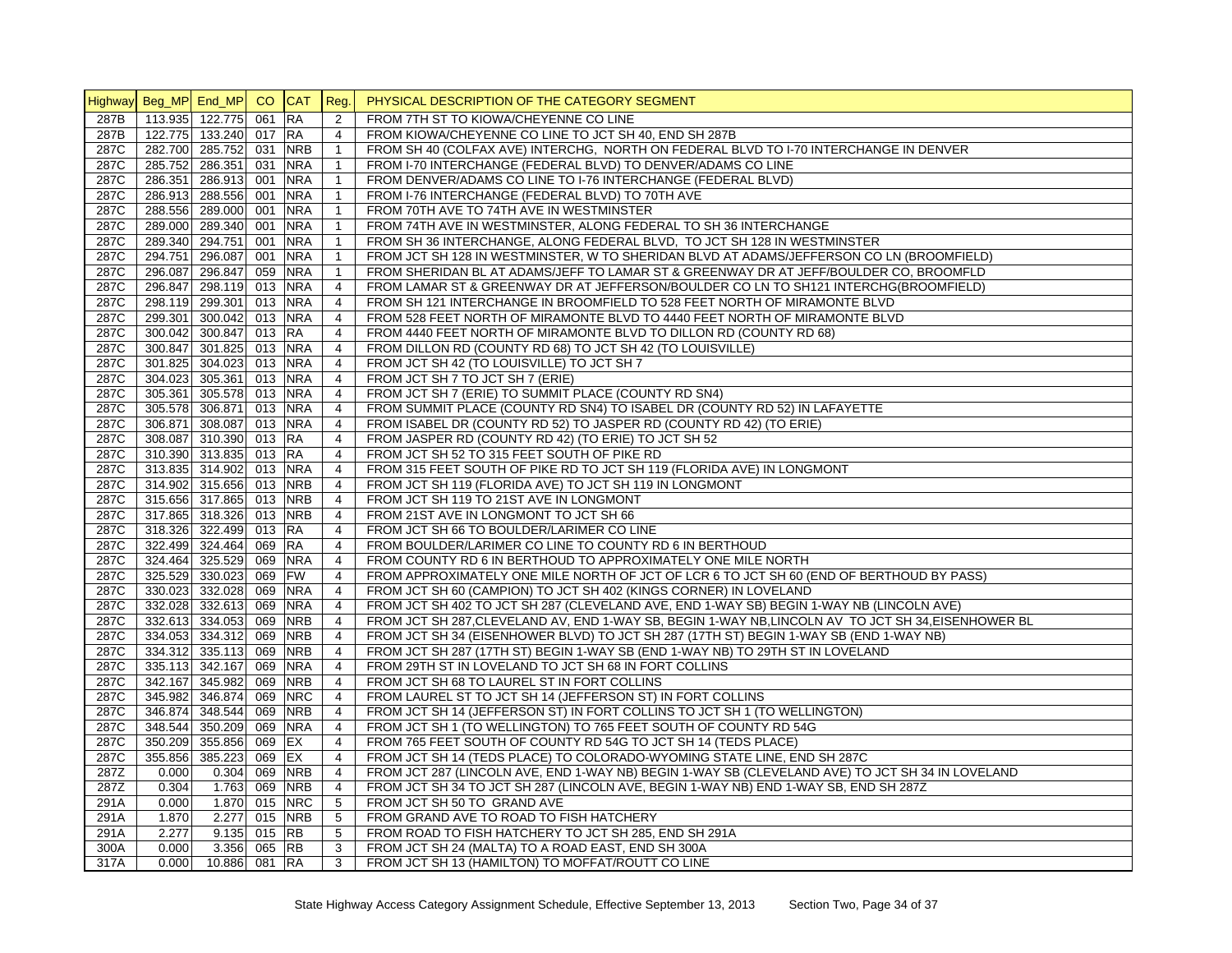|      | Highway Beg_MP End_MP CO |                         |          | <b>CAT</b> | Reg.           | PHYSICAL DESCRIPTION OF THE CATEGORY SEGMENT                                                                                         |
|------|--------------------------|-------------------------|----------|------------|----------------|--------------------------------------------------------------------------------------------------------------------------------------|
| 317A | 10.886                   | 12.237                  | 107      | <b>RA</b>  | 3              | FROM MOFFAT/ROUTT CO LINE TO A ROAD SOUTH (PAGODA), END SH 317A                                                                      |
| 318A | 0.000                    | 60.697                  | 081      | <b>RB</b>  | 3              | FROM UTAH-COLORADO STATE LINE TO JCT SH 40, END SH 318A                                                                              |
| 325A | 0.000                    | 11.395                  | 045 RB   |            | 3              | FROM JCT SH 13 TO COUNTY RD 217 (TO RIFLE MOUNTAIN PARK), END SH 325A                                                                |
| 330A | 0.000                    | 10.406 077              |          | <b>RA</b>  | 3              | FROM JCT SH 65 TO COUNTY RD 57.35 (PLATEAU CITY)                                                                                     |
| 330A | 10.406                   | 11.395                  | 077      | <b>NRB</b> | 3              | FROM COUNTY RD 57.35 (PLATEAU CITY) TO GROVE CREEK RD AND HIGH ST IN COLLBRAN, END SH 330A                                           |
| 340A | 0.000                    | $0.245$ 077             |          | <b>NRB</b> | 3              | FROM JCT SH 6 TO CHERRY ST AND ASPEN ST IN FRUITA                                                                                    |
| 340A | 0.245                    | 0.507                   | 077      | <b>RA</b>  | 3              | FROM CHERRY ST AND ASPEN ST IN FRUITA TO I-70 INTERCHANGE (FRUITA)                                                                   |
| 340A | 0.507                    | 2.854                   | 077      | <b>RA</b>  | 3              | FROM I-70 INTERCHANGE (FRUITA) TO COUNTY RD CM.10 (TO COLORADO NATIONAL MONUMENT)                                                    |
| 340A | 2.854                    | 13.341                  | 077      | <b>NRA</b> | 3              | FROM COUNTY RD CM.10 (TO COLO NATIONAL MONUMENT) TO JCT I-70 GRAND JCT BUS LOOP, END SH 340A                                         |
| 347A | 0.000                    | 5.248                   | 085      | <b>RB</b>  | 3              | FROM JCT SH 50 TO COUNTY RD J 74, END SH 347A                                                                                        |
| 348A | 0.000                    | 0.790                   | 029      | <b>NRB</b> | 3              | FROM JCT SH 50 (MAIN ST) IN DELTA TO JIM ST (COUNTY RD F.70)                                                                         |
| 348A | 0.790                    | 6.009                   | 029      | <b>RA</b>  | 3              | FROM JIM ST (COUNTY RD F.70) TO DELTA/MONTROSE CO LINE                                                                               |
| 348A | 6.009                    | 16.002                  | 085      | <b>RA</b>  | 3              | FROM DELTA/MONTROSE CO LINE TO 549 FEET WEST OF COFFMAN RD                                                                           |
| 348A | 16.002                   | 16.832                  | 085      | <b>NRA</b> | 3              | FROM 549 FEET WEST OF COFFMAN RD TO JCT SH 50 OLATHE BUS LOOP                                                                        |
| 348A | 16.832                   | 16.998                  | 085      | <b>NRA</b> | 3              | FROM JCT SH 50 OLATHE BUS LOOP TO 5 FEET WEST OF JCT SH 50                                                                           |
| 348A | 16.998                   | 17.059                  | 085      | <b>RA</b>  | 3              | FROM 5 FEET WEST OF JCT SH 50 TO JCT SH 50, END SH 348A                                                                              |
| 350A | 0.000                    | 37.357                  | 071      | <b>RB</b>  | 2              | FROM JCT SH 160 (BESHOAR JUNCTION) TO LAS ANIMAS/OTERO CO LINE                                                                       |
| 350A | 37.357                   | 59.412                  | 089 RB   |            | 2              | FROM LAS ANIMAS/OTERO CO LINE TO JCT SH 71                                                                                           |
| 350A | 59.412                   | 72.315                  | 089      | <b>RB</b>  | $\overline{2}$ | FROM JCT SH 71 TO SIXTH ST IN LA JUNTA                                                                                               |
| 350A | 72.315                   | 72.575                  | 089      | <b>NRB</b> | $\overline{2}$ | FROM SIXTH ST TO GRANT AVE IN LA JUNTA                                                                                               |
| 350A | 72.575                   | 72.718                  | 089      | <b>NRB</b> | 2              | FROM GRANT AVE TO JCT. US50 END OF US350                                                                                             |
| 368A | 0.000                    | 2.010                   | 105      | <b>RB</b>  | 5              | FROM JCT SH 370 TO COUNTY RD 12S AT RIO GRANDE/CONEJOS CO LINE                                                                       |
| 368A | 2.010                    | 5.527                   | 021 RB   |            | 5              | FROM COUNTY RD 12S AT RIO GRANDE/CONEJOS CO LINE TO CONEJOS/ALAMOSA CO SPLIT                                                         |
| 368A | 5.527                    | 6.022                   | 003      | <b>RB</b>  | 5              | FROM CONEJOS/ALAMOSA CO SPLIT TO JCT SH 371                                                                                          |
| 368A | 6.022                    |                         | 003 RB   |            | 5              |                                                                                                                                      |
| 370A | 0.000                    | 12.329<br>3.996         | 105      | <b>RB</b>  | 5              | FROM JCT SH 371 TO JCT SH 285, END SH 368A<br>FROM JCT SH 15 TO JCT SH 368                                                           |
| 370A | 3.996                    | 5.980 105               |          | <b>RB</b>  | 5              | FROM JCT SH 368 TO COUNTY RD S100 AND COUNTY RD 6E AT RIO GRANDE/ALAMOSA CO LINE                                                     |
| 370A | 5.980                    | 14.115 003 RB           |          |            | 5              | FROM COUNTY RD S100 AND COUNTY RD 6E AT RIO GRANDE/ALAMOSA CO LINE TO JCT SH 285, END SH 370A                                        |
| 371A | 0.000                    | 6.067                   | 021      | <b>RB</b>  | 5              |                                                                                                                                      |
| 385A | 95.000                   | 95.676                  |          | 099 NRB    |                | FROM JCT SH 15 TO JCT SH 368 AT CONEJOS/ALAMOSA CO LINE, END SH 371A<br>FROM JCT SH 50 (MAIN ST) IN GRANADA TO WOLF CREEK STR L-27-G |
| 385A |                          |                         |          | <b>RA</b>  | 2<br>2         |                                                                                                                                      |
|      | 95.676                   | 98.628                  | 099      |            |                | FROM WOLF CREEK STR L-27-G TO JCT SH 196                                                                                             |
| 385A | 98.628                   | 98.924                  | 099      | <b>RA</b>  | $\overline{2}$ | FROM JCT SH 196 TO COUNTY RD KK.3                                                                                                    |
| 385A | 98.924                   | 99.259                  | 099      | <b>NRB</b> | 2              | FROM COUNTY RD KK.3 TO COUNTY RD KK.6                                                                                                |
| 385A |                          | 99.259 109.243          | 099      | <b>RA</b>  | 2              | FROM COUNTY RD KK.6 TO PROWERS COUNTY RD WW AT PROWERS/KIOWA CO LINE                                                                 |
| 385A |                          | 109.243 122.879         | 061      | <b>RA</b>  | $\overline{2}$ | FROM PROWERS COUNTY RD WW AT PROWERS/KIOWA CO LINE TO JCT SH 96, END SH 385A                                                         |
| 385B |                          | 123.682 124.206         |          | 061 NRB    | 2              | FROM JCT SH 96 TO A AVE IN SHERIDAN LAKE                                                                                             |
| 385B |                          | 124.206 135.413         | 061      | <b>RA</b>  | 2              | FROM A AVE IN SHERIDAN LAKE TO COUNTY RD BB AT KIOWA/CHEYENNE CO LINE                                                                |
| 385B |                          | 135.413 149.701 017 RA  |          |            | $\overline{4}$ | FROM COUNTY RD BB AT KIOWA/CHEYENNE CO LINE TO JCT SH 40, END SH 385B                                                                |
| 385C |                          | 150.251 151.336 017     |          | <b>NRB</b> | $\overline{4}$ | FROM JCT SH 40 IN CHEYENNE WELLS TO COUNTY RD R                                                                                      |
| 385C |                          | 151.336 170.293 017     |          | <b>RA</b>  | $\overline{4}$ | FROM COUNTY RD R TO KIT CARSON COUNTY RD A AT CHEYENNE/KIT CARSON CO LINE                                                            |
| 385C |                          | 170.293 187.000 063     |          | <b>RA</b>  | $\overline{4}$ | FROM KIT CARSON CO RD A AT CHEYENNE/KIT CARSON CO LN TO 2170 FT S OF I-70 INTERCHG, BURLINGTON                                       |
| 385C |                          | 187.000 187.411         | 063      | <b>NRB</b> | $\overline{4}$ | FROM 2170 FEET SOUTH OF I-70 INTERCHANGE TO I-70 INTERCHANGE (BURLINGTON)                                                            |
| 385C |                          | 187.411 187.886 063 NRB |          |            | $\overline{4}$ | FROM I-70 INTERCHANGE (BURLINGTON) TO JCT SH 24 (ROSE AVE) IN BURLINGTON                                                             |
| 385C |                          | 187.886 188.855         | 063      | <b>NRB</b> | $\overline{4}$ | FROM JCT SH 24 TO JCT I-70 BURLINGTON BUS SPUR (ROSE AVE)                                                                            |
| 385C |                          | 188.855 189.347         |          | 063 NRC    | $\overline{4}$ | FROM JCT I-70 BURLINGTON BUS SPUR (ROSE AVE) TO MARBLE ST                                                                            |
| 385C |                          | 189.347 207.508         | 063 RA   |            | $\overline{4}$ | FROM MARBLE ST IN BURLINGTON TO YUMA COUNTY RD 0 AT KIT CARSON/YUMA COUNTY LINE                                                      |
| 385C |                          | 207.508 216.861 125 RA  |          |            | $\overline{4}$ | FROM YUMA COUNTY RD 0 AT KIT CARSON/YUMA CO LINE TO JCT SH 36, END SH 385C                                                           |
| 385D |                          | 219.448 242.620         | $125$ RA |            | $\overline{4}$ | FROM JCT SH 36 TO 1575 FEET SOUTH OF 10TH ST IN WRAY                                                                                 |
| 385D |                          | 242.620 242.978 125 NRA |          |            | $\overline{4}$ | FROM 1575 FEET SOUTH OF 10TH ST TO 9TH ST IN WRAY                                                                                    |
| 385D |                          | 242.978 243.345 125 NRC |          |            | $\overline{4}$ | FROM 9TH ST TO JCT SH 34 (3RD ST) IN WRAY                                                                                            |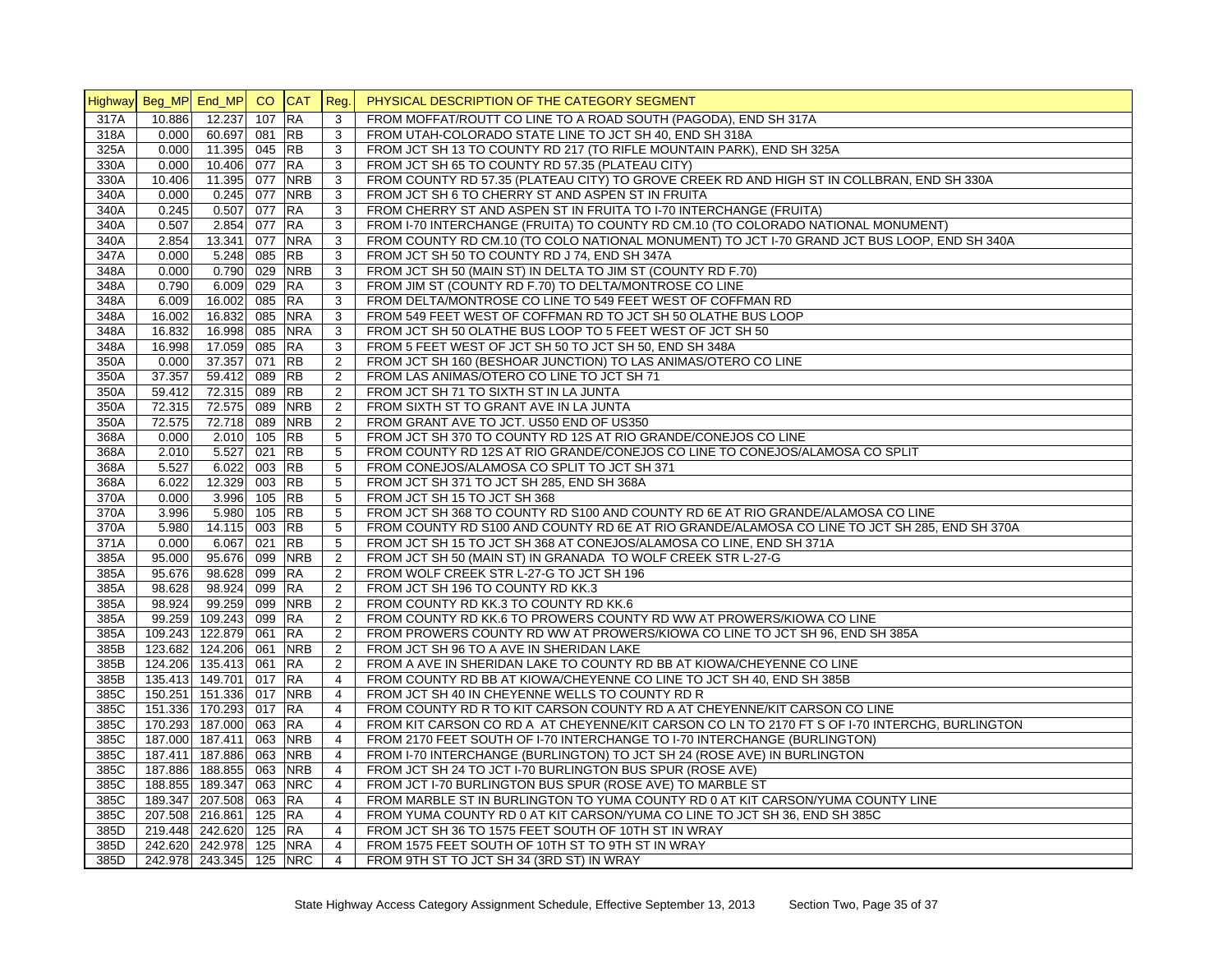|      | Highway Beg_MP End_MP CO |                        |           | <b>CAT</b> | Reg.           | PHYSICAL DESCRIPTION OF THE CATEGORY SEGMENT                                                         |
|------|--------------------------|------------------------|-----------|------------|----------------|------------------------------------------------------------------------------------------------------|
| 385D |                          | 243.345 243.487        | 125       | <b>NRA</b> | $\overline{4}$ | FROM JCT SH 34 (3RD ST) TO 325 FEET NORTH OF RAILWAY ST IN WRAY                                      |
| 385D |                          | 243.487 269.322        | 125 RA    |            | $\overline{4}$ | FROM 325 FEET NORTH OF RAILROAD ST IN WRAY TO YUMA/PHILLIPS CO LINE                                  |
| 385D |                          | 269.322 278.552        | 095 RA    |            | $\overline{4}$ | FROM YUMA/PHILLIPS CO LINE TO 575 FEET SOUTH OF MELISSA LN                                           |
| 385D |                          | 278.552 278.811        | 095       | <b>NRA</b> | $\overline{4}$ | FROM 575 FEET SOUTH OF MELISSA LN TO SCHEUNEMANN ST IN HOLYOKE                                       |
| 385D |                          | 278.811 279.424        | 095       | <b>NRB</b> | $\overline{4}$ | FROM SCHEUNEMANN ST TO JCT SH 6 (DENVER ST) IN HOLYOKE                                               |
| 385D |                          | 279.424 279.580        | 095       | <b>NRB</b> | 4              | FROM JCT SH 6 (DENVER ST) TO RAILROAD ST IN HOLYOKE                                                  |
| 385D |                          | 279.580 279.893        | 095       | <b>NRA</b> | $\overline{4}$ | FROM RAILROAD ST TO JCT SH 23 IN HOLYOKE                                                             |
| 385D |                          | 279.893 290.896        | 095 RA    |            | $\overline{4}$ | FROM JCT SH 23 IN HOLYOKE TO SEDGWICK COUNTY RD 2 AT PHILLIPS/SEDGWICK CO LINE                       |
| 385D |                          | 290.896 309.143 115 RA |           |            | 4              | FROM SEDGWICK COUNTY RD 2 AT PHILLIPS/SEDGWICK CO LINE TO I-76 INTERCHANGE (JULESBURG)               |
| 385D |                          | 309.143 310.996        | 115 RA    |            | $\overline{4}$ | FROM I-76 INTERCHANGE (JULESBURG) TO SH 138 INTERCHANGE (JULESBURG), END SH 385D                     |
| 385E |                          | 313.849 317.631        | 115 $ RB$ |            | $\overline{4}$ | FROM JCT SH 138 TO COUNTY RD 36.3 AT COLORADO-NEBRASKA STATE LINE, END SH 385E                       |
| 389A | 0.000                    | 1.240                  | 071 RB    |            | 2              | FROM NEW MEXICO-COLORADO STATE LINE TO 2556 FEET SOUTH OF GAULT ST                                   |
| 389A | 1.240                    | 2.186                  | 071       | <b>NRB</b> | 2              | FROM 2556 FEET SOUTH OF GAULT ST TO 1214 FEET SOUTH OF COUNTY RD 6.8                                 |
| 389A | 2.186                    | 12.803                 | 071       | <b>RB</b>  | 2              | FROM 1214 FEET SOUTH OF COUNTY RD 6.8 TO JCT SH 160, END SH 389A                                     |
| 391A | 0.000                    | 0.985                  | 059 EX    |            | $\mathbf{1}$   | FROM SH 285 INTERCHANGE (KIPLING ST) TO JCT SH 8 (OLD MORRISON RD) IN LAKEWOOD                       |
| 391A | 0.985                    | 4.385                  | 059 EX    |            | $\mathbf{1}$   | FROM JCT SH 8 (OLD MORRISON RD) TO CEDAR AVE IN LAKEWOOD                                             |
| 391A | 4.385                    | 5.240                  |           | 059 NRA    | $\mathbf{1}$   | FROM CEDAR AVE TO SH 6 INTERCHANGE (KIPLING ST) IN LAKEWOOD                                          |
| 391A | 5.240                    | 6.268                  | 059       | <b>NRA</b> | $\mathbf{1}$   | FROM SH 6 INTERCHANGE (KIPLING ST) TO JCT SH 40 (COLFAX AVE) IN LAKEWOOD                             |
| 391A | 6.268                    | 7.869                  | 059       | <b>NRA</b> | $\mathbf{1}$   | FROM JCT SH 40 (COLFAX AVE) TO 32ND AVE IN WHEAT RIDGE                                               |
| 391A | 7.869                    | 9.641                  | 059       | <b>NRB</b> | $\mathbf{1}$   | FROM 32ND AVE TO I-70 INTERCHANGE (KIPLING ST) IN WHEAT RIDGE, END SH 391A                           |
| 392A |                          | 95.305 100.000         | 069       | <b>NRA</b> | $\overline{4}$ | FROM SH 287 (REDMOND) TO I-25 INTERCHANGE                                                            |
| 392A | 100.000                  | 104.271                | 069       | <b>NRA</b> | $\overline{4}$ | FROM I-25 INTERCHANGE (WINDSOR) TO 9TH STREET IN WINDSOR                                             |
| 392A |                          | 104.271 104.455        | 123       | <b>NRC</b> | $\overline{4}$ | FROM 9TH STREET TO JCT SH 257 (7TH ST AND MAIN ST) IN WINDSOR END OF SH 392A                         |
| 392B |                          | 105.439 105.801        | 123       | <b>NRA</b> | $\overline{4}$ | FROM JCT SH 257 (MAIN ST) TO GW RAILROAD CROSSING 871-923B IN WINDSOR                                |
| 392B |                          | 105.801 115.400 123 RA |           |            | $\overline{4}$ | FROM GW RAILROAD CROSSING 871-923B TO JCT SH 85 (LUCERNE)                                            |
| 392B |                          | 115.400 115.456        |           | 123 NRA    | $\overline{4}$ | FROM JCT SH 85 (LUCERNE) TO COUNTY RD 37.9                                                           |
| 392B |                          | 115.456 115.563        |           | 123 NRB    | $\overline{4}$ | FROM COUNTY RD 37.9 TO COUNTY RD 39                                                                  |
| 392B |                          | 115.563 123.596        | 123 RB    |            | $\overline{4}$ | FROM COUNTY RD 39 TO JCT COUNTY RD 55 APPROX. 20 MILES EAST OF WINDSOR                               |
| 392B |                          | 123.596 141.583        | 123 RA    |            | $\overline{4}$ | FROM JCT COUNTY RD 55 TO JCT SH 14 IN BRIGGSDALE                                                     |
| 394A | 0.000                    | 0.123                  | 081       | <b>NRB</b> | 3              | FROM JCT SH 40 (VICTORY WAY) TO JCT SH 40 (4TH ST) IN CRAIG                                          |
| 394A | 0.123                    | 1.011                  | 081       | <b>NRB</b> | 3              | FROM JCT SH 40 (4TH ST) IN CRAIG TO YAMPA RIVER STR B-06-V                                           |
| 394A | 1.011                    | 9.378                  | 081       | <b>RA</b>  | 3              | FROM YAMPA RIVER STR B-06-V TO MOFFAT/ROUTT CO LINE, END SH 394A                                     |
| 402A | 0.000                    | 1.300                  | 069       | <b>NRA</b> | $\overline{4}$ | FROM JCT SH 287 (KINGS CORNER) TO 1585 FEET EAST OF COUNTY RD 11H                                    |
| 402A | 1.300                    | 3.000                  | 069       | <b>RA</b>  | $\overline{4}$ | FROM 1585 FEET EAST OF COUNTY RD 11H TO 1250 FEET WEST OF HERON RD                                   |
| 402A | 3.000                    | 4.306                  |           | 069 NRA    | $\overline{4}$ | FROM 1250 WEST OF HERON RD TO I-25 INTERCHANGE (LOVELAND), END SH 402A                               |
| 470A | 0.000                    | 15.848                 | 059 FW    |            | $\mathbf{1}$   | FROM I-70 INTERCHANGE TO JEFFERSON/ARAPAHOE CO LINE                                                  |
| 470A | 15.848                   | 16.562                 | 005 FW    |            | $\mathbf{1}$   | FROM JEFFERSON/ARAPAHOE CO LINE TO ARAPAHOE/DOUGLAS CO LINE                                          |
| 470A | 16.562                   | 26.195                 | 035 FW    |            | $\mathbf{1}$   | FROM ARAPAHOE/DOUGLAS CO LINE TO I-25 INTERCHANGE, END SH 470A                                       |
| 470W | 0.000                    | 1.212                  | 059 FW    |            | $\mathbf{1}$   | FROM I-70 NORTHERLY TO SH 6 IN GOLDEN, END SH 470W                                                   |
| 491A | 0.000                    | 6.422                  | 083       | <b>RA</b>  | 5              | FROM NEW MEXICO-COLORADO STATE LINE TO JCT SH 160, END SH 491A                                       |
| 491B | 26.217                   | 26.724                 | 083       | <b>NRB</b> | 5              | FROM JCT SH 160 (MAIN ST) TO JCT SH 491 SPUR IN CORTEZ                                               |
| 491B | 26.724                   | 27.216                 | 083       | <b>NRB</b> | 5              | FROM JCT SH 491 SPUR TO LEBANON RD IN CORTEZ                                                         |
| 491B | 27.216                   | 27.387                 | 083       | <b>NRA</b> | 5              | FROM LEBANON RD TO 903 FEET NORTH OF LEBANON RD                                                      |
| 491B | 27.387                   | 28.000                 | 083       | <b>NRA</b> | 5              | FROM 903 FEET NORTH OF LEBANON RD TO 1922 FEET SOUTH OF COUNTY RD L                                  |
| 491B | 28.000                   | 30.000                 |           | 083 NRA    | 5              | FROM 1922 FEET SOUTH OF COUNTY RD L TO 2809 FEET NORTH OF COUNTY RD M                                |
| 491B | 30.000                   | 36.801                 | 083       | EX         | 5              | FROM 2809 FEET NORTH OF COUNTY RD M TO JCT SH 184 (TO DOLORES)                                       |
| 491B | 36.801                   | 49.645                 | 083 EX    |            | 5              | FROM JCT SH 184 (TO DOLORES) TO MONTEZUMA CO RD FF & DOLORES CO RD T AT MONTEZUMA/DOLORES CO LINE    |
| 491B | 49.645                   | 58.832                 | 033 EX    |            | 5              | FROM MONTEZUMA RD FF & DOLORES RD T AT MONTEZUMA/DOLORES CO LN TO 1400 FT NORTH OF 10 ROAD           |
| 491B | 58.832                   | 61.000                 |           | 033 NRA    | 5              | FROM 1400 FT NORTH OF 10 ROAD TO 359 FT NORTH OF DOVE CRK STR M-01-C                                 |
|      |                          |                        |           |            |                |                                                                                                      |
| 491B | 61.000                   | 62.000                 |           | 033 NRB    | 5              | FROM 359 FEET NORTH OF DOVE CREEK STR M-01-C TO 760 FEET NORTH OF WEBER ST (COUNTY RD 7) IN DOVE CRK |